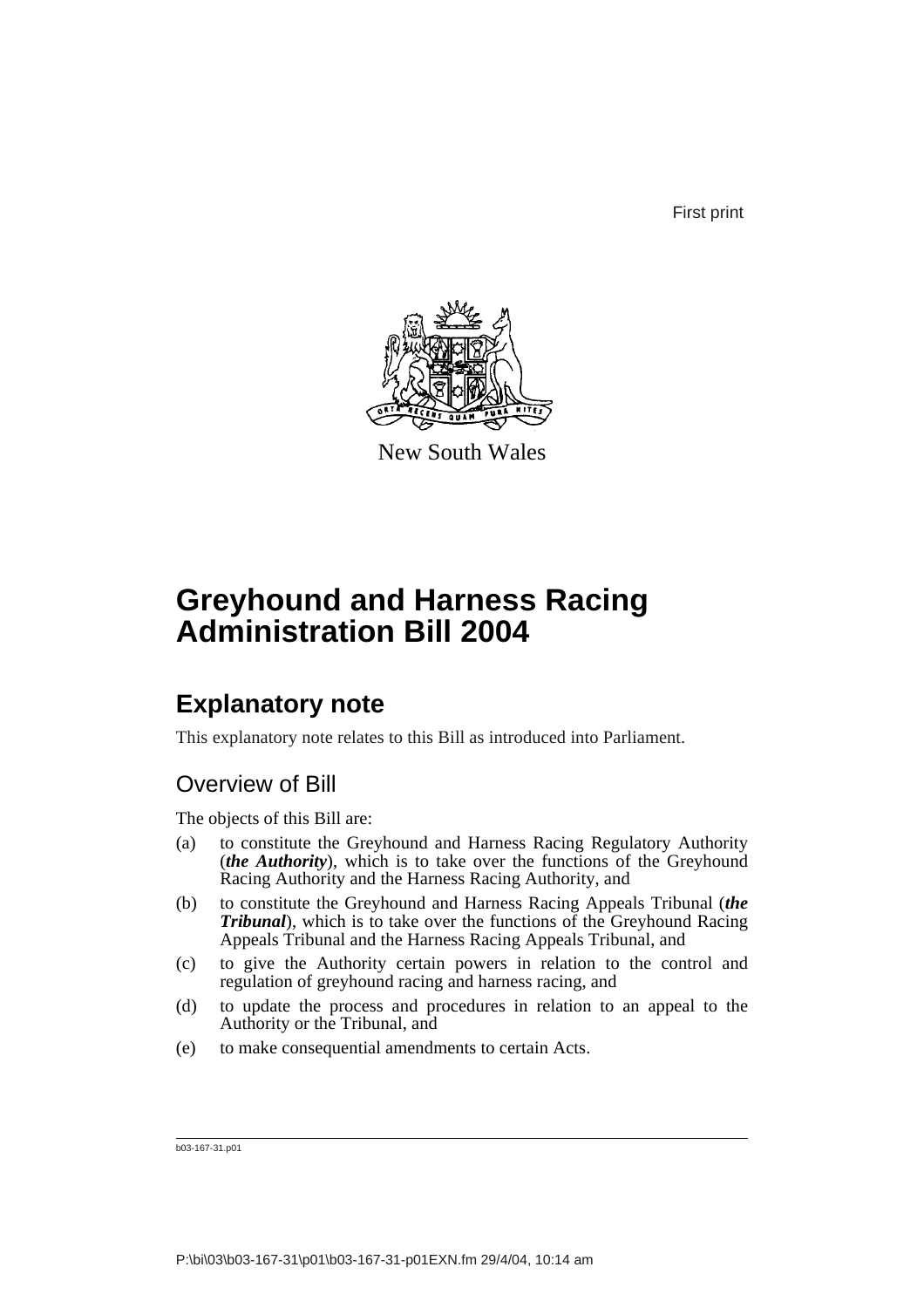Explanatory note

# Outline of provisions

## **Part 1 Preliminary**

**Clause 1** sets out the name (also called the short title) of the proposed Act.

**Clause 2** provides for the commencement of the proposed Act on a day or days to be appointed by proclamation except for Parts 1 and 2 and Schedule 1 which commence on the date of assent.

**Clause 3** defines certain words and expressions used in the proposed Act.

## **Part 2 Greyhound and Harness Racing Regulatory Authority**

**Clause 4** constitutes the Greyhound and Harness Racing Regulatory Authority as a body corporate that represents the Crown.

**Clause 5** sets out the membership of the Authority.

**Clause 6** provides for the appointment of a chairperson and deputy chairperson of the Authority.

**Clause 7** sets out the functions of the Authority.

**Clause 8** enables the Authority to accept, hold and administer property on trust or subject to a condition that it be applied towards certain purposes relating to the greyhound racing industry or harness racing industry and associated persons.

**Clause 9** requires the Authority to obtain the consent of the Minister to any dealings with land.

**Clause 10** enables the Authority to appoint a chief executive officer.

**Clause 11** enables the Authority to appoint other staff.

### **Part 3 Control and regulation of greyhound and harness racing**

#### **Division 1 Registration**

**Clause 12** permits the Authority to register greyhounds, horses and persons associated with greyhound or harness racing in accordance with the rules made under proposed Division 2.

**Clause 13** permits the Authority to register bookmakers in relation to greyhound racing or harness racing or both and sets out a number of conditions in relation to a company's registration as a bookmaker under the proposed section.

Explanatory note page 2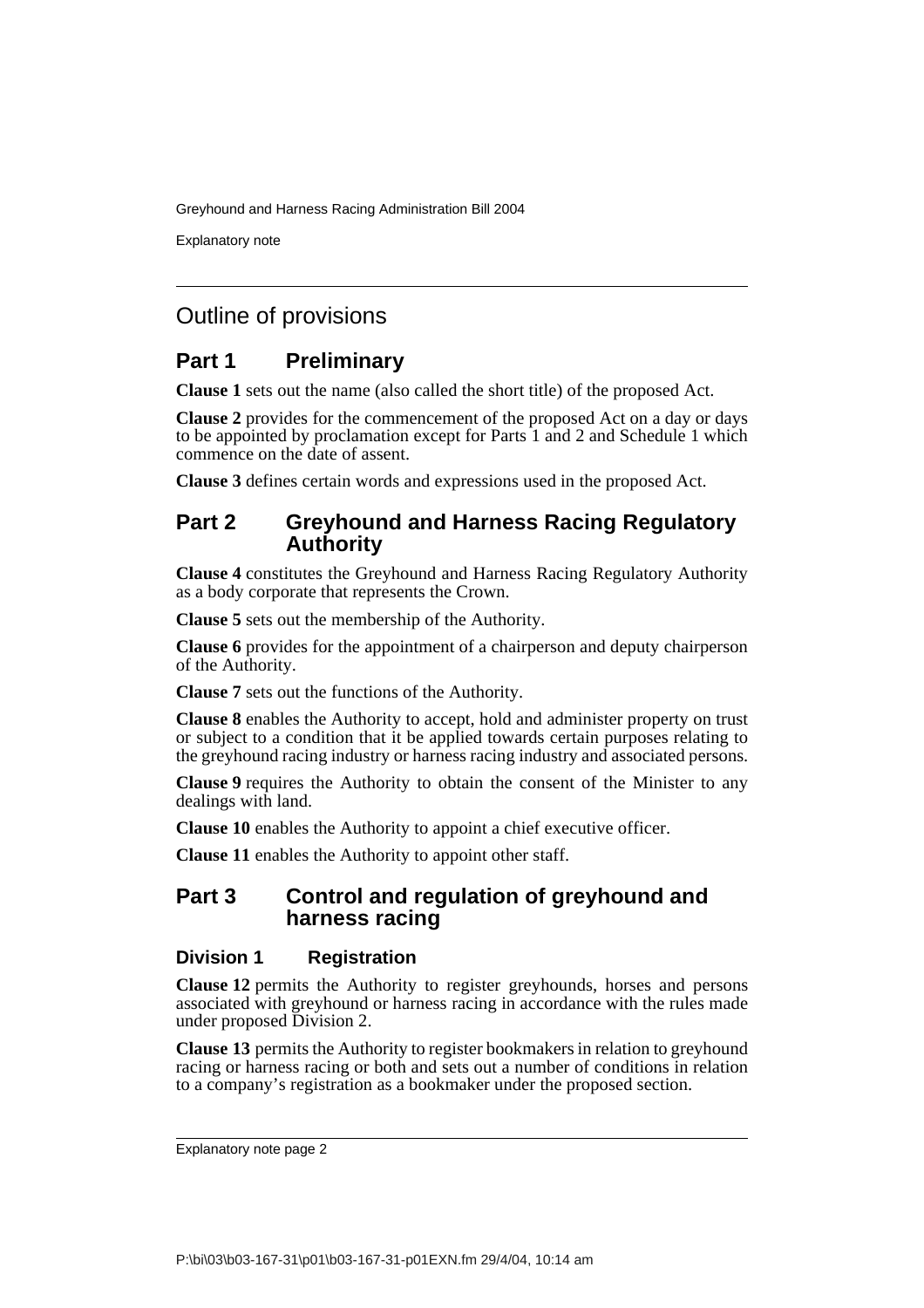Explanatory note

**Clause 14** enables the Authority to take disciplinary action or to take action in the interests of occupational health and safety, including the suspension or cancellation of any registration under the proposed Act or the imposition of fines.

#### **Division 2 Rules**

**Clause 15** enables the Authority to make rules for or with respect to the control and regulation of greyhound racing and sets out a number of specific rulemaking powers. The clause also provides that certain rules with respect to functions to be exercised by Greyhound Racing New South Wales (*GRNSW*) must be made on the recommendation of GRNSW.

**Clause 16** enables the Authority to make rules for or with respect to the control and regulation of harness racing and sets out a number of specific rule-making powers. The clause also provides that certain rules with respect to functions to be exercised by Harness Racing New South Wales (*HRNSW*) may only be made on the recommendation of HRNSW.

**Clause 17** permits a rule made under the proposed Division to apply generally or be limited, to apply differently according to different factors or to authorise matters determined by a specified person. However, a rule may not be made for or with respect to any of the matters for or with respect to which regulations may be made.

## **Part 4 Appeals and disciplinary inquiries**

#### **Division 1** Interpretation

**Clause 18** defines certain words and expressions used in the proposed Part.

#### **Division 2 Rights and procedures concerning appeals and inquiries**

**Clause 19** provides a right of appeal to the Authority or the Tribunal, as determined by the regulations, against a decision of a steward or a greyhound or harness racing club. The proposed section also provides a right of appeal to the Tribunal against decisions of the Authority.

**Clause 20** provides for matters of procedure concerning disciplinary inquiries and appeals to the Authority under proposed section 19 $(1)$ .

**Clause 21** provides for matters of procedure concerning appeals to the Tribunal under proposed section 19 and provides that any such appeal is to be by way of a new hearing.

Explanatory note page 3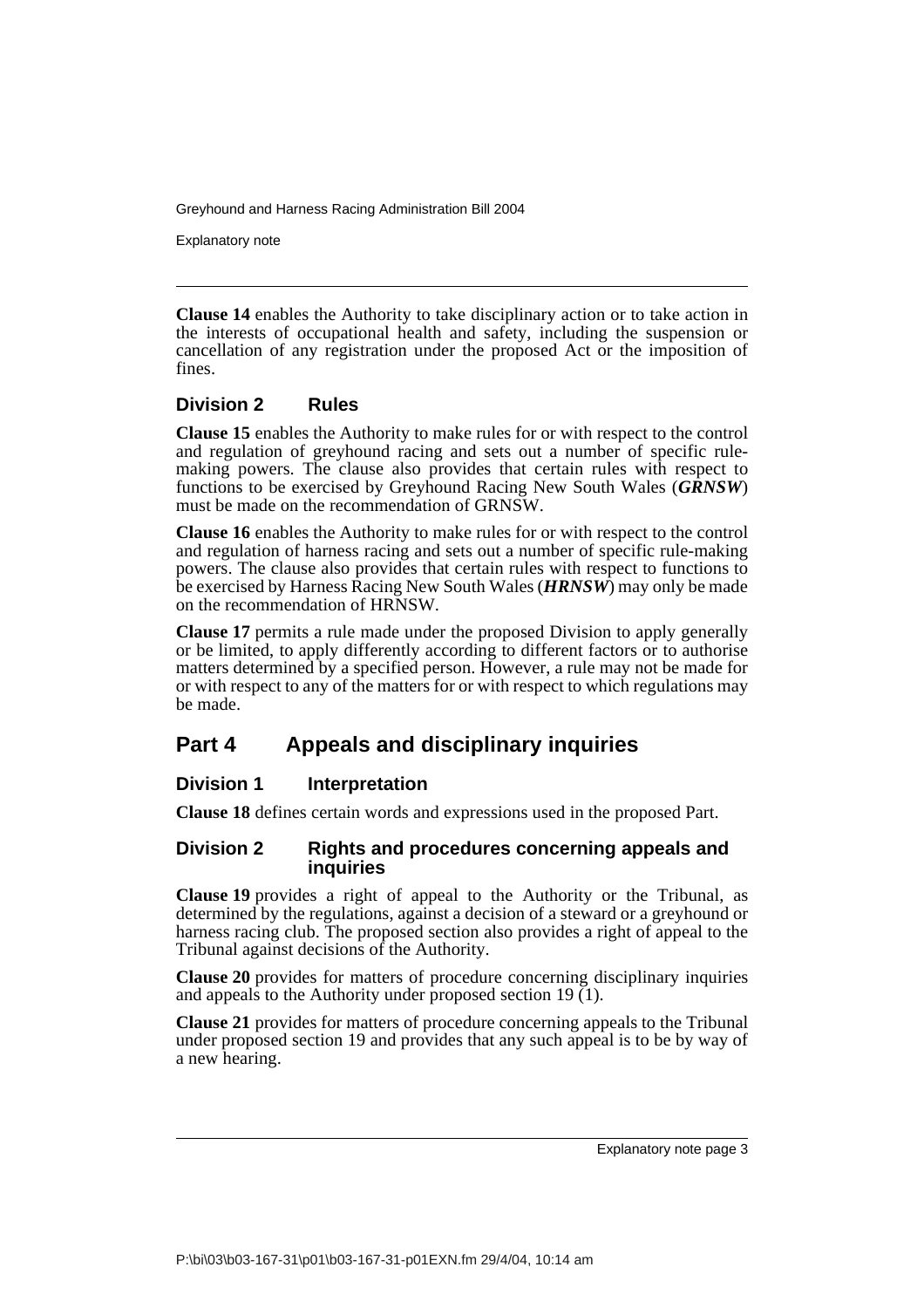Explanatory note

**Clause 22** permits the Tribunal to compel persons to give evidence or to produce any document relating to an appeal to the Tribunal.

**Clause 23** sets out the powers of the Tribunal with respect to the determination of appeals. The proposed section makes it clear that the Tribunal may vary the decision appealed against by substituting any decision that could have been made by the person or body that made the decision appealed against.

**Clause 24** provides that the Authority may conduct a special inquiry into a matter decided by the Tribunal on appeal if the Authority receives new information that may have resulted in a substantially different decision had it been given in evidence at the hearing of the appeal. After holding the special inquiry the Authority may decide to take no further action or it may decide the matter differently from the Tribunal. If the latter, the Authority's decision replaces the Tribunal's decision and is not to be the subject of an appeal.

**Clause 25** contains a regulation-making power in relation to appeals and special inquiries.

#### **Division 3 Greyhound and Harness Racing Appeals Tribunal**

**Clause 26** provides for the constitution of the Greyhound and Harness Racing Appeals Tribunal.

**Clause 27** deals with the appointment of a qualified person as the Tribunal. A qualified person is a judge of any court in New South Wales (including a judicial member of the Industrial Relations Commission), a retired judge of any court or a person qualified to be appointed as a Judge of the District Court.

**Clause 28** deals with the appointment of a qualified person to act as the Tribunal.

**Clause 29** deals with the appointment of greyhound racing assessors and harness racing assessors.

**Clause 30** sets out the functions of greyhound racing assessors and harness racing assessors.

**Clause 31** gives effect to Schedule 2, which contains other provisions relating to the Tribunal.

## **Part 5 Administration**

**Clause 32** requires the Authority to keep records for the purposes of the proposed Act, the *Greyhound Racing Act 2002* and the *Harness Racing Act 2002* in relation to its own functions and the registration functions of GRNSW and HRNSW.

Explanatory note page 4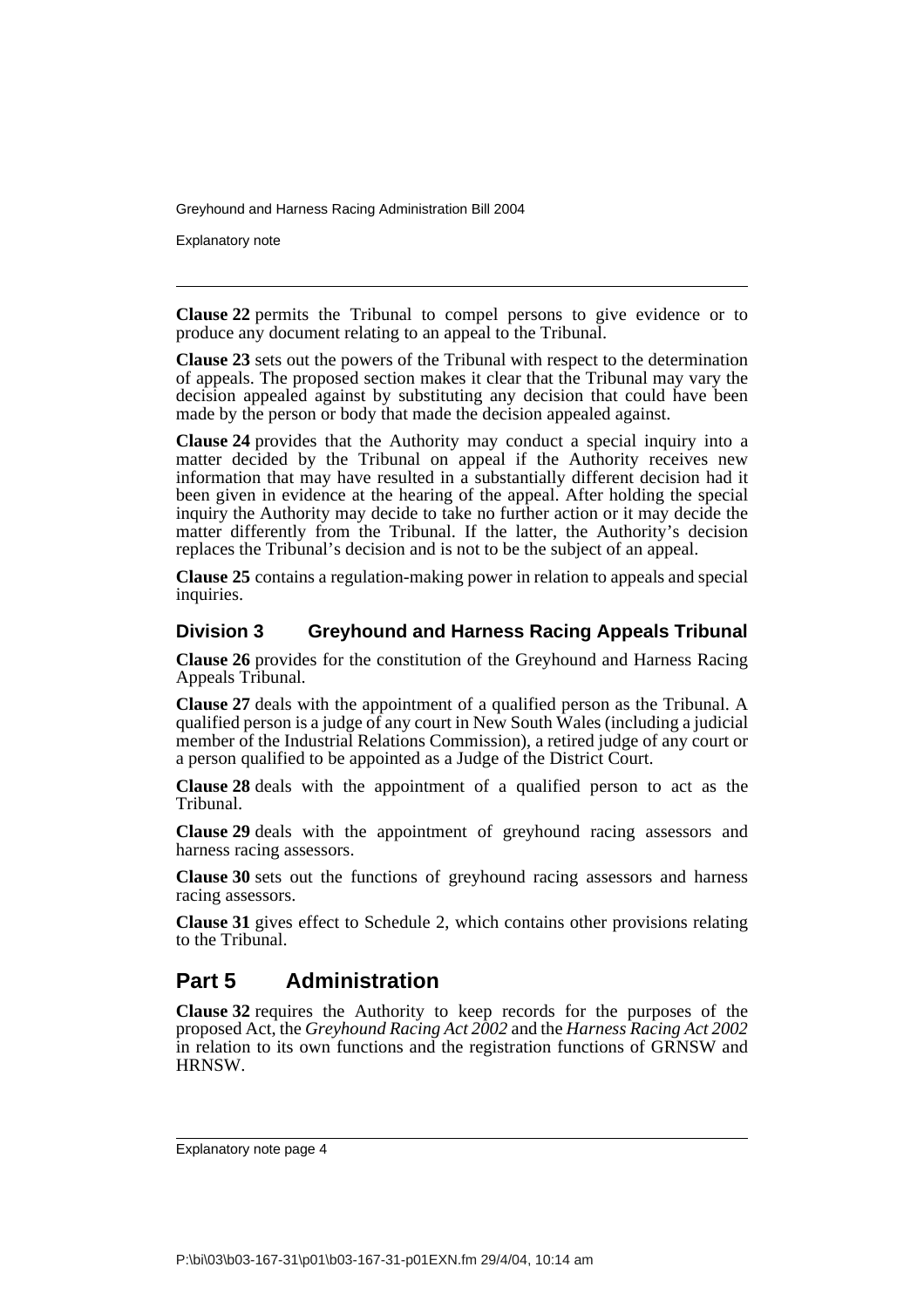Explanatory note

**Clause 33** requires GRNSW and the Authority and HRNSW and the Authority to meet at least twice a year to co-ordinate the carrying out of their functions.

## **Part 6 Finance**

**Clause 34** provides for the financial year of the Authority.

**Clause 35** sets out the expenses under the proposed Act for which the Authority is liable.

**Clause 36** enables the Authority to establish accounts.

**Clause 37** provides that the Authority may charge a greyhound racing club or a harness racing club for the services of a steward appointed by the Authority and allows the Authority to determine the fees and charges payable for registration or for the transaction of other business with the Authority under the proposed Act or any other Act.

**Clause 38** requires the Authority to prepare, and submit to the Minister for approval, an annual budget that identifies the proportion of the budget that relates to greyhound racing and the proportion that relates to harness racing. The funding is to be provided to the Authority by GRNSW and HRNSW in those proportions.

**Clause 39** provides that the Authority is to provide financial reports to the Minister at such times as the Minister may determine.

## **Part 7 Miscellaneous**

**Clause 40** provides that the Authority must investigate, and provide a report on, any matter relevant to greyhound or harness racing when directed by the Minister and may investigate and report on any such matter on its own motion.

**Clause 41** enables the Authority to require the production of records relating to the affairs of any greyhound racing club, greyhound trial track or harness racing club.

**Clause 42** makes it an offence to disclose information obtained in connection with the administration of the proposed Act, the *Greyhound Racing Act 2002* or the *Harness Racing Act 2002*, except in certain circumstances or to certain persons.

**Clause 43** enables the Authority to delegate certain functions.

**Clause 44** protects members of the Authority and other specified persons from personal liability for things done or omitted to be done in good faith for the purposes of executing the proposed Act or any other Act.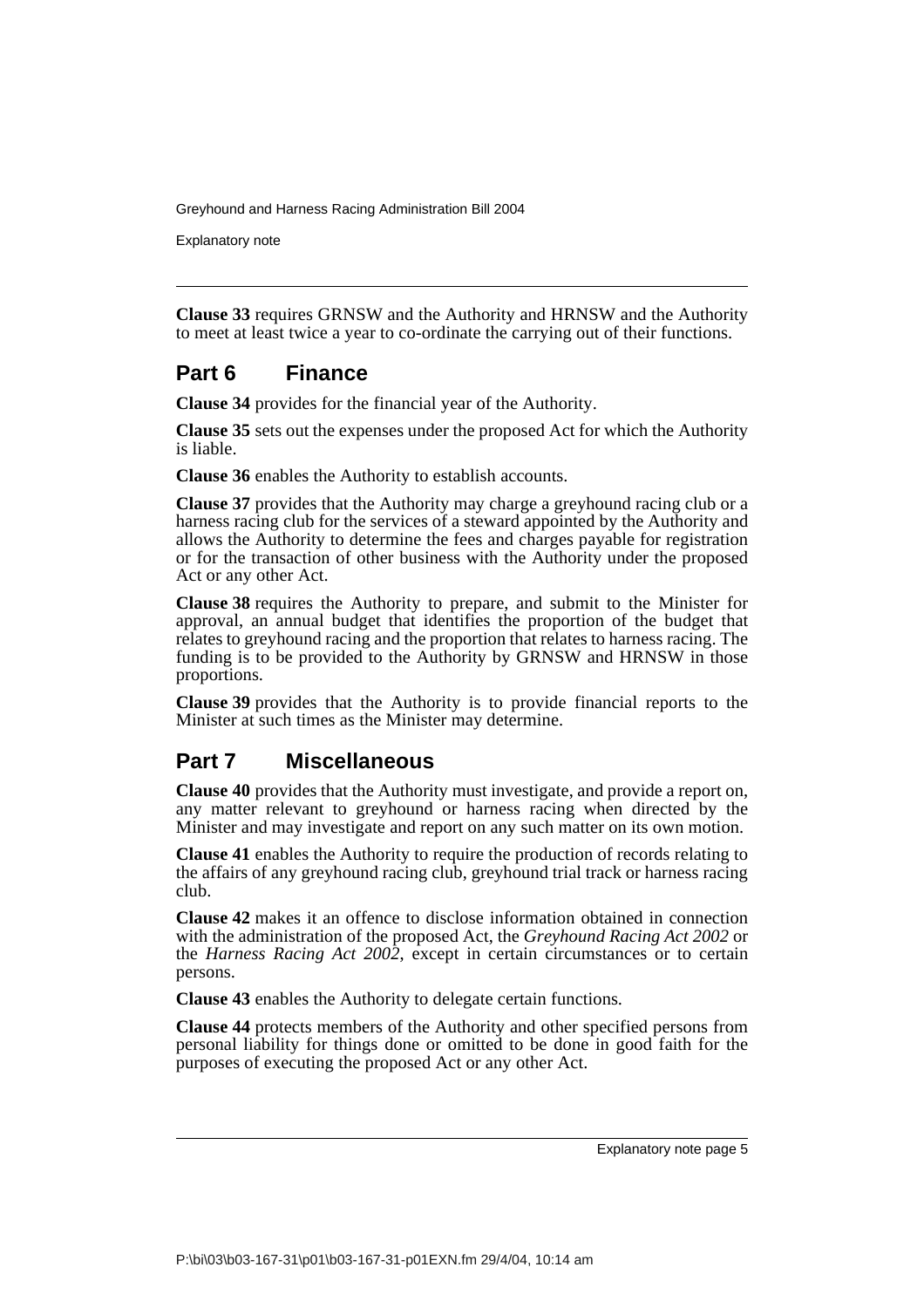Explanatory note

**Clause 45** provides for the authentication of certain documents by the Authority.

**Clause 46** deals with certain evidentiary matters.

**Clause 47** provides for the service of instruments under the proposed Act.

**Clause 48** enables the Authority to recover money owing as a debt.

**Clause 49** provides for proceedings for offences against the proposed Act to be dealt with summarily before a Local Court.

**Clause 50** enables regulations to be made for the purposes of the proposed Act.

**Clause 51** repeals the *Greyhound Racing (Appeals) Regulation 1999* and the *Harness Racing (Appeals) Regulation 1999*.

**Clause 52** gives effect to Schedule 3, which amends various other Acts consequentially.

**Clause 53** gives effect to Schedule 4, which contains savings and transitional provisions.

**Clause 54** provides for the Minister to review the proposed Act as soon as possible after 5 years from the date of assent and to report to Parliament on the review.

## **Schedule 1 Provisions relating to Authority**

**Schedule 1** contains provisions relating to the members and procedure of the Authority, including terms of office and vacation of office of members, disclosure of pecuniary interests and preparation by the Authority of a code of conduct for members, deputy members and staff of the Authority.

## **Schedule 2 Provisions relating to Tribunal**

**Schedule 2** contains provisions relating to persons appointed as the Tribunal and greyhound racing assessors and harness racing assessors, including terms of office and vacation of office.

## **Schedule 3 Amendment of Acts**

**Schedule 3** contains consequential amendments to other Acts.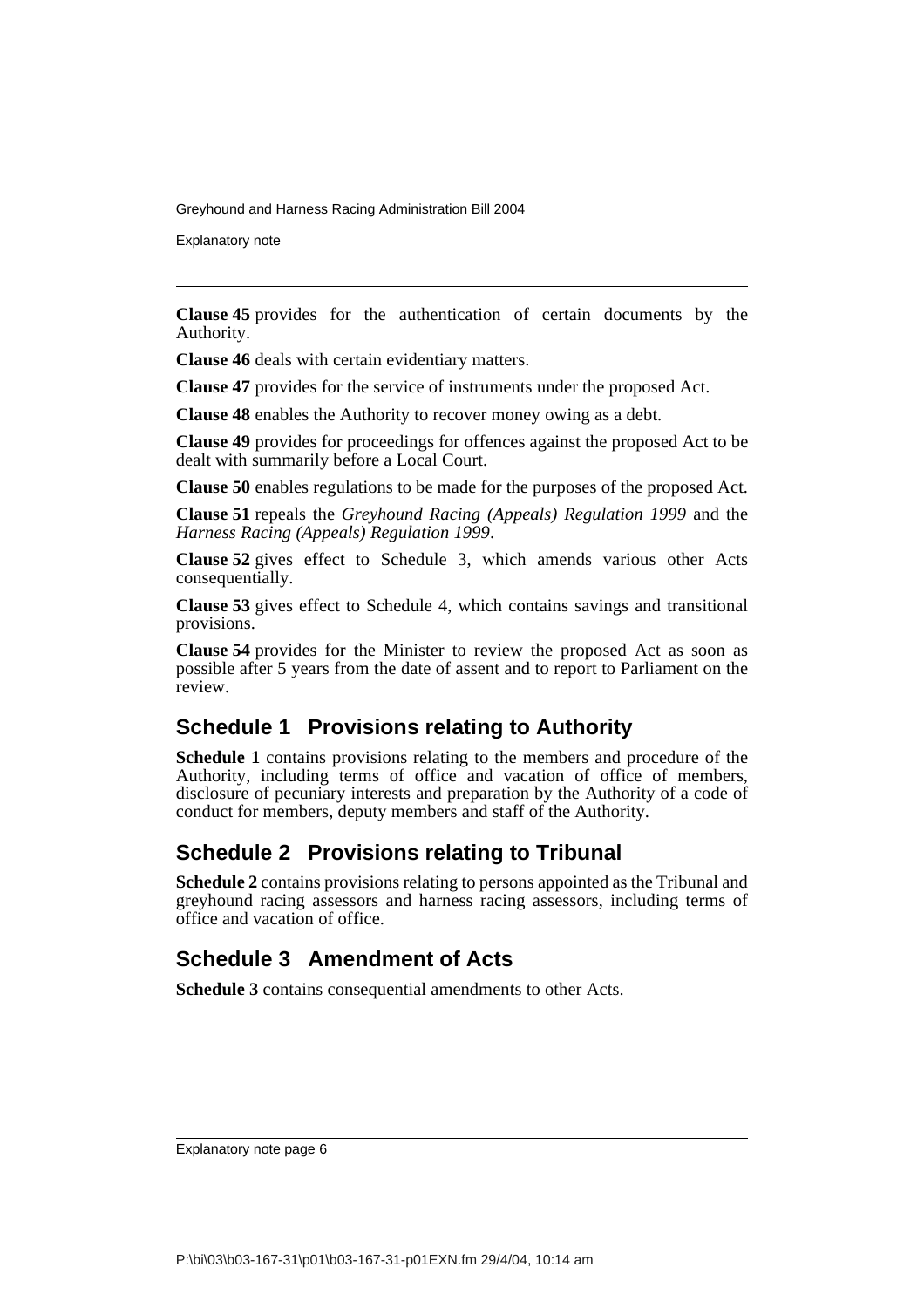Explanatory note

# **Schedule 4 Savings, transitional and other provisions**

**Schedule 4** enables savings and transitional regulations to be made consequent on the enactment of the proposed Act and contains other specific savings and transitional provisions.

Explanatory note page 7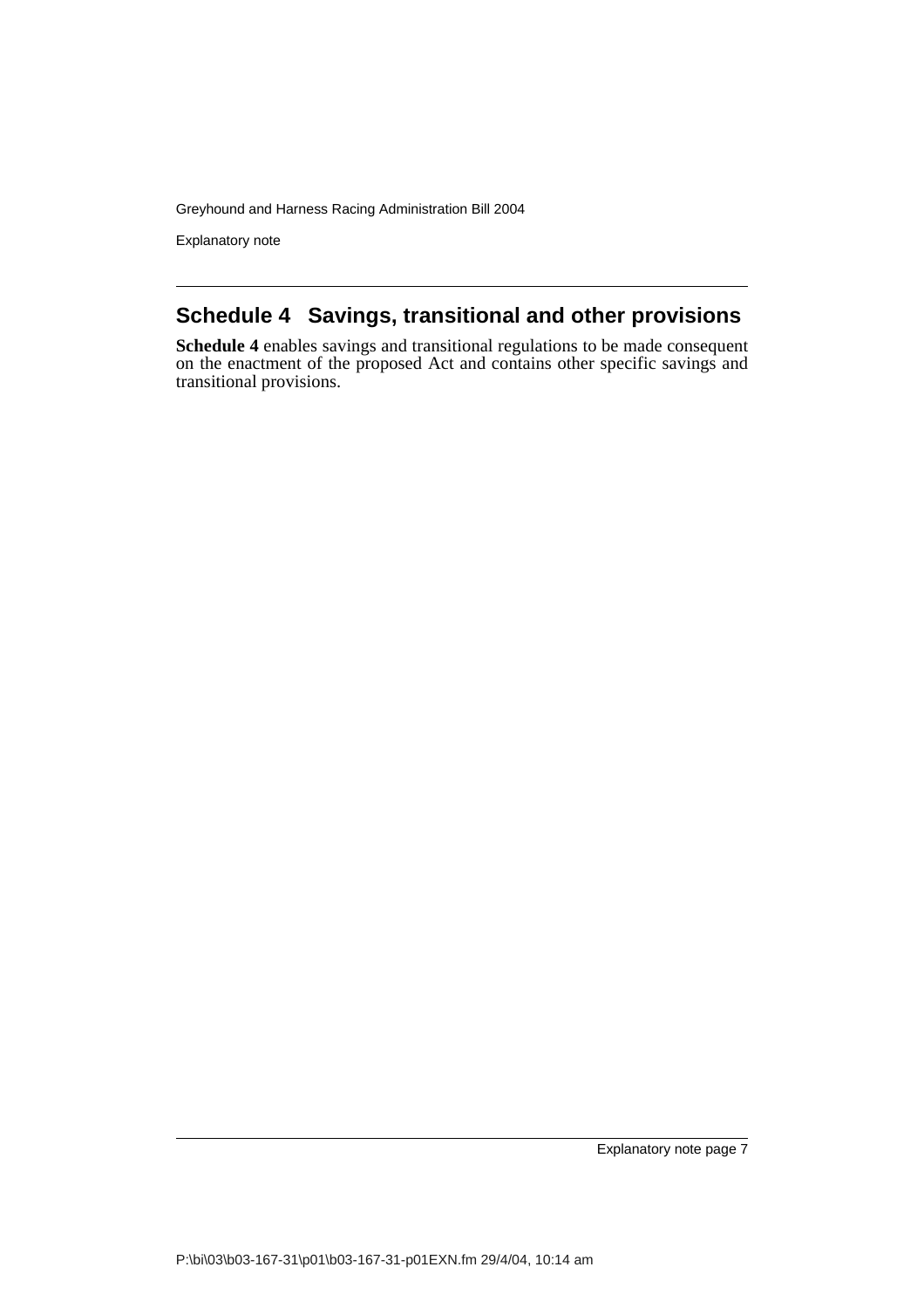Explanatory note

Explanatory note page 8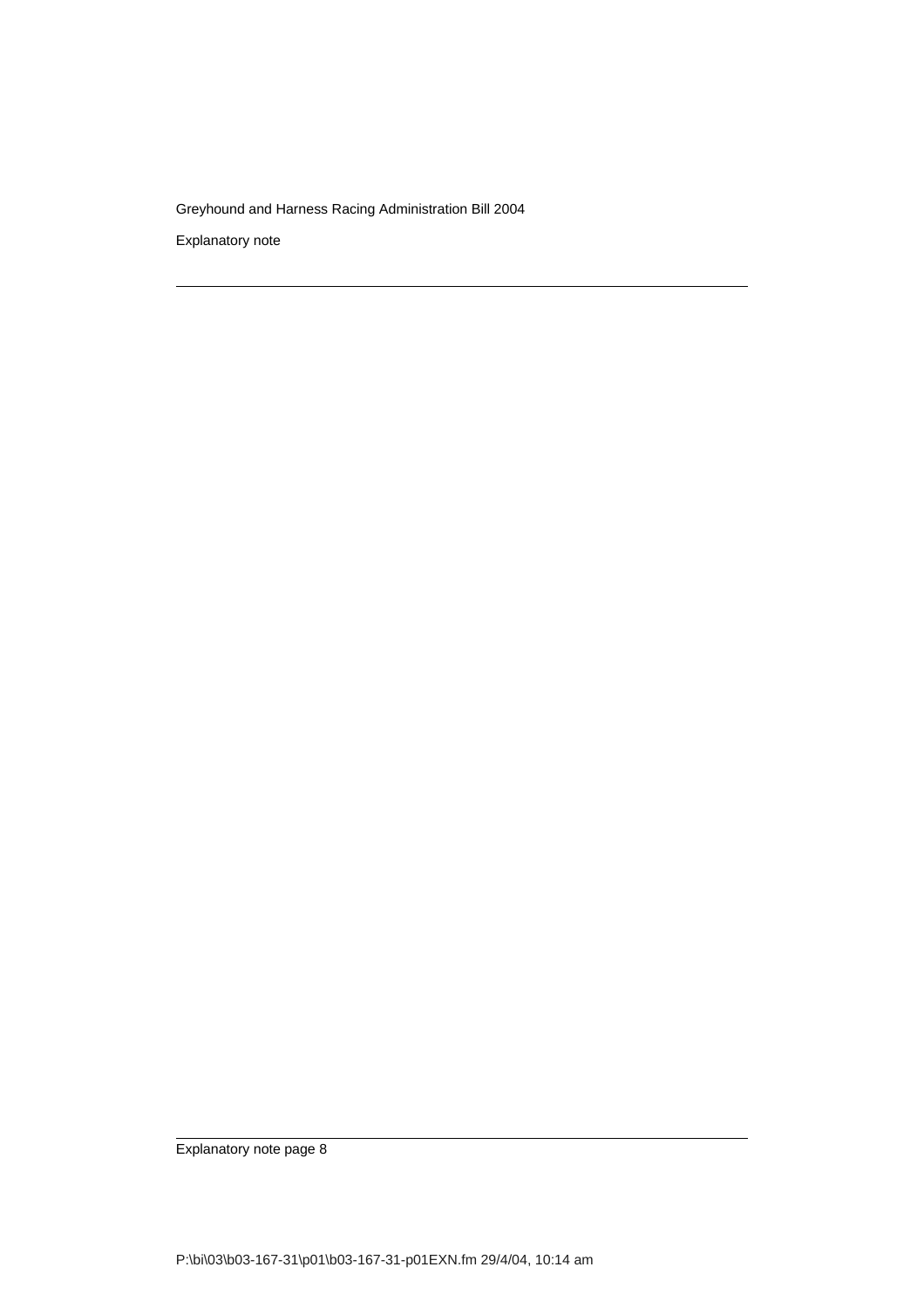First print



New South Wales

# **Greyhound and Harness Racing Administration Bill 2004**

# **Contents**

|        |    |                                                                      | Page |
|--------|----|----------------------------------------------------------------------|------|
| Part 1 |    | <b>Preliminary</b>                                                   |      |
|        | 1  | Name of Act                                                          | 2    |
|        | 2  | Commencement                                                         | 2    |
|        | 3  | Definitions                                                          | 2    |
| Part 2 |    | <b>Greyhound and Harness Racing Regulatory Authority</b>             |      |
|        | 4  | Constitution of Greyhound and Harness Racing Regulatory<br>Authority | 4    |
|        | 5  | Membership of Authority                                              | 4    |
|        | 6  | Chairperson and deputy chairperson                                   | 5    |
|        | 7  | <b>Functions of Authority</b>                                        | 5    |
|        | 8  | Dealings with property on trust or condition                         | 5    |
|        | 9  | Restriction on dealings with land                                    | 6    |
|        | 10 | Chief executive officer of Authority                                 | 6    |
|        | 11 | <b>Staff of Authority</b>                                            | 6    |
|        |    |                                                                      |      |

b03-167-31.p01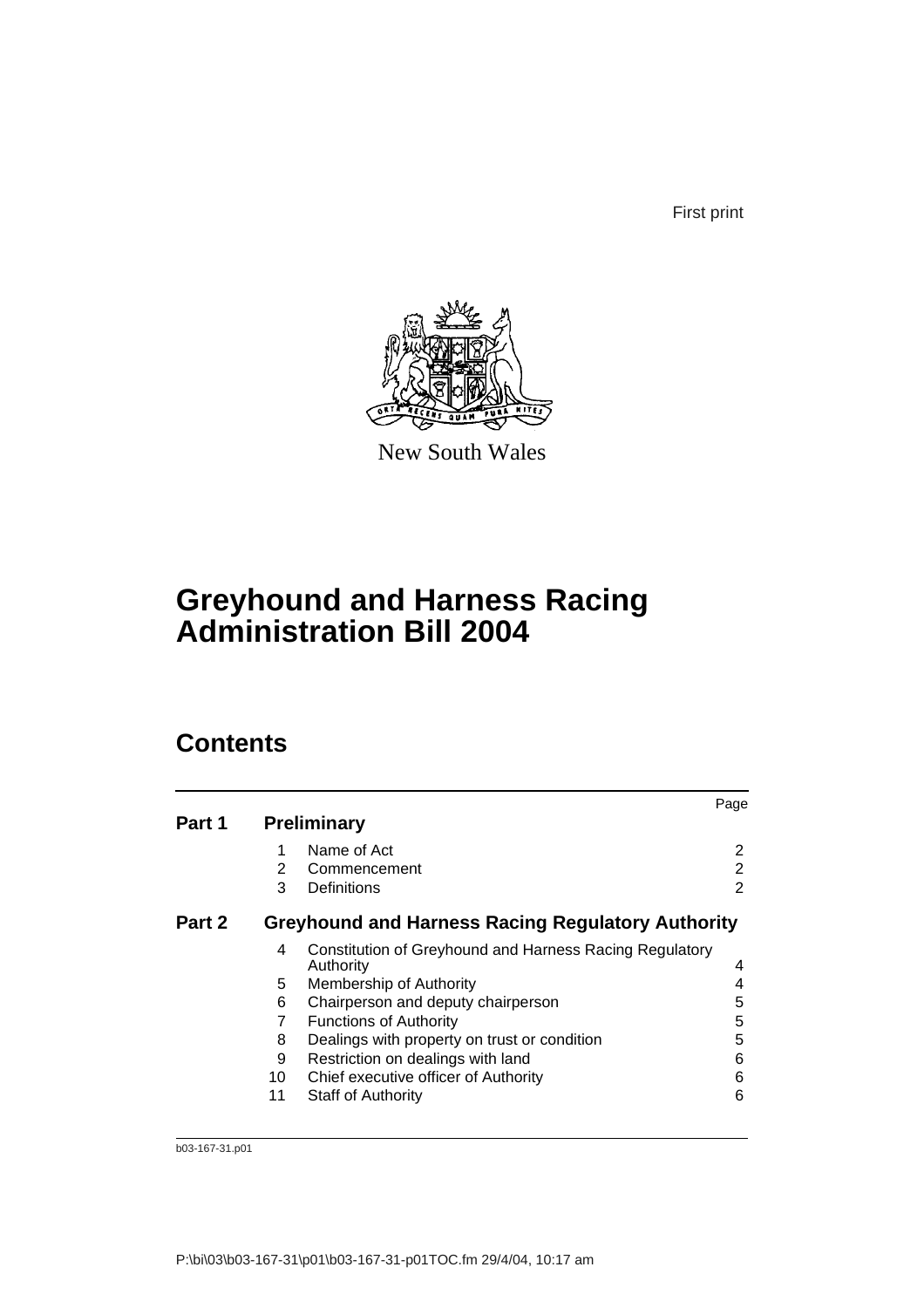**Contents** 

|        |                                        |                                                                                                                                                                                                                                                                                 | Page                                   |
|--------|----------------------------------------|---------------------------------------------------------------------------------------------------------------------------------------------------------------------------------------------------------------------------------------------------------------------------------|----------------------------------------|
| Part 3 | racing                                 | Control and regulation of greyhound and harness                                                                                                                                                                                                                                 |                                        |
|        | <b>Division 1</b>                      | <b>Registration</b>                                                                                                                                                                                                                                                             |                                        |
|        | 12<br>13<br>14                         | Registration of greyhounds, horses and persons associated<br>with greyhound or harness racing<br>Registration of bookmakers<br>Disciplinary and occupational health and safety action may                                                                                       | 7<br>7                                 |
|        |                                        | be taken by Authority                                                                                                                                                                                                                                                           | 11                                     |
|        | <b>Division 2</b>                      | <b>Rules</b>                                                                                                                                                                                                                                                                    |                                        |
|        | 15<br>16<br>17                         | Rules in relation to greyhound racing<br>Rules in relation to harness racing<br>Rules generally                                                                                                                                                                                 | 13<br>14<br>15                         |
| Part 4 |                                        | Appeals and disciplinary inquiries                                                                                                                                                                                                                                              |                                        |
|        | <b>Division 1</b>                      | Interpretation                                                                                                                                                                                                                                                                  |                                        |
|        | Definitions<br>18                      |                                                                                                                                                                                                                                                                                 | 17                                     |
|        | <b>Division 2</b>                      | Rights and procedures concerning appeals<br>and inquiries                                                                                                                                                                                                                       |                                        |
|        | 19<br>20<br>21<br>22<br>23<br>24<br>25 | Appeals to Authority and Tribunal<br>Proceedings before Authority<br>Proceedings before Tribunal<br>Persons required to attend hearings or produce documents<br>Determination of appeal<br>Special inquiry by Authority<br>Regulations concerning appeals and special inquiries | 17<br>18<br>18<br>18<br>19<br>19<br>20 |
|        | <b>Division 3</b>                      | <b>Greyhound and Harness Racing Appeals</b><br><b>Tribunal</b>                                                                                                                                                                                                                  |                                        |
|        | 26<br>27<br>28<br>29                   | Greyhound and Harness Racing Appeals Tribunal<br>Appointment of Tribunal<br>Appointment of acting Tribunal<br>Appointment of greyhound racing assessors and harness                                                                                                             | 20<br>20<br>21                         |
|        | 30                                     | racing assessors<br>Functions of greyhound racing assessors and harness                                                                                                                                                                                                         | 21                                     |
|        |                                        | racing assessors                                                                                                                                                                                                                                                                | 21                                     |
|        | 31                                     | Provisions relating to Tribunal                                                                                                                                                                                                                                                 | 22                                     |
| Part 5 | <b>Administration</b>                  |                                                                                                                                                                                                                                                                                 |                                        |
|        | 32<br>Records<br>33                    | Meetings of the Authority and GRNSW and HRNSW                                                                                                                                                                                                                                   | 23<br>23                               |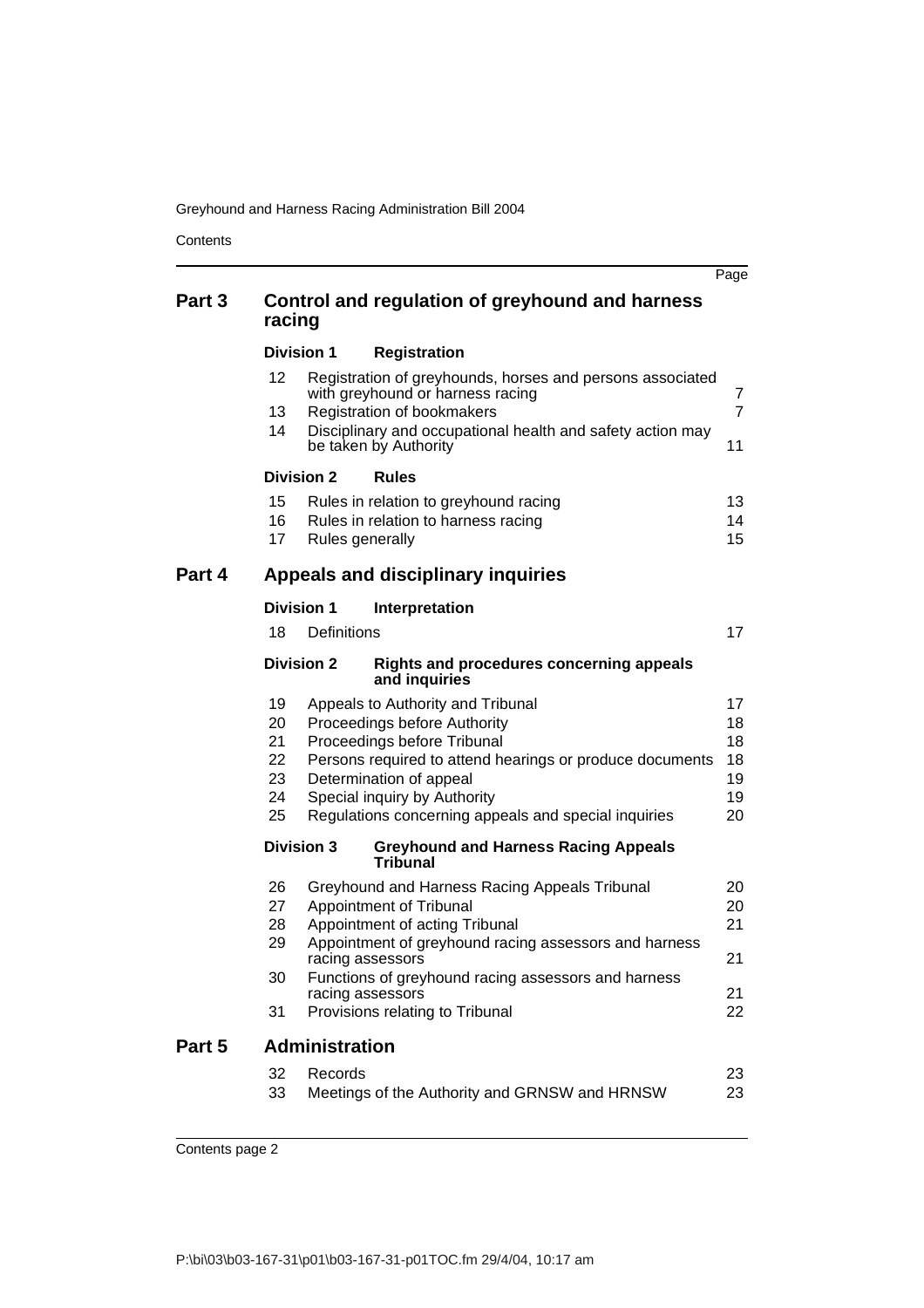**Contents** 

|                   |    |                                            | Page |
|-------------------|----|--------------------------------------------|------|
| Part 6            |    | <b>Finance</b>                             |      |
|                   | 34 | Financial year                             | 24   |
|                   | 35 | <b>Expenses</b>                            | 24   |
|                   | 36 | Accounts                                   | 24   |
|                   | 37 | Fees and charges                           | 24   |
|                   | 38 | <b>Funding of Authority</b>                | 24   |
|                   | 39 | Financial reporting to the Minister        | 26   |
| Part 7            |    | <b>Miscellaneous</b>                       |      |
|                   | 40 | Reports and recommendations by Authority   | 27   |
|                   | 41 | Production of club records to Authority    | 27   |
|                   | 42 | Secrecy                                    | 28   |
|                   | 43 | Delegation                                 | 30   |
|                   | 44 | Protection from personal liability         | 30   |
|                   | 45 | Authentication of certain documents        | 30   |
|                   | 46 | Proof of certain matters not required      | 30   |
|                   | 47 | Service of instruments                     | 31   |
|                   | 48 | Recovery of money                          | 31   |
|                   | 49 | Proceedings for offences                   | 31   |
|                   | 50 | Regulations                                | 31   |
|                   | 51 | Repeals                                    | 32   |
|                   | 52 | Amendment of Acts                          | 32   |
|                   | 53 | Savings, transitional and other provisions | 32   |
|                   | 54 | Review of Act                              | 32   |
| <b>Schedule 1</b> |    | <b>Provisions relating to Authority</b>    | 33   |
| <b>Schedule 2</b> |    | <b>Provisions relating to Tribunal</b>     | 39   |
| <b>Schedule 3</b> |    | <b>Amendment of Acts</b>                   | 42   |
| <b>Schedule 4</b> |    | Savings, transitional and other provisions | 56   |

Contents page 3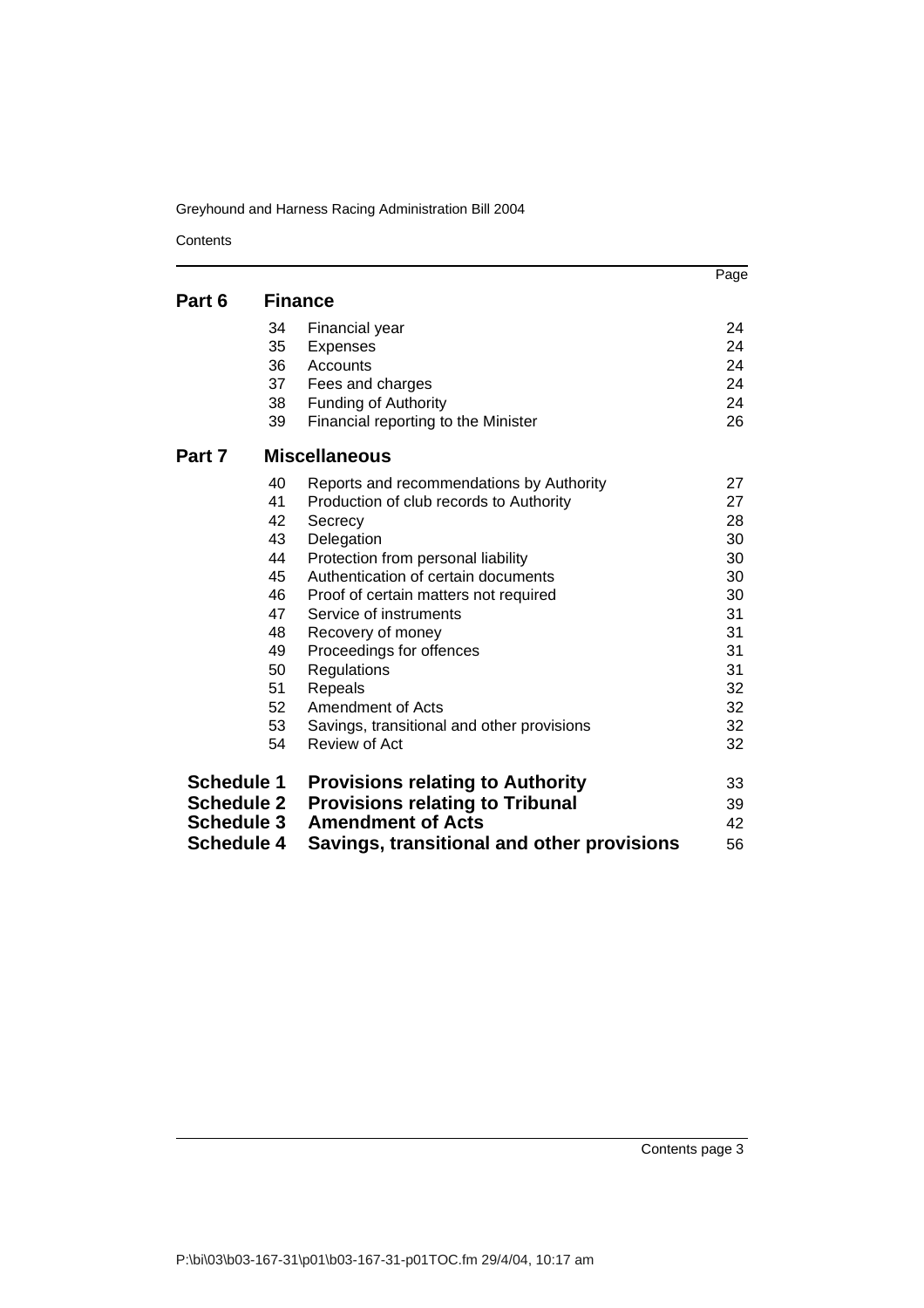**Contents** 

Page

Contents page 4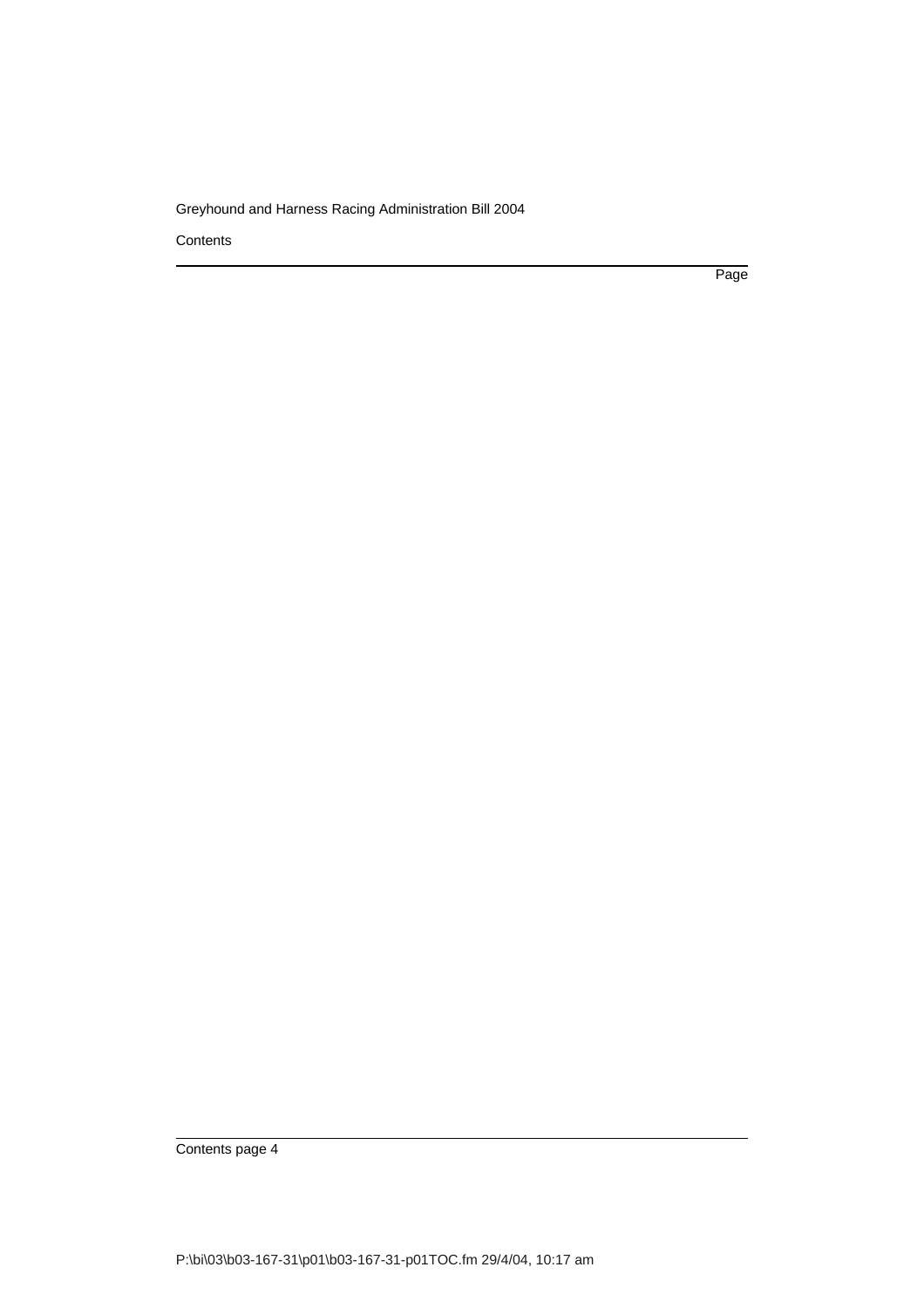

New South Wales

# **Greyhound and Harness Racing Administration Bill 2004**

No , 2004

#### **A Bill for**

An Act to constitute the Greyhound and Harness Racing Regulatory Authority; to constitute the Greyhound and Harness Racing Appeals Tribunal; to make consequential amendments to certain Acts; and for other purposes.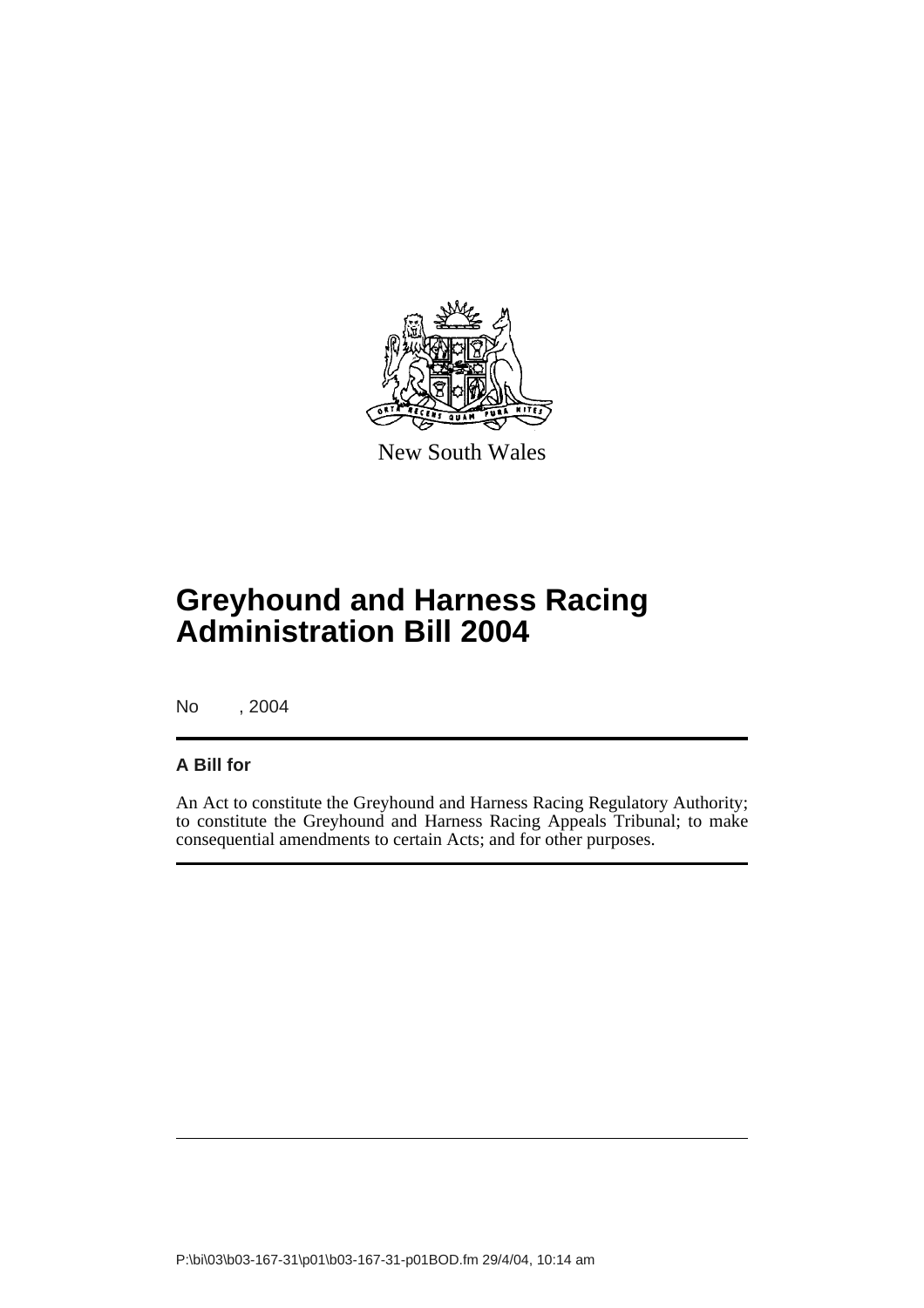Part 1 Preliminary

<span id="page-13-3"></span><span id="page-13-2"></span><span id="page-13-1"></span><span id="page-13-0"></span>

| The Legislature of New South Wales enacts: |     | $\mathbf 1$                                                                                                                                |                |
|--------------------------------------------|-----|--------------------------------------------------------------------------------------------------------------------------------------------|----------------|
| <b>Preliminary</b><br>Part 1               |     | $\overline{2}$                                                                                                                             |                |
| 1.                                         |     | Name of Act                                                                                                                                | 3              |
|                                            |     | This Act is the Greyhound and Harness Racing Administration<br>Act $2004$ .                                                                | 4<br>5         |
| $\mathbf{2}$                               |     | <b>Commencement</b>                                                                                                                        | 6              |
|                                            | (1) | This Act commences on a day or days to be appointed by<br>proclamation, except as provided by subsection (2).                              | 7<br>8         |
|                                            | (2) | Parts 1 and 2 and Schedule 1 commence on the date of assent.                                                                               | 9              |
| 3                                          |     | <b>Definitions</b>                                                                                                                         | 10             |
|                                            | (1) | In this Act:                                                                                                                               | 11             |
|                                            |     | <i>exercise</i> a function includes perform a duty.                                                                                        | 12             |
|                                            |     | <i>function</i> includes a power, authority or duty.                                                                                       | 13             |
|                                            |     | greyhound racing, greyhound racing club and greyhound trial<br><b>track</b> have the same meanings as in the Greyhound Racing Act<br>2002. | 14<br>15<br>16 |
|                                            |     | greyhound racing assessor means a person appointed as a<br>greyhound racing assessor of the Tribunal under Division 3 of<br>Part 4.        | 17<br>18<br>19 |
|                                            |     | <b>GRNSW</b> means Greyhound Racing New South Wales constituted<br>by the <i>Greyhound Racing Act 2002</i> .                               | 20<br>21       |
|                                            |     | <i>harness racing</i> and <i>harness racing club</i> have the same meanings as<br>in the <i>Harness Racing Act 2002</i> .                  | 22<br>23       |
|                                            |     | <i>harness racing assessor</i> means a person appointed as a harness<br>racing assessor of the Tribunal under Division 3 of Part 4.        | 24<br>25       |
|                                            |     | <b>HRNSW</b> means Harness Racing New South Wales constituted by<br>the <i>Harness Racing Act 2002</i> .                                   | 26<br>27       |
|                                            |     | rule:                                                                                                                                      | 28             |
|                                            |     | (a)<br>in relation to greyhound racing, means a rule made under<br>section 15, and                                                         | 29<br>30       |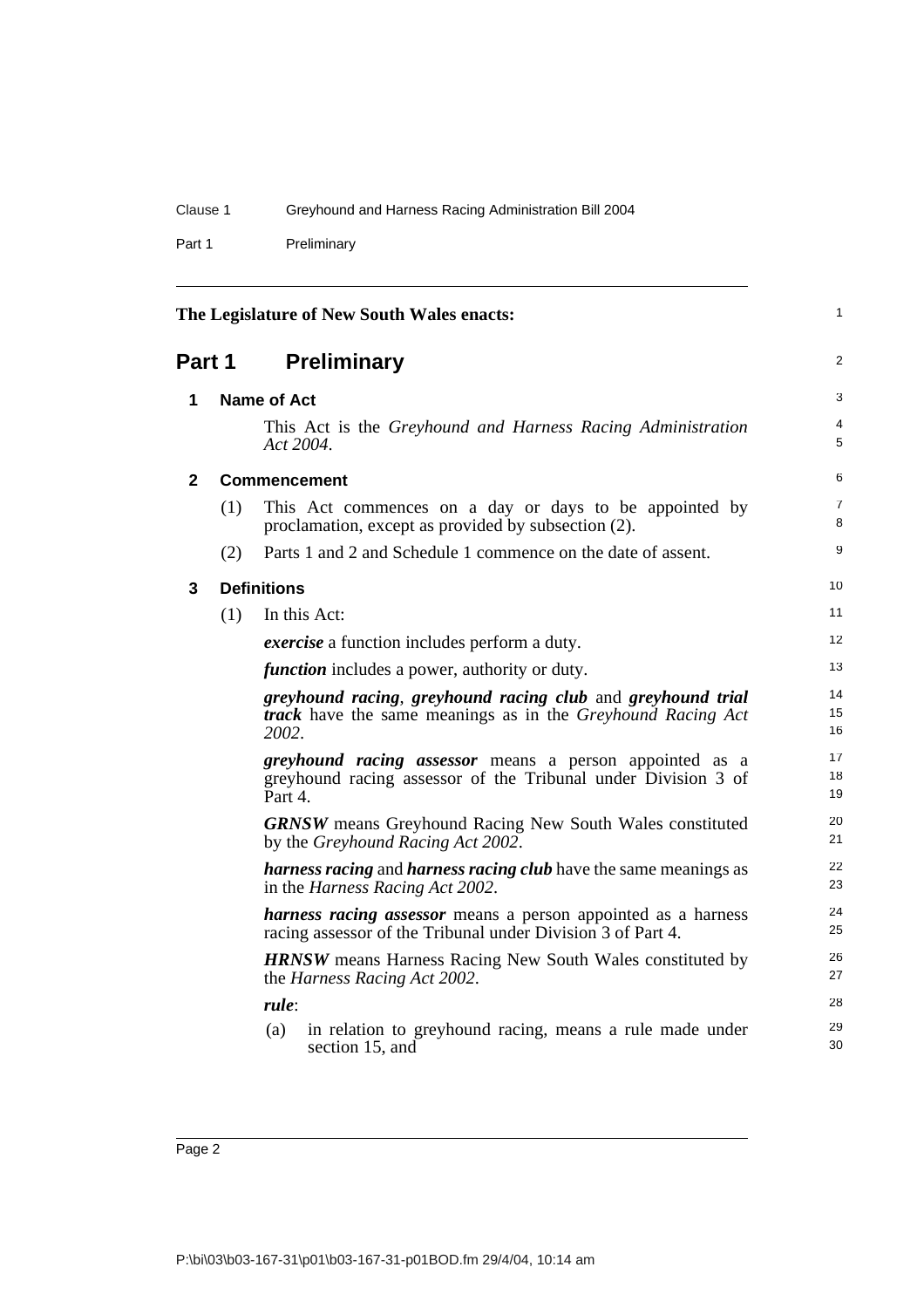|     | (U) | a person who is an orricer or employee or a greyhound racing<br>club or is otherwise concerned in the management or control<br>of any such club, |
|-----|-----|--------------------------------------------------------------------------------------------------------------------------------------------------|
|     | (f) | any other person prescribed by the regulations for the<br>purposes of this subsection.                                                           |
| (3) |     | A reference in this Act to a <i>person</i> associated with harness racing<br>is a reference to the following:                                    |
|     | (a) | a person who handles horses at a harness race,                                                                                                   |
|     | (b) | a bookmaker's clerk,                                                                                                                             |
|     | (c) | a breeder of horses for harness racing,                                                                                                          |
|     | (d) | a person who is an officer or employee of a harness racing<br>club or is otherwise concerned in the management or control<br>of any such club,   |
|     | (e) | any other person of a class prescribed by the regulations for<br>the purposes of this subsection.                                                |
| (4) |     | Notes included in this Act do not form part of this Act.                                                                                         |
|     |     |                                                                                                                                                  |
|     |     |                                                                                                                                                  |
|     |     |                                                                                                                                                  |
|     |     |                                                                                                                                                  |
|     |     |                                                                                                                                                  |
|     |     |                                                                                                                                                  |
|     |     |                                                                                                                                                  |
|     |     |                                                                                                                                                  |

(2) A reference in this Act to a *person associated with greyhound racing* is a reference to the following:

(a) a person who handles greyhounds at a greyhound race or trial,

(b) in relation to harness racing, means a rule made under

*the Authority* means the Greyhound and Harness Racing

*Tribunal* means the Greyhound and Harness Racing Appeals

(b) a bookmaker's clerk,

Tribunal constituted by Part 4.

Regulatory Authority constituted by Part 2.

- (c) a greyhound breeder,
- (d) a person who manages or controls a greyhound trial track,
- (e) a person who is an officer or employee of a greyhound racing t or control

Greyhound and Harness Racing Administration Bill 2004 Clause 3

section 16.

Page 3

Preliminary **Part 1**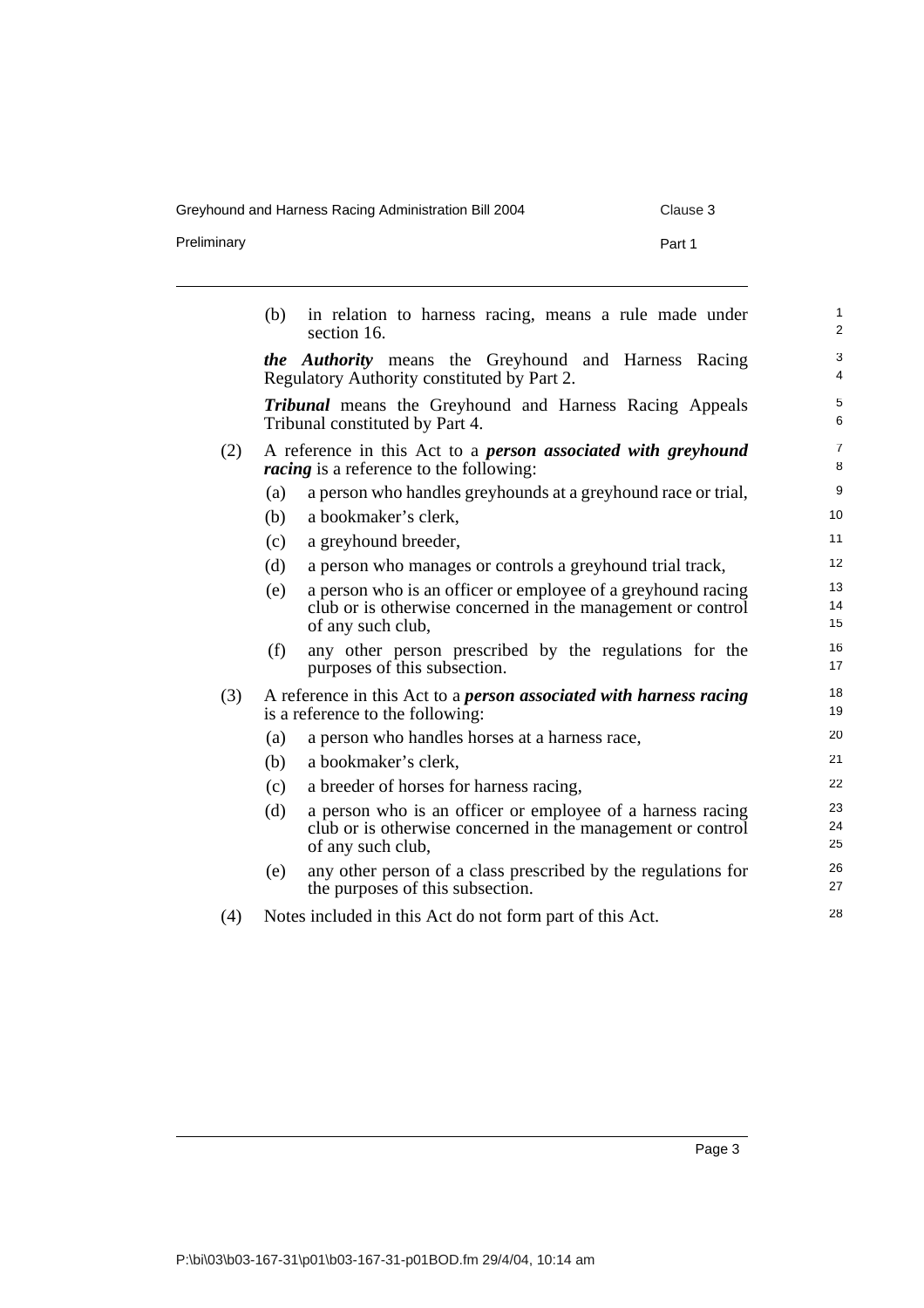### <span id="page-15-0"></span>**Part 2 Greyhound and Harness Racing Regulatory Authority**

#### <span id="page-15-1"></span>**4 Constitution of Greyhound and Harness Racing Regulatory Authority**

- (1) There is constituted by this Act a body corporate with the corporate name of the Greyhound and Harness Racing Regulatory Authority.
- (2) The Authority is subject to the direction and control of the Minister except in relation to the following matters:
	- (a) the contents of a report or recommendation made by it to the Minister,

1  $\mathfrak{p}$ 

- (b) the decision on any appeal or other disciplinary proceedings.
- (3) The Authority is, for the purposes of any Act, a statutory body representing the Crown.
- (4) Schedule 1 has effect with respect to the Authority.

#### <span id="page-15-2"></span>**5 Membership of Authority**

- (1) The Authority is to consist of 5 members appointed by the Governor, on the recommendation of the Minister.
- (2) The Minister must ensure that at least one of the persons recommended for appointment as a member has, in the opinion of the Minister, suitable legal qualifications and at least 4 of the persons so recommended have, in the opinion of the Minister, one or more of the following qualifications:
	- (a) experience in management or administration,
	- (b) experience in enforcement or policing of regulatory schemes,
	- (c) veterinary qualifications,
	- (d) knowledge of the racing or wagering industries.
- (3) The following persons are not eligible to be appointed as members of the Authority:
	- (a) a person who is, or has been at any time in the year immediately preceding the time of appointment, a member of the committee of a greyhound racing club or a harness racing club,
	- (b) a member or employee of a greyhound racing club or a harness racing club,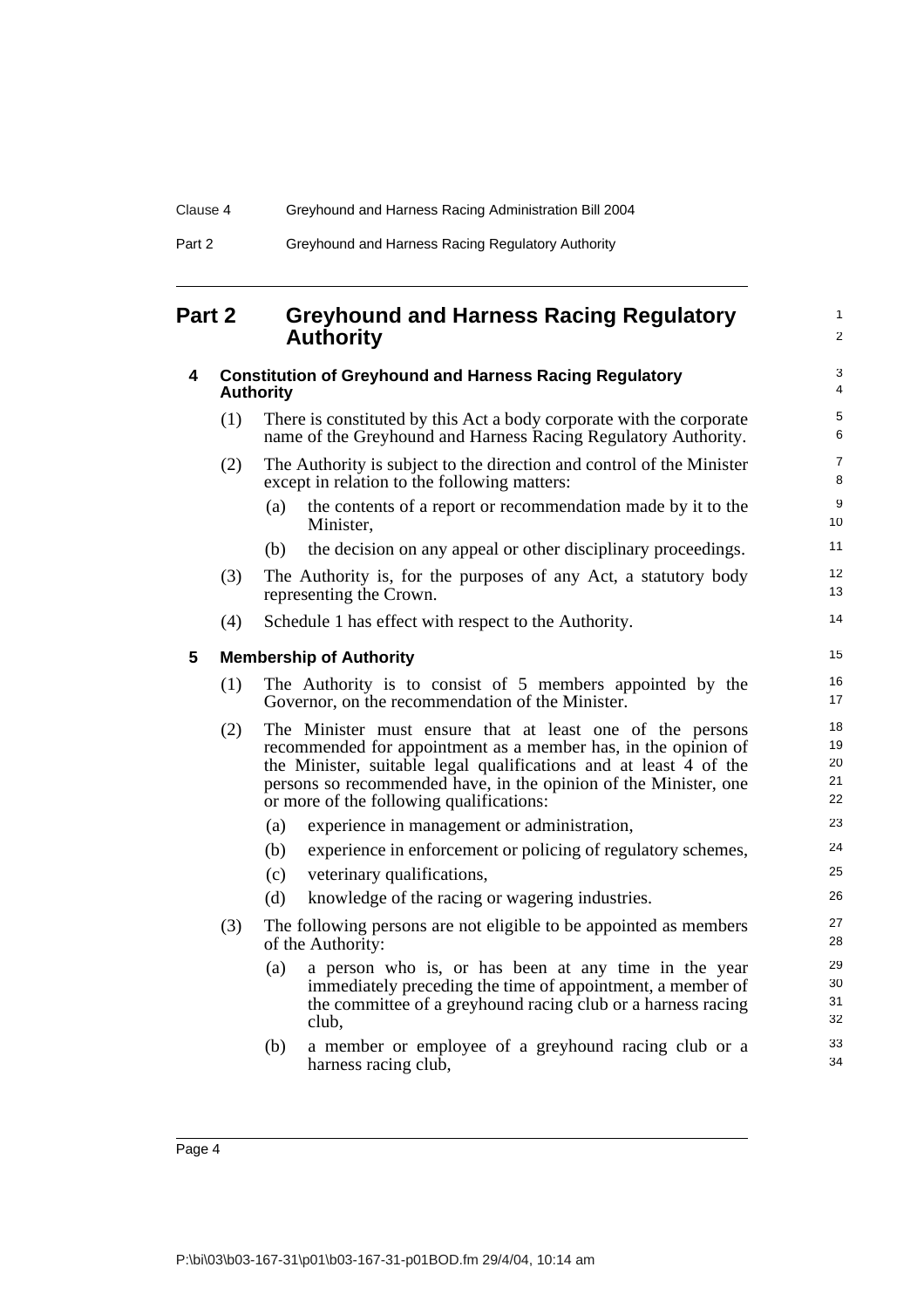| Greyhound and Harness Racing Administration Bill 2004 | Clause 6 |
|-------------------------------------------------------|----------|
| Greyhound and Harness Racing Regulatory Authority     | Part 2   |

- (c) a person licensed or registered under this Act, the *Greyhound Racing Act 2002*, the *Harness Racing Act 2002* or the *Thoroughbred Racing Board Act 1996*,
- (d) a person with a financial interest in an animal intended for racing under the *Greyhound Racing Act 2002* or the *Harness Racing Act 2002*.

#### <span id="page-16-0"></span>**6 Chairperson and deputy chairperson**

- (1) The Governor is to appoint one of the members of the Authority as chairperson of the Authority by the instrument appointing the person as member or by a subsequent instrument executed by the Governor.
- (2) The Governor is to appoint one of the members of the Authority as the deputy chairperson of the Authority by the instrument appointing the person as member or by a subsequent instrument executed by the Governor.

#### <span id="page-16-1"></span>**7 Functions of Authority**

- (1) The Authority has the functions conferred or imposed on it by or under this or any other Act or law.
- (2) The Authority may affiliate with such organisations, whether in or out of New South Wales, as the Authority considers appropriate.
- (3) Nothing in this Act confers on the Authority power to conduct meetings for greyhound racing or harness racing on its own behalf.

#### <span id="page-16-2"></span>**8 Dealings with property on trust or condition**

The Authority may accept, hold and administer property on trust or subject to a condition that the property be applied for or towards any one or more of the following purposes:

- (a) the promotion or welfare of greyhound or harness racing or the greyhound or harness racing industry,
- (b) the assistance of persons who are or have, at any time, been associated with the greyhound or harness racing industry,
- (c) the assistance of persons who are or have, at any time, been the dependants of persons referred to in paragraph (b).

Page 5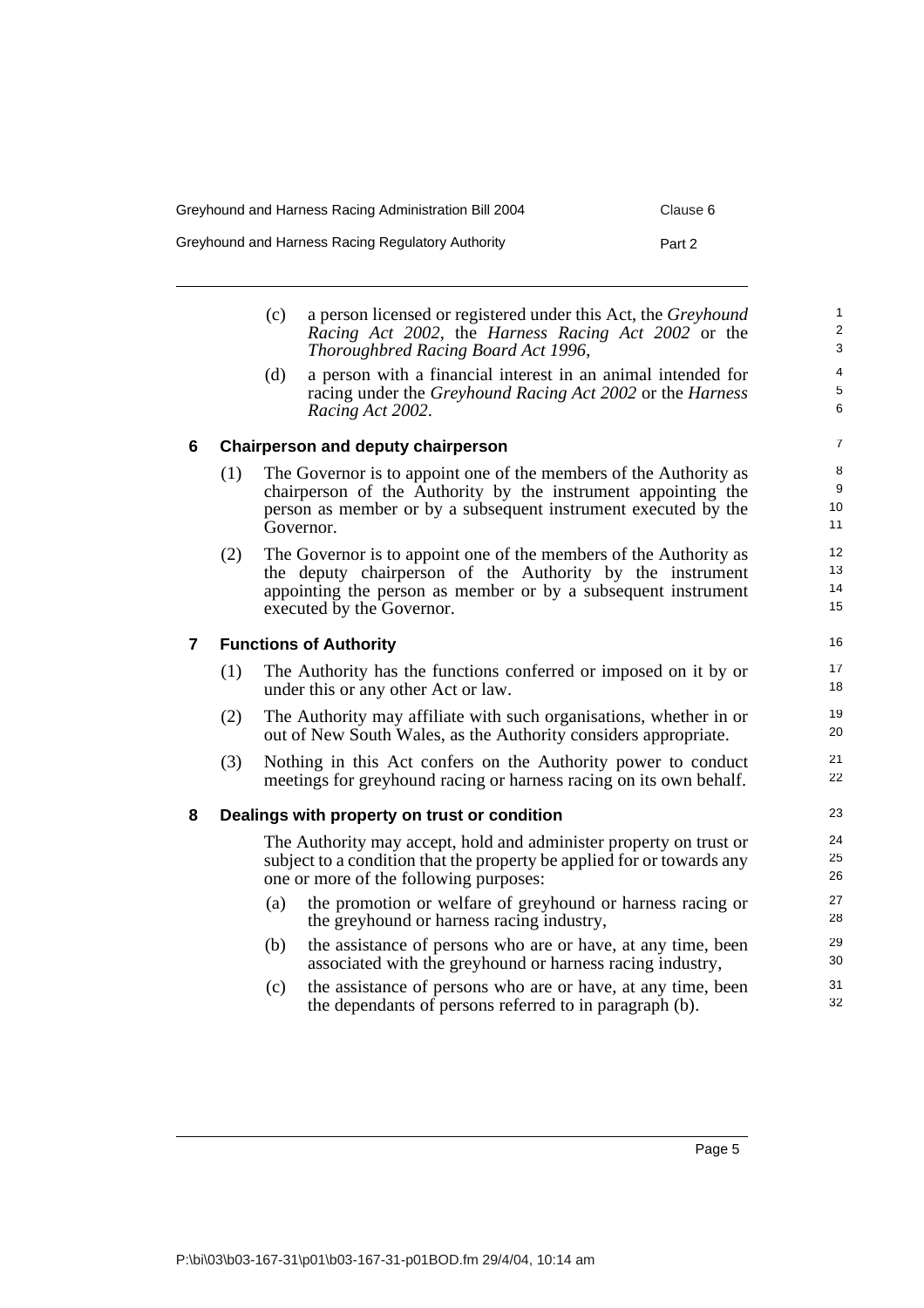| Clause 9 | Greyhound and Harness Racing Administration Bill 2004 |
|----------|-------------------------------------------------------|
|          |                                                       |

#### <span id="page-17-2"></span><span id="page-17-1"></span><span id="page-17-0"></span>**9 Restriction on dealings with land** The powers of the Authority to purchase, exchange, take on lease, hold, dispose of, and otherwise deal with land must not be exercised except with the consent of the Minister and subject to such conditions as the Minister may, in giving his or her consent, impose. **10 Chief executive officer of Authority** (1) The Authority may, in consultation with the Minister, employ a chief executive officer of the Authority. (2) The chief executive officer is responsible for the day-to-day management of the Authority. **11 Staff of Authority** (1) The Authority may employ such other staff as it requires to exercise its functions. (2) The Authority may fix the salary, wages and other conditions of staff employed under subsection (1) (and of the chief executive officer of the Authority) in so far as they are not fixed by or under any other Act or law. (3) Chapter 2 of the *Public Sector Employment and Management Act 2002* does not apply to and in respect of staff employed under subsection (1) or the chief executive officer of the Authority. (4) The Authority may arrange for the use of the services of any staff (by secondment or otherwise) or facilities of GRNSW or HRNSW. (5) For the purposes of this Act, a person whose services are made use of under subsection (4) is taken to be a member of staff of the Authority. (6) The Authority may engage consultants for the purpose of getting expert advice. 1  $\overline{2}$ 3 4 5 6 7 8  $\alpha$  $1<sub>0</sub>$ 11 12 13 14 15 16 17 18 19 20 21 22 23 24 25 26 27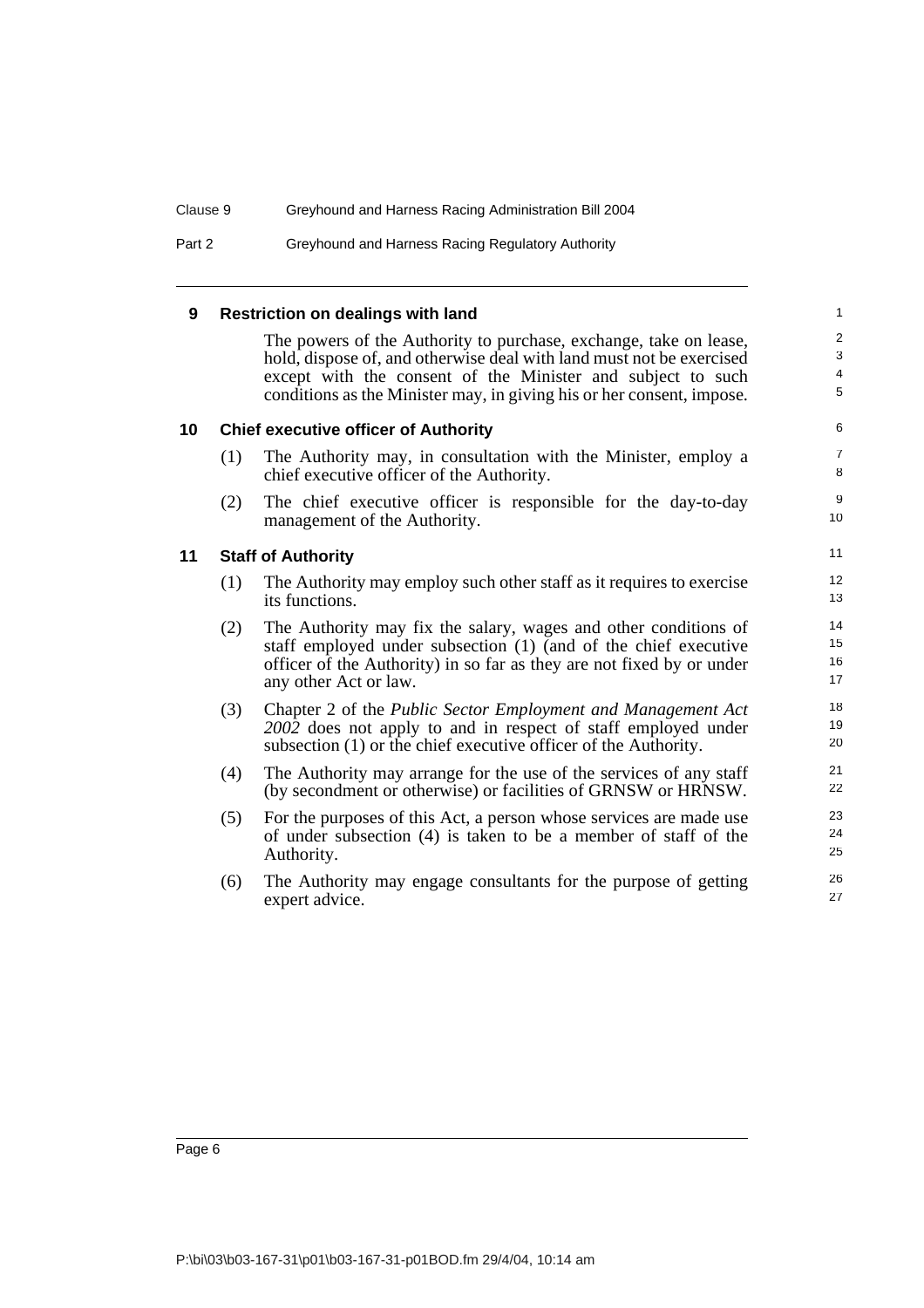| Greyhound and Harness Racing Administration Bill 2004  | Clause 12 |
|--------------------------------------------------------|-----------|
| Control and regulation of greyhound and harness racing | Part 3    |

#### <span id="page-18-2"></span><span id="page-18-1"></span><span id="page-18-0"></span>**Part 3 Control and regulation of greyhound and harness racing Division 1 Registration 12 Registration of greyhounds, horses and persons associated with greyhound or harness racing** (1) The Authority may: (a) in accordance with the rules made in relation to greyhound racing, register or refuse to register any greyhound, or any owner, trainer or bookmaker or other person associated with greyhound racing, or (b) in accordance with the rules made in relation to harness racing, register or refuse to register any harness racing horse, or any owner, trainer or driver of harness racing horses, or bookmaker or other person associated with harness racing. (2) The Authority must not refuse to register: (a) any greyhound or any person under subsection (1) (a) unless it is of the opinion that it would be in the best interests of the greyhound racing industry to do so, or (b) any harness racing horse or any person under subsection (1) (b) unless it is of the opinion that it would be in the best interests of the harness racing industry to do so. **13 Registration of bookmakers** (1) An individual over the age of 18 years or a proprietary company may apply to the Authority for registration as a bookmaker in 10 11 12 13 14 15 16 17 18 19 20 21 22 23 24

<span id="page-18-3"></span>(2) Despite section 12 (2), the Authority must refuse to grant an application for registration of a proprietary company as a bookmaker unless satisfied that the company is an eligible company.

relation to greyhound racing or harness racing or both.

- (3) For the purposes of this section, *eligible company* means a proprietary company that is taken to be registered in New South Wales for the purposes of the *Corporations Act 2001* of the Commonwealth and in which:
	- (a) each director, shareholder and person concerned in the management of the company is of or over the age of 18 years, and

Page 7

1  $\mathfrak{p}$ 

3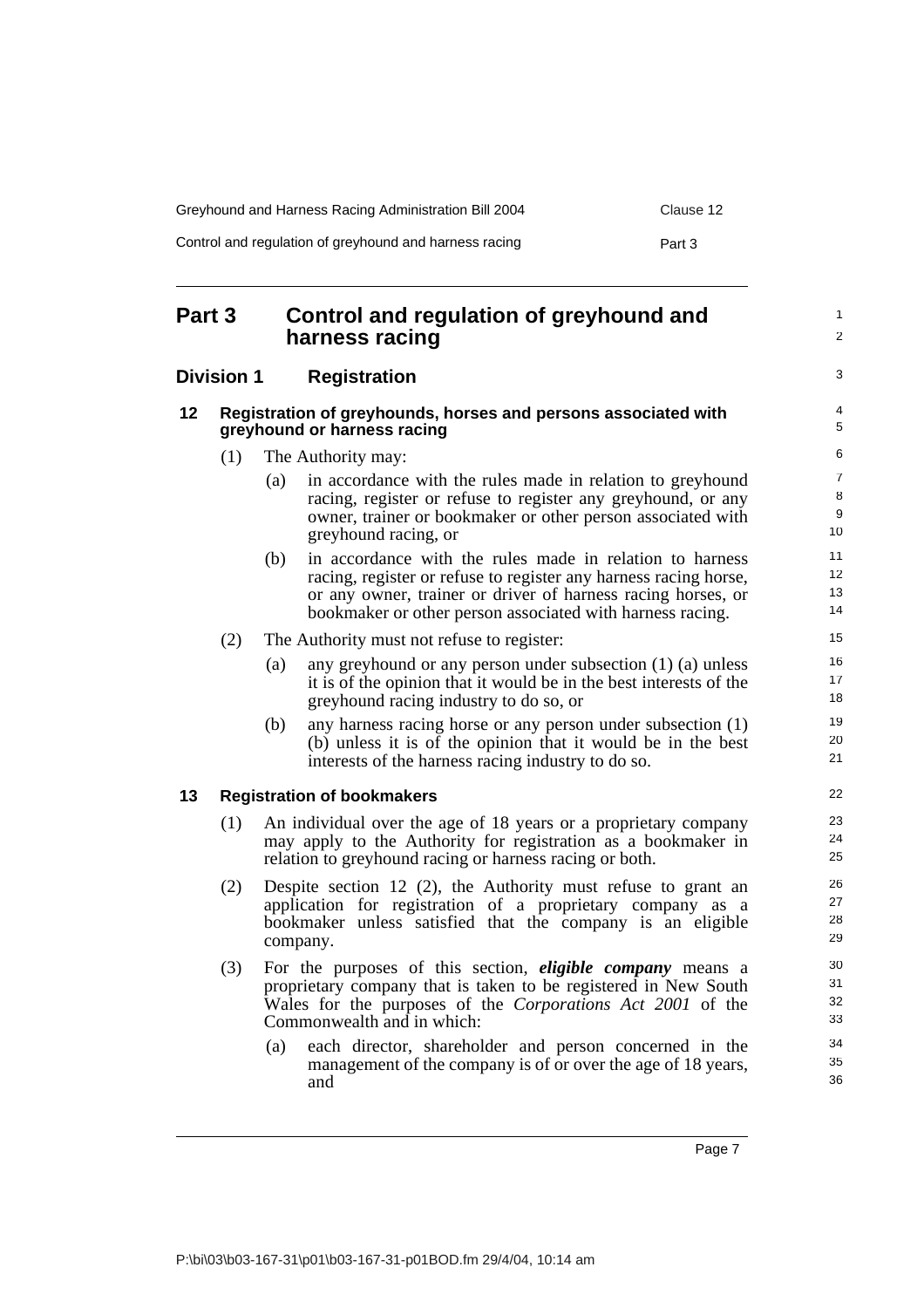|     | (b) |       | each director is registered as a bookmaker under this Act, and                                                                                                                                                                                                             | $\mathbf{1}$                  |
|-----|-----|-------|----------------------------------------------------------------------------------------------------------------------------------------------------------------------------------------------------------------------------------------------------------------------------|-------------------------------|
|     | (c) |       | each director is a shareholder and person concerned in the<br>management of the company, and                                                                                                                                                                               | $\overline{\mathbf{c}}$<br>3  |
|     | (d) |       | each shareholder who is not a director is a close family<br>member of a director, and                                                                                                                                                                                      | 4<br>5                        |
|     | (e) |       | each shareholder or person concerned in the management of<br>the company who is not a director is, in the opinion of the<br>Authority, a fit and proper person to be registered as an<br>individual as a bookmaker under this Act, and                                     | 6<br>$\overline{7}$<br>8<br>9 |
|     | (f) |       | no shareholder or person concerned in the management of the<br>company, other than a director, is registered as an individual<br>as a bookmaker under this Act, and                                                                                                        | 10<br>11<br>12                |
|     | (g) |       | subject to the regulations, no person (other than a shareholder)<br>has any interest in the shares or assets of the company.                                                                                                                                               | 13<br>14                      |
| (4) |     |       | It is a condition of a company's registration as a bookmaker that:                                                                                                                                                                                                         | 15                            |
|     | (a) |       | the company continues to be an eligible company, and                                                                                                                                                                                                                       | 16                            |
|     | (b) | no    | director, shareholder or person concerned in the<br>management of the company:                                                                                                                                                                                             | 17<br>18                      |
|     |     | (i)   | is a director, shareholder or person concerned in the<br>management of, or is an employee or agent of, any other<br>company that is registered as a bookmaker under this<br>Act, or                                                                                        | 19<br>20<br>21<br>22          |
|     |     | (ii)  | has a financial interest in any business of a bookmaker<br>that is carried on by any such other company under the<br>authority of its registration under this Act, or                                                                                                      | 23<br>24<br>25                |
|     |     | (iii) | is registered or otherwise authorised as an individual to<br>carry on, or carries on, the business of a bookmaker,<br>bookmaker's clerk or turf commission agent, or a<br>totalizator business, in another Australian State or<br>Territory, or                            | 26<br>27<br>28<br>29<br>30    |
|     |     | (iv)  | is a director, shareholder or person concerned in the<br>management of a corporation, or is a member of a<br>partnership, that is registered or otherwise authorised to<br>carry on, or that carries on, any such business in another<br>Australian State or Territory, or | 31<br>32<br>33<br>34<br>35    |
|     |     | (v)   | is an employee or agent of any individual, partnership<br>or corporation referred to in subparagraph (iii) or (iv),                                                                                                                                                        | 36<br>37<br>$\sim$            |

38

Page 8

or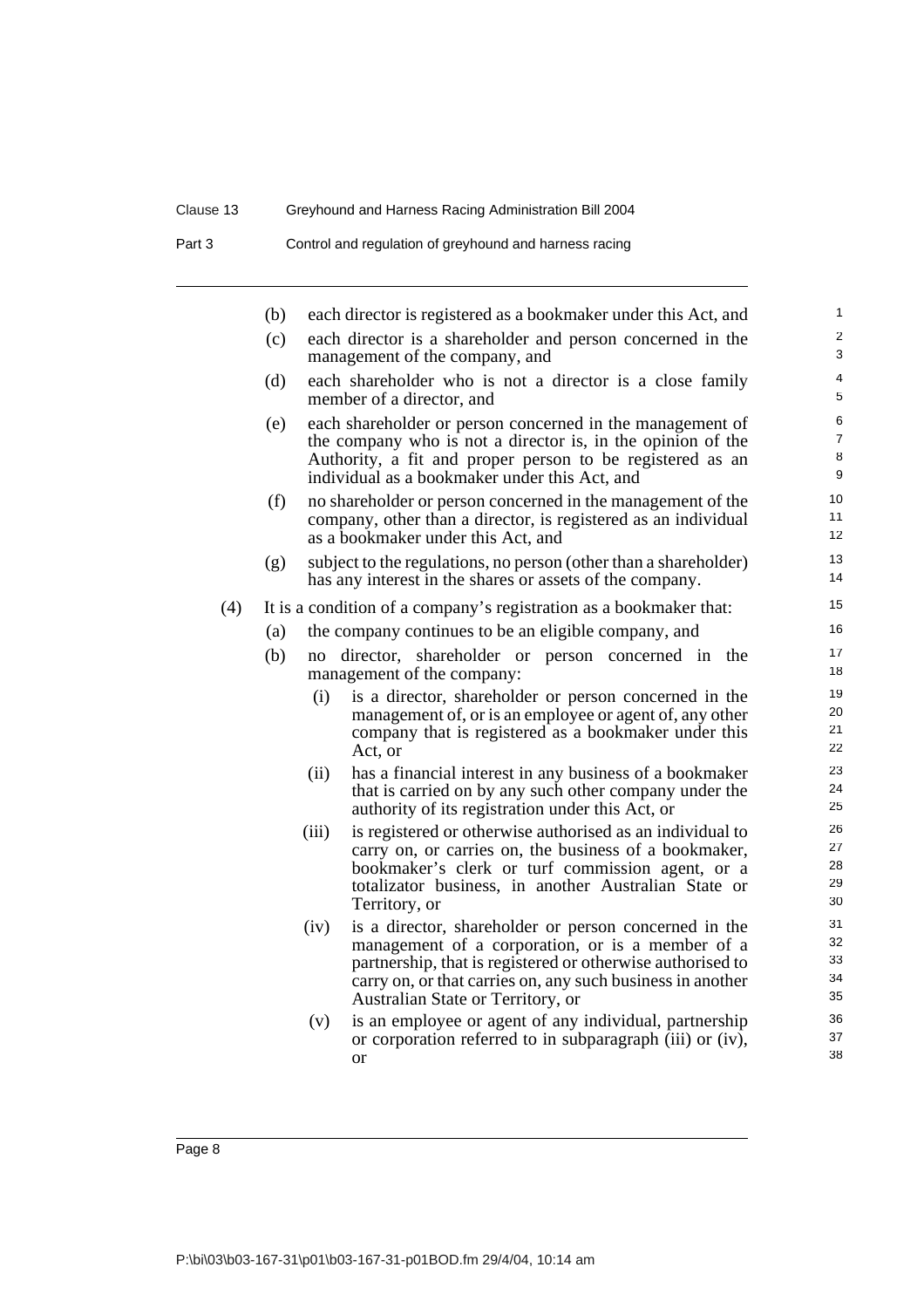| (vi)  | has a financial interest in the business of a bookmaker    |
|-------|------------------------------------------------------------|
|       | or turf commission agent, or a totalizator business, that  |
|       | is authorised to be carried on or is carried on in another |
|       | Australian State or Territory, or                          |
| (vii) | is registered or otherwise authorised as an individual to  |

- carry on, or carries on, the business of a bookmaker, bookmaker's clerk or turf commission agent, or a totalizator business, or any other kind of betting, wagering, gambling or gaming business, in another country, or
- (viii) is a director, shareholder or person concerned in the management of a corporation, or is a member of a partnership, that is registered or otherwise authorised to carry on, or that carries on, any such business in another country, or
	- (ix) is an employee or agent of any individual, partnership or corporation referred to in subparagraph (vii) or (viii), or
	- (x) has a financial interest in the business of a bookmaker or turf commission agent, or a totalizator business, or any other kind of betting, wagering, gambling or gaming business, that is authorised to be carried on or is carried on in another country.
- (5) It is a condition of a company's registration as a bookmaker in relation to greyhound racing that no director, shareholder or person concerned in the management of the company:
	- (a) carries on the business of a bookmaker, otherwise than on behalf of the company, in relation to any greyhound, horse or harness race, at a meeting for greyhound racing in New South Wales, or
	- (b) carries on the business of an authorised sports betting bookmaker, otherwise than on behalf of the company, at a racecourse licensed for greyhound racing.
- (6) It is a condition of a company's registration as a bookmaker in relation to harness racing that no director, shareholder or person concerned in the management of the company:
	- (a) carries on the business of a bookmaker, otherwise than on behalf of the company, in relation to any greyhound, horse or harness race, at a meeting for harness racing in New South Wales, or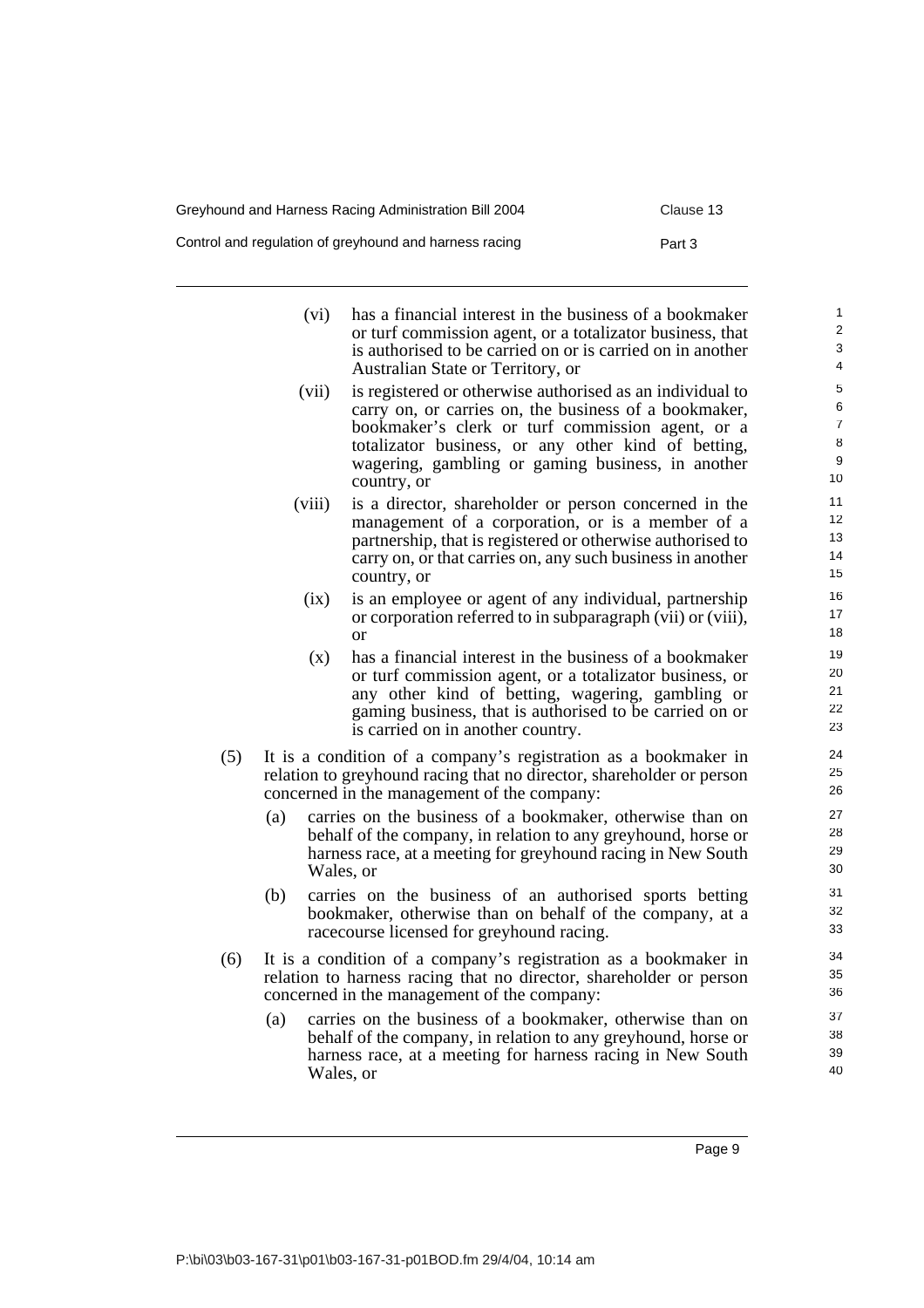#### Part 3 Control and regulation of greyhound and harness racing

|      | carries on the business of an authorised sports betting<br>(b)<br>bookmaker, otherwise than on behalf of the company, at a<br>racecourse licensed for harness racing.                                                                                                                                                                               | 1<br>$\overline{2}$<br>$\mathbf{3}$                       |
|------|-----------------------------------------------------------------------------------------------------------------------------------------------------------------------------------------------------------------------------------------------------------------------------------------------------------------------------------------------------|-----------------------------------------------------------|
| (7)  | In subsection $(4)$ (b) a reference to carrying on the business of a<br>bookmaker, or the business of a bookmaker's clerk or turf<br>commission agent, includes a reference to acting as a bookmaker, or<br>a bookmaker's clerk or turf commission agent.                                                                                           | $\overline{4}$<br>$\sqrt{5}$<br>$\,6\,$<br>$\overline{7}$ |
| (8)  | The conditions set out in subsection $(4)$ (b) $(iii)$ – $(vi)$ do not extend<br>to a person who is a director of a company that is registered as a<br>bookmaker under this Act if:                                                                                                                                                                 | $\bf8$<br>$\boldsymbol{9}$<br>10                          |
|      | (a)<br>the person is the sole director of the company, and                                                                                                                                                                                                                                                                                          | 11                                                        |
|      | (b)<br>the relevant matters referred to in subsection $(4)$ (b) (iii), (iv),<br>(v) or (vi) are disclosed in writing to the Authority at the time<br>the company applies for registration as a bookmaker under<br>this Act or, if they do not occur until after that time, within 2<br>working days after they occur.                               | 12<br>13<br>14<br>15<br>16                                |
| (9)  | The Authority may suspend or cancel the registration of a company<br>as a bookmaker if satisfied that any condition referred to in<br>subsections $(4)$ – $(6)$ is contravened in respect of the company. This<br>does not limit the powers of the Authority to suspend or cancel the<br>registration of a company as a bookmaker under section 14. | 17<br>18<br>19<br>20<br>21                                |
| (10) | Any debt that is incurred by a company in carrying on business as a<br>bookmaker registered under this Act is enforceable jointly and<br>severally against all persons who are directors of the company at the<br>time the debt is incurred (whether or not they are directors at the<br>time the debt is sought to be enforced).                   | 22<br>23<br>24<br>25<br>26                                |
| (11) | In this section:                                                                                                                                                                                                                                                                                                                                    | 27                                                        |
|      | <i>authorised sports betting bookmaker</i> has the same meaning as in<br>section 4 of the Racing Administration Act 1998.                                                                                                                                                                                                                           | 28<br>29                                                  |
|      | close family member of a director means.                                                                                                                                                                                                                                                                                                            | 30                                                        |

#### *close family member of a director* means:

(a) a spouse, de facto partner, parent, child, brother or sister of the director, or

(b) a person who has a relationship with the director that is prescribed by the regulations for the purposes of this definition.

*financial interest* in a bookmaking business means an entitlement to receive any of the income from the business.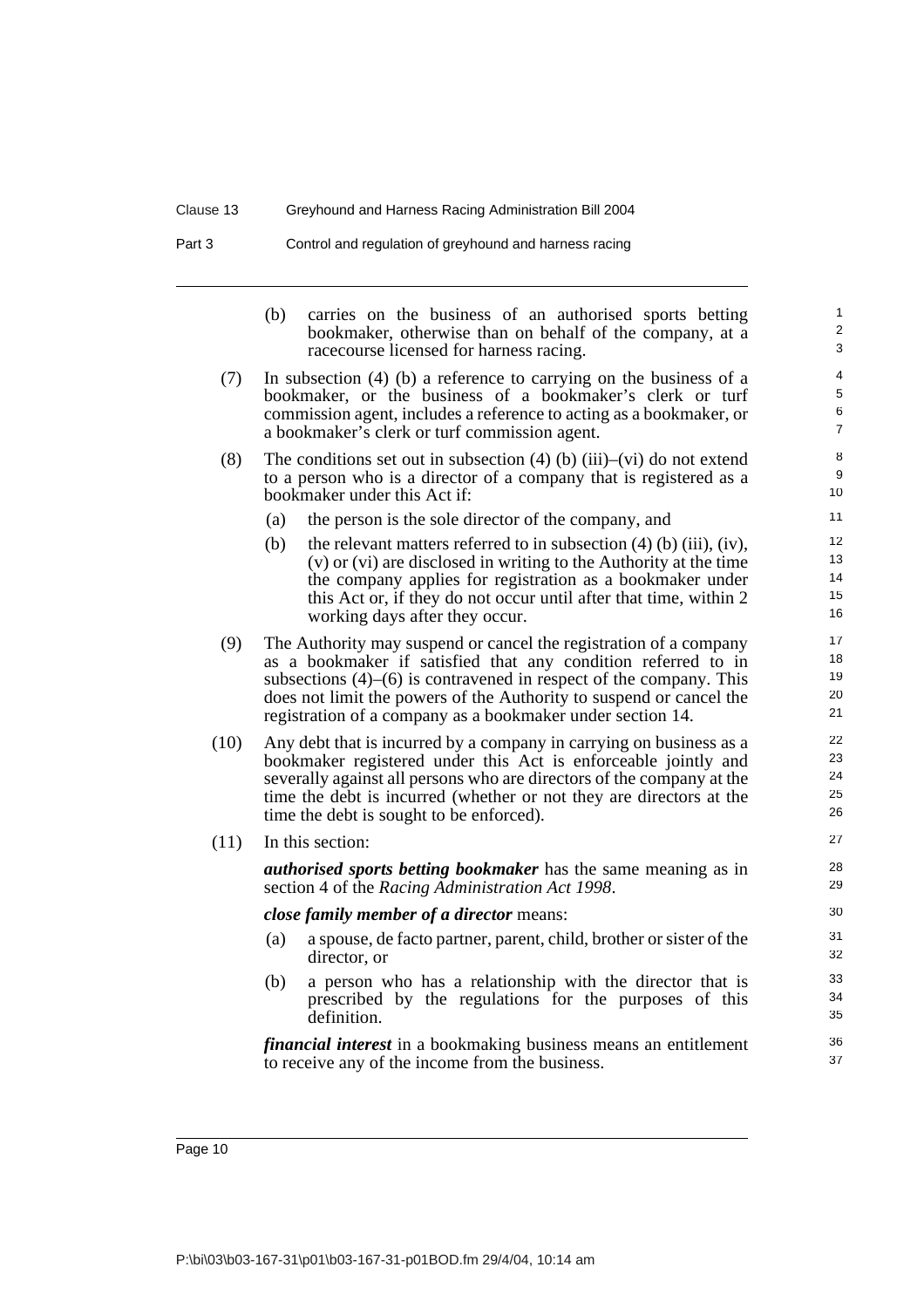| Greyhound and Harness Racing Administration Bill 2004  |        |  |  |
|--------------------------------------------------------|--------|--|--|
| Control and regulation of greyhound and harness racing | Part 3 |  |  |

<span id="page-22-0"></span>*meeting for greyhound racing* and *meeting for harness racing* have the same meanings as in section 4 of the *Racing Administration Act 1998*. *proprietary company* has the same meaning as in the *Corporations Act 2001* of the Commonwealth. *racecourse licensed for greyhound racing* means a racecourse in respect of which a licence for meetings for greyhound racing granted under section 7 of the *Racing Administration Act 1998* is in force. *racecourse licensed for harness racing* means a racecourse in respect of which a licence for meetings for harness racing granted under section 7 of the *Racing Administration Act 1998* is in force. **14 Disciplinary and occupational health and safety action may be taken by Authority** (1) The Authority may, in accordance with the rules made in relation to greyhound racing, do any of the following: (a) cancel the registration of: (i) any greyhound racing club, or (ii) any greyhound trial track, or (iii) any greyhound, or (iv) any owner, trainer or bookmaker or other person associated with greyhound racing, (b) disqualify, either permanently or temporarily, any owner, trainer or bookmaker or other person associated with greyhound racing, (c) disqualify any greyhound, either permanently or temporarily, (d) prohibit any person from participating in or associating with greyhound racing in any specified capacity, (e) prohibit any greyhound from competing in any greyhound race or trial, (f) impose fines, not exceeding 200 penalty units, on any greyhound racing club or on any owner, trainer or bookmaker or other person associated with greyhound racing for breaches of the rules, 1  $\overline{2}$ 3 4 5 6 7 8  $\alpha$ 10 11 12 13 14 15 16 17 18 19 20 21 22 23 24 25 26 27 28 29 30 31 32 33 34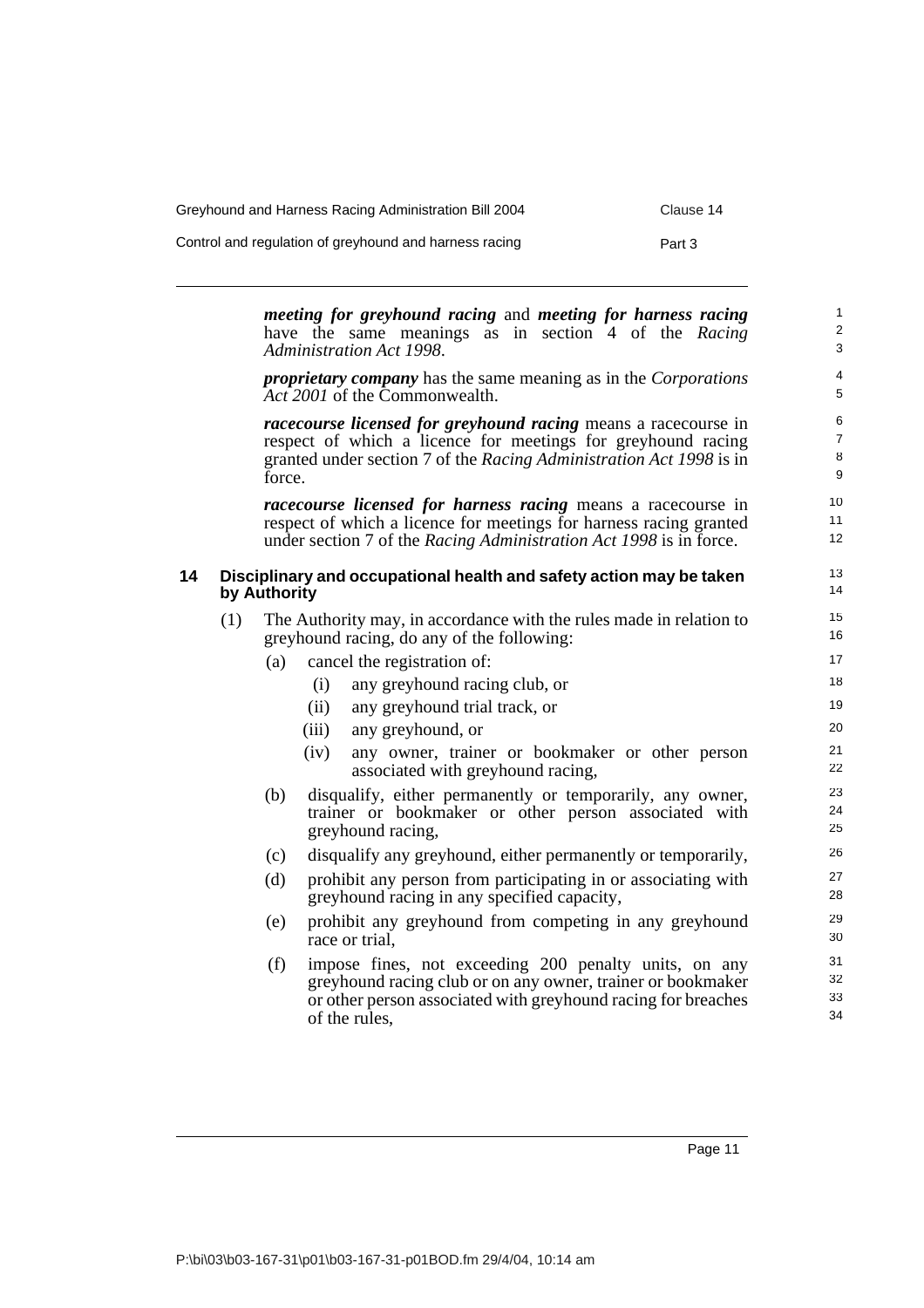|     | (g)                                                                                                             | suspend, for such term as the Authority thinks fit, any right or<br>privilege conferred by this Act or the rules on any owner,<br>trainer or bookmaker or other person associated with<br>greyhound racing,                                   | 1<br>$\overline{a}$<br>3<br>4 |  |  |  |
|-----|-----------------------------------------------------------------------------------------------------------------|-----------------------------------------------------------------------------------------------------------------------------------------------------------------------------------------------------------------------------------------------|-------------------------------|--|--|--|
|     | (h)                                                                                                             | prohibit any person registered under the rules from taking part<br>in any meeting for greyhound racing held by any greyhound<br>racing club that is not registered under the rules.                                                           | 5<br>6<br>7                   |  |  |  |
| (2) | The Authority may, in accordance with the rules made in relation to<br>harness racing, do any of the following: |                                                                                                                                                                                                                                               |                               |  |  |  |
|     | (a)                                                                                                             | cancel the registration of:                                                                                                                                                                                                                   | 10                            |  |  |  |
|     |                                                                                                                 | any harness racing club, or<br>(i)                                                                                                                                                                                                            | 11                            |  |  |  |
|     |                                                                                                                 | (ii)<br>any harness racing horse, or                                                                                                                                                                                                          | 12                            |  |  |  |
|     |                                                                                                                 | (iii)<br>any owner, trainer or driver of harness racing horses, or<br>bookmaker or other person associated with harness<br>racing,                                                                                                            | 13<br>14<br>15                |  |  |  |
|     | (b)                                                                                                             | disqualify, either permanently or temporarily, any owner,<br>trainer or driver of harness racing horses, or bookmaker or<br>other person associated with harness racing,                                                                      | 16<br>17<br>18                |  |  |  |
|     | (c)                                                                                                             | prohibit any person from participating in or associating with<br>harness racing in any specified capacity,                                                                                                                                    | 19<br>20                      |  |  |  |
|     | (d)                                                                                                             | prohibit any horse from competing in any harness race,                                                                                                                                                                                        | 21                            |  |  |  |
|     | (e)                                                                                                             | prohibit any person from attending or taking part in a harness<br>racing meeting,                                                                                                                                                             | 22<br>23                      |  |  |  |
|     | (f)                                                                                                             | impose fines, not exceeding 200 penalty units, on any harness<br>racing club or on any owner, trainer or driver of harness<br>racing horses, or bookmaker or other person associated with<br>harness racing for breaches of the rules,        | 24<br>25<br>26<br>27          |  |  |  |
|     | (g)                                                                                                             | suspend, for such term as the Authority thinks fit, any right or<br>privilege conferred by this Act or the rules on any owner,<br>trainer or driver of harness racing horses, or bookmaker or<br>other person associated with harness racing, | 28<br>29<br>30<br>31          |  |  |  |
|     | (h)                                                                                                             | prohibit any person registered under the rules from taking part<br>in any meeting for harness racing held by any harness racing<br>club that is not registered under the rules.                                                               | 32<br>33<br>34                |  |  |  |
| (3) |                                                                                                                 | Any fine imposed under subsection $(1)$ (f) or $(2)$ (f) is to be paid to<br>and be the property of the Authority.                                                                                                                            | 35<br>36                      |  |  |  |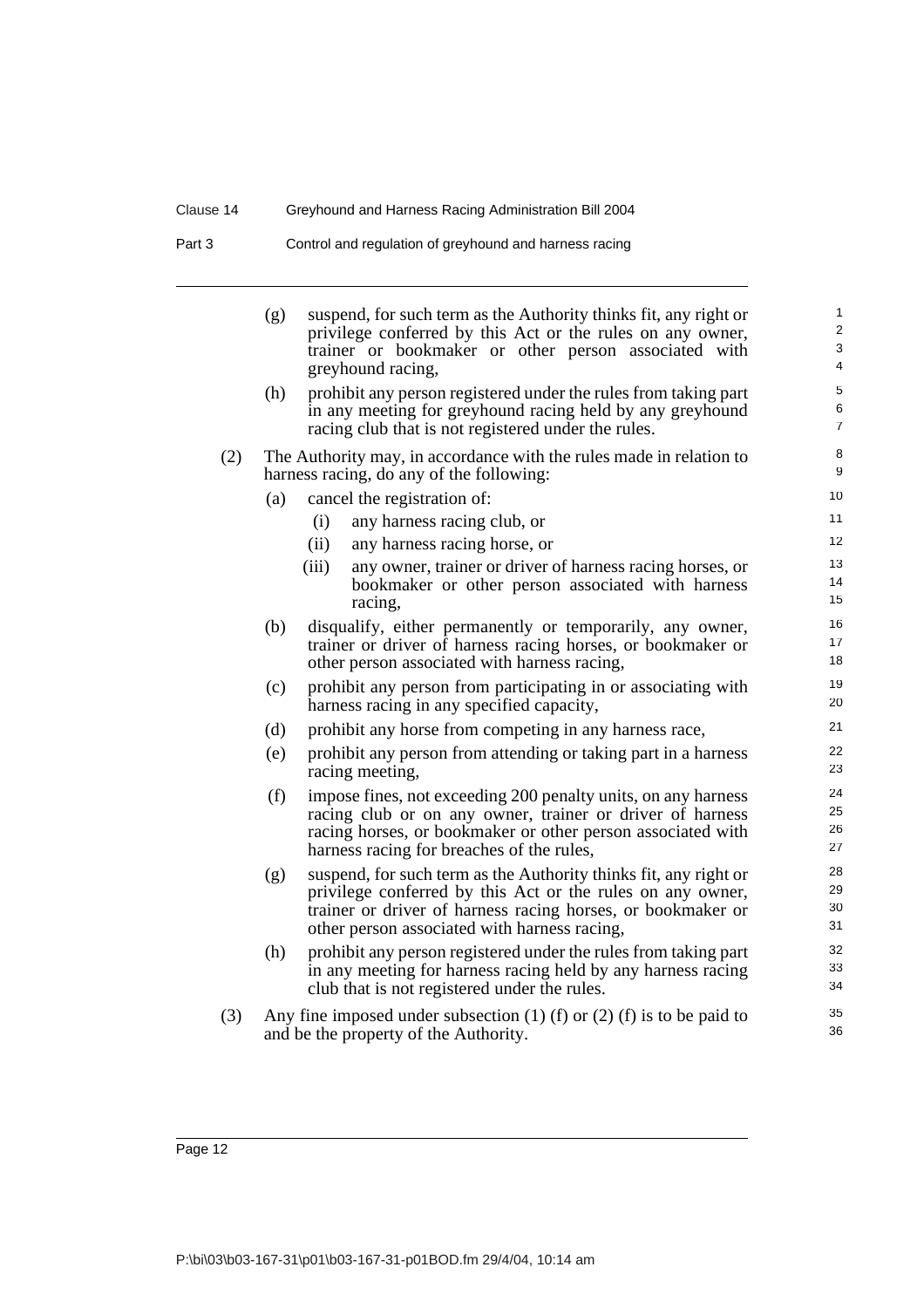| Greyhound and Harness Racing Administration Bill 2004  | Clause 15 |
|--------------------------------------------------------|-----------|
| Control and regulation of greyhound and harness racing | Part 3    |

<span id="page-24-1"></span><span id="page-24-0"></span>

|                                        | (4) | safety. | The Authority may only take action under this section for<br>disciplinary purposes or for the purposes of occupational health and                                                                                               | $\mathbf{1}$<br>2<br>3 |  |  |
|----------------------------------------|-----|---------|---------------------------------------------------------------------------------------------------------------------------------------------------------------------------------------------------------------------------------|------------------------|--|--|
| <b>Division 2</b><br><b>Rules</b><br>4 |     |         |                                                                                                                                                                                                                                 |                        |  |  |
| 15                                     |     |         | Rules in relation to greyhound racing                                                                                                                                                                                           | 5                      |  |  |
|                                        | (1) |         | The Authority may make rules, not inconsistent with this Act, for or<br>with respect to the control and regulation of greyhound racing.                                                                                         | 6<br>$\overline{7}$    |  |  |
|                                        | (2) |         | Without limiting the generality of subsection (1), the Authority may<br>make rules for or with respect to the following:                                                                                                        | 8<br>9                 |  |  |
|                                        |     | (a)     | any of the matters referred to in section 19 or 20 of the<br>Greyhound Racing Act 2002,                                                                                                                                         | 10<br>11               |  |  |
|                                        |     | (b)     | any of the matters referred to in section 12 (1) (a) or 14 (1),                                                                                                                                                                 | 12                     |  |  |
|                                        |     | (c)     | the effect of a disqualification of, or other penalty imposed on,<br>a person or greyhound under section $14(1)$ ,                                                                                                              | 13<br>14               |  |  |
|                                        |     | (d)     | the allocation to greyhound racing clubs of dates on which<br>they may conduct greyhound racing meetings and greyhound<br>races,                                                                                                | 15<br>16<br>17         |  |  |
|                                        |     | (e)     | the holding and conduct of meetings for greyhound racing and<br>of races or trials at any such meeting,                                                                                                                         | 18<br>19               |  |  |
|                                        |     | (f)     | the keeping of greyhounds that are in the care or custody of<br>persons registered under the rules,                                                                                                                             | 20<br>21               |  |  |
|                                        |     | (g)     | the breeding of greyhounds (including the registration or<br>recording of sires, services and litters),                                                                                                                         | 22<br>23               |  |  |
|                                        |     | (h)     | the naming and identification of greyhounds,                                                                                                                                                                                    | 24                     |  |  |
|                                        |     | (i)     | the adoption by the Authority (with or without inquiry) of<br>penalties imposed by clubs or authorities conducting or<br>controlling greyhound racing, horse racing or harness racing,<br>whether in or out of New South Wales, | 25<br>26<br>27<br>28   |  |  |
|                                        |     | (i)     | the appointment of stewards by the Authority and the<br>functions of those stewards (including functions that do not<br>relate to meetings for greyhound racing),                                                               | 29<br>30<br>31         |  |  |
|                                        |     | (k)     | conferring on stewards appointed by the Authority the same<br>functions as are exercisable by the Authority under<br>Division 1,                                                                                                | 32<br>33<br>34         |  |  |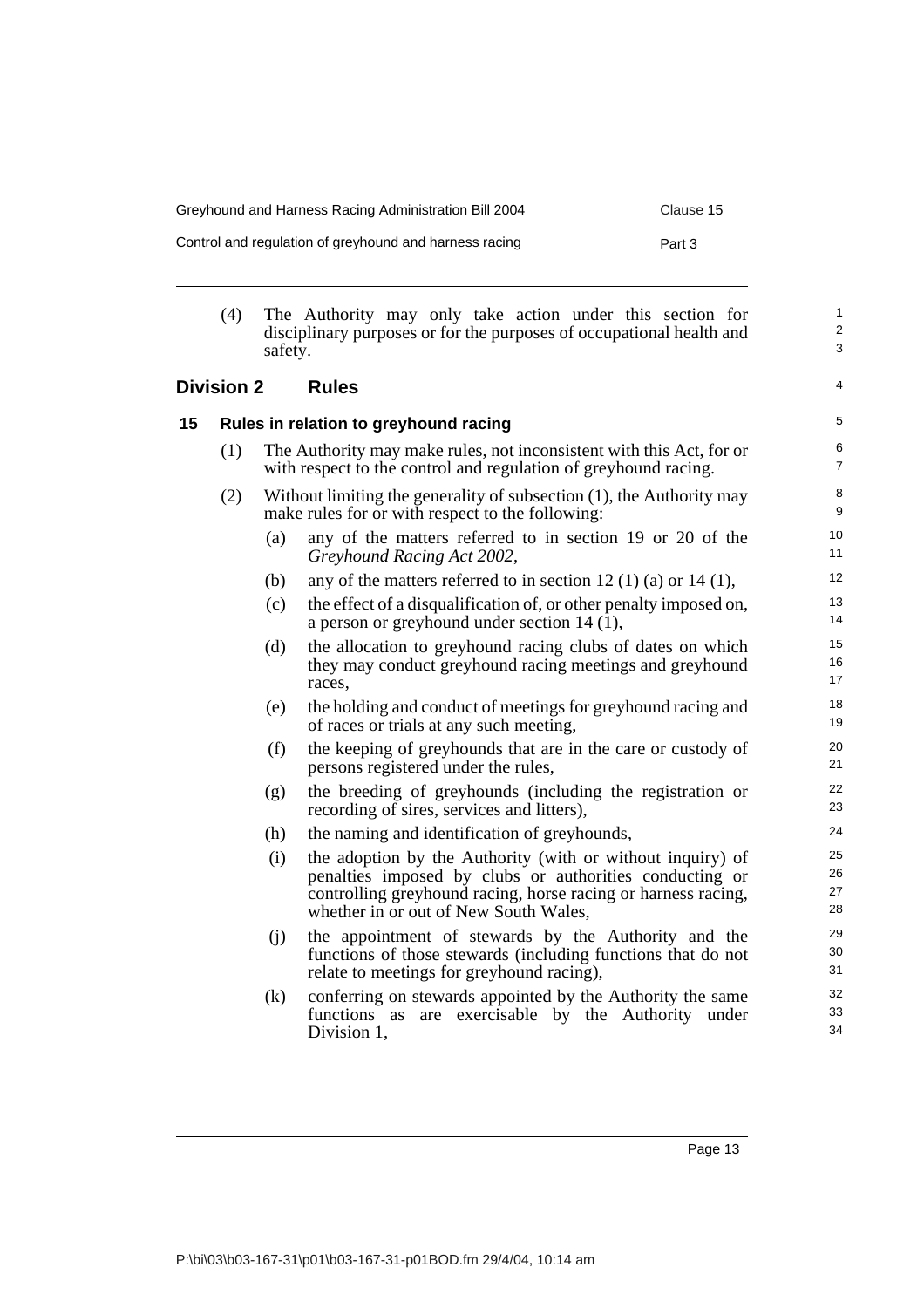<span id="page-25-0"></span>

|    |     | (1) | the extent to which and the circumstances in which stewards<br>appointed by the Authority may exercise their functions to the<br>exclusion of stewards of greyhound racing clubs, | $\mathbf{1}$<br>2<br>3 |
|----|-----|-----|-----------------------------------------------------------------------------------------------------------------------------------------------------------------------------------|------------------------|
|    |     | (m) | prohibiting any or all of the following:                                                                                                                                          | 4                      |
|    |     |     | (i)<br>betting or wagering at any place where a greyhound<br>trial or training race is held,                                                                                      | 5<br>6                 |
|    |     |     | the award, in respect of any greyhound trial or training<br>(ii)<br>race, of any money,                                                                                           | $\overline{7}$<br>8    |
|    |     |     | the making of a charge for the admission of persons (not<br>(iii)<br>being persons in charge of greyhounds) to a greyhound<br>trial track,                                        | 9<br>10<br>11          |
|    |     | (n) | the registration of greyhound racing clubs and greyhound trial<br>tracks,                                                                                                         | 12<br>13               |
|    |     | (0) | the fees and charges referred to in section 37.                                                                                                                                   | 14                     |
|    | (3) |     | The following rules may be made only on the recommendation of<br><b>GRNSW:</b>                                                                                                    | 15<br>16               |
|    |     | (a) | a rule for or with respect to any of the matters referred to in<br>section 19 or 20 of the <i>Greyhound Racing Act 2002</i> ,                                                     | 17<br>18               |
|    |     | (b) | a rule for or with respect to any of the matters referred to in<br>subsection $(2)$ (d) or $(n)$ ,                                                                                | 19<br>20               |
|    |     | (c) | a rule for or with respect to any of the matters referred to in<br>subsection $(2)$ $(g)$ , but only if that rule relates to breeding<br>policy issues,                           | 21<br>22<br>23         |
|    |     | (d) | a rule for or with respect to any other matter prescribed by the<br>regulations for the purposes of this paragraph.                                                               | 24<br>25               |
| 16 |     |     | Rules in relation to harness racing                                                                                                                                               | 26                     |
|    | (1) |     | The Authority may make rules, not inconsistent with this Act or the<br>regulations, for or with respect to the control and regulation of<br>harness racing.                       | 27<br>28<br>29         |
|    | (2) |     | Without limiting the generality of subsection (1), the Authority may<br>make rules for or with respect to the following:                                                          | 30<br>31               |
|    |     | (a) | any of the matters referred to in section 22 or 23 of the<br>Harness Racing Act 2002,                                                                                             | 32<br>33               |
|    |     | (b) | any of the matters referred to in section 12 (1) (b) or 14 (2),                                                                                                                   | 34                     |
|    |     | (c) | the effect of a disqualification of, or other penalty imposed on,<br>a person or harness racing horse under section $14(2)$ ,                                                     | 35<br>36               |
|    |     |     |                                                                                                                                                                                   |                        |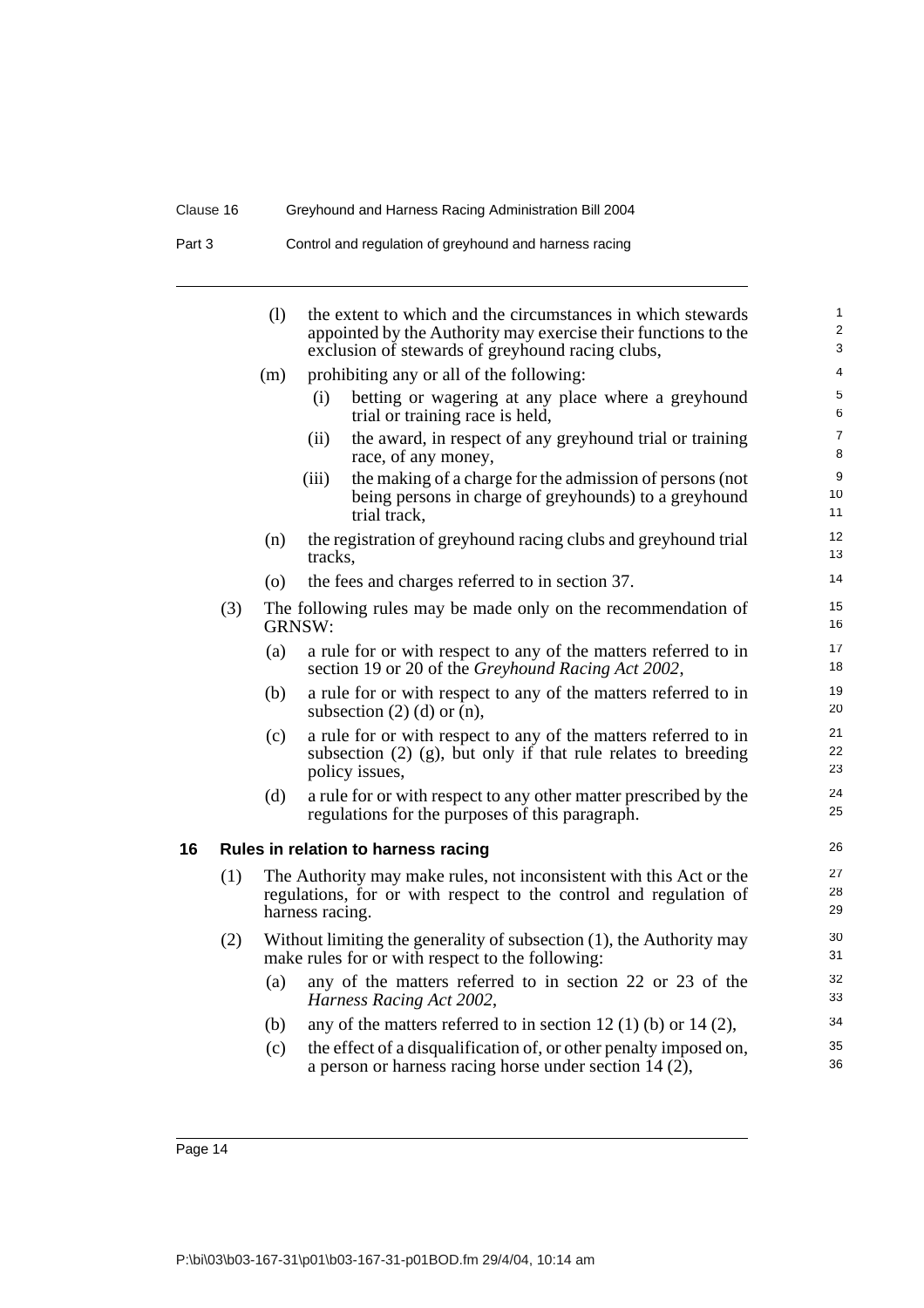| Greyhound and Harness Racing Administration Bill 2004  | Clause 17 |
|--------------------------------------------------------|-----------|
| Control and regulation of greyhound and harness racing | Part 3    |

|     | (d) | the allocation to harness racing clubs of dates on which they<br>may conduct harness racing meetings and harness races,                                                         | $\mathbf{1}$<br>$\overline{2}$ |
|-----|-----|---------------------------------------------------------------------------------------------------------------------------------------------------------------------------------|--------------------------------|
|     | (e) | the holding and conduct of harness racing meetings and of<br>races at any such meeting,                                                                                         | 3<br>4                         |
|     | (f) | the keeping of horses that are in the care or custody of persons<br>registered under the rules,                                                                                 | 5<br>6                         |
|     | (g) | the breeding of harness racing horses,                                                                                                                                          | 7                              |
|     | (h) | the naming and identification of harness racing horses,                                                                                                                         | 8                              |
|     | (i) | the appointment of stewards by the Authority and the<br>functions of those stewards (including functions that do not<br>relate to meetings for harness racing),                 | 9<br>10<br>11                  |
|     | (j) | conferring on stewards appointed by the Authority the same<br>functions as are exercisable by the Authority under<br>Division 1,                                                | 12<br>13<br>14                 |
|     | (k) | the extent to which and the circumstances in which stewards<br>appointed by the Authority may exercise their functions to the<br>exclusion of stewards of harness racing clubs, | 15<br>16<br>17                 |
|     | (1) | the fees and charges referred to in section 37.                                                                                                                                 | 18                             |
| (3) |     | The following rules may be made only on the recommendation of<br>HRNSW:                                                                                                         | 19<br>20                       |
|     | (a) | a rule for or with respect to any of the matters referred to in<br>section 22 or 23 of the Harness Racing Act 2002,                                                             | 21<br>22                       |
|     | (b) | a rule for or with respect to any of the matters referred to in<br>subsection $(2)$ $(d)$ ,                                                                                     | 23<br>24                       |
|     | (c) | a rule for or with respect to any of the matters referred to in<br>subsection $(2)$ $(g)$ , but only if that rule relates to breeding<br>policy issues,                         | 25<br>26<br>27                 |
|     | (d) | a rule for or with respect to any other matter prescribed by the<br>regulations for the purposes of this paragraph.                                                             | 28<br>29                       |
|     |     | <b>Rules generally</b>                                                                                                                                                          | 30                             |
| (1) |     | A provision of a rule made under this Division may:                                                                                                                             | 31                             |
|     | (a) | apply generally or be limited in its application by reference to<br>specified exceptions or factors, or                                                                         | 32<br>33                       |
|     | (b) | apply differently according to different factors of a specified<br>kind, or                                                                                                     | 34<br>35                       |

Page 15

<span id="page-26-0"></span>**17 Rules generally**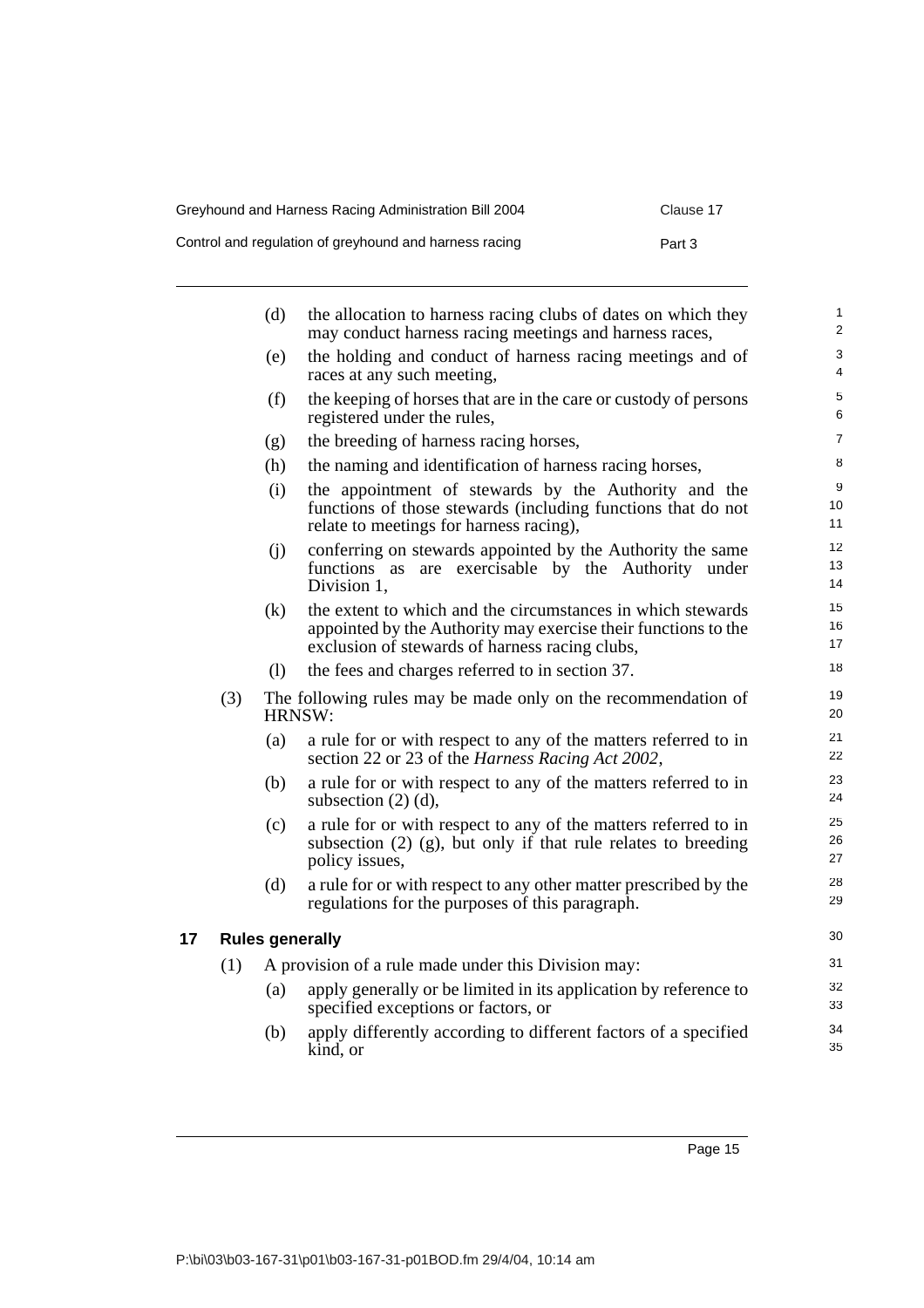Part 3 Control and regulation of greyhound and harness racing

|     | authorise any matter or thing to be from time to time<br>(C)<br>determined, applied or regulated by any specified person or<br>body,                                                                        | 1<br>2<br>3              |
|-----|-------------------------------------------------------------------------------------------------------------------------------------------------------------------------------------------------------------|--------------------------|
|     | or may do any combination of those things.                                                                                                                                                                  | 4                        |
| (2) | A rule made under this Division may not be made for or with respect<br>to any of the matters for or with respect to which regulations may be<br>made by virtue of this Act (section 50 $(1)$ (b) excepted). | 5<br>6<br>$\overline{7}$ |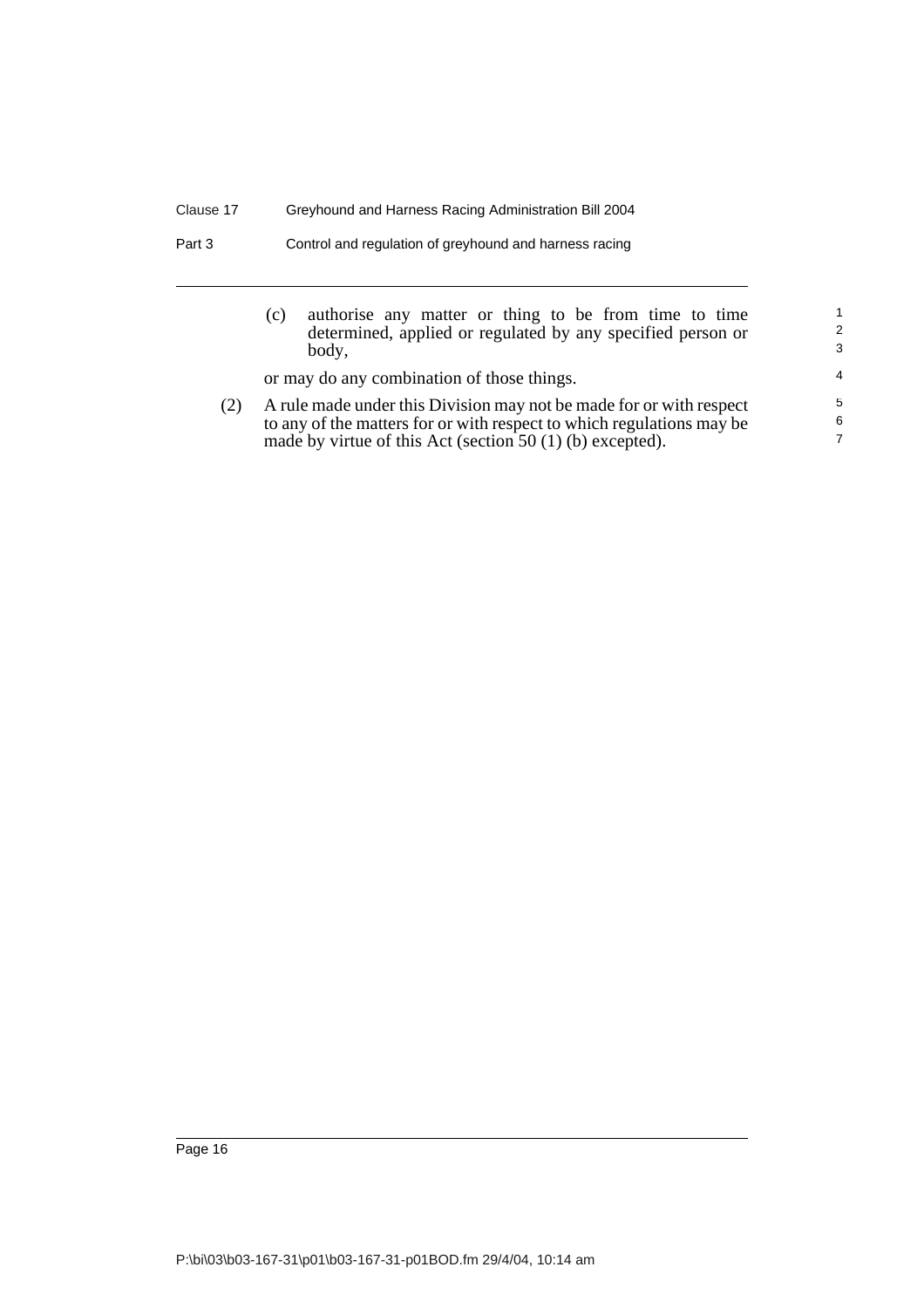Greyhound and Harness Racing Administration Bill 2004 Clause 18

Appeals and disciplinary inquiries example to the Part 4

<span id="page-28-4"></span><span id="page-28-3"></span><span id="page-28-2"></span><span id="page-28-1"></span><span id="page-28-0"></span>

| Part 4            |                                                                                | <b>Appeals and disciplinary inquiries</b> |                                                                                                                                                                                                                                                                               |                      |  |
|-------------------|--------------------------------------------------------------------------------|-------------------------------------------|-------------------------------------------------------------------------------------------------------------------------------------------------------------------------------------------------------------------------------------------------------------------------------|----------------------|--|
| <b>Division 1</b> |                                                                                |                                           | Interpretation                                                                                                                                                                                                                                                                | 2                    |  |
| 18                |                                                                                | <b>Definitions</b>                        |                                                                                                                                                                                                                                                                               |                      |  |
|                   |                                                                                |                                           | In this Part:                                                                                                                                                                                                                                                                 | $\overline{4}$       |  |
|                   |                                                                                |                                           | <i>appeal</i> means an appeal under this Part.                                                                                                                                                                                                                                | 5                    |  |
|                   |                                                                                | Wales.                                    | <b><i>court</i></b> includes the Industrial Relations Commission of New South                                                                                                                                                                                                 | 6<br>$\overline{7}$  |  |
|                   |                                                                                |                                           | <i>disciplinary inquiry</i> means a special inquiry or any other inquiry by<br>the Authority for the purpose of taking disciplinary action.                                                                                                                                   | 8<br>9               |  |
|                   |                                                                                |                                           | <i>judge</i> includes a judicial member of the Industrial Relations<br>Commission.                                                                                                                                                                                            | 10<br>11             |  |
|                   |                                                                                |                                           | qualified person means a judge of any court in New South Wales, a                                                                                                                                                                                                             | 12<br>13             |  |
|                   |                                                                                |                                           | retired judge of any court (whether or not in New South Wales) or a<br>person qualified to be appointed as a Judge of the District Court.                                                                                                                                     | 14                   |  |
|                   | <i>special inquiry</i> means a special inquiry under section 24.               |                                           |                                                                                                                                                                                                                                                                               |                      |  |
|                   | <b>Division 2</b><br>Rights and procedures concerning appeals and<br>inquiries |                                           |                                                                                                                                                                                                                                                                               | 16<br>17             |  |
| 19                |                                                                                |                                           | <b>Appeals to Authority and Tribunal</b>                                                                                                                                                                                                                                      | 18                   |  |
|                   | (1)                                                                            |                                           | Any person who is aggrieved by a decision of any of the following<br>may, in accordance with the regulations, appeal against the decision<br>to the Authority or the Tribunal as determined by the regulations:                                                               | 19<br>20<br>21       |  |
|                   |                                                                                | (a)                                       | a harness racing club,                                                                                                                                                                                                                                                        | 22                   |  |
|                   |                                                                                | (b)                                       | a greyhound racing club or a steward of a greyhound racing<br>club,                                                                                                                                                                                                           | 23<br>24             |  |
|                   |                                                                                | (c)                                       | a steward of the Authority.                                                                                                                                                                                                                                                   | 25                   |  |
|                   | (2)                                                                            |                                           | Any of the following persons or bodies that are aggrieved by a<br>decision of the Authority (including a decision of the Authority in<br>respect of an appeal under subsection $(1)$ may, in accordance with<br>the regulations, appeal against the decision to the Tribunal: | 26<br>27<br>28<br>29 |  |
|                   |                                                                                | (a)                                       | any person,                                                                                                                                                                                                                                                                   | 30                   |  |
|                   |                                                                                | (b)                                       | a greyhound racing club,                                                                                                                                                                                                                                                      | 31                   |  |
|                   |                                                                                | (c)                                       | a harness racing club.                                                                                                                                                                                                                                                        | 32                   |  |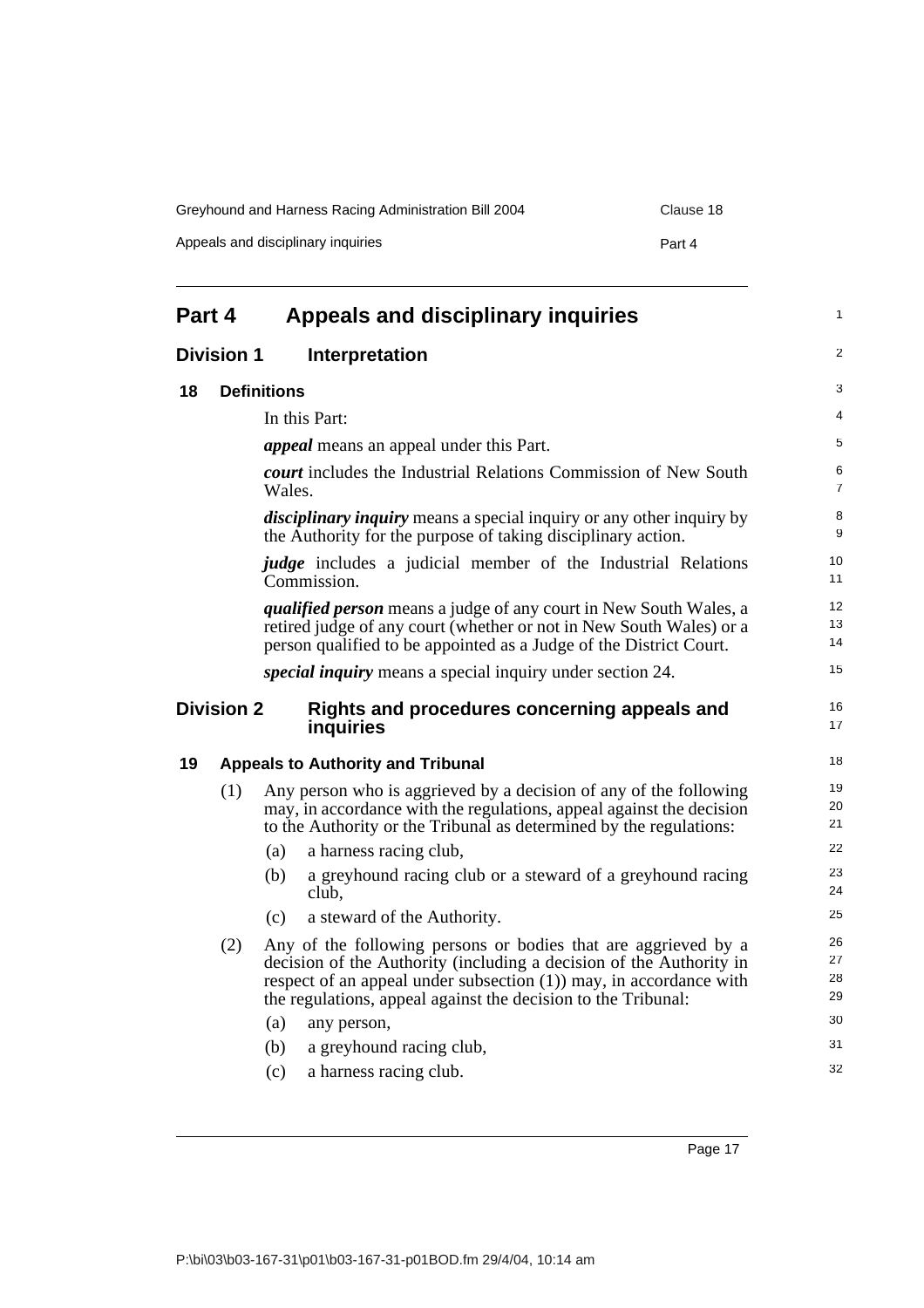Part 4 **Appeals and disciplinary inquiries** 

(3) If the person aggrieved under subsection (1) is the Authority, the appeal under that subsection is to be made to the Tribunal.

1  $\overline{2}$ 

#### <span id="page-29-0"></span>**20 Proceedings before Authority**

- (1) An appeal to the Authority under section 19 (1) is to be held as in open court at a meeting of the Authority at which a quorum is present.
- (2) Proceedings in respect of a disciplinary inquiry of the Authority may be conducted in public or in private, or partly in public and partly in private, as the Authority may decide.
- (3) In conducting a disciplinary inquiry, the Authority may examine any witness on oath or affirmation, or by use of a statutory declaration.
- (4) The decision of the Authority is final and is taken (except for the purposes of an appeal to the Tribunal) to be a decision of the person or body whose decision is the subject of the appeal.

#### <span id="page-29-1"></span>**21 Proceedings before Tribunal**

- (1) An appeal to the Tribunal under section 19 against a decision of the Authority on an appeal under section 19 (1) is to be by way of a new hearing and fresh evidence, or evidence in addition to or in substitution for the evidence on which the decision appealed against was made, may be given on the appeal.
- (2) Proceedings on an appeal are to be held as in open court before the Tribunal.

#### <span id="page-29-2"></span>**22 Persons required to attend hearings or produce documents**

- (1) The Tribunal may, by written notice served on any person, require the person to attend at a time, date and place specified in the notice for the purpose of:
	- (a) giving evidence relating to an appeal being heard or to be heard by the Tribunal, or
	- (b) producing any document, relating to such an appeal, specified in the notice that is in the person's possession or under the person's control.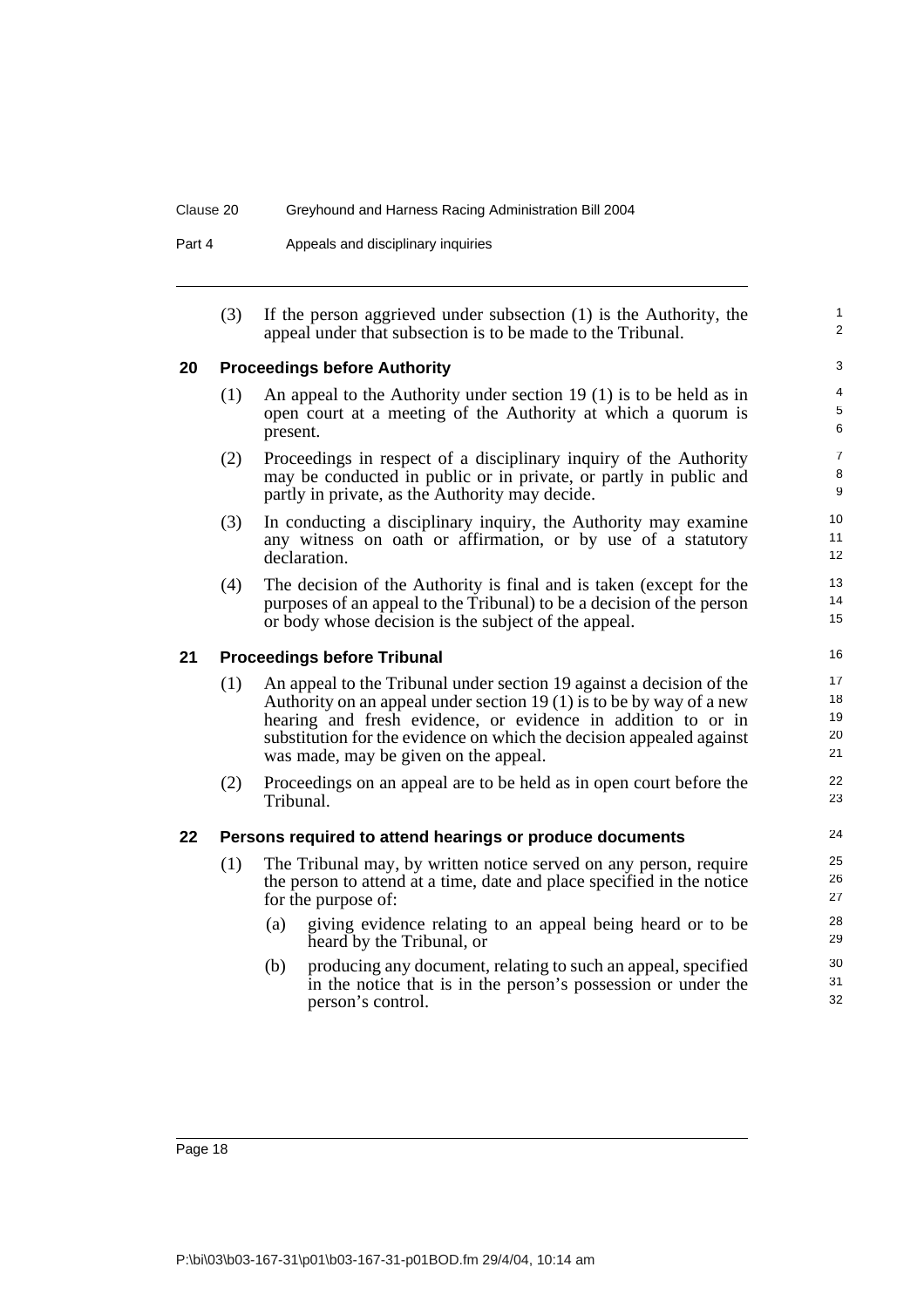Appeals and disciplinary inquiries example 2 and  $P$ art 4

Clause 23

<span id="page-30-1"></span><span id="page-30-0"></span>

|    | (2) | A person who is served with a notice under this section must not,<br>without reasonable excuse, fail or refuse to comply with the<br>requirements of the notice.                                                                                                                 |  |
|----|-----|----------------------------------------------------------------------------------------------------------------------------------------------------------------------------------------------------------------------------------------------------------------------------------|--|
|    |     | Maximum penalty: 5 penalty units.                                                                                                                                                                                                                                                |  |
|    | (3) | A person who is served with a notice under this section is to be given<br>at the time of service an amount sufficient to cover the travelling and<br>any other expenses likely to be incurred by the person in attending<br>at the time, date and place specified in the notice. |  |
| 23 |     | <b>Determination of appeal</b>                                                                                                                                                                                                                                                   |  |
|    | (1) | The Tribunal may do any of the following in respect of an appeal:                                                                                                                                                                                                                |  |
|    |     | dismiss the appeal,<br>(a)                                                                                                                                                                                                                                                       |  |
|    |     | confirm the decision appealed against or vary the decision by<br>(b)<br>substituting any decision that could have been made by the<br>steward, club or Authority (as the case requires),                                                                                         |  |
|    |     | in the case of an appeal under section $19(2)$ , refer any matter<br>(c)<br>relating to the decision appealed against to the Authority for<br>rehearing (in accordance with directions given by the<br>Tribunal),                                                                |  |
|    |     | (d)<br>make such other order in relation to the disposal of the appeal<br>as the Tribunal thinks fit.                                                                                                                                                                            |  |
|    | (2) | The decision of the Tribunal is final and is taken (except for the<br>purposes of a special inquiry) to be a decision of the person or body<br>whose decision is the subject of the appeal.                                                                                      |  |
| 24 |     | <b>Special inquiry by Authority</b>                                                                                                                                                                                                                                              |  |
|    | (1) | The Authority may hold a special inquiry into a matter that the<br>Tribunal has determined on an appeal under section 19 if:                                                                                                                                                     |  |
|    |     | the Authority receives information that was not available as<br>(a)<br>evidence at the hearing of the appeal, and                                                                                                                                                                |  |
|    |     | the Authority is satisfied that the information may have<br>(b)<br>resulted in a substantially different decision if it had been<br>given in evidence at the hearing of the appeal.                                                                                              |  |
|    | (2) | The Authority may determine the manner in which a special inquiry<br>is to be held.                                                                                                                                                                                              |  |
|    | (3) | After holding a special inquiry into a matter that has been decided<br>on an appeal, the Authority may:                                                                                                                                                                          |  |
|    |     | decide to take no further action, or<br>(a)                                                                                                                                                                                                                                      |  |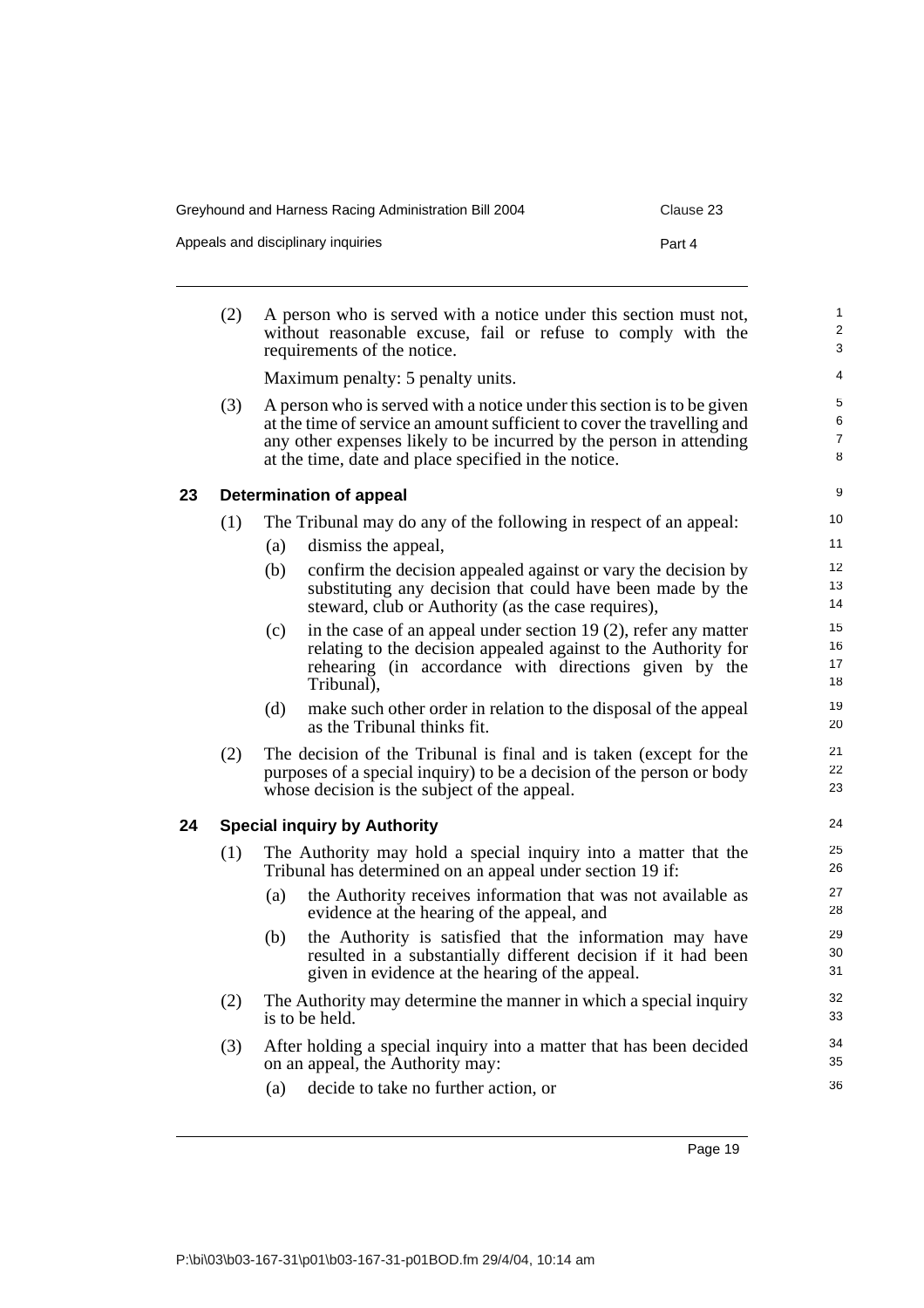Part 4 Appeals and disciplinary inquiries

<span id="page-31-3"></span><span id="page-31-2"></span><span id="page-31-1"></span><span id="page-31-0"></span>

|    |                   | (b)  | make a decision that differs from the decision of the Tribunal,<br>in which case the different decision has effect as the decision<br>of the Tribunal instead of the Tribunal's decision. | $\mathbf{1}$<br>2<br>3 |
|----|-------------------|------|-------------------------------------------------------------------------------------------------------------------------------------------------------------------------------------------|------------------------|
|    | (4)               |      | Section 19 (2) does not apply to a decision made under this section.                                                                                                                      | $\overline{4}$         |
| 25 |                   |      | Regulations concerning appeals and special inquiries                                                                                                                                      | 5                      |
|    | (1)               |      | The regulations may make provision for or with respect to the<br>following:                                                                                                               | 6<br>$\overline{7}$    |
|    |                   | (a)  | appeals to the Authority or Tribunal under this Act,                                                                                                                                      | 8                      |
|    |                   | (b)  | special inquiries,                                                                                                                                                                        | 9                      |
|    |                   | (c)  | the procedure at or in connection with appeals under this Act<br>and special inquiries,                                                                                                   | 10<br>11               |
|    |                   | (d)  | the suspension of a decision appealed against under this Act,<br>or the subject of a special inquiry, pending the determination<br>of the appeal or inquiry,                              | 12<br>13<br>14         |
|    |                   | (e)  | the payment of fees and costs in respect of appeals under this<br>Act and special inquiries,                                                                                              | 15<br>16               |
|    |                   | (f)  | any matters incidental to or connected with appeals under this<br>Act and special inquiries.                                                                                              | 17<br>18               |
|    | (2)               | may: | Without affecting the generality of subsection $(1)$ , the regulations                                                                                                                    | 19<br>20               |
|    |                   | (a)  | prescribe classes of matters in respect of which appeals may<br>not be made under this Act, or                                                                                            | 21<br>22               |
|    |                   | (b)  | provide that no appeals may be made under this Act except in<br>respect of prescribed classes of matters.                                                                                 | 23<br>24               |
|    | <b>Division 3</b> |      | <b>Greyhound and Harness Racing Appeals Tribunal</b>                                                                                                                                      | 25                     |
| 26 |                   |      | <b>Greyhound and Harness Racing Appeals Tribunal</b>                                                                                                                                      | 26                     |
|    |                   |      | For the purposes of this Act there is constituted a Tribunal to be<br>known as the Greyhound and Harness Racing Appeals Tribunal.                                                         | 27<br>28               |
| 27 |                   |      | <b>Appointment of Tribunal</b>                                                                                                                                                            | 29                     |
|    |                   |      | The Minister may, on the recommendation of the Attorney General,<br>appoint a qualified person as the Tribunal.                                                                           | 30<br>31               |
|    |                   |      |                                                                                                                                                                                           |                        |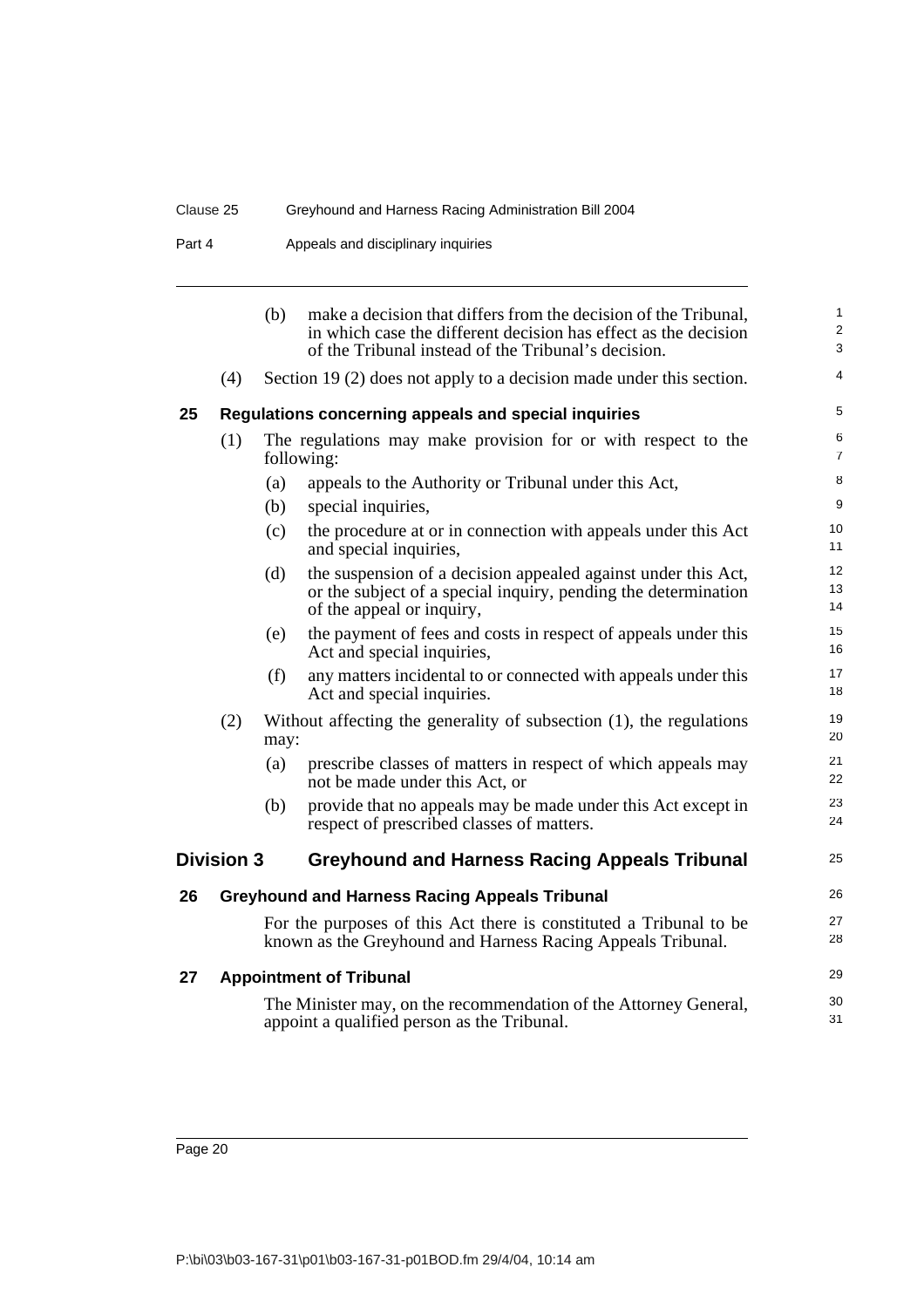<span id="page-32-2"></span><span id="page-32-1"></span><span id="page-32-0"></span>

| 28 |     |           | <b>Appointment of acting Tribunal</b>                                                                                                                                                                        | 1                    |
|----|-----|-----------|--------------------------------------------------------------------------------------------------------------------------------------------------------------------------------------------------------------|----------------------|
|    | (1) |           | The Minister may from time to time, on the recommendation of the<br>Attorney General, appoint:                                                                                                               | $\overline{c}$<br>3  |
|    |     | (a)       | a qualified person to act as the Tribunal:                                                                                                                                                                   | 4                    |
|    |     |           | (i)<br>during the illness or absence of the person appointed as<br>the Tribunal, or                                                                                                                          | 5<br>6               |
|    |     |           | during a vacancy in the office of the Tribunal, or<br>(ii)                                                                                                                                                   | 7                    |
|    |     |           | on such occasions or in respect of such appeals as the<br>(iii)<br>person appointed as the Tribunal directs, and                                                                                             | 8<br>9               |
|    |     | (b)       | another qualified person to act as the Tribunal in accordance<br>with paragraph (a), but to act only during the illness or<br>absence of the person appointed to act as the Tribunal under<br>paragraph (a). | 10<br>11<br>12<br>13 |
|    | (2) | Tribunal. | A qualified person is taken to be the Tribunal while acting as the                                                                                                                                           | 14<br>15             |
|    | (3) |           | More than one sitting of the Tribunal may be held at the same time,<br>but the person appointed as the Tribunal and a person appointed to<br>act as the Tribunal must not sit on the same appeal.            | 16<br>17<br>18       |
| 29 |     | assessors | Appointment of greyhound racing assessors and harness racing                                                                                                                                                 | 19<br>20             |
|    |     |           | The Minister may, for the purposes of this Act, appoint:                                                                                                                                                     | 21                   |
|    |     | (a)       | persons the Minister believes have special knowledge of, and<br>experience in, the greyhound racing industry to be greyhound<br>racing assessors of the Tribunal, and                                        | 22<br>23<br>24       |
|    |     | (b)       | persons the Minister believes have special knowledge of, and<br>experience in, the harness racing industry to be harness racing<br>assessors of the Tribunal.                                                | 25<br>26<br>27       |
| 30 |     | assessors | Functions of greyhound racing assessors and harness racing                                                                                                                                                   | 28<br>29             |
|    | (1) |           | The Tribunal may, in hearing an appeal under this Act:                                                                                                                                                       | 30                   |
|    |     | (a)       | be assisted by one or more greyhound racing assessors if the<br>appeal relates to greyhound racing, and                                                                                                      | 31<br>32             |
|    |     | (b)       | be assisted by one or more harness racing assessors if the<br>appeal relates to harness racing.                                                                                                              | 33<br>34             |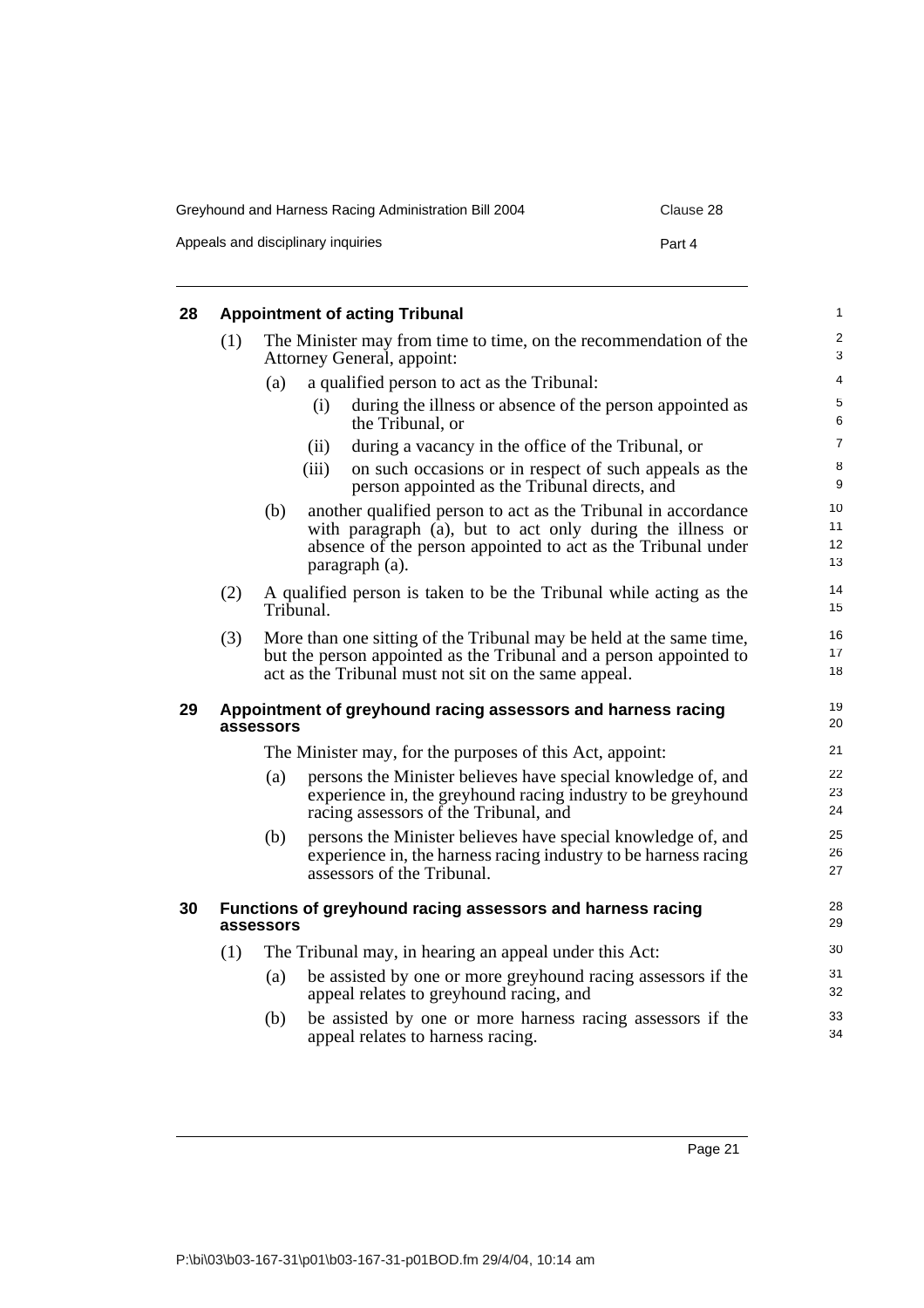Part 4 Appeals and disciplinary inquiries

| (2) | A greyhound racing assessor or harness racing assessor assisting the |
|-----|----------------------------------------------------------------------|
|     | Tribunal as referred to in subsection (1) may assist and advise the  |
|     | Tribunal, but must not adjudicate on any matter before the Tribunal. |
|     |                                                                      |

1 2 3

4 5

## <span id="page-33-0"></span>**31 Provisions relating to Tribunal**

Schedule 2 has effect.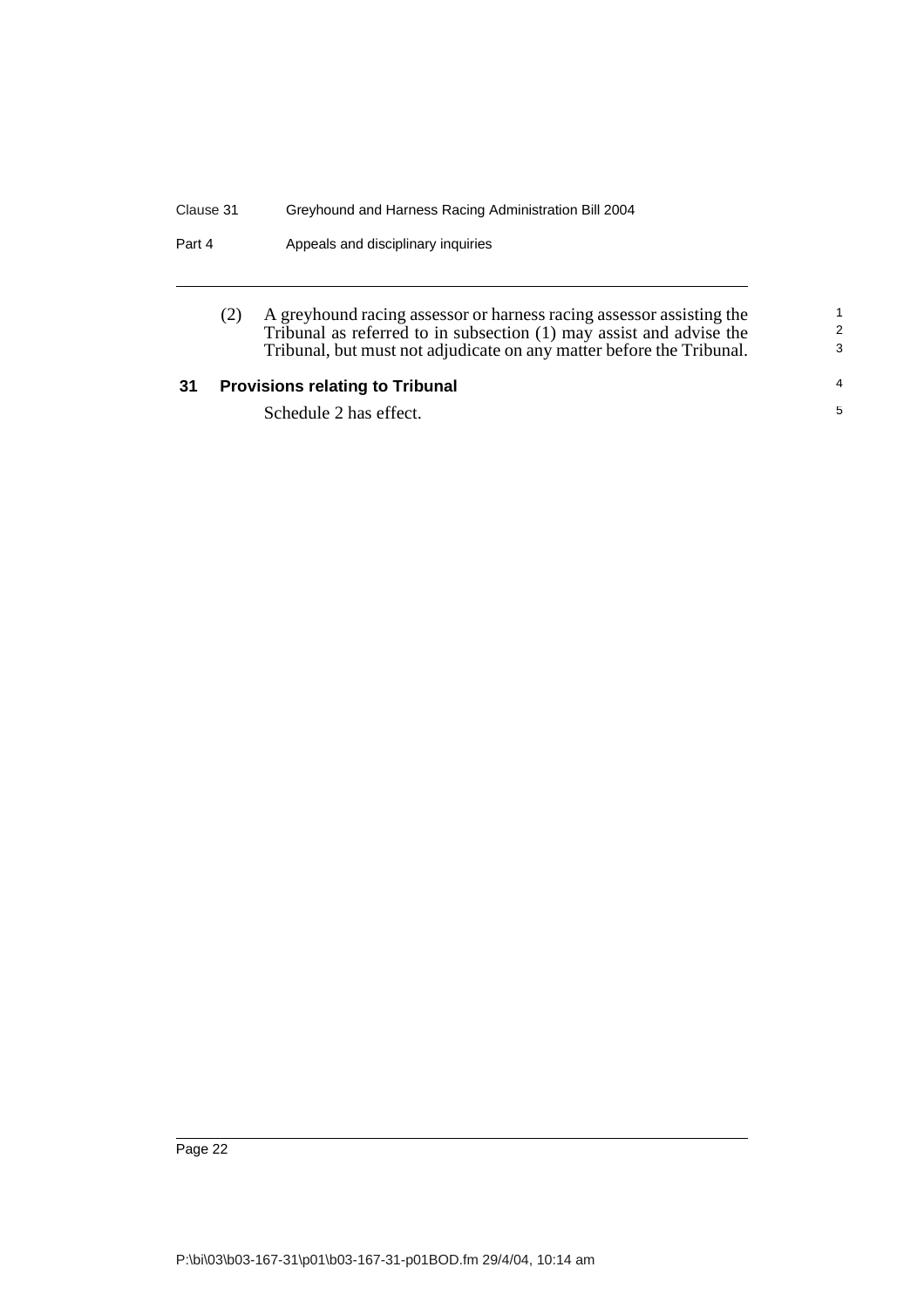Greyhound and Harness Racing Administration Bill 2004 Clause 32

Administration **Part 5** 

1

#### <span id="page-34-0"></span>**Part 5 Administration**

#### <span id="page-34-1"></span>**32 Records**

- (1) The Authority is to keep records for the purposes of this Act, the *Greyhound Racing Act 2002* and the *Harness Racing Act 2002* relating to its own functions and the registration functions of GRNSW and HRNSW. (2) GRNSW and HRNSW are to ensure that the relevant information is
- passed on to the Authority to enable it to perform its record-keeping functions under this section.
- (3) The Authority is to allow:
	- (a) GRNSW access to the records kept under this section that relate to the registration functions of GRNSW, and
	- (b) HRNSW access to the records kept under this section that relate to the registration functions of HRNSW.

#### <span id="page-34-2"></span>**33 Meetings of the Authority and GRNSW and HRNSW**

- (1) GRNSW and the Authority are to meet with each other at least twice a year to co-ordinate the carrying out of their functions under this Act and the *Greyhound Racing Act 2002*.
- (2) HRNSW and the Authority are to meet with each other at least twice a year to co-ordinate the carrying out of their functions under this Act and the *Harness Racing Act 2002*.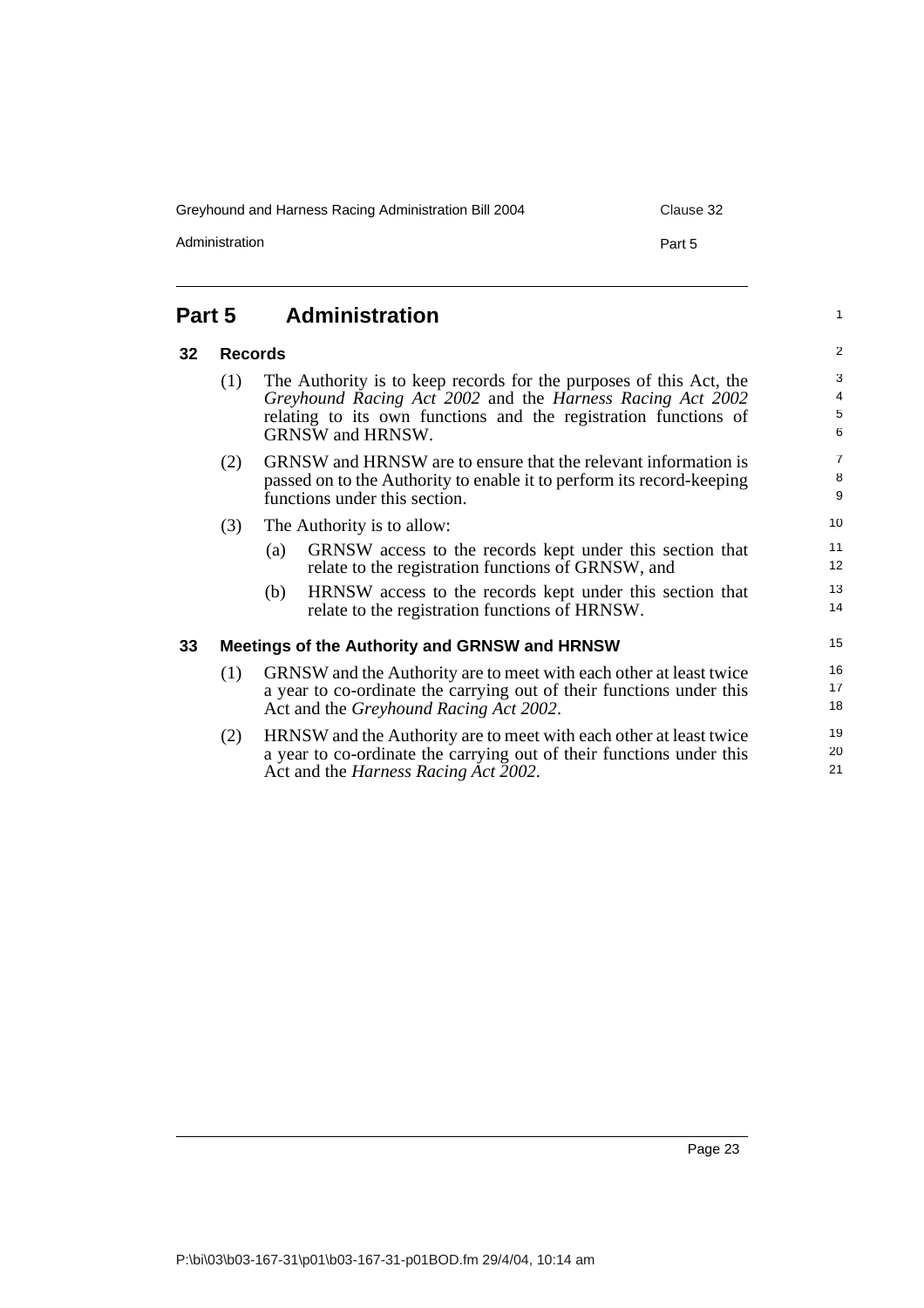Part 6 Finance

# <span id="page-35-0"></span>**Part 6 Finance**

<span id="page-35-5"></span><span id="page-35-4"></span><span id="page-35-3"></span><span id="page-35-2"></span><span id="page-35-1"></span>

| 34 | <b>Financial year</b> |                                                                                                                                                                                                                                                              |                      |
|----|-----------------------|--------------------------------------------------------------------------------------------------------------------------------------------------------------------------------------------------------------------------------------------------------------|----------------------|
|    | (1)                   | Subject to subsection (2), the financial year of the Authority is the<br>year commencing on 1 July.                                                                                                                                                          | 3<br>4               |
|    | (2)                   | A different financial year for the Authority may be determined by<br>the Treasurer under section $4(1A)$ of the <i>Public Finance and Audit</i><br>Act 1983.                                                                                                 | 5<br>6<br>7          |
| 35 |                       | <b>Expenses</b>                                                                                                                                                                                                                                              | 8                    |
|    |                       | The Authority is liable for the following expenses:                                                                                                                                                                                                          | 9                    |
|    |                       | all expenses (including remuneration and allowances payable<br>(a)<br>to members of the Authority, the chief executive officer of the<br>Authority and the other staff of the Authority) incurred by the<br>Authority in the exercise of its functions,      | 10<br>11<br>12<br>13 |
|    |                       | all expenses (including remuneration and allowances payable<br>(b)<br>under clause 3 of Schedule 2) incurred by the Tribunal in the<br>exercise of its functions.                                                                                            | 14<br>15<br>16       |
| 36 |                       | <b>Accounts</b>                                                                                                                                                                                                                                              | 17                   |
|    |                       | The Authority may establish such accounts as it thinks appropriate<br>for the money received and expended by the Authority.                                                                                                                                  | 18<br>19             |
| 37 |                       | <b>Fees and charges</b>                                                                                                                                                                                                                                      | 20                   |
|    | (1)                   | If a steward appointed by the Authority acts at a meeting for<br>greyhound racing held by a greyhound racing club or at a meeting<br>for harness racing held by a harness racing club, the Authority may<br>charge the club for the services of the steward. | 21<br>22<br>23<br>24 |
|    | (2)                   | The Authority may determine the fees and charges payable for<br>registration or for the transaction of other business with the<br>Authority under this or any other Act.                                                                                     | 25<br>26<br>27       |
| 38 |                       | <b>Funding of Authority</b>                                                                                                                                                                                                                                  | 28                   |
|    | (1)                   | The Authority is to submit a draft annual budget to the Minister<br>before the beginning of each of its financial years. The draft annual<br>budget is to be submitted at the time and in a form directed by the<br>Minister.                                | 29<br>30<br>31<br>32 |

1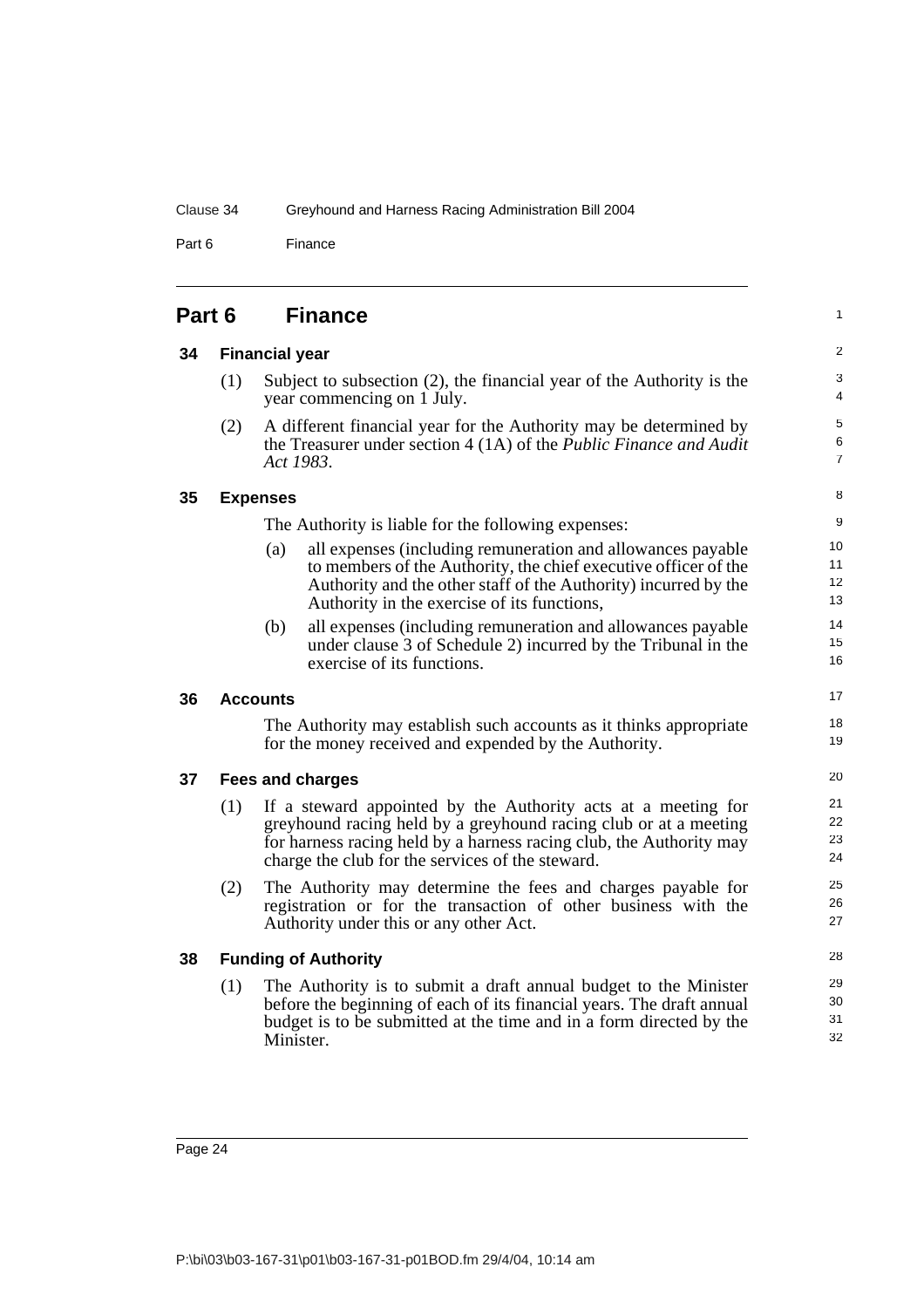Greyhound and Harness Racing Administration Bill 2004 Clause 38

Finance **Part 6** 

| (2) |     | The draft annual budget must include a statement (the <i>funding</i><br>statement) specifying the proportions of the total annual budget for<br>the Authority that should relate to greyhound racing and to harness<br>racing respectively. These proportions are to be expressed as 2<br>percentages that add up to 100 percent of the total annual budget.         | $\mathbf{1}$<br>$\overline{2}$<br>3<br>$\overline{4}$<br>$5\phantom{.0}$ |
|-----|-----|----------------------------------------------------------------------------------------------------------------------------------------------------------------------------------------------------------------------------------------------------------------------------------------------------------------------------------------------------------------------|--------------------------------------------------------------------------|
| (3) |     | After considering the draft annual budget submitted by the<br>Authority for a financial year, the Minister is to determine:                                                                                                                                                                                                                                          | 6<br>$\overline{7}$                                                      |
|     | (a) | the total amount to be allowed for the funding of the Authority<br>for the financial year concerned (the <i>total funding</i> for the<br>Authority), and                                                                                                                                                                                                             | 8<br>9<br>10 <sup>°</sup>                                                |
|     | (b) | the amount of funding that GRNSW is to provide to the<br>Authority for the financial year calculated by multiplying the<br>total funding for the Authority by the proportion for<br>greyhound racing specified in the funding statement (the<br>greyhound racing funding for the Authority), and                                                                     | 11<br>12 <sup>2</sup><br>13<br>14<br>15                                  |
|     | (c) | the amount of funding that HRNSW is to provide to the<br>Authority for the financial year calculated by multiplying the<br>total funding for the Authority by the proportion for harness<br>racing specified in the funding statement (the <i>harness racing</i><br><i>funding</i> for the Authority).                                                               | 16<br>17<br>18<br>19<br>20                                               |
| (4) |     | As soon as practicable after determining funding amounts for a<br>financial year under subsection (3), the Minister is to cause:                                                                                                                                                                                                                                     | 21<br>22                                                                 |
|     | (a) | written notice to be given to GRNSW of the total funding and<br>the greyhound racing funding for the Authority for the<br>financial year, and                                                                                                                                                                                                                        | 23<br>24<br>25                                                           |
|     | (b) | written notice to be given to HRNSW of the total funding and<br>the harness racing funding for the Authority for the financial<br>year.                                                                                                                                                                                                                              | 26<br>27<br>28                                                           |
| (5) |     | The Minister may vary the amount of the greyhound racing funding<br>or the harness racing funding at any time by serving written notice<br>on GRNSW or HRNSW respectively.                                                                                                                                                                                           | 29<br>30<br>31                                                           |
| (6) |     | GRNSW is to provide annual funding to the Authority equal to the<br>greyhound racing funding for the Authority for the financial year<br>concerned. The amount is to be paid in the manner and at the times<br>directed by the Minister.<br>Note. Section 49 of the Greyhound Racing Act 2002 makes provision in relation<br>to the source of this funding by GRNSW. | 32<br>33<br>34<br>35<br>36<br>37                                         |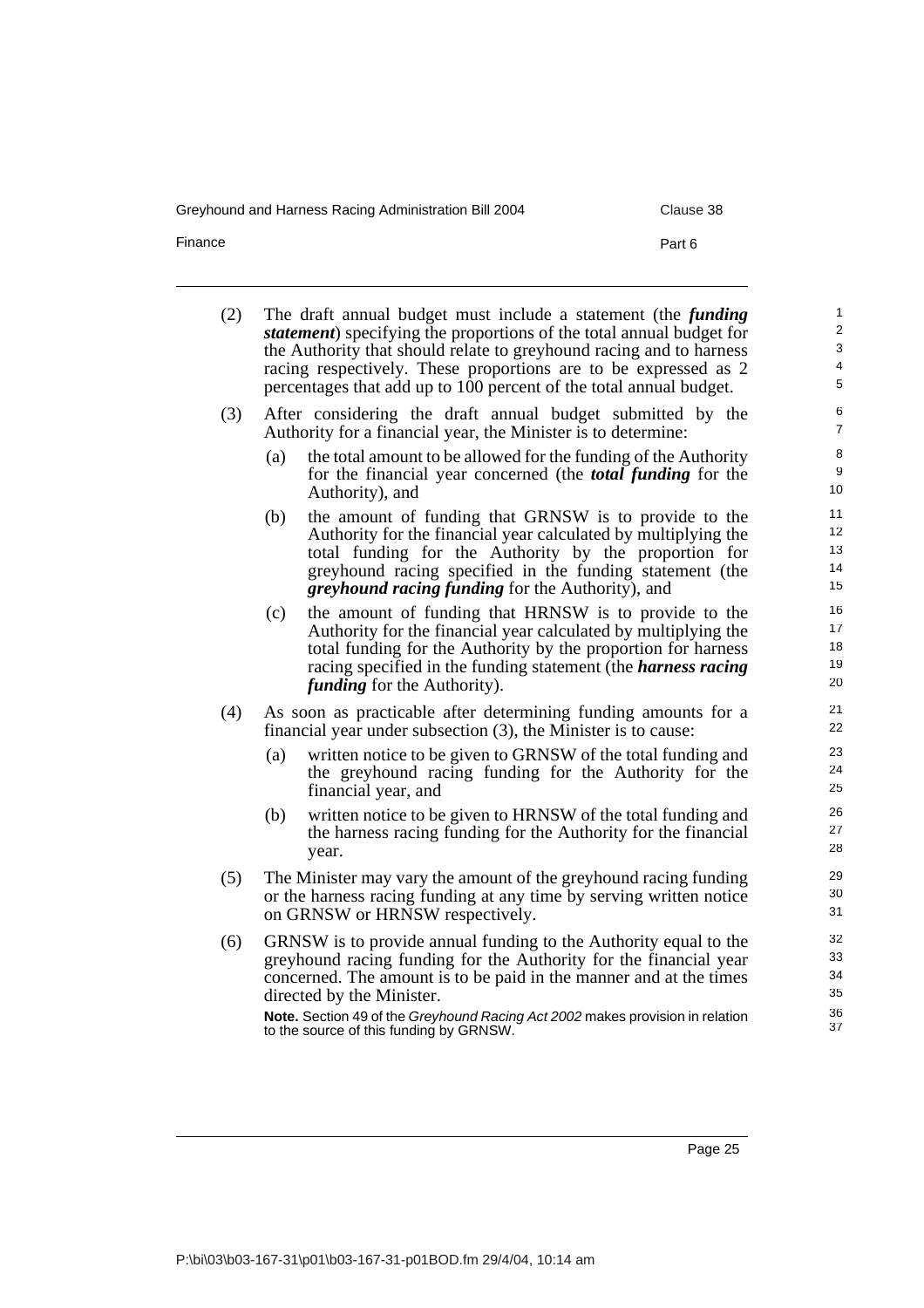Part 6 Finance

|    | (7) | HRNSW is to provide annual funding to the Authority equal to the<br>harness racing funding for the Authority for the financial year<br>concerned. The amount is to be paid in the manner and at the times<br>directed by the Minister.<br>Note. Section 51 of the Harness Racing Act 2002 makes provision in relation to<br>the source of this funding by HRNSW. | 2<br>3<br>$\overline{4}$<br>5<br>6 |
|----|-----|------------------------------------------------------------------------------------------------------------------------------------------------------------------------------------------------------------------------------------------------------------------------------------------------------------------------------------------------------------------|------------------------------------|
| 39 |     | <b>Financial reporting to the Minister</b>                                                                                                                                                                                                                                                                                                                       | 7                                  |
|    | (1) | The Authority is to provide financial reports to the Minister at such<br>times as the Minister may determine.                                                                                                                                                                                                                                                    | 8<br>9                             |
|    | (2) | The financial reports are to be submitted in a form determined by the<br>Minister.                                                                                                                                                                                                                                                                               | 10<br>11                           |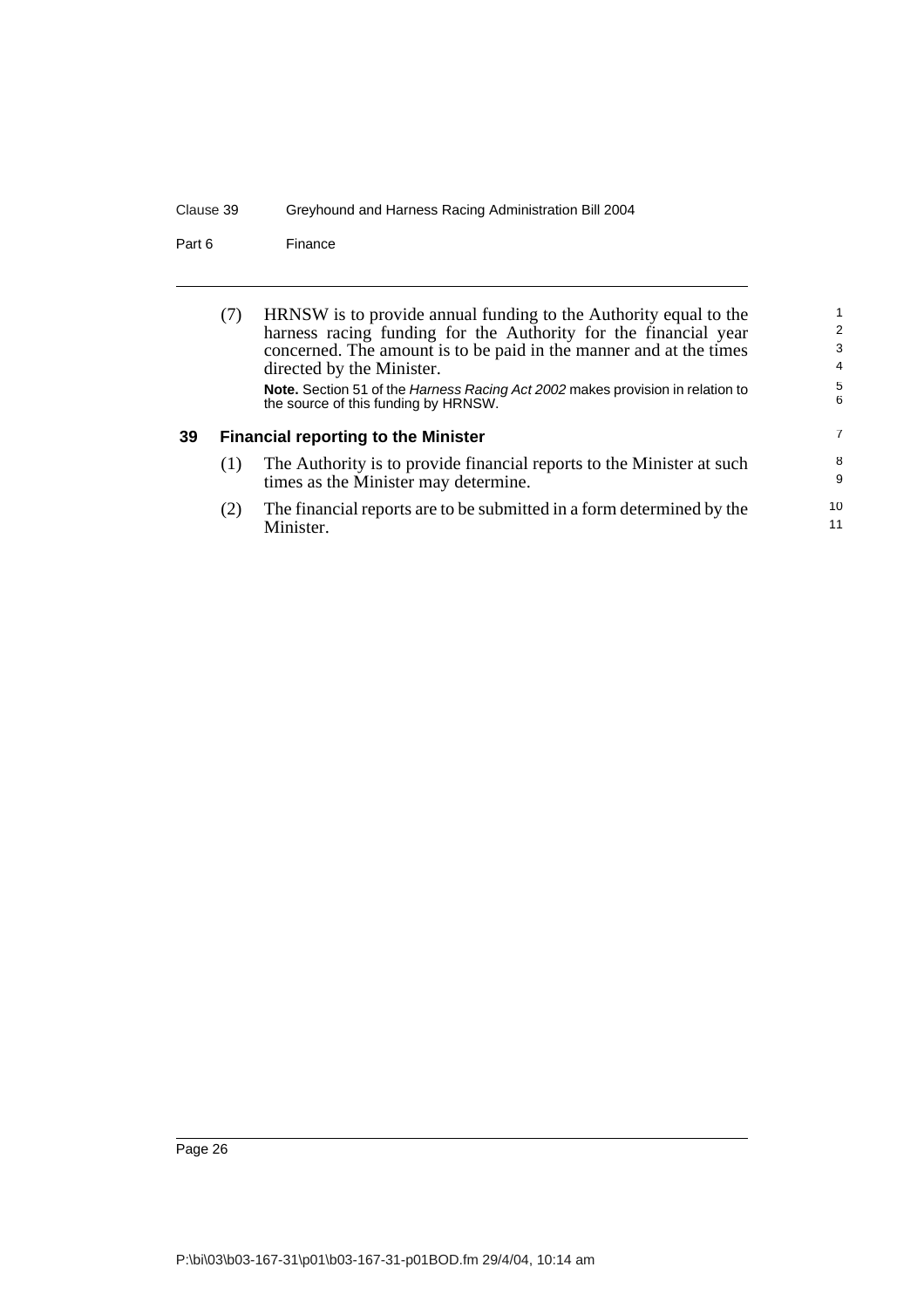Greyhound and Harness Racing Administration Bill 2004 Clause 40

Miscellaneous Part 7

### **Part 7 Miscellaneous 40 Reports and recommendations by Authority** The Authority must, when so directed by the Minister, or may, of its own motion, investigate and furnish to the Minister a report and recommendation with respect to any matter relevant to greyhound or harness racing, including any matter with respect to which rules may be made under Division 2 of Part 3. **41 Production of club records to Authority** (1) In this section: *records* includes: (a) documents, registers and other records of information, and (b) invoices, receipts, orders for the payment of money, bills of exchange, promissory notes, vouchers and other records of transactions, and (c) such working papers and other documents as are necessary to explain the methods and calculations by which accounts are made up, however compiled, recorded or stored. (2) The Authority may at any time, by notice in writing, give a direction to: (a) a greyhound racing club, or (b) a person who is or has been an officer or employee of, or an agent, banker, solicitor, auditor or other person acting in any capacity for or on behalf of, a greyhound racing club (including a greyhound racing club that is in the course of being wound up or has been dissolved), or (c) a person who manages or controls a greyhound trial track, requiring the production, at such time and place as are specified in the direction, of such records relating to the affairs of the greyhound racing club or greyhound trial track as are so specified. (3) The Authority may at any time, by notice in writing, give a direction to: 1 2 3 4 5 6 7 8 9 10 11 12 13 14 15 16 17 18 19 20 21 22 23 24 25 26 27 28 29 30 31 32 33

(a) a harness racing club, or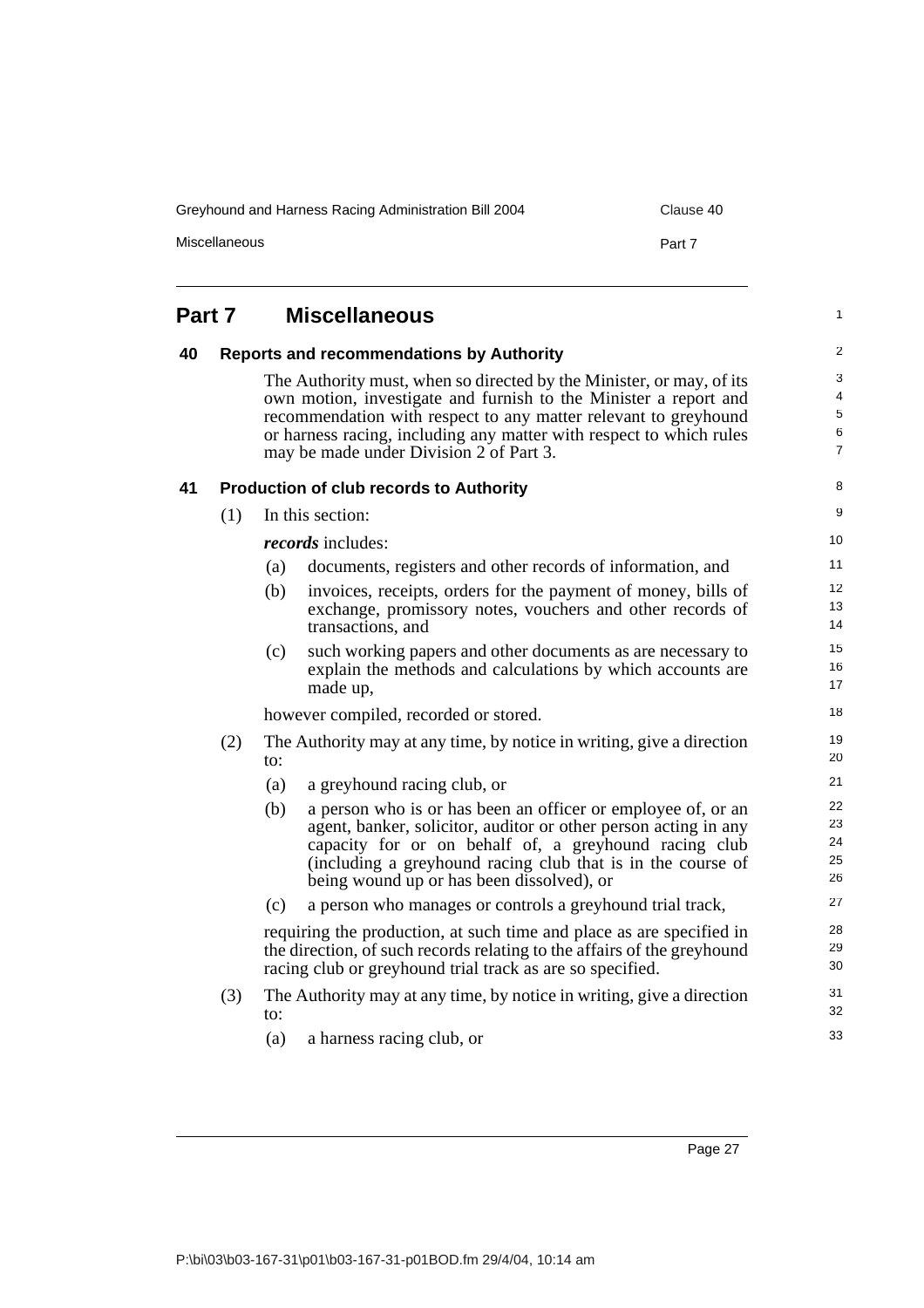### Part 7 Miscellaneous

|                | (b)                                                                                                                                                                                                                                                                                                                                                                                                                                 | a person who is or has been an officer or employee of, or an<br>agent, banker, solicitor, auditor or other person acting in any<br>capacity for or on behalf of a harness racing club (including a<br>harness racing club that is in the course of being wound up or<br>has been dissolved),                                                                                                             | 1<br>2<br>3<br>4<br>5                  |
|----------------|-------------------------------------------------------------------------------------------------------------------------------------------------------------------------------------------------------------------------------------------------------------------------------------------------------------------------------------------------------------------------------------------------------------------------------------|----------------------------------------------------------------------------------------------------------------------------------------------------------------------------------------------------------------------------------------------------------------------------------------------------------------------------------------------------------------------------------------------------------|----------------------------------------|
|                |                                                                                                                                                                                                                                                                                                                                                                                                                                     | requiring the production, at such time and place as are specified in<br>the direction, of such records relating to the affairs of the harness<br>racing club as are so specified.                                                                                                                                                                                                                        | 6<br>$\overline{7}$<br>8               |
| (4)            |                                                                                                                                                                                                                                                                                                                                                                                                                                     | Where any records relating to the affairs of a greyhound racing club,<br>a greyhound trial track, or a harness racing club are compiled,<br>recorded or stored by means of a mechanical, electronic or other<br>device, a direction under subsection $(2)$ or $(3)$ may require the<br>production of a document containing a clear reproduction in writing<br>of the whole or any part of those records. | 9<br>10<br>11<br>12<br>13<br>14        |
| (5)            |                                                                                                                                                                                                                                                                                                                                                                                                                                     | A person must not, when required under subsection $(2)$ or $(3)$ to<br>produce a record:                                                                                                                                                                                                                                                                                                                 | 15<br>16                               |
|                | (a)                                                                                                                                                                                                                                                                                                                                                                                                                                 | refuse or neglect to produce the record, or                                                                                                                                                                                                                                                                                                                                                              | 17                                     |
|                | (b)                                                                                                                                                                                                                                                                                                                                                                                                                                 | produce a record that contains information that to the person's<br>knowledge is false or misleading in a material particular<br>unless the person discloses that fact when producing the<br>record.                                                                                                                                                                                                      | 18<br>19<br>20<br>21                   |
|                |                                                                                                                                                                                                                                                                                                                                                                                                                                     | Maximum penalty: 5 penalty units.                                                                                                                                                                                                                                                                                                                                                                        | 22                                     |
| (6)            |                                                                                                                                                                                                                                                                                                                                                                                                                                     | A reference in this section to:                                                                                                                                                                                                                                                                                                                                                                          | 23                                     |
|                | (a)                                                                                                                                                                                                                                                                                                                                                                                                                                 | the affairs of a greyhound racing club is a reference to the<br>affairs of the greyhound racing club that relate, directly or<br>indirectly, to greyhound racing, and                                                                                                                                                                                                                                    | 24<br>25<br>26                         |
|                | (b)                                                                                                                                                                                                                                                                                                                                                                                                                                 | the affairs of a harness racing club is a reference to the affairs<br>of the harness racing club that relate, directly or indirectly, to<br>harness racing.                                                                                                                                                                                                                                              | 27<br>28<br>29                         |
| <b>Secrecy</b> |                                                                                                                                                                                                                                                                                                                                                                                                                                     |                                                                                                                                                                                                                                                                                                                                                                                                          | 30                                     |
| (1)            | A person who acquires information in the exercise of a function<br>under this Act, the Greyhound Racing Act 2002 or the Harness<br><i>Racing Act 2002</i> must not directly or indirectly makes a record of<br>the information or divulge it to another person except in the exercise<br>of functions under this Act, the <i>Greyhound Racing Act 2002</i> or the<br>Harness Racing Act 2002.<br>Maximum penalty: 50 penalty units. |                                                                                                                                                                                                                                                                                                                                                                                                          | 31<br>32<br>33<br>34<br>35<br>36<br>37 |
|                |                                                                                                                                                                                                                                                                                                                                                                                                                                     |                                                                                                                                                                                                                                                                                                                                                                                                          |                                        |

**42 Secrecy**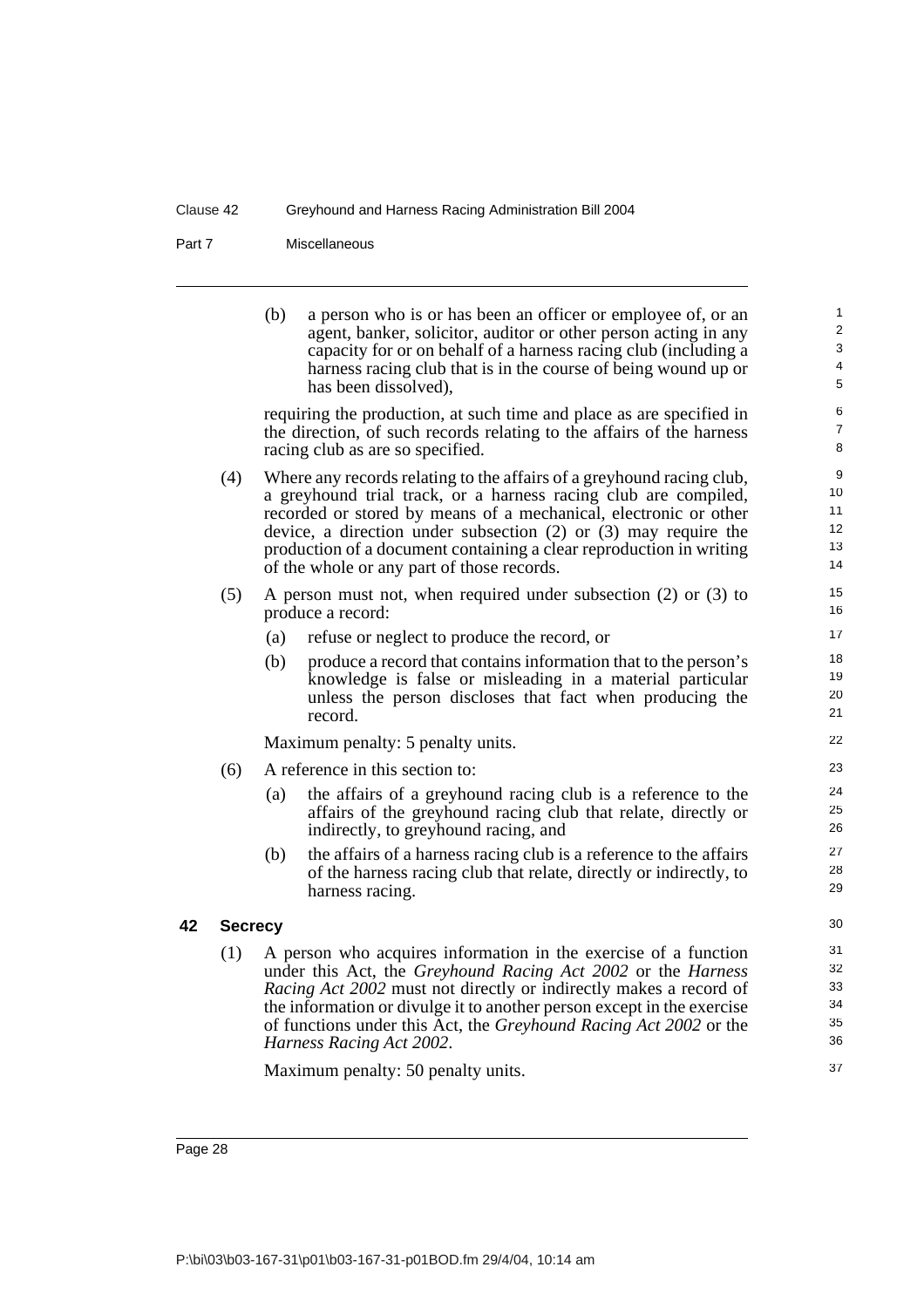| Greyhound and Harness Racing Administration Bill 2004 | Clause 42 |
|-------------------------------------------------------|-----------|
| Miscellaneous                                         | Part 7    |

| (2) | Despite subsection (1), information may be divulged:                                                                                                                                                                                                                                                                                                                                                                                         | 1                                      |
|-----|----------------------------------------------------------------------------------------------------------------------------------------------------------------------------------------------------------------------------------------------------------------------------------------------------------------------------------------------------------------------------------------------------------------------------------------------|----------------------------------------|
|     | to a particular person or persons, if the Minister certifies that<br>(a)<br>it is necessary in the public interest that the information be<br>divulged to the person or persons, or                                                                                                                                                                                                                                                          | $\overline{\mathbf{c}}$<br>3<br>4      |
|     | to a person who is expressly or impliedly authorised to obtain<br>(b)<br>it by the person to whom the information relates, or                                                                                                                                                                                                                                                                                                                | 5<br>6                                 |
|     | to GRNSW, HRNSW, the Authority or Racing New South<br>(c)<br>Wales, or                                                                                                                                                                                                                                                                                                                                                                       | 7<br>8                                 |
|     | (d)<br>to the Director-General of the Department of Gaming and<br>Racing, or                                                                                                                                                                                                                                                                                                                                                                 | 9<br>10                                |
|     | to a person or body prescribed by the regulations.<br>(e)                                                                                                                                                                                                                                                                                                                                                                                    | 11                                     |
| (3) | It is not an offence under this section if, in legal proceedings, a<br>person:                                                                                                                                                                                                                                                                                                                                                               | 12<br>13                               |
|     | (a)<br>divulges information in answer to a question that the person is<br>compellable to answer, or                                                                                                                                                                                                                                                                                                                                          | 14<br>15                               |
|     | produces a document or other thing that the person is<br>(b)<br>compellable to produce.                                                                                                                                                                                                                                                                                                                                                      | 16<br>17                               |
| (4) | A body or person to whom information is divulged under this<br>section, and a person or employee under the control of that body or<br>person, are, in respect of that information, subject to the same rights,<br>privileges and duties under this section as they would be if that<br>body, person or employee were a person exercising functions under<br>this Act and had acquired the information in the exercise of those<br>functions. | 18<br>19<br>20<br>21<br>22<br>23<br>24 |
| (5) | This section does not apply to the divulging of information to any of<br>the following:                                                                                                                                                                                                                                                                                                                                                      | 25<br>26                               |
|     | (a)<br>the Independent Commission Against Corruption,                                                                                                                                                                                                                                                                                                                                                                                        | 27                                     |
|     | the Australian Crime Commission,<br>(b)                                                                                                                                                                                                                                                                                                                                                                                                      | 28                                     |
|     | the New South Wales Crime Commission,<br>(c)                                                                                                                                                                                                                                                                                                                                                                                                 | 29                                     |
|     | (d)<br>the Ombudsman,                                                                                                                                                                                                                                                                                                                                                                                                                        | 30                                     |
|     | the Police Integrity Commission,<br>(e)                                                                                                                                                                                                                                                                                                                                                                                                      | 31                                     |
|     | the Inspector of the Police Integrity Commission,<br>(f)                                                                                                                                                                                                                                                                                                                                                                                     | 32                                     |
|     | any other person or body prescribed by the regulations for the<br>(g)<br>purposes of this subsection.                                                                                                                                                                                                                                                                                                                                        | 33<br>34                               |
| (6) | This section does not prevent a person being given access to a<br>document in accordance with the Freedom of Information Act 1989.                                                                                                                                                                                                                                                                                                           | 35<br>36                               |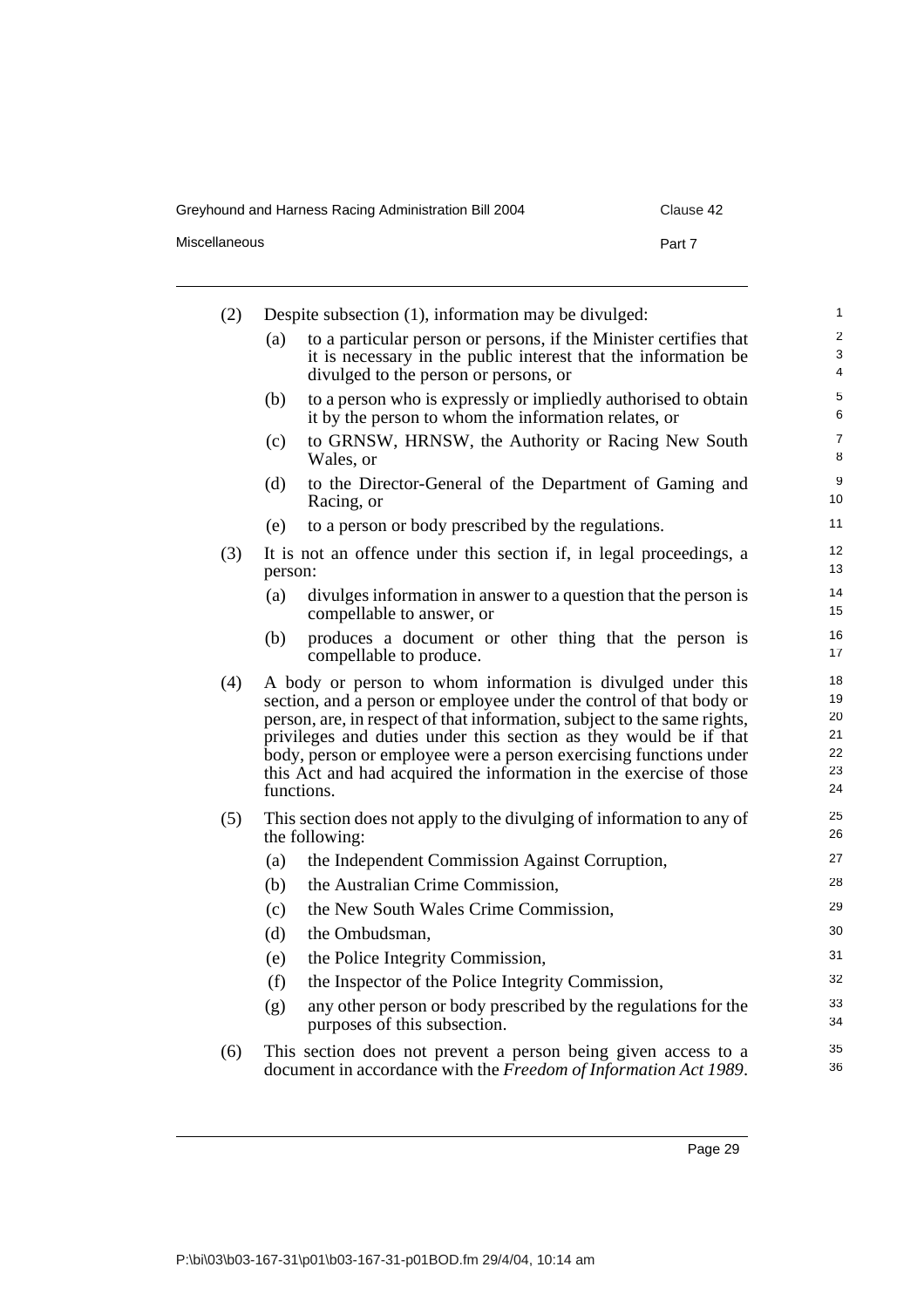Part 7 Miscellaneous

|    | (7) | In this section, a reference to the divulging of information includes<br>a reference to the production of a document or other thing and the<br>provision of access to the document or other thing. | $\mathbf{1}$<br>$\overline{2}$<br>3 |
|----|-----|----------------------------------------------------------------------------------------------------------------------------------------------------------------------------------------------------|-------------------------------------|
| 43 |     | <b>Delegation</b>                                                                                                                                                                                  | 4                                   |
|    | (1) | The Authority may delegate the exercise of its functions under this<br>or any other Act or law to:                                                                                                 | 5<br>6                              |
|    |     | a member of the Authority or the chief executive officer of the<br>(a)<br>Authority, or                                                                                                            | $\overline{7}$<br>8                 |
|    |     | a committee comprised of, or a combination of, those persons.<br>(b)                                                                                                                               | 9                                   |
|    | (2) | Despite subsection (1), the Authority must not delegate a function<br>relating to the suspension or cancellation of registration or the<br>taking of any other disciplinary action.                | 10<br>11<br>12                      |
| 44 |     | <b>Protection from personal liability</b>                                                                                                                                                          | 13                                  |
|    |     | Anything done or omitted to be done by:                                                                                                                                                            | 14                                  |
|    |     | the Authority, or<br>(a)                                                                                                                                                                           | 15                                  |
|    |     | a member of the Authority, or<br>(b)                                                                                                                                                               | 16                                  |
|    |     | the chief executive officer of the Authority, or<br>(c)                                                                                                                                            | 17                                  |
|    |     | (d)<br>any person acting under the direction of the Authority,                                                                                                                                     | 18                                  |
|    |     | does not subject the member, chief executive officer or a person so                                                                                                                                | 19                                  |
|    |     | acting personally to any action, liability, claim or demand if the                                                                                                                                 | 20                                  |
|    |     | thing was done or omitted to be done in good faith for the purposes<br>of executing this or any other Act.                                                                                         | 21<br>22                            |
| 45 |     | <b>Authentication of certain documents</b>                                                                                                                                                         | 23                                  |
|    |     | Any summons, process, demand, order, notice, statement, direction                                                                                                                                  | 24                                  |
|    |     | or other document requiring authentication by the Authority is                                                                                                                                     | 25                                  |
|    |     | sufficiently authenticated without the seal of the Authority if signed                                                                                                                             | 26<br>27                            |
|    |     | by the chairperson of the Authority, the chief executive officer of<br>the Authority, or any other member of staff of the Authority                                                                | 28                                  |
|    |     | authorised to do so by the chief executive officer.                                                                                                                                                | 29                                  |

| 46 | Proof of certain matters not required                                                                                  |
|----|------------------------------------------------------------------------------------------------------------------------|
|    | In any legal proceedings, proof is not required (until evidence is<br>given to the contrary) of the following matters: |
|    | the constitution of the Authority,<br>(a)                                                                              |

(b) any resolution of the Authority,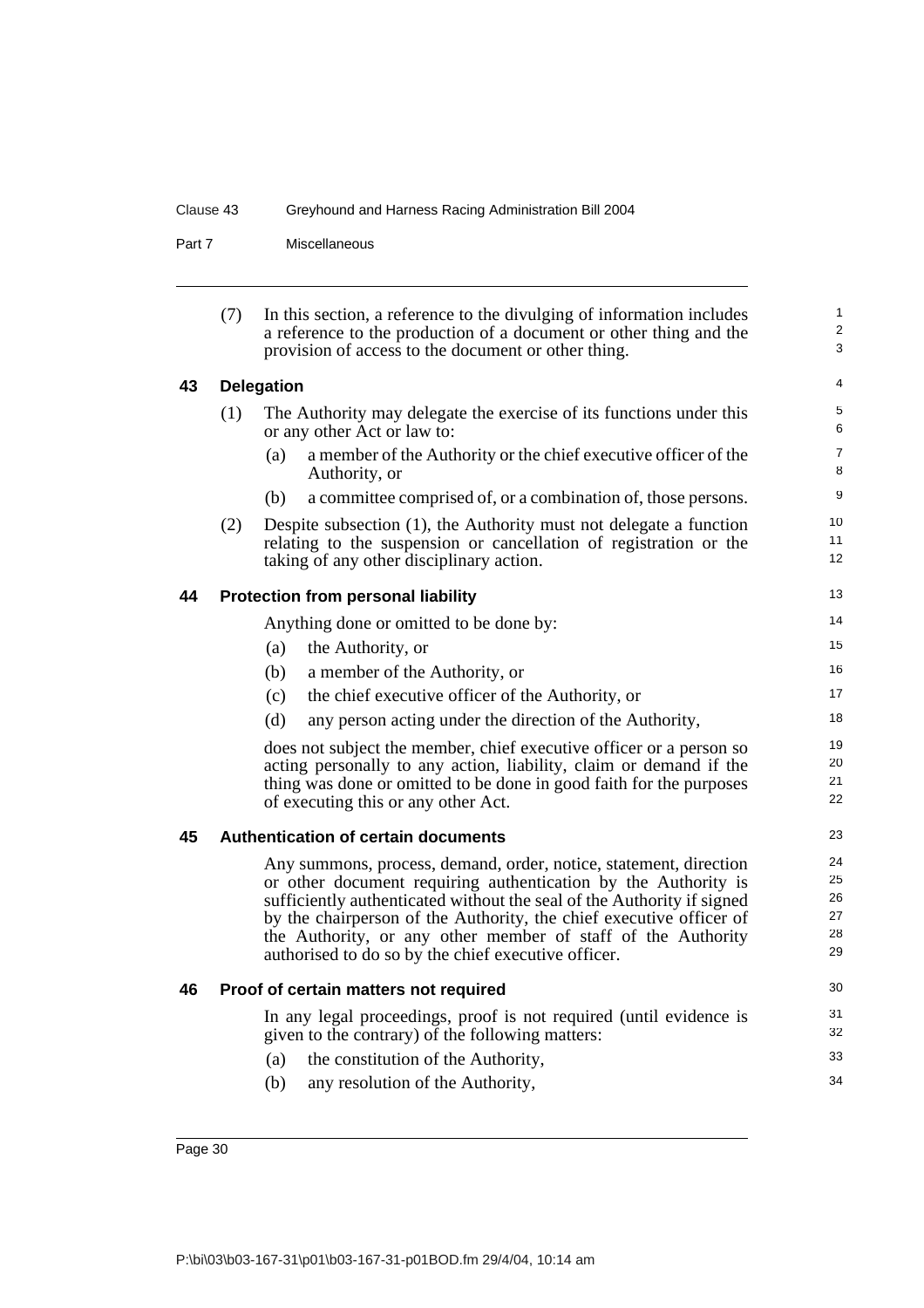|    | Miscellaneous |                    | Part 7                                                                                                                                                                                   |                |
|----|---------------|--------------------|------------------------------------------------------------------------------------------------------------------------------------------------------------------------------------------|----------------|
|    |               | (c)                | the appointment of, or the holding of office by, any member<br>of the Authority,                                                                                                         | 1<br>2         |
|    |               | (d)                | the presence of a quorum at any meeting of the Authority.                                                                                                                                | 3              |
| 47 |               |                    | <b>Service of instruments</b>                                                                                                                                                            | 4              |
|    |               |                    | Any instrument to be served on any person under this Act or the<br>regulations may be served:                                                                                            | 5<br>6         |
|    |               | (a)                | personally, or                                                                                                                                                                           | 7              |
|    |               | (b)                | by leaving it, at the place of residence or business of the<br>person last known to the person serving the instrument, with<br>some other person apparently over the age of 16 years, or | 8<br>9<br>10   |
|    |               | (c)                | by post addressed to the person at the place of residence or<br>business of the person last known to the person serving the<br>instrument.                                               | 11<br>12<br>13 |
| 48 |               |                    | <b>Recovery of money</b>                                                                                                                                                                 | 14             |
|    | (1)           |                    | Any charge, fee, fine, or other money due to the Authority under this<br>or any other Act or law may be recovered by the Authority as a debt<br>in a court of competent jurisdiction.    | 15<br>16<br>17 |
|    | (2)           |                    | In this section:                                                                                                                                                                         | 18             |
|    |               |                    | <i>fine</i> means a fine imposed under section 14 (1) (f) or (2) (f).                                                                                                                    | 19             |
| 49 |               |                    | <b>Proceedings for offences</b>                                                                                                                                                          | 20             |
|    |               |                    | Proceedings for an offence against this Act or the regulations are to<br>be dealt with summarily before a Local Court.                                                                   | 21<br>22       |
| 50 |               | <b>Regulations</b> |                                                                                                                                                                                          | 23             |
|    | (1)           |                    | The Governor may make regulations, not inconsistent with this Act,<br>for or with respect to:                                                                                            | 24<br>25       |
|    |               | (a)                | any matter that by this Act is required or permitted to be<br>prescribed or that is necessary or convenient to be prescribed<br>for carrying out or giving effect to this Act, and       | 26<br>27<br>28 |
|    |               | (b)                | any matter for or with respect to which rules may be made<br>under Division 2 of Part 3.                                                                                                 | 29<br>30       |
|    | (2)           |                    | If there is any inconsistency between the regulations and the rules<br>made under Division 2 of Part 3, the regulations prevail.                                                         | 31<br>32       |

Greyhound and Harness Racing Administration Bill 2004 Clause 47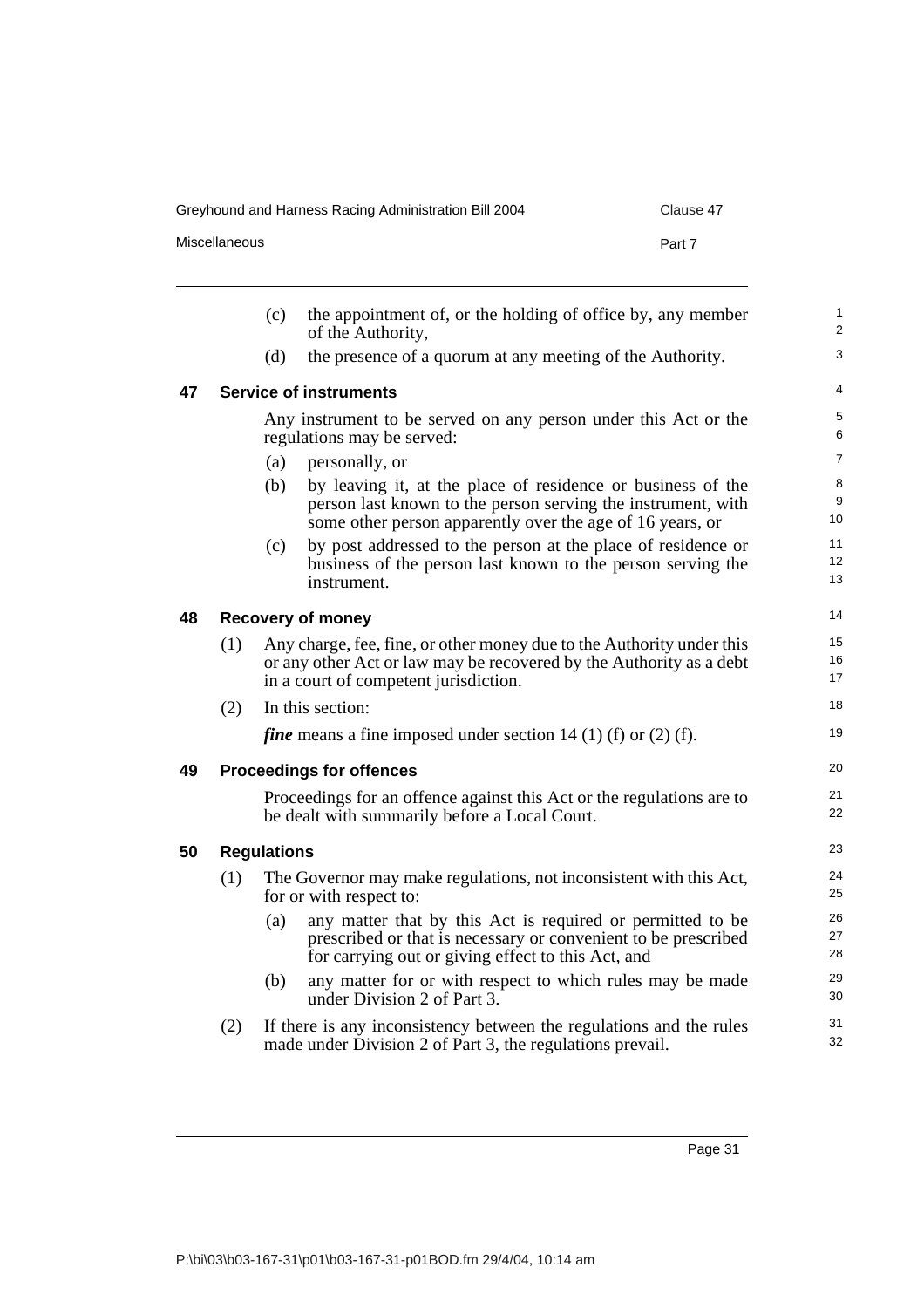Part 7 Miscellaneous

| (3) | A regulation may create an offence punishable by a penalty not<br>exceeding 5 penalty units.                                                                                                                 |
|-----|--------------------------------------------------------------------------------------------------------------------------------------------------------------------------------------------------------------|
| (4) | A reference in Division 1 of Part 3 to the rules includes a reference<br>to regulations in so far as the regulations make provision for or with<br>respect to any of the matters mentioned in that Division. |
| 51  | <b>Repeals</b>                                                                                                                                                                                               |
|     | The following regulations are repealed:                                                                                                                                                                      |
|     | Greyhound Racing (Appeals) Regulation 1999,<br>(a)                                                                                                                                                           |
|     | Harness Racing (Appeals) Regulation 1999.<br>(b)                                                                                                                                                             |
| 52  | <b>Amendment of Acts</b>                                                                                                                                                                                     |
|     | Each Act specified in Schedule 3 is amended as set out in that<br>Schedule.                                                                                                                                  |
| 53  | Savings, transitional and other provisions                                                                                                                                                                   |
|     | Schedule 4 has effect.                                                                                                                                                                                       |
| 54  | <b>Review of Act</b>                                                                                                                                                                                         |
| (1) | The Minister is to review this Act to determine whether the policy                                                                                                                                           |
|     | objectives of the Act remain valid and whether the terms of the Act<br>remain appropriate for securing those objectives.                                                                                     |
| (2) | The review is to be undertaken as soon as possible after the period<br>of 5 years from the date of assent to this Act.                                                                                       |
| (3) | A report on the outcome of the review is to be tabled in each House<br>of Parliament within 12 months after the end of the period of 5<br>years.                                                             |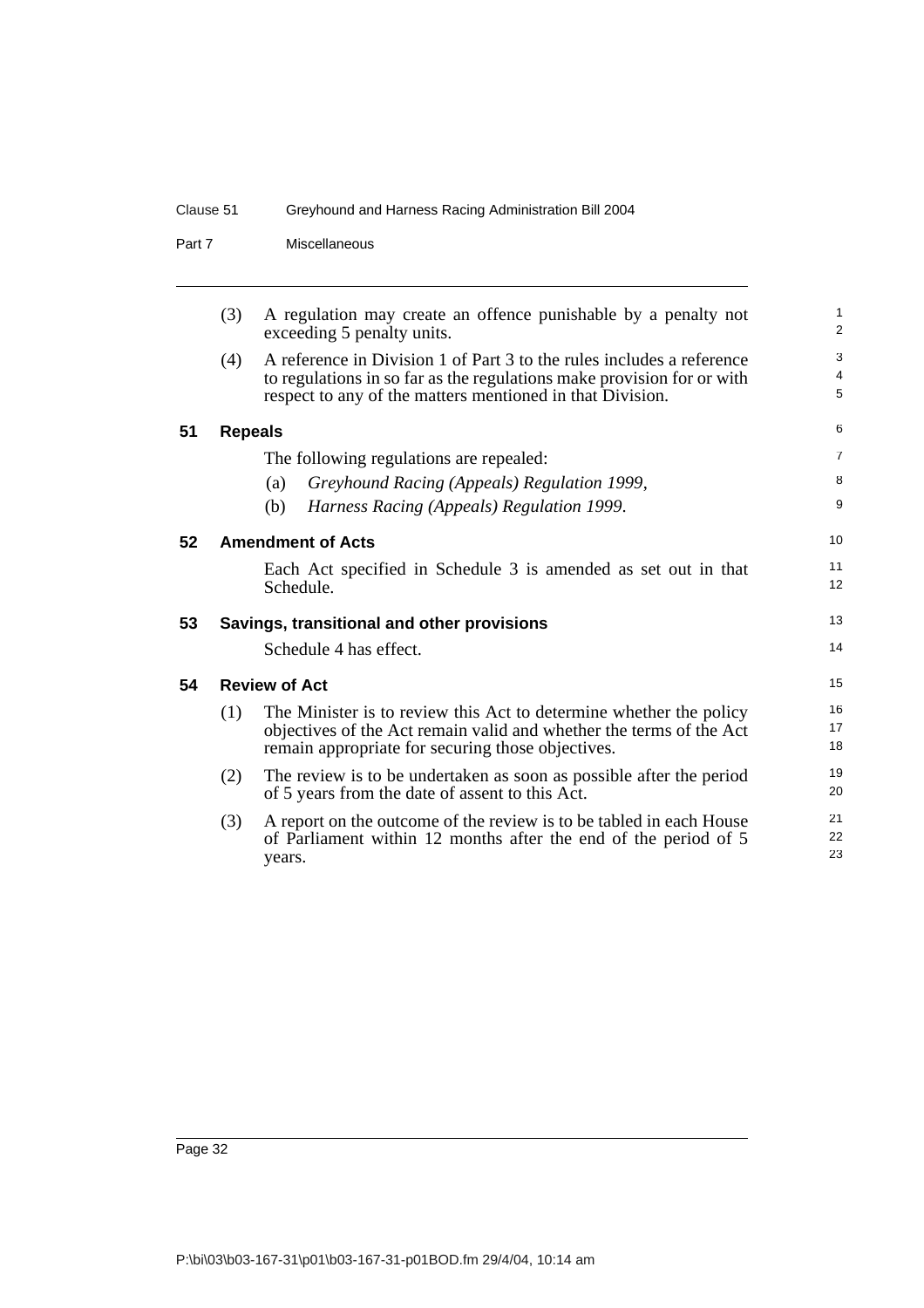Provisions relating to Authority **Schedule 1** and the Schedule 1

|              |     | <b>Schedule 1 Provisions relating to Authority</b><br>(Section 4 $(4)$ )                                                                                                                                                           | 1<br>2               |
|--------------|-----|------------------------------------------------------------------------------------------------------------------------------------------------------------------------------------------------------------------------------------|----------------------|
| 1            |     | <b>Definitions</b>                                                                                                                                                                                                                 | 3                    |
|              |     | In this Schedule:                                                                                                                                                                                                                  | $\overline{4}$       |
|              |     | <b>Chairperson</b> means the Chairperson of the Authority.                                                                                                                                                                         | 5                    |
|              |     | <b>Deputy Chairperson</b> means the Deputy Chairperson of the<br>Authority.                                                                                                                                                        | 6<br>$\overline{7}$  |
|              |     | <i>member</i> means any member of the Authority.                                                                                                                                                                                   | 8                    |
| $\mathbf{2}$ |     | <b>Terms of office of members</b>                                                                                                                                                                                                  | 9                    |
|              |     | Subject to this Schedule, a member holds office for such period (not<br>exceeding 4 years) as is specified in the member's instrument of<br>(if otherwise)<br>qualified)<br>appointment, but is eligible<br>for<br>re-appointment. | 10<br>11<br>12<br>13 |
| 3            |     | <b>Remuneration</b>                                                                                                                                                                                                                | 14                   |
|              |     | A member is entitled to be paid such remuneration (including<br>travelling and subsistence allowances) as the Minister may from<br>time to time determine in respect of the member.                                                | 15<br>16<br>17       |
| 4            |     | <b>Deputies</b>                                                                                                                                                                                                                    | 18                   |
|              | (1) | The Governor may, from time to time, appoint persons to be the<br>deputies of members, and the Governor may revoke any such<br>appointment.                                                                                        | 19<br>20<br>21       |
|              | (2) | In the absence of a member, a deputy appointed under subclause $(1)$<br>may act in the place of the member.                                                                                                                        | 22<br>23             |
|              | (3) | The Chairperson may determine which deputy appointed under<br>subclause (1) may act in the place of an absent member.                                                                                                              | 24<br>25             |
|              | (4) | While acting in the place of a member, a person:                                                                                                                                                                                   | 26                   |
|              |     | has all the functions of the member and is taken to be a<br>(a)<br>member, and                                                                                                                                                     | 27<br>28             |
|              |     | (b)<br>is entitled to be paid such remuneration (including travelling<br>and subsistence allowances) as the Minister may from time to<br>time determine in respect of the person.                                                  | 29<br>30<br>31       |
|              | (5) | For the purposes of this clause, a vacancy in the office of a member<br>is taken to be an absence of the member.                                                                                                                   | 32<br>33             |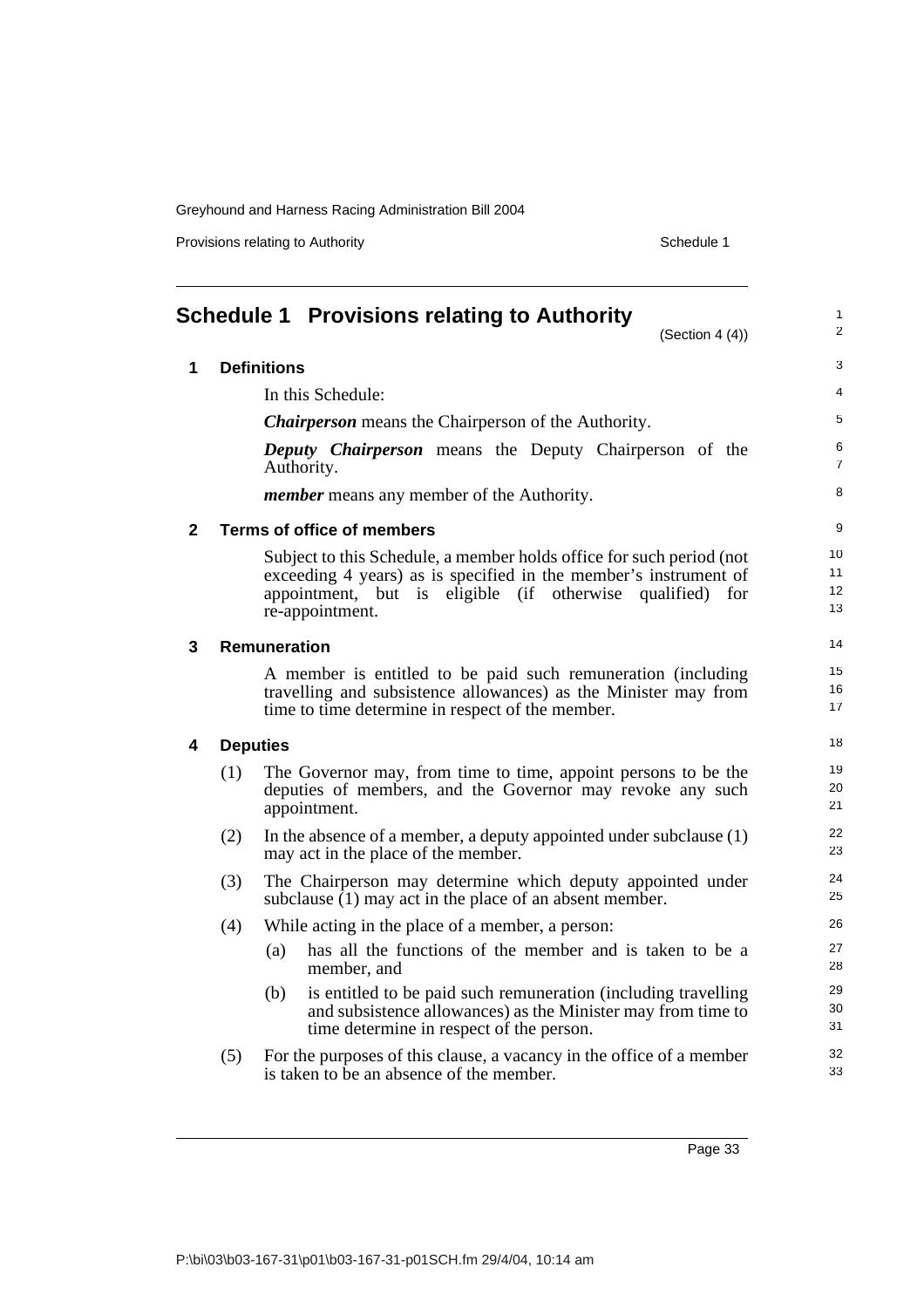| 5              |     | Vacancy in office of member                                                                                                                                                                                                                                                                     | $\mathbf{1}$                         |
|----------------|-----|-------------------------------------------------------------------------------------------------------------------------------------------------------------------------------------------------------------------------------------------------------------------------------------------------|--------------------------------------|
|                | (1) | The office of a member becomes vacant if the member:                                                                                                                                                                                                                                            | 2                                    |
|                |     | (a)<br>dies, or                                                                                                                                                                                                                                                                                 | 3                                    |
|                |     | (b)<br>completes a term of office and is not re-appointed, or                                                                                                                                                                                                                                   | $\overline{4}$                       |
|                |     | resigns the office by instrument in writing addressed to the<br>(c)<br>Minister, or                                                                                                                                                                                                             | $\,$ 5 $\,$<br>6                     |
|                |     | is absent from 4 consecutive meetings of the Authority of<br>(d)<br>which reasonable notice has been given to the member<br>personally or by post, except on leave granted by the Minister<br>or unless the member is excused by the Minister for having<br>been absent from those meetings, or | $\overline{7}$<br>8<br>9<br>10<br>11 |
|                |     | becomes bankrupt, applies to take the benefit of any law for<br>(e)<br>the relief of bankrupt or insolvent debtors, compounds with<br>his or her creditors or makes an assignment of his or her<br>remuneration for their benefit, or                                                           | 12<br>13<br>14<br>15                 |
|                |     | becomes a mentally incapacitated person, or<br>(f)                                                                                                                                                                                                                                              | 16                                   |
|                |     | is convicted in New South Wales of an offence that is<br>(g)<br>punishable by imprisonment for 12 months or more or is<br>convicted elsewhere than in New South Wales of an offence<br>that, if committed in New South Wales, would be an offence<br>so punishable, or                          | 17<br>18<br>19<br>20<br>21           |
|                |     | (h)<br>becomes a person who is not eligible to be a member, or<br>is removed from office by the Minister under subclause (2).<br>(i)                                                                                                                                                            | 22<br>23                             |
|                | (2) | The Minister may at any time remove a member from office.                                                                                                                                                                                                                                       | 24                                   |
| 6              |     | Filling of vacancy in office of member                                                                                                                                                                                                                                                          | 25                                   |
|                |     | If the office of any member becomes vacant, a person is, subject to<br>this Act, to be appointed to fill the vacancy.                                                                                                                                                                           | 26<br>27                             |
| $\overline{7}$ |     | <b>Presiding member</b>                                                                                                                                                                                                                                                                         | 28                                   |
|                | (1) | The Chairperson is to preside at a meeting of the Authority, or in the<br>absence of the Chairperson, the Deputy Chairperson.                                                                                                                                                                   | 29<br>30                             |
|                | (2) | In the absence of the Chairperson and the Deputy Chairperson, the<br>members present at the meeting are to appoint a member to preside<br>at the meeting.                                                                                                                                       | 31<br>32<br>33                       |
|                |     |                                                                                                                                                                                                                                                                                                 |                                      |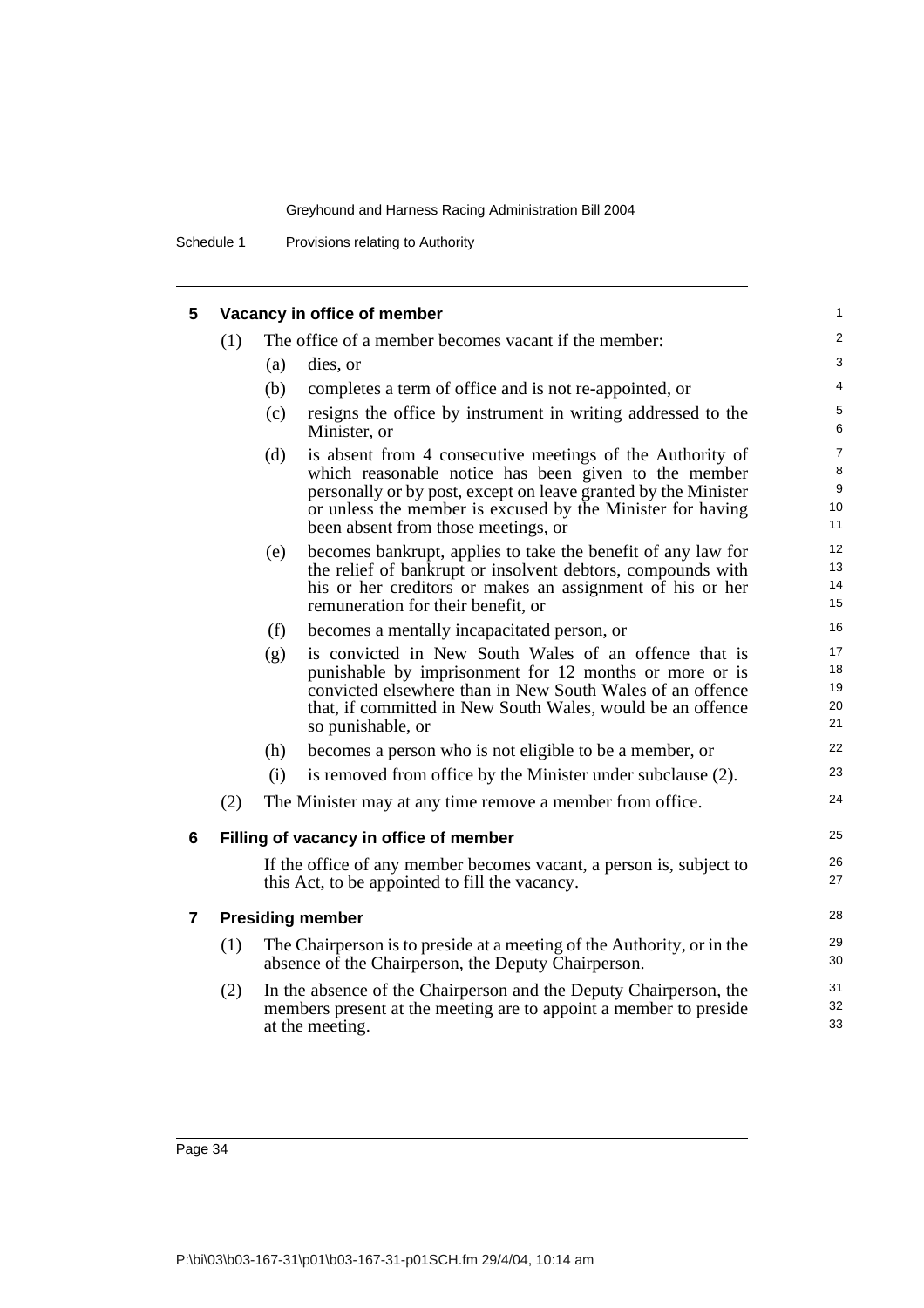Provisions relating to Authority **Schedule 1** and the Schedule 1

|    | (3)    | The person presiding at a meeting of the Authority has a deliberative<br>vote and, in the event of an equality of votes, has a second or casting<br>vote.                                                                                                                                             | 1<br>2<br>3                |
|----|--------|-------------------------------------------------------------------------------------------------------------------------------------------------------------------------------------------------------------------------------------------------------------------------------------------------------|----------------------------|
| 8  | Voting |                                                                                                                                                                                                                                                                                                       | $\overline{4}$             |
|    |        | A decision supported by a majority of the votes cast at a meeting of<br>the Authority at which a quorum is present is the decision of the<br>Authority.                                                                                                                                               | 5<br>6<br>$\overline{7}$   |
| 9  |        | Transaction of business outside meetings or by telephone                                                                                                                                                                                                                                              | 8                          |
|    | (1)    | The Authority may, if it thinks fit, transact any of its business by the<br>circulation of papers among all the members of the Authority for the<br>time being, and a resolution in writing approved in writing by a<br>majority of those members is taken to be a decision of the Authority.         | 9<br>10<br>11<br>12        |
|    | (2)    | The Authority may, if it thinks fit, transact any of its business at a<br>meeting at which members (or some members) participate by<br>telephone, closed-circuit television or other means, but only if any<br>member who speaks on a matter before the meeting can be heard by<br>the other members. | 13<br>14<br>15<br>16<br>17 |
|    | (3)    | For the purposes of:                                                                                                                                                                                                                                                                                  | 18                         |
|    |        | the approval of a resolution under subclause $(1)$ , or<br>(a)<br>a meeting held in accordance with subclause (2),<br>(b)<br>the Chairperson and each member have the same voting rights as                                                                                                           | 19<br>20<br>21             |
|    |        | they have at an ordinary meeting of the Authority.                                                                                                                                                                                                                                                    | 22                         |
|    | (4)    | A resolution approved under subclause (1) is, subject to the<br>regulations, to be recorded in the minutes of the meetings of the<br>Authority.                                                                                                                                                       | 23<br>24<br>25             |
|    | (5)    | Papers may be circulated among the members for the purposes of<br>subclause (1) by facsimile or other transmission of the information<br>in the papers concerned.                                                                                                                                     | 26<br>27<br>28             |
| 10 |        | <b>Disclosure of pecuniary interests</b>                                                                                                                                                                                                                                                              | 29                         |
|    | (1)    | If:                                                                                                                                                                                                                                                                                                   | 30                         |
|    |        | a member has a pecuniary interest in a matter being<br>(a)<br>considered or about to be considered at a meeting of the<br>Authority, and                                                                                                                                                              | 31<br>32<br>33             |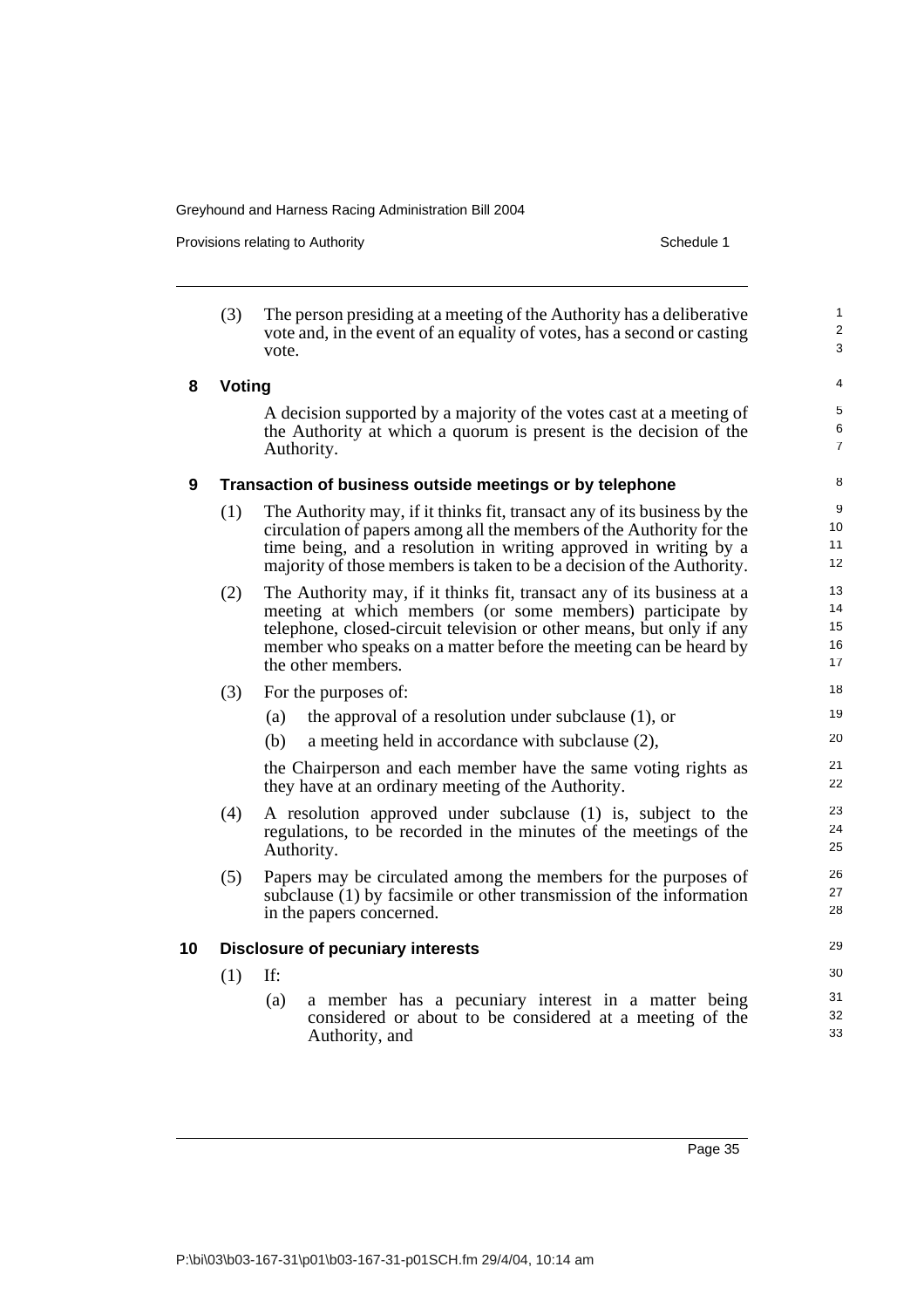Schedule 1 Provisions relating to Authority

|     | (b)     | the interest appears to raise a conflict with the proper<br>performance of the member's duties in relation to the<br>consideration of the matter,                                                                                                                         | 1<br>2<br>3          |
|-----|---------|---------------------------------------------------------------------------------------------------------------------------------------------------------------------------------------------------------------------------------------------------------------------------|----------------------|
|     |         | the member must, as soon as possible after the relevant facts have<br>come to the member's knowledge, disclose the nature of the interest<br>at a meeting of the Authority.                                                                                               | 4<br>5<br>6          |
| (2) | member: | A disclosure by a member at a meeting of the Authority that the                                                                                                                                                                                                           | $\overline{7}$<br>8  |
|     | (a)     | is a member, or is in the employment, of a specified company<br>or other body, or                                                                                                                                                                                         | 9<br>10              |
|     | (b)     | is a partner, or is in the employment, of a specified person, or                                                                                                                                                                                                          | 11                   |
|     | (c)     | has some other specified interest relating to a specified<br>company or other body or to a specified person,                                                                                                                                                              | 12<br>13             |
|     |         | is a sufficient disclosure of the nature of the interest in any matter<br>relating to that company or other body or to that person that may<br>arise after the date of the disclosure and that is required to be<br>disclosed under subclause (1).                        | 14<br>15<br>16<br>17 |
| (3) |         | Particulars of any disclosure made under this clause must be<br>recorded by the Authority in a book kept for the purpose and that<br>book must be open at all reasonable hours to inspection by any<br>person on payment of a reasonable fee determined by the Authority. | 18<br>19<br>20<br>21 |
| (4) |         | After a member has disclosed the nature of an interest in any matter,<br>the member must not, unless the Minister or the Authority otherwise<br>determines:                                                                                                               | 22<br>23<br>24       |
|     | (a)     | be present during any deliberation of the Authority with<br>respect to the matter, or                                                                                                                                                                                     | 25<br>26             |
|     | (b)     | take part in any decision of the Authority with respect to the<br>matter.                                                                                                                                                                                                 | 27<br>28             |
| (5) |         | For the purposes of the making of a determination by the Authority<br>under subclause (4), a member who has a pecuniary interest in a<br>matter to which the disclosure relates must not:                                                                                 | 29<br>30<br>31       |
|     | (a)     | be present during any deliberation of the Authority for the<br>purpose of making the determination, or                                                                                                                                                                    | 32<br>33             |
|     | (b)     | take part in the making by the Authority of the determination.                                                                                                                                                                                                            | 34                   |
| (6) |         | A contravention of this clause does not invalidate any decision of<br>the Authority.                                                                                                                                                                                      | 35<br>36             |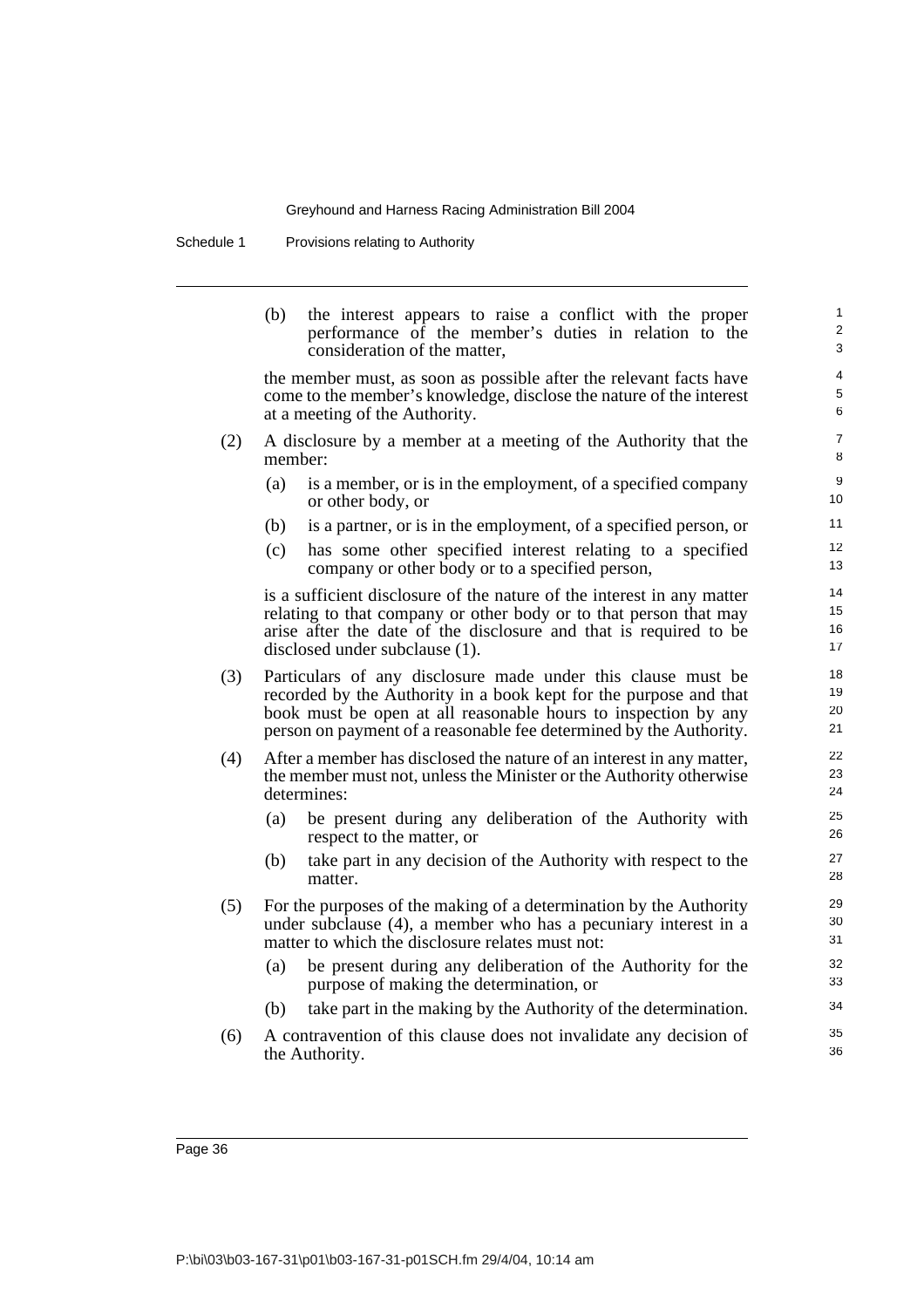Provisions relating to Authority **Schedule 1** and the Schedule 1

| 11 |     |                                                                                                                                                                                                                                                                                                                   | Pecuniary interests required to be disclosed                                                                                                                                                                                                 | $\mathbf{1}$         |
|----|-----|-------------------------------------------------------------------------------------------------------------------------------------------------------------------------------------------------------------------------------------------------------------------------------------------------------------------|----------------------------------------------------------------------------------------------------------------------------------------------------------------------------------------------------------------------------------------------|----------------------|
|    | (1) | For the purposes of clause 10, a pecuniary interest is an interest that<br>a person has in a matter because of a reasonable likelihood or<br>expectation of appreciable financial gain or loss to the person or<br>another person with whom the person is associated as provided by<br>subclauses $(3)$ – $(5)$ . | $\overline{2}$<br>3<br>4<br>5<br>6                                                                                                                                                                                                           |                      |
|    | (2) |                                                                                                                                                                                                                                                                                                                   | A person does not have a pecuniary interest in a matter if the interest<br>is so remote or insignificant that it could not reasonably be regarded<br>as likely to influence any decision the person might make in relation<br>to the matter. | 7<br>8<br>9<br>10    |
|    | (3) |                                                                                                                                                                                                                                                                                                                   | For the purposes of clause 10, a person has a pecuniary interest in a<br>matter if the pecuniary interest is the interest of:                                                                                                                | 11<br>12             |
|    |     | (a)                                                                                                                                                                                                                                                                                                               | the person, or                                                                                                                                                                                                                               | 13                   |
|    |     | (b)                                                                                                                                                                                                                                                                                                               | another person with whom the person is associated as<br>provided by this clause.                                                                                                                                                             | 14<br>15             |
|    | (4) |                                                                                                                                                                                                                                                                                                                   | A person is taken to have a pecuniary interest in a matter if:                                                                                                                                                                               | 16                   |
|    |     | (a)                                                                                                                                                                                                                                                                                                               | the person's spouse or de facto partner or a relative of the<br>person, or a partner or employer of the person, has a pecuniary<br>interest in the matter, or                                                                                | 17<br>18<br>19       |
|    |     | (b)                                                                                                                                                                                                                                                                                                               | the person, or a nominee, partner or employer of the person,<br>is a member of a company or other body that has a pecuniary<br>interest in the matter.                                                                                       | 20<br>21<br>22       |
|    | (5) |                                                                                                                                                                                                                                                                                                                   | However, a person is not taken to have a pecuniary interest in a<br>matter as referred to in subclause (4):                                                                                                                                  | 23<br>24             |
|    |     | (a)                                                                                                                                                                                                                                                                                                               | if the person is unaware of the relevant pecuniary interest of<br>the spouse, de facto partner, relative, partner, employer or<br>company or other body, or                                                                                  | 25<br>26<br>27       |
|    |     | (b)                                                                                                                                                                                                                                                                                                               | just because the person is a member of, or is employed by, a<br>statutory body or is employed by the Crown, or                                                                                                                               | 28<br>29             |
|    |     | (c)                                                                                                                                                                                                                                                                                                               | just because the person is a member of a company or other<br>body that has a pecuniary interest in the matter, so long as the<br>person has no beneficial interest in any shares of the company<br>or body.                                  | 30<br>31<br>32<br>33 |
| 12 |     |                                                                                                                                                                                                                                                                                                                   | <b>General procedure</b>                                                                                                                                                                                                                     | 34                   |
|    |     |                                                                                                                                                                                                                                                                                                                   | The procedure for the calling of meetings of the Authority and for<br>the conduct of business at those meetings is, subject to this Act and<br>the regulations, to be as determined by the Authority.                                        | 35<br>36<br>37       |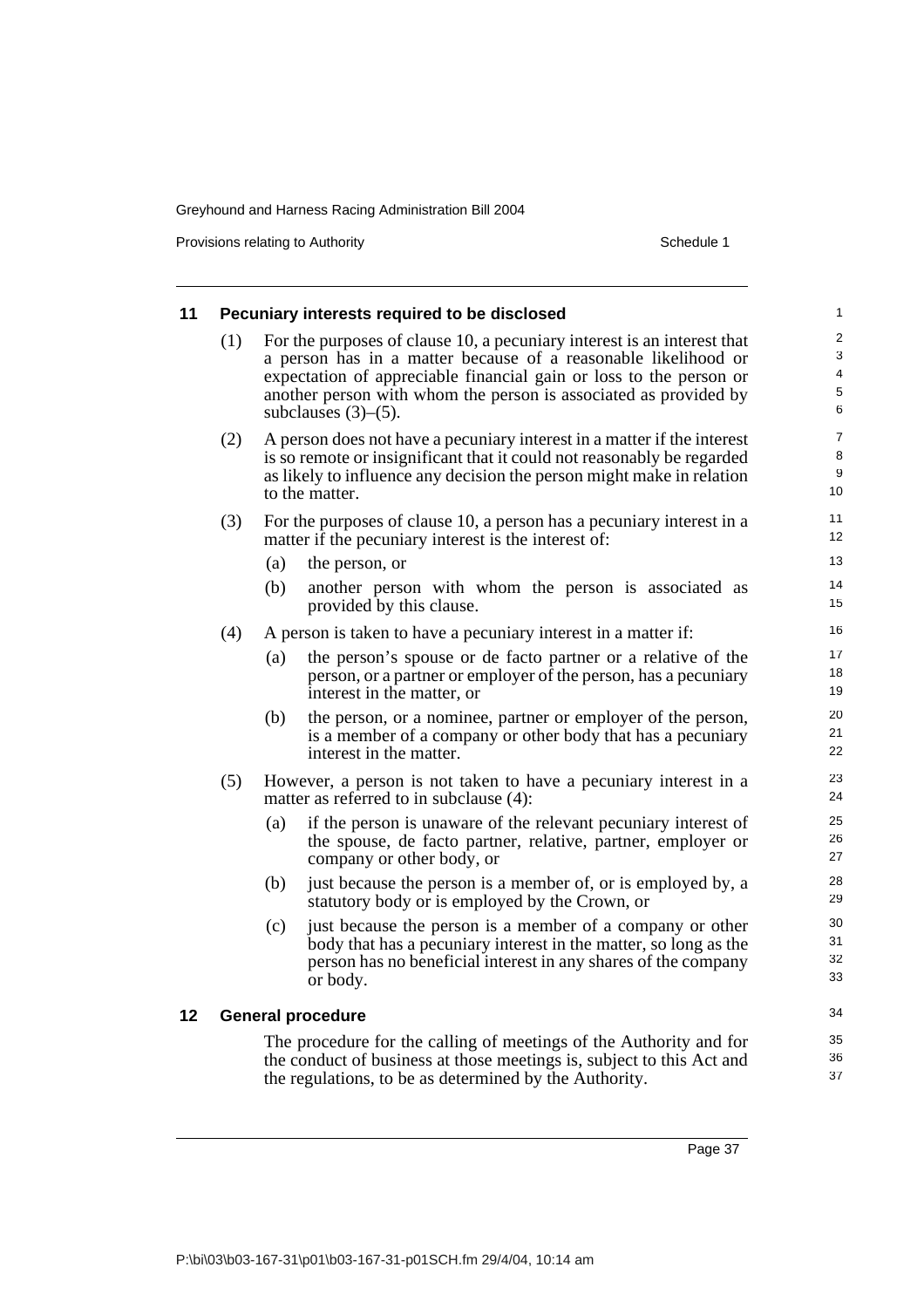Schedule 1 Provisions relating to Authority

| 13 | Quorum |                                                                                                                                                                                                                              |                      |  |
|----|--------|------------------------------------------------------------------------------------------------------------------------------------------------------------------------------------------------------------------------------|----------------------|--|
|    |        | The quorum for a meeting of the Authority is a majority of its<br>members.                                                                                                                                                   | $\sqrt{2}$<br>3      |  |
| 14 |        | <b>First meeting</b>                                                                                                                                                                                                         | 4                    |  |
|    |        | The Minister may call the first meeting of the Authority in such<br>manner as the Minister thinks fit.                                                                                                                       | 5<br>6               |  |
| 15 |        | <b>Code of conduct</b>                                                                                                                                                                                                       | $\overline{7}$       |  |
|    | (1)    | The Authority must adopt a code of conduct to be observed by<br>members, deputy members and staff of the Authority.                                                                                                          | 8<br>9               |  |
|    | (2)    | The code of conduct must be approved by the Minister before it is<br>adopted.                                                                                                                                                | 10<br>11             |  |
|    | (3)    | The Authority must review its code of conduct at least every 3 years<br>and make such changes to it as it considers appropriate.                                                                                             | 12<br>13             |  |
|    | (4)    | Any changes proposed to the code of conduct must be approved by<br>the Minister.                                                                                                                                             | 14<br>15             |  |
| 16 |        | <b>Effect of certain other Acts</b>                                                                                                                                                                                          | 16                   |  |
|    | (1)    | Chapter 2 of the Public Sector Employment and Management Act<br>2002 does not apply to or in respect of the appointment of a member.                                                                                         | 17<br>18             |  |
|    | (2)    | If by or under any Act provision is made:                                                                                                                                                                                    | 19                   |  |
|    |        | requiring a person who is the holder of a specified office to<br>(a)<br>devote the whole of his or her time to the duties of that office,<br><sub>or</sub>                                                                   | 20<br>21<br>22       |  |
|    |        | prohibiting the person from engaging in employment outside<br>(b)<br>the duties of that office,                                                                                                                              | 23<br>24             |  |
|    |        | the provision does not operate to disqualify the person from holding<br>that office and also the office of a member or from accepting and<br>retaining any remuneration payable to the person under this Act as<br>a member. | 25<br>26<br>27<br>28 |  |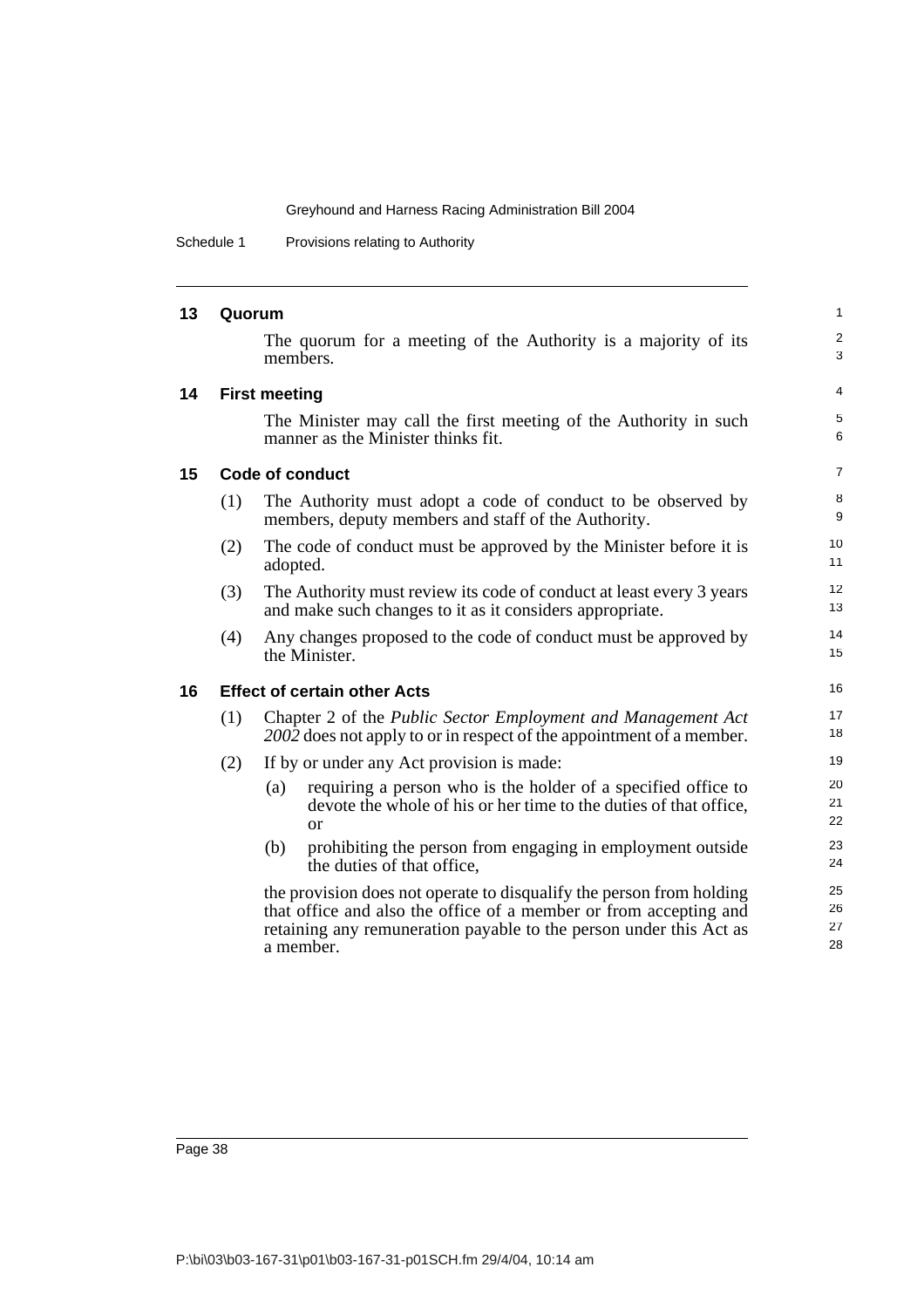Provisions relating to Tribunal and Schedule 2 and Schedule 2

|              |     |                       | <b>Schedule 2 Provisions relating to Tribunal</b><br>(Section 31)                                                                                                                                 |                          |  |
|--------------|-----|-----------------------|---------------------------------------------------------------------------------------------------------------------------------------------------------------------------------------------------|--------------------------|--|
| 1            |     | <b>Term of office</b> |                                                                                                                                                                                                   | 3                        |  |
|              |     |                       | Subject to this Act, a person appointed as:                                                                                                                                                       | 4                        |  |
|              |     | (a)                   | the Tribunal, or                                                                                                                                                                                  | 5                        |  |
|              |     | (b)                   | a greyhound racing assessor or harness racing assessor,                                                                                                                                           | 6                        |  |
|              |     |                       | is to hold office for such period, not exceeding 3 years, as may be<br>specified in the instrument of appointment, but is eligible (if<br>otherwise qualified) for re-appointment.                | $\overline{7}$<br>8<br>9 |  |
| $\mathbf{2}$ |     |                       | Effect of appointment of a judge as Tribunal                                                                                                                                                      | 10                       |  |
|              | (1) |                       | A person's tenure of the office of judge of a court, or the person's<br>rank, title, status, precedence, salary or other rights or privileges as<br>a holder of that office, is not affected by:  | 11<br>12<br>13           |  |
|              |     | (a)                   | the appointment of the person as, or to act as, the Tribunal, or                                                                                                                                  | 14                       |  |
|              |     | (b)                   | the person's service as the Tribunal.                                                                                                                                                             | 15                       |  |
|              | (2) |                       | A judge of any court may exercise the functions of a judge of that<br>court despite holding office as, or acting as, the Tribunal.                                                                | 16<br>17                 |  |
|              | (3) |                       | The service, as the Tribunal, of a judge of any court is, for all<br>purposes, taken to be service as a judge of that court.                                                                      | 18<br>19                 |  |
| 3            |     | Remuneration          |                                                                                                                                                                                                   | 20                       |  |
|              |     |                       | The following persons are entitled to be paid such remuneration<br>(including travelling and subsistence allowances) as the Minister<br>may from time to time determine in respect of the person: | 21<br>22<br>23           |  |
|              |     | (a)                   | a person (not being a judge of any court) holding office as, or<br>acting as, the Tribunal,                                                                                                       | 24<br>25                 |  |
|              |     | (b)                   | a greyhound racing assessor or harness racing assessor.                                                                                                                                           | 26                       |  |
| 4            |     |                       | <b>Vacation of office</b>                                                                                                                                                                         | 27                       |  |
|              | (1) |                       | A person (being a judge of any court) holding office as the Tribunal<br>is taken to have vacated that office if the person:                                                                       | 28<br>29                 |  |
|              |     | (a)                   | ceases to be a judge of that court, or                                                                                                                                                            | 30                       |  |
|              |     | (b)                   | resigns that office by instrument in writing addressed to the<br>Minister.                                                                                                                        | 31<br>32                 |  |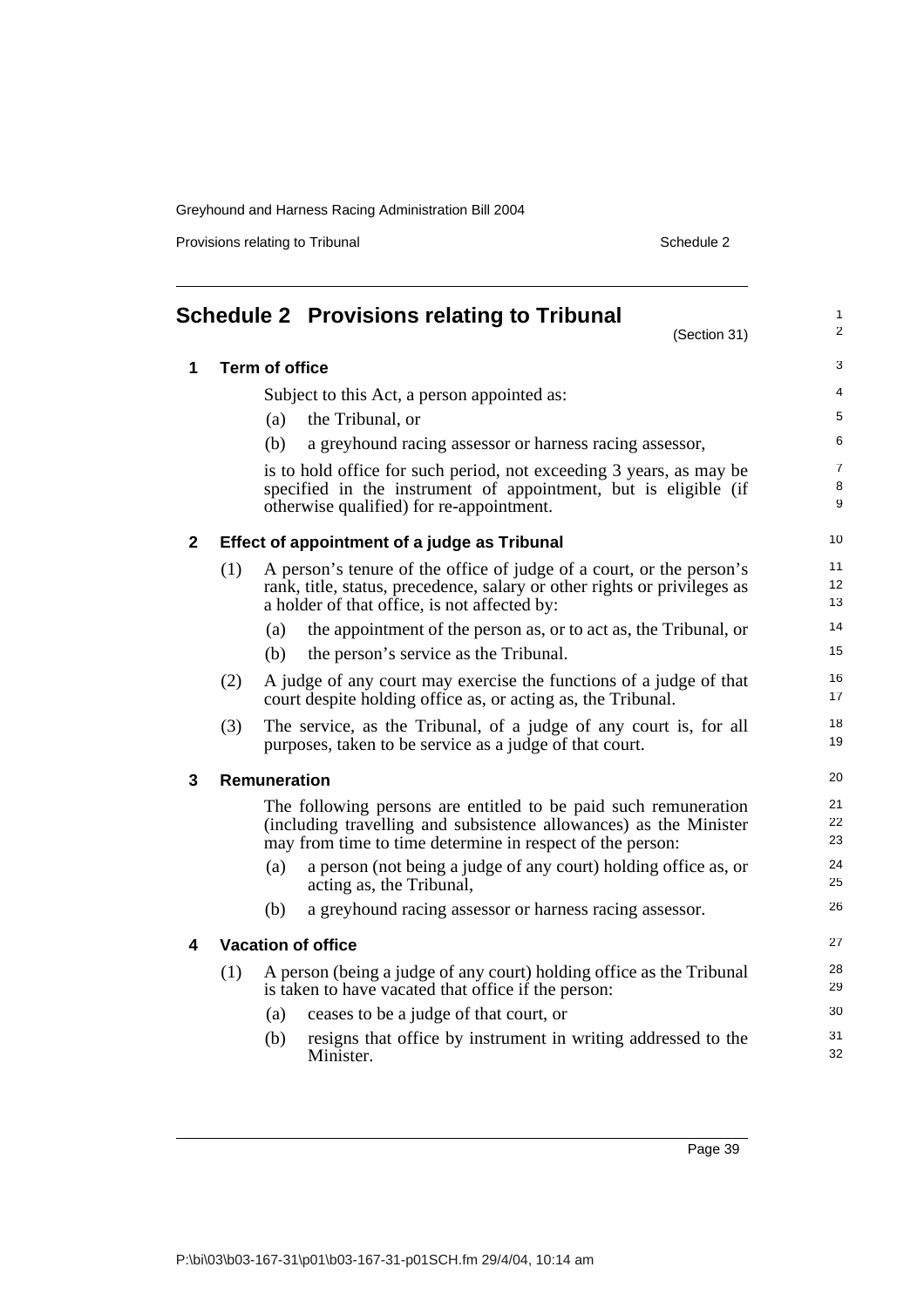Schedule 2 Provisions relating to Tribunal

|   | (2) | person: | A person (not being a judge of any court) holding office as the<br>Tribunal or a person holding office as a greyhound racing assessor<br>or harness racing assessor is taken to have vacated that office if the                                                  | 1<br>$\overline{\mathbf{c}}$<br>3<br>4 |
|---|-----|---------|------------------------------------------------------------------------------------------------------------------------------------------------------------------------------------------------------------------------------------------------------------------|----------------------------------------|
|   |     | (a)     | dies, or                                                                                                                                                                                                                                                         | 5                                      |
|   |     | (b)     | becomes bankrupt, applies to take the benefit of any law for<br>the relief of bankrupt or insolvent debtors, compounds with<br>his or her creditors or makes an assignment of his or her<br>remuneration for their benefit, or                                   | 6<br>7<br>8<br>9                       |
|   |     | (c)     | becomes a mentally incapacitated person, or                                                                                                                                                                                                                      | 10                                     |
|   |     | (d)     | is convicted in New South Wales of an offence that is<br>punishable by imprisonment for 12 months or more, or is<br>convicted elsewhere than in New South Wales of an offence<br>that, if committed in New South Wales, would be an offence<br>so punishable, or | 11<br>12<br>13<br>14<br>15             |
|   |     | (e)     | resigns that office by instrument in writing addressed to the<br>Minister, or                                                                                                                                                                                    | 16<br>17                               |
|   |     | (f)     | is removed from office by the Minister under subclause (3).                                                                                                                                                                                                      | 18                                     |
|   | (3) |         | The Minister may remove from office:                                                                                                                                                                                                                             | 19                                     |
|   |     | (a)     | a person (not being a judge of any court) holding office as, or<br>appointed to act as, the Tribunal, or                                                                                                                                                         | 20<br>21                               |
|   |     | (b)     | a greyhound racing assessor or harness racing assessor.                                                                                                                                                                                                          | 22                                     |
| 5 |     |         | <b>Effect of Public Sector Employment and Management Act 2002</b>                                                                                                                                                                                                | 23                                     |
|   |     |         | The Public Sector Employment and Management Act 2002 does not<br>apply to or in respect of the appointment of:                                                                                                                                                   | 24<br>25                               |
|   |     | (a)     | a person as, or to act as, the Tribunal, or                                                                                                                                                                                                                      | 26                                     |
|   |     | (b)     | a greyhound racing assessor or harness racing assessor,                                                                                                                                                                                                          | 27                                     |
|   |     |         | and a person holding office as, or acting as, the Tribunal or a<br>greyhound racing assessor or harness racing assessor is not, as the<br>Tribunal or a greyhound racing assessor or harness racing assessor,<br>subject to that Act.                            | 28<br>29<br>30<br>31                   |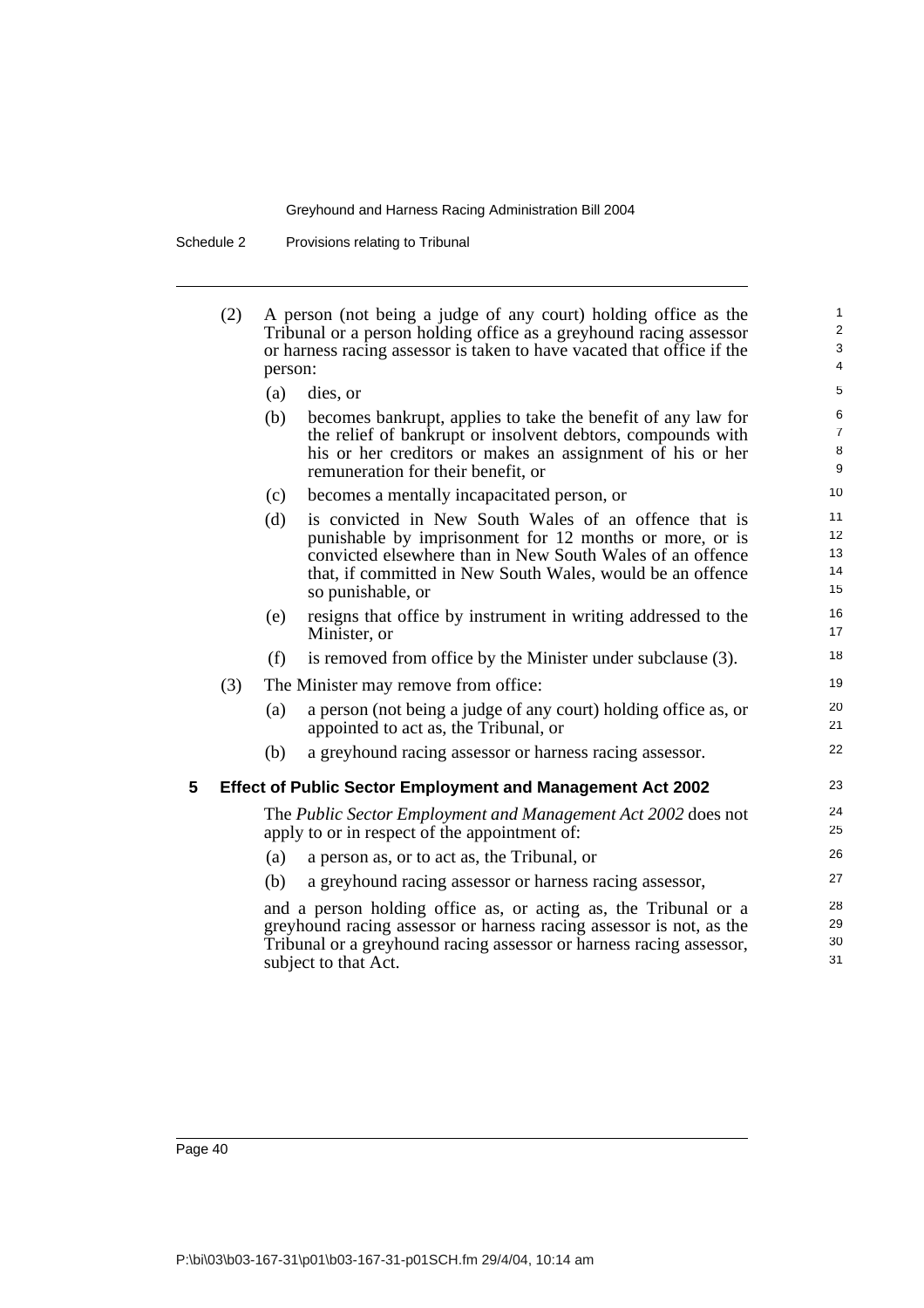Provisions relating to Tribunal and Schedule 2 and Schedule 2

| 6 |     | <b>Staff to assist Tribunal</b>                                                                                |                |
|---|-----|----------------------------------------------------------------------------------------------------------------|----------------|
|   |     | For the purposes of this Act and if the Minister so approves, the<br>Tribunal may make use of the services of: | 2<br>-3        |
|   | (a) | any staff of the Authority, or                                                                                 | $\overline{4}$ |
|   | (b) | any staff of a Department in the Minister's administration.                                                    | 5              |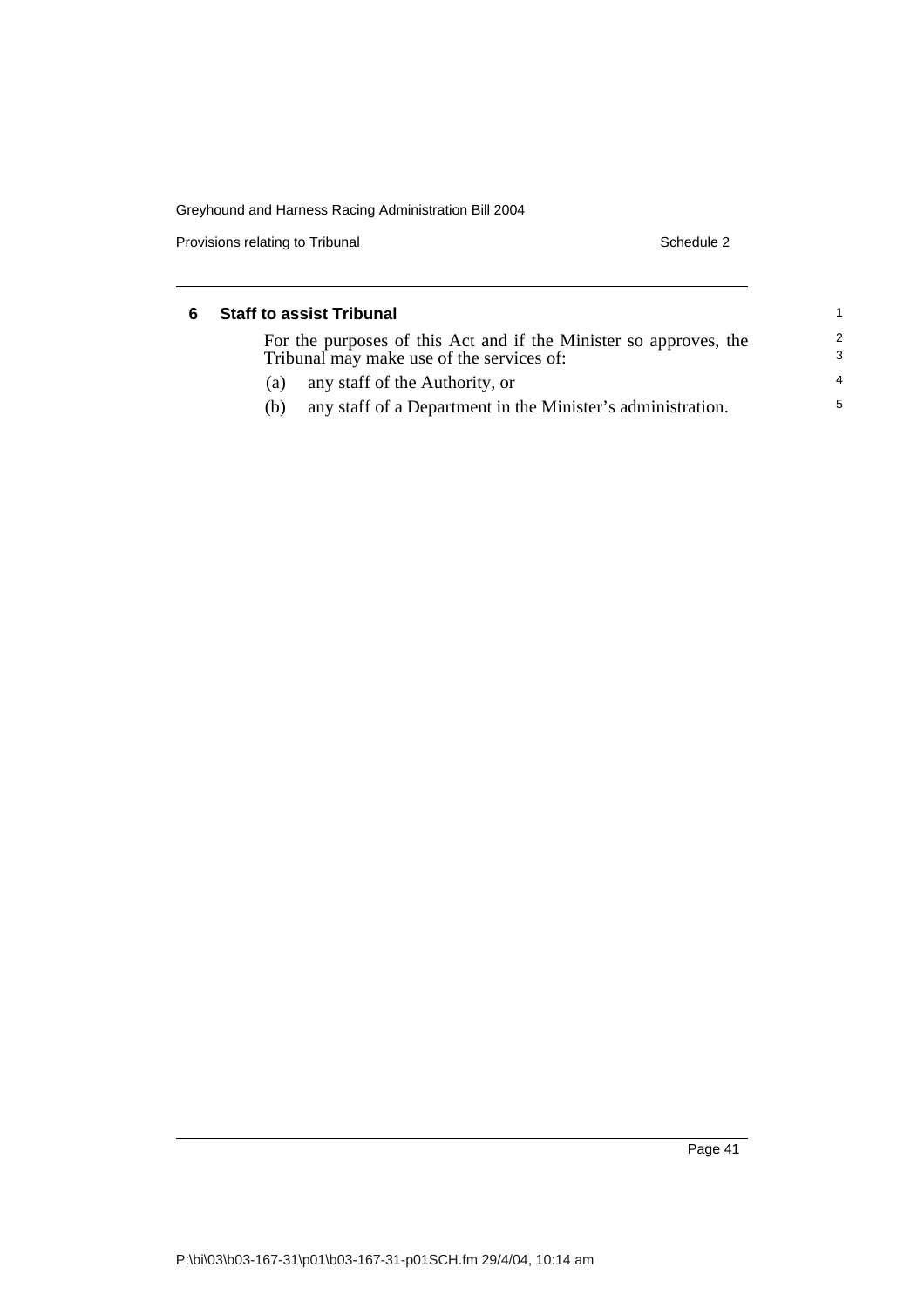Schedule 3 Amendment of Acts

|     |            |                    |     | <b>Schedule 3 Amendment of Acts</b><br>(Section 52)                                                                                                                                                                                                       | 1<br>$\overline{2}$        |
|-----|------------|--------------------|-----|-----------------------------------------------------------------------------------------------------------------------------------------------------------------------------------------------------------------------------------------------------------|----------------------------|
| 3.1 |            |                    |     | <b>Attachment of Wages Limitation Act 1957 No 28</b>                                                                                                                                                                                                      | 3                          |
|     |            | <b>Schedule</b>    |     |                                                                                                                                                                                                                                                           | 4                          |
|     |            |                    |     | Omit "Greyhound Racing Authority".                                                                                                                                                                                                                        | 5                          |
|     |            |                    |     | Insert instead "Greyhound and Harness Racing Regulatory Authority".                                                                                                                                                                                       | 6                          |
| 3.2 |            |                    |     | Defamation Act 1974 No 18                                                                                                                                                                                                                                 | $\overline{7}$             |
| [1] |            | <b>Section 17E</b> |     |                                                                                                                                                                                                                                                           | 8                          |
|     |            |                    |     | Omit sections 17DC and 17E. Insert instead:                                                                                                                                                                                                               | 9                          |
|     | <b>17E</b> |                    |     | Matters arising under the Greyhound and Harness Racing<br><b>Administration Act 2004</b>                                                                                                                                                                  | 10<br>11                   |
|     |            |                    |     | There is a defence of absolute privilege:                                                                                                                                                                                                                 | 12                         |
|     |            |                    | (a) | for a publication in the course of an appeal under the<br>Greyhound and Harness Racing Administration Act<br>2004, and                                                                                                                                    | 13<br>14<br>15             |
|     |            |                    | (b) | for a publication by the Greyhound and Harness Racing<br>Appeals Tribunal or the Greyhound and Harness<br>Racing Regulatory Authority in an official report of its<br>decision in respect of any such appeal and of the<br>reasons for that decision, and | 16<br>17<br>18<br>19<br>20 |
|     |            |                    | (c) | for a publication in the course of proceedings in respect<br>of an inquiry conducted by that Authority in the<br>exercise of its regulatory functions (including the<br>exercise of any such function by a steward of that<br>Authority), and             | 21<br>22<br>23<br>24<br>25 |
|     |            |                    | (d) | for the publication by that Authority of a report it makes<br>in respect of such an inquiry.                                                                                                                                                              | 26<br>27                   |
| [2] |            |                    |     | Schedule 2 Proceedings of public concern and official and public<br>documents and records                                                                                                                                                                 | 28<br>29                   |
|     |            |                    |     | Omit clause 2 (13). Insert instead:                                                                                                                                                                                                                       | 30                         |
|     |            | (13)               |     | Without limiting the operation of any other subclause,<br>proceedings:                                                                                                                                                                                    | 31<br>32                   |

Page 42

 $\overline{\phantom{a}}$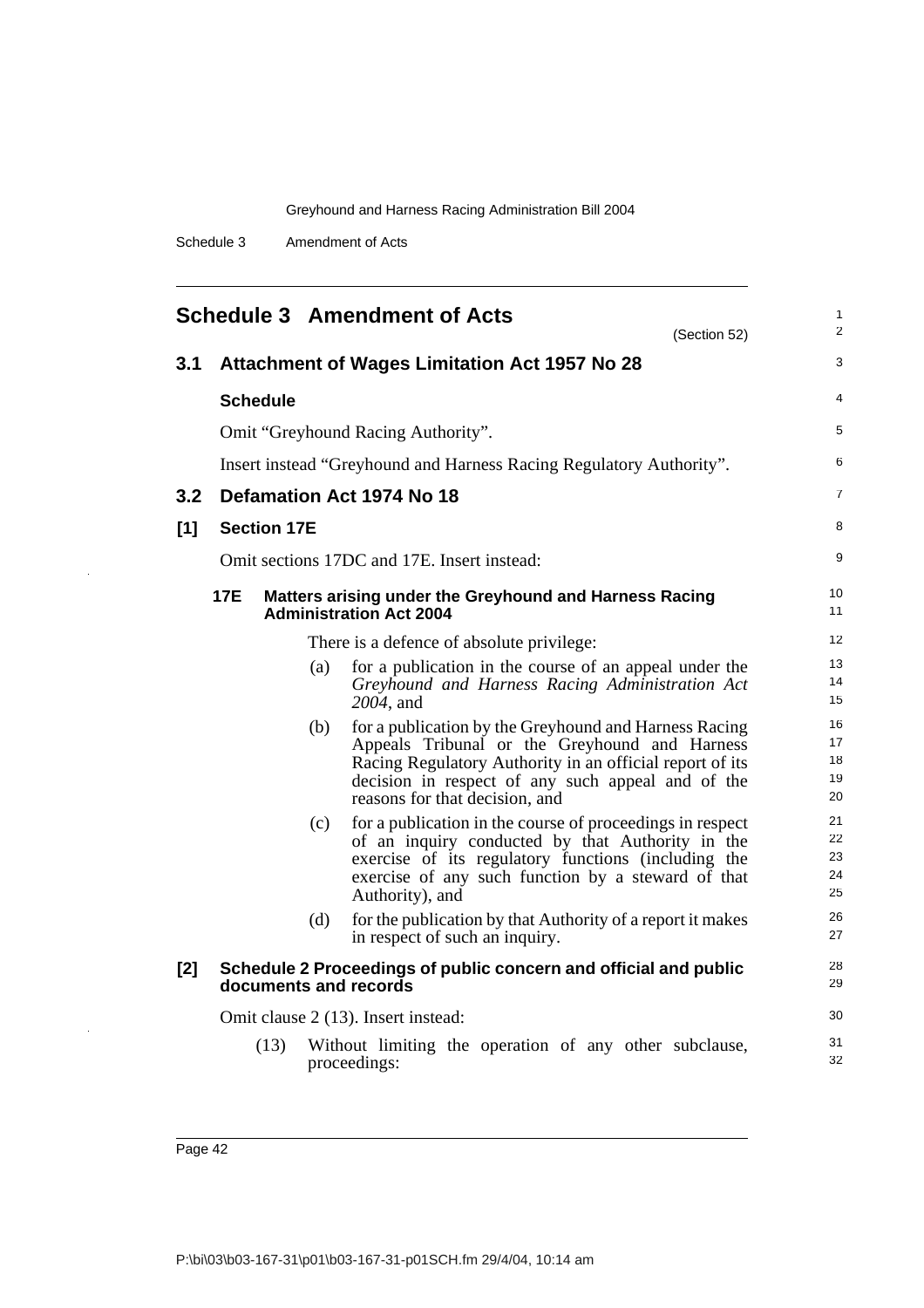Amendment of Acts Schedule 3

 $\hat{\boldsymbol{\epsilon}}$ 

|       | (a)<br>(b)                  | at an inquiry conducted by the Greyhound and Harness<br>Racing Regulatory Authority in the exercise of its<br>functions (including the exercise of any such functions<br>by a steward of that Authority), and<br>on an appeal to that Authority or the Greyhound and<br>Harness Racing Appeals Tribunal under the Greyhound<br>and Harness Racing Administration Act 2004. | $\mathbf{1}$<br>$\overline{2}$<br>3<br>4<br>5<br>$6\phantom{1}6$<br>$\overline{7}$ |
|-------|-----------------------------|----------------------------------------------------------------------------------------------------------------------------------------------------------------------------------------------------------------------------------------------------------------------------------------------------------------------------------------------------------------------------|------------------------------------------------------------------------------------|
| $[3]$ | Schedule 2, clause 2 (13B)  |                                                                                                                                                                                                                                                                                                                                                                            | 8                                                                                  |
|       | Omit the subclause.         |                                                                                                                                                                                                                                                                                                                                                                            | 9                                                                                  |
| 3.3   |                             | <b>First State Superannuation Act 1992 No 100</b>                                                                                                                                                                                                                                                                                                                          | 10                                                                                 |
|       | <b>Schedule 1 Employers</b> |                                                                                                                                                                                                                                                                                                                                                                            | 11                                                                                 |
|       | Omit the following:         |                                                                                                                                                                                                                                                                                                                                                                            | 12                                                                                 |
|       |                             | <b>Greyhound Racing Authority</b>                                                                                                                                                                                                                                                                                                                                          | 13                                                                                 |
|       |                             | <b>Harness Racing Authority</b>                                                                                                                                                                                                                                                                                                                                            | 14                                                                                 |
|       | Insert instead:             |                                                                                                                                                                                                                                                                                                                                                                            | 15                                                                                 |
|       |                             | Greyhound and Harness Racing Regulatory Authority                                                                                                                                                                                                                                                                                                                          | 16                                                                                 |
| 3.4   | Act 1980 No 39              | <b>Government and Related Employees Appeal Tribunal</b>                                                                                                                                                                                                                                                                                                                    | 17<br>18                                                                           |
| [1]   |                             | <b>Schedule 4 Employing authorities</b>                                                                                                                                                                                                                                                                                                                                    | 19                                                                                 |
|       |                             | Omit "Greyhound Racing Authority.".                                                                                                                                                                                                                                                                                                                                        | 20                                                                                 |
|       |                             | Insert instead "Greyhound and Harness Racing Regulatory Authority.".                                                                                                                                                                                                                                                                                                       | 21                                                                                 |
| [2]   | <b>Schedule 4</b>           |                                                                                                                                                                                                                                                                                                                                                                            | 22                                                                                 |
|       |                             | Omit "Trotting Authority of New South Wales.".                                                                                                                                                                                                                                                                                                                             | 23                                                                                 |
| 3.5   |                             | Greyhound Racing Act 2002 No 38                                                                                                                                                                                                                                                                                                                                            | 24                                                                                 |
| [1]   | Long title                  |                                                                                                                                                                                                                                                                                                                                                                            | 25                                                                                 |
|       |                             | Omit "and the Greyhound Racing Authority".                                                                                                                                                                                                                                                                                                                                 | 26                                                                                 |
|       |                             |                                                                                                                                                                                                                                                                                                                                                                            |                                                                                    |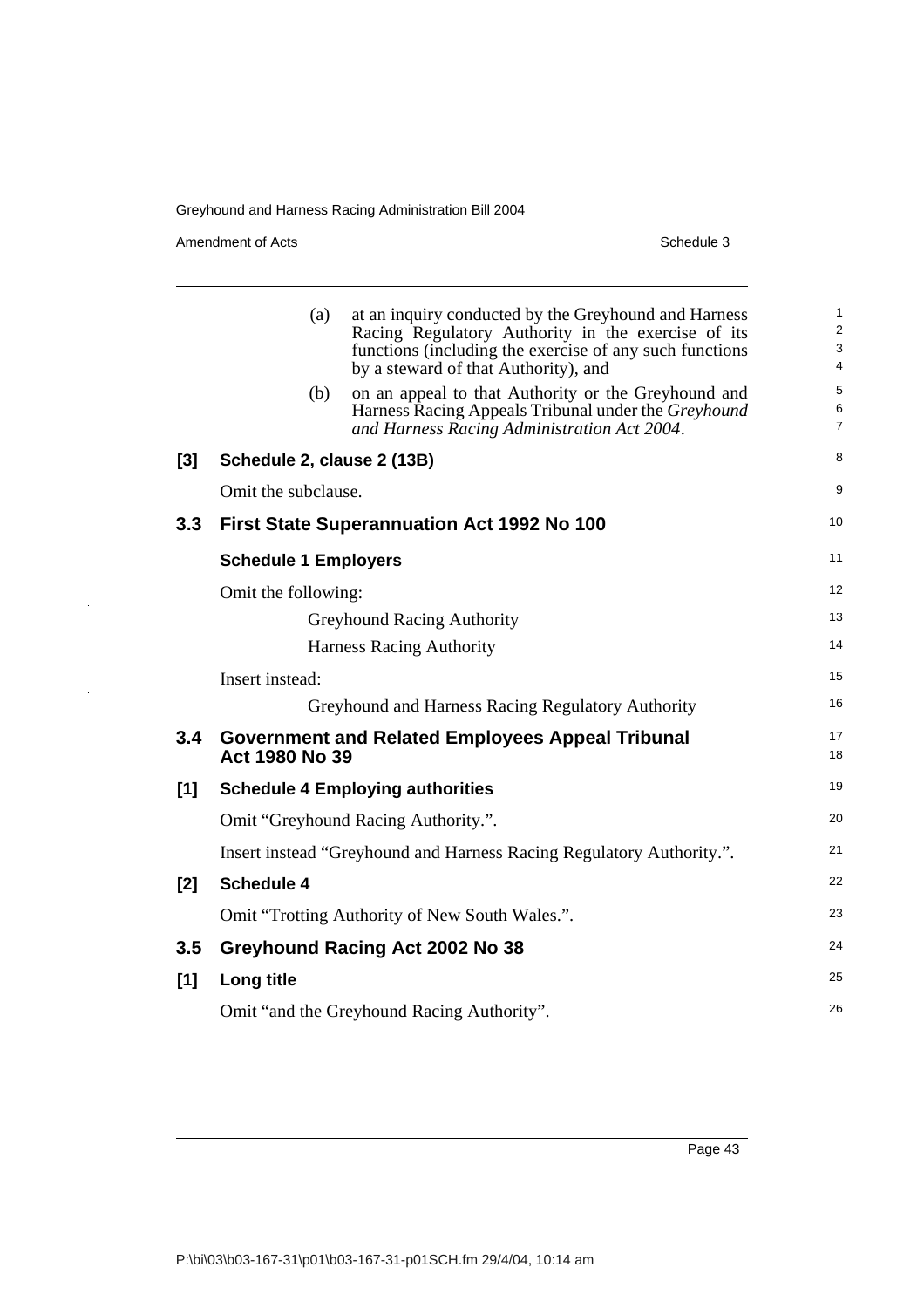Schedule 3 Amendment of Acts

| [2]   | <b>Section 3 Definitions</b>                                                                                                                                              | 1              |
|-------|---------------------------------------------------------------------------------------------------------------------------------------------------------------------------|----------------|
|       | Omit the definitions of <i>function</i> , <i>rule</i> , <i>the Authority</i> and <i>Tribunal</i> .                                                                        | 2              |
|       | Insert instead in alphabetical order:                                                                                                                                     | 3              |
|       | <i>function</i> includes a power, authority or duty.                                                                                                                      | 4              |
|       | <i>rule</i> means a rule in relation to greyhound racing made under<br>section 15 of the Greyhound and Harness Racing<br>Administration Act 2004.                         | 5<br>6<br>7    |
|       | <i>the Authority</i> means the Greyhound and Harness Racing<br>Regulatory Authority constituted by Part 2 of the Greyhound<br>and Harness Racing Administration Act 2004. | 8<br>9<br>10   |
|       | <b>Tribunal</b> means the Greyhound and Harness Racing Appeals<br>Tribunal constituted by Part 4 of the Greyhound and Harness<br>Racing Administration Act 2004.          | 11<br>12<br>13 |
| [3]   | Section 3 (2)                                                                                                                                                             | 14             |
|       | Omit the subsection.                                                                                                                                                      | 15             |
| [4]   | Section 5 Determination of appropriate body to carry out<br>functions                                                                                                     | 16<br>17       |
|       | Omit "this Act" wherever occurring.                                                                                                                                       | 18             |
|       | Insert instead "this Act or the Greyhound and Harness Racing<br>Administration Act 2004".                                                                                 | 19<br>20       |
| [5]   | Part 2, heading                                                                                                                                                           | 21             |
|       | Omit the heading. Insert instead:                                                                                                                                         | 22             |
|       | Part 2<br><b>Greyhound Racing New South Wales</b>                                                                                                                         | 23             |
| [6]   | Part 2, Division 1, heading                                                                                                                                               | 24             |
|       | Omit the heading.                                                                                                                                                         | 25             |
| $[7]$ | Part 2, Division 2                                                                                                                                                        | 26             |
|       | Omit the Division.                                                                                                                                                        | 27             |
|       |                                                                                                                                                                           |                |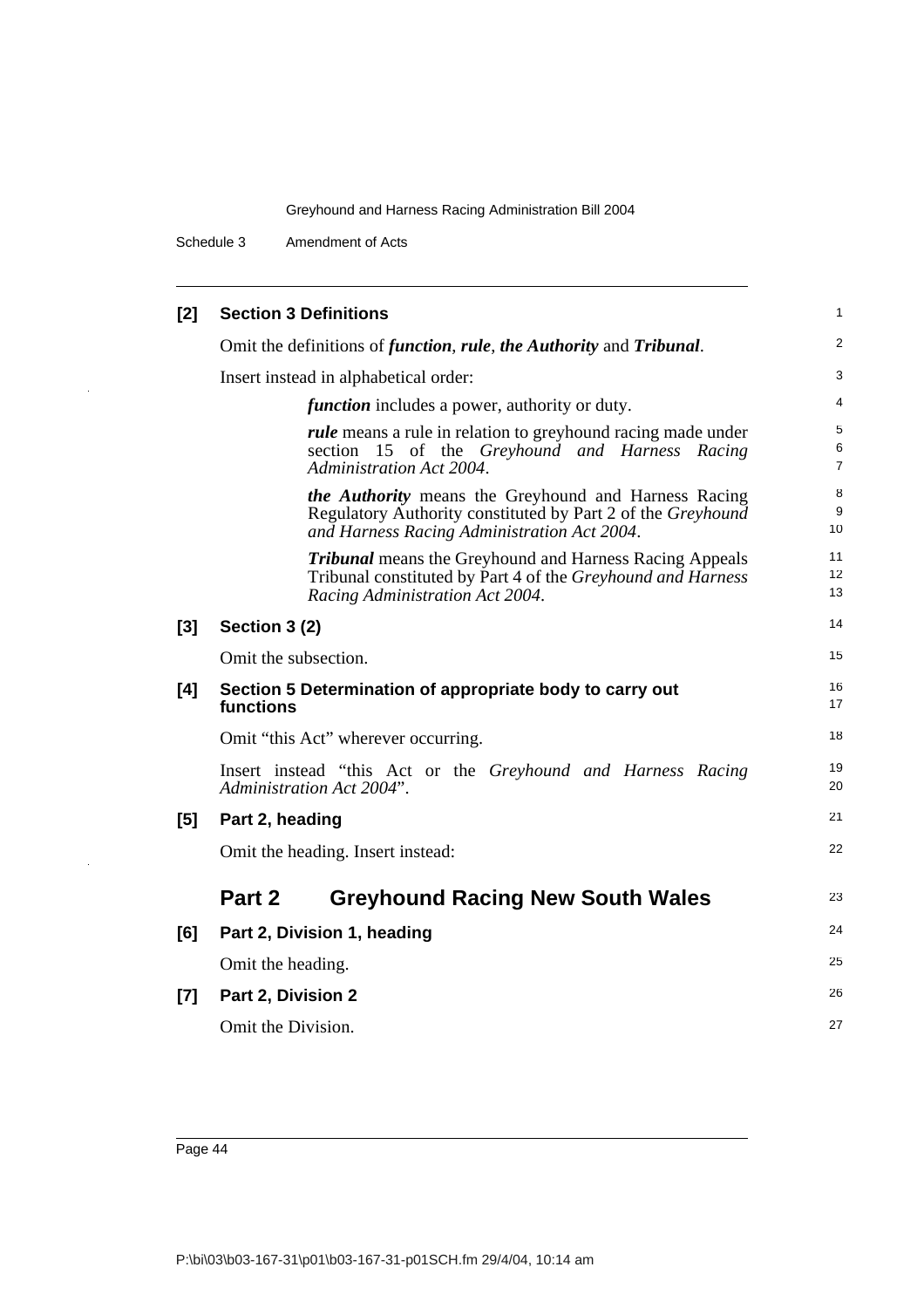Amendment of Acts Schedule 3

J.

| [8]    | Part 3, Division 1, heading                                                                     | 1        |
|--------|-------------------------------------------------------------------------------------------------|----------|
|        | Omit the heading.                                                                               | 2        |
| [9]    | Section 19 Registration of clubs and trial tracks                                               | 3        |
|        | Omit "section 23" from section 19 (4).                                                          | 4        |
|        | Insert instead "section 14 of the Greyhound and Harness Racing<br>Administration Act 2004".     | 5<br>6   |
| $[10]$ | Sections 21-23                                                                                  | 7        |
|        | Omit the sections.                                                                              | 8        |
| $[11]$ | Part 3, Division 2                                                                              | 9        |
|        | Omit the Division.                                                                              | 10       |
| $[12]$ | Part 4 Appeals and disciplinary inquiries                                                       | 11       |
|        | Omit the Part.                                                                                  | 12       |
| $[13]$ | <b>Part 6 Administration</b>                                                                    | 13       |
|        | Omit the Part.                                                                                  | 14       |
| $[14]$ | <b>Section 44 Financial year</b>                                                                | 15       |
|        | Omit section 44 (1). Insert instead:                                                            | 16       |
|        | (1)<br>Subject to subsection (2), the financial year of GRNSW is the<br>year commencing 1 July. | 17<br>18 |
| $[15]$ | <b>Section 44 (3)</b>                                                                           | 19       |
|        | Omit the subsection.                                                                            | 20       |
| $[16]$ | <b>Section 45 Expenses</b>                                                                      | 21       |
|        | Omit section 45 (2).                                                                            | 22       |
| $[17]$ | <b>Section 46 Accounts</b>                                                                      | 23       |
|        | Omit section 46 (2).                                                                            | 24       |
| $[18]$ | Section 47 Fees and charges                                                                     | 25       |
|        | Omit section 47 $(1)$ and $(3)$ .                                                               | 26       |
|        |                                                                                                 |          |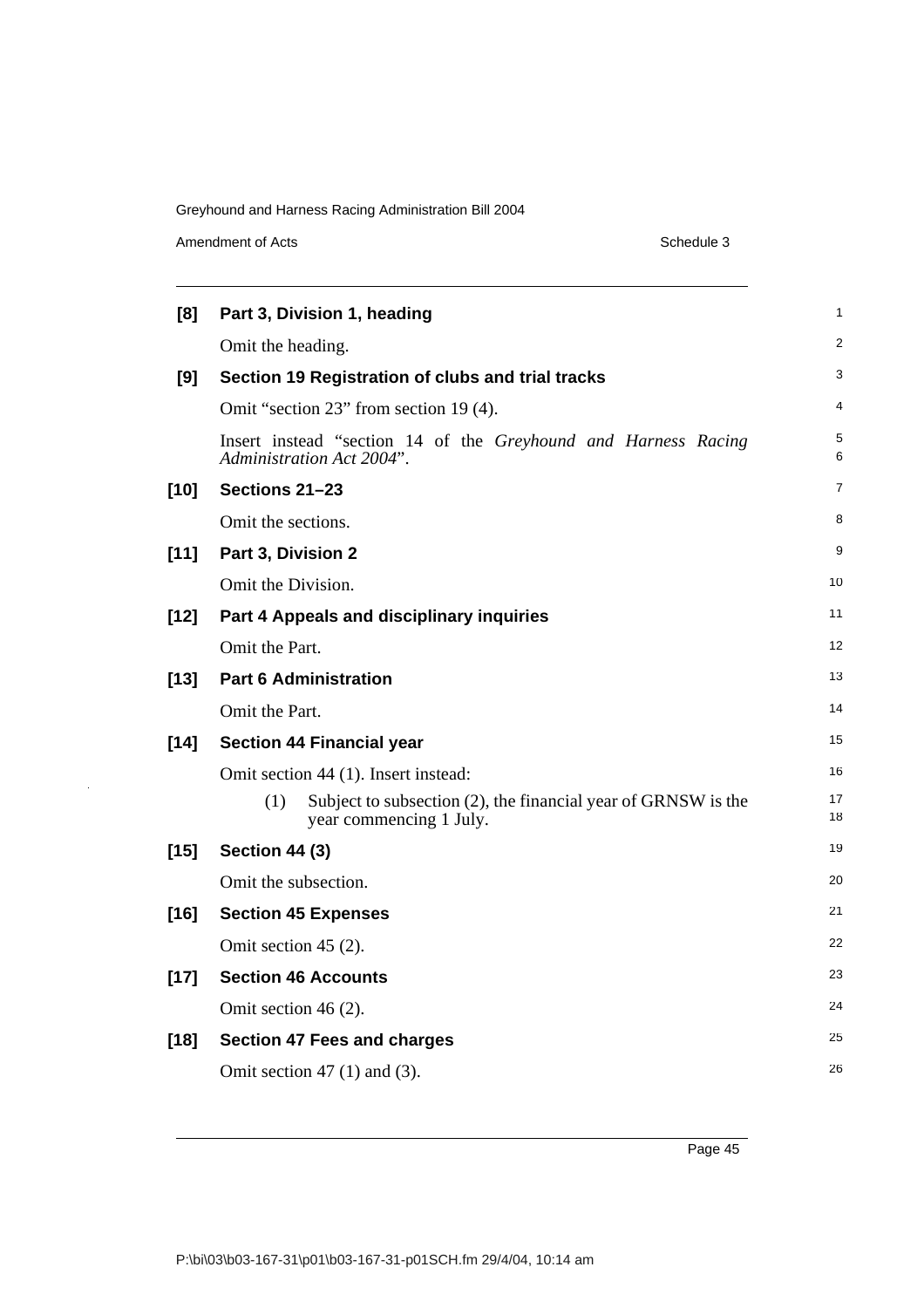Schedule 3 Amendment of Acts

| $[19]$ | <b>Section 49 Funding of Authority</b>                                                                                                                                                    | 1           |
|--------|-------------------------------------------------------------------------------------------------------------------------------------------------------------------------------------------|-------------|
|        | Omit section 49 $(1)$ – $(5)$ . Insert instead:                                                                                                                                           | 2           |
|        | (1)<br>This section applies to an amount that is required to be paid to<br>the Authority by GRNSW under section 38 of the <i>Greyhound</i><br>and Harness Racing Administration Act 2004. | 3<br>4<br>5 |
| $[20]$ | Section 50 Reports and recommendations by Authority                                                                                                                                       | 6           |
|        | Omit the section.                                                                                                                                                                         | 7           |
| $[21]$ | Section 51 Production of club records to GRNSW                                                                                                                                            | 8           |
|        | Omit "or the Authority" in section 51 (2).                                                                                                                                                | 9           |
| $[22]$ | <b>Section 52 Secrecy</b>                                                                                                                                                                 | 10          |
|        | Omit the section.                                                                                                                                                                         | 11          |
| $[23]$ | <b>Section 53 Delegation</b>                                                                                                                                                              | 12          |
|        | Omit section 53 $(3)$ and $(4)$ and the note to the section.                                                                                                                              | 13          |
| $[24]$ | Section 54 Protection from personal liability                                                                                                                                             | 14          |
|        | Omit ", the Authority" wherever occurring in section 54 (a), (b) and (e).                                                                                                                 | 15          |
| $[25]$ | Section 54 (c)                                                                                                                                                                            | 16          |
|        | Omit "or the Authority".                                                                                                                                                                  | 17          |
| $[26]$ | Section 54 (d)                                                                                                                                                                            | 18          |
|        | Insert "under this Act" after "appointed".                                                                                                                                                | 19          |
| $[27]$ | <b>Section 55 Authentication of certain documents</b>                                                                                                                                     | 20          |
|        | Omit section 55 (2).                                                                                                                                                                      | 21          |
| [28]   | Section 56 Proof of certain matters not required                                                                                                                                          | 22          |
|        | Omit "or the Authority" wherever occurring.                                                                                                                                               | 23          |
| [29]   | <b>Section 57 Recovery of money</b>                                                                                                                                                       | 24          |
|        | Omit section $57(2)$ .                                                                                                                                                                    | 25          |
|        |                                                                                                                                                                                           |             |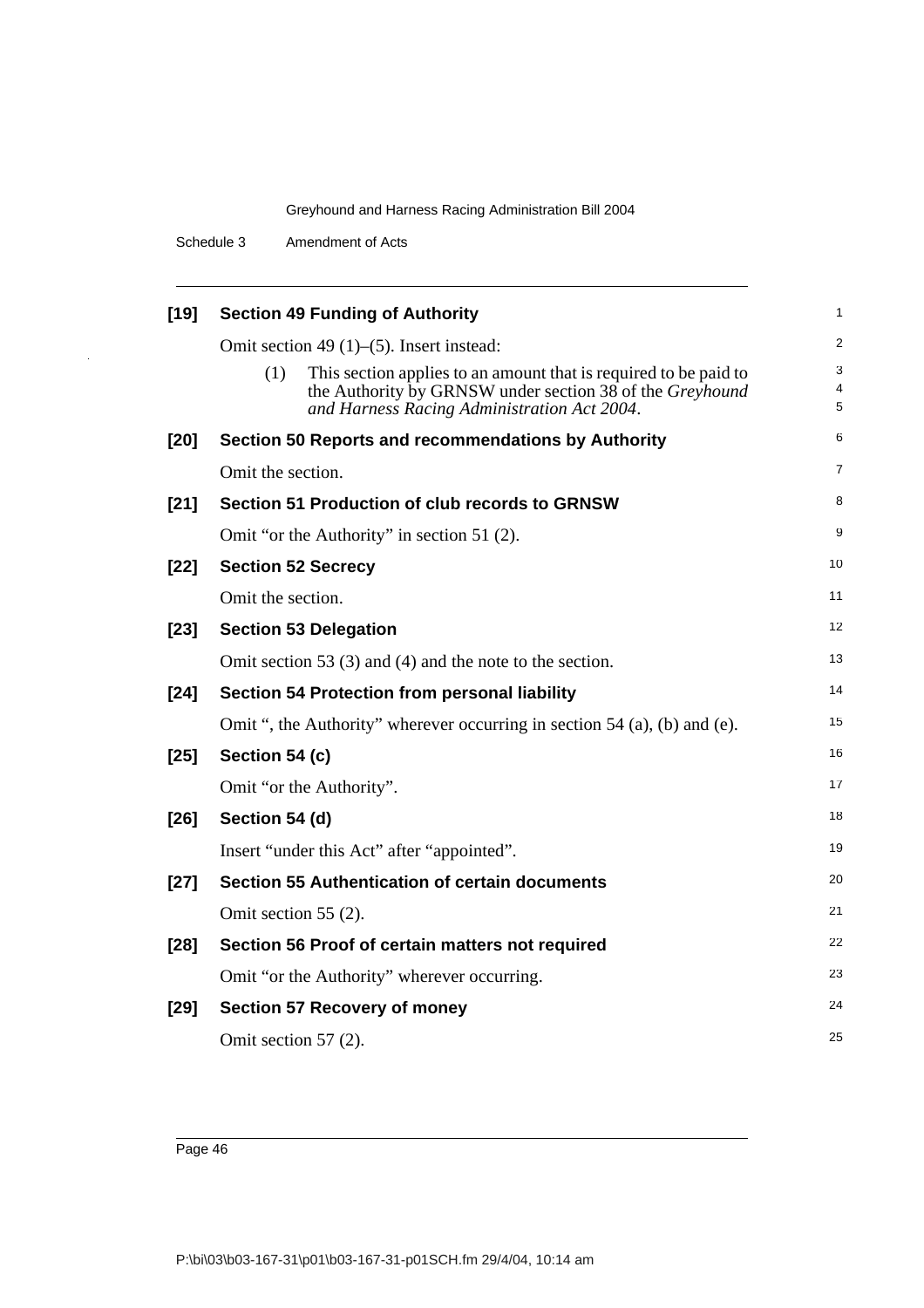Amendment of Acts Schedule 3

| $[30]$ | <b>Section 59 Regulations</b>                                                                                                                                                                                                                                                         | 1                                  |  |  |  |
|--------|---------------------------------------------------------------------------------------------------------------------------------------------------------------------------------------------------------------------------------------------------------------------------------------|------------------------------------|--|--|--|
|        | Omit section 59 (1). Insert instead:                                                                                                                                                                                                                                                  | $\overline{\mathbf{c}}$            |  |  |  |
|        | (1)<br>The Governor may make regulations, not inconsistent with<br>this Act, for or with respect to any matter that by this Act is<br>required or permitted to be prescribed or that is necessary or<br>convenient to be prescribed for carrying out or giving effect<br>to this Act. | 3<br>4<br>5<br>6<br>$\overline{7}$ |  |  |  |
| $[31]$ | Schedules 2 and 3                                                                                                                                                                                                                                                                     | 8                                  |  |  |  |
|        | Omit the Schedules.                                                                                                                                                                                                                                                                   | 9                                  |  |  |  |
| 3.6    | Harness Racing Act 2002 No 39                                                                                                                                                                                                                                                         | 10                                 |  |  |  |
| [1]    | Long title                                                                                                                                                                                                                                                                            | 11                                 |  |  |  |
|        | Omit "and the Harness Racing Authority".                                                                                                                                                                                                                                              | 12                                 |  |  |  |
| [2]    | <b>Section 3 Definitions</b>                                                                                                                                                                                                                                                          | 13                                 |  |  |  |
|        | Omit the definitions of harness racing association, rule, the Authority<br>and Tribunal.                                                                                                                                                                                              | 14<br>15                           |  |  |  |
|        | Insert instead in alphabetical order:                                                                                                                                                                                                                                                 |                                    |  |  |  |
|        | <i>rule</i> means a rule in relation to harness racing made under<br>section 16 of the Greyhound and Harness Racing<br>Administration Act 2004.                                                                                                                                       | 17<br>18<br>19                     |  |  |  |
|        | <i>the Authority</i> means the Greyhound and Harness Racing<br>Regulatory Authority constituted by Part 2 of the Greyhound<br>and Harness Racing Administration Act 2004.                                                                                                             | 20<br>21<br>22                     |  |  |  |
|        | <b>Tribunal</b> means the Greyhound and Harness Racing Appeals<br>Tribunal constituted by Part 4 of the Greyhound and Harness<br>Racing Administration Act 2004.                                                                                                                      | 23<br>24<br>25                     |  |  |  |
| [3]    | Section 3 (2)                                                                                                                                                                                                                                                                         | 26                                 |  |  |  |
|        | Omit the subsection.                                                                                                                                                                                                                                                                  | 27                                 |  |  |  |
|        |                                                                                                                                                                                                                                                                                       |                                    |  |  |  |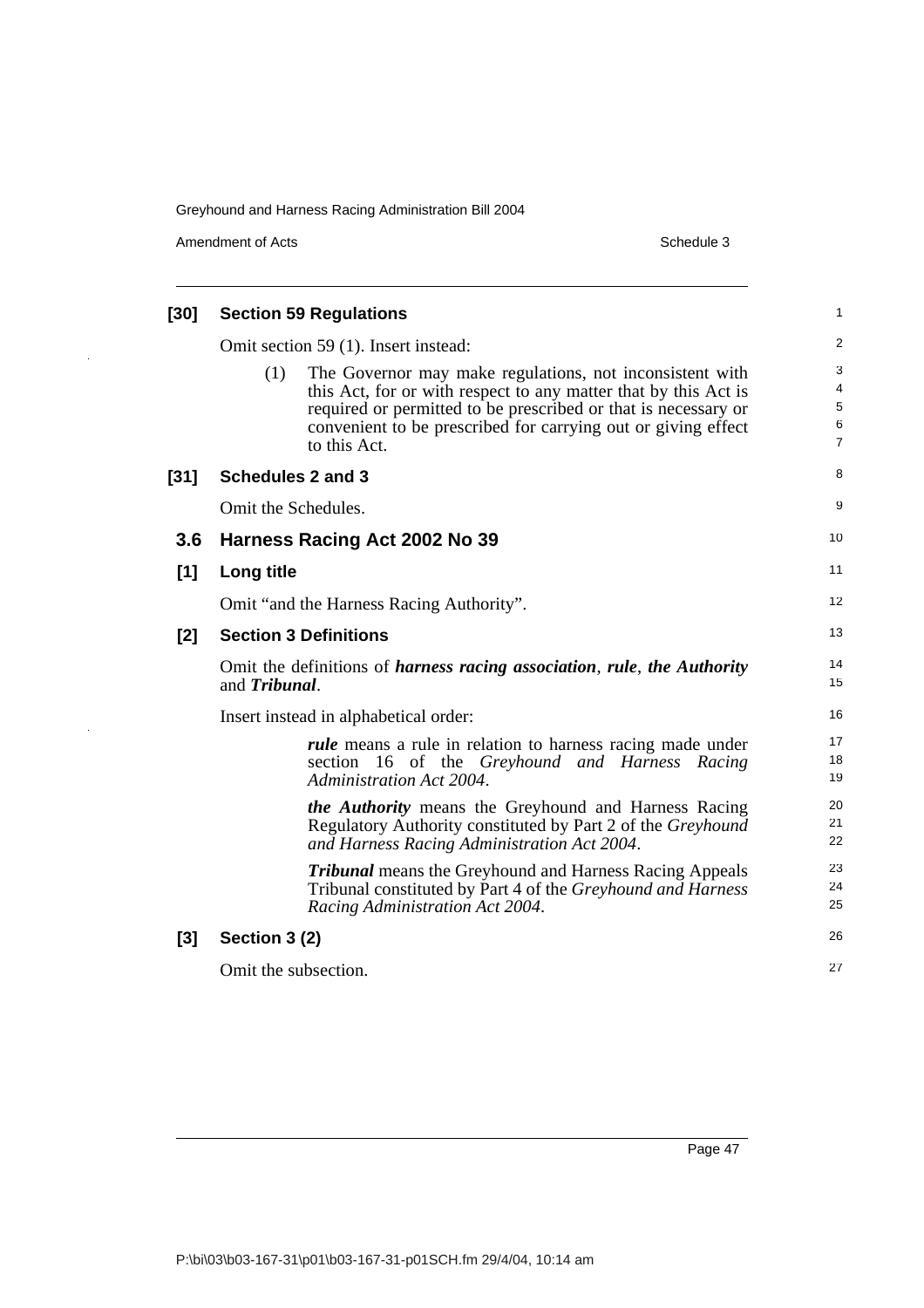Schedule 3 Amendment of Acts

| [4]    | Section 5 Determination of appropriate body to carry out<br>functions                                      | $\mathbf{1}$<br>$\overline{2}$ |
|--------|------------------------------------------------------------------------------------------------------------|--------------------------------|
|        | Omit "this Act" wherever occurring.                                                                        | 3                              |
|        | Insert instead "this Act or the Greyhound and Harness Racing<br>Administration Act 2004".                  | 4<br>5                         |
| [5]    | Part 2, heading                                                                                            | 6                              |
|        | Omit the heading. Insert instead:                                                                          | $\overline{7}$                 |
|        | <b>Harness Racing New South Wales</b><br>Part 2                                                            | 8                              |
| [6]    | Part 2, Division 1, heading                                                                                | 9                              |
|        | Omit the heading.                                                                                          | 10                             |
| $[7]$  | <b>Section 8 Membership of HRNSW</b>                                                                       | 11                             |
|        | Omit "or harness racing association" wherever occurring in section 8 (6)<br>and $(7)$ .                    | 12<br>13                       |
| [8]    | <b>Section 9 Functions of HRNSW</b>                                                                        | 14                             |
|        | Omit "and harness racing associations" wherever occurring in section 9<br>$(2)$ (a) and (d).               | 15<br>16                       |
| [9]    | Part 2, Division 2                                                                                         | 17                             |
|        | Omit the Division.                                                                                         | 18                             |
| $[10]$ | Part 3, Division 1, heading                                                                                | 19                             |
|        | Omit the heading.                                                                                          | 20                             |
| $[11]$ | <b>Section 22 Registration of clubs</b>                                                                    | 21                             |
|        | Omit section 22 (1). Insert instead:                                                                       | 22                             |
|        | HRNSW may, in accordance with the rules, register or refuse<br>(1)<br>to register any harness racing club. | 23<br>24                       |
| $[12]$ | <b>Section 22 (2)</b>                                                                                      | 25                             |
|        | Omit "or a harness racing association".                                                                    | 26                             |
|        |                                                                                                            |                                |

Page 48

i.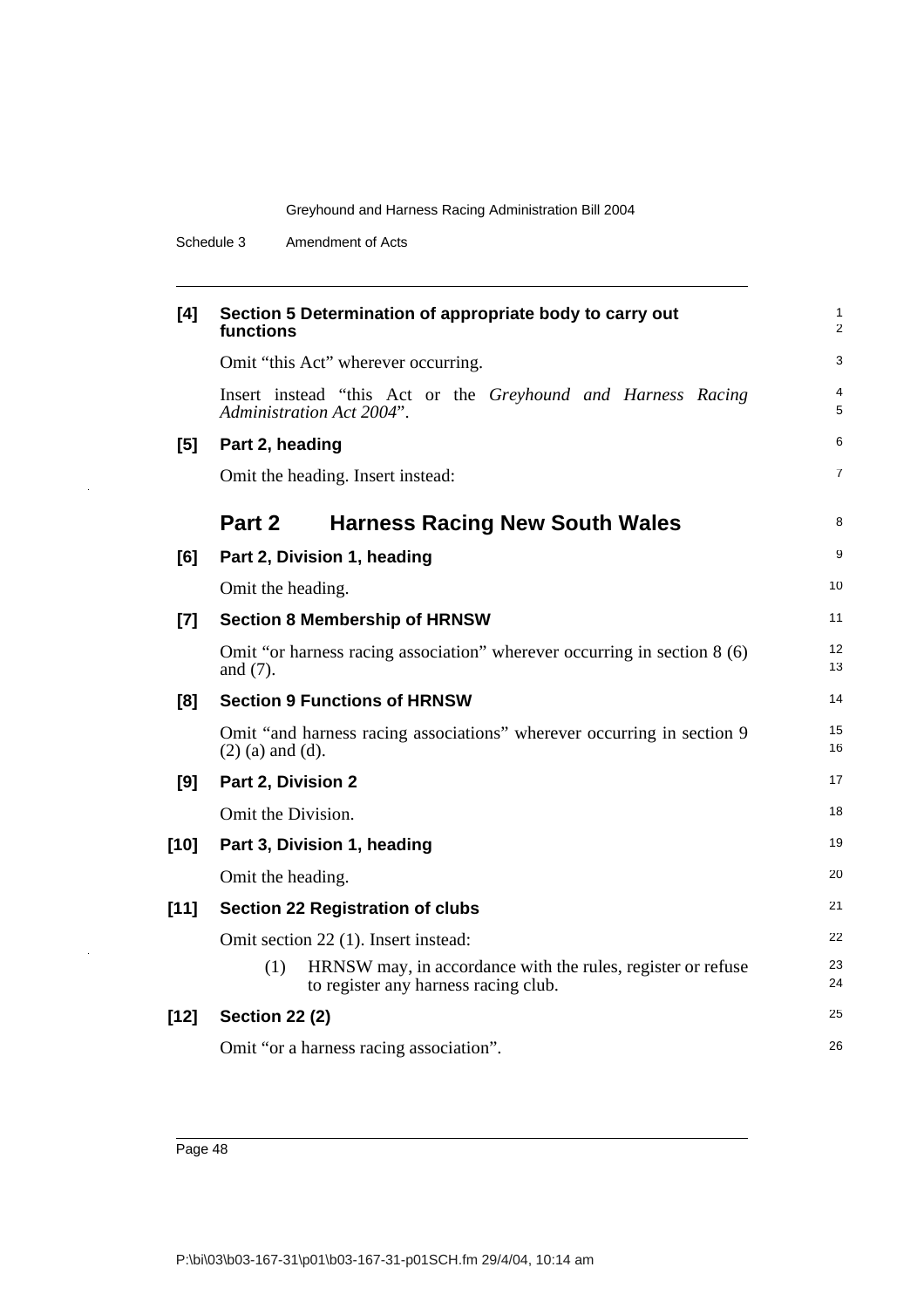Amendment of Acts Schedule 3

 $\bar{z}$ 

| $[13]$ | Section 22 (2) (a)                                                                                                                                                                                                                                                                                     | 1                     |
|--------|--------------------------------------------------------------------------------------------------------------------------------------------------------------------------------------------------------------------------------------------------------------------------------------------------------|-----------------------|
|        | Omit "or association".                                                                                                                                                                                                                                                                                 | 2                     |
| $[14]$ | <b>Section 22 (4)</b>                                                                                                                                                                                                                                                                                  | 3                     |
|        | Omit the subsection. Insert instead:                                                                                                                                                                                                                                                                   | 4                     |
|        | Despite subsection (1), HRNSW may not register a harness<br>(4)<br>racing club, the registration of which has previously been<br>cancelled under section 14 of the Greyhound and Harness<br>Racing Administration Act 2004, unless the Authority has<br>given approval in writing to the registration. | 5<br>6<br>7<br>8<br>9 |
| $[15]$ | Section 23 Suspension or cancellation of registration of clubs on<br>commercial grounds                                                                                                                                                                                                                | 10<br>11              |
|        | Omit section 23 (1). Insert instead:                                                                                                                                                                                                                                                                   | 12                    |
|        | (1)<br>HRNSW may, in accordance with the rules, suspend or cancel<br>the registration of any harness racing club.                                                                                                                                                                                      | 13<br>14              |
| $[16]$ | Section 23 (2) (a)                                                                                                                                                                                                                                                                                     | 15                    |
|        | Omit "or association".                                                                                                                                                                                                                                                                                 | 16                    |
| $[17]$ | Sections 24-26                                                                                                                                                                                                                                                                                         | 17                    |
|        | Omit the sections.                                                                                                                                                                                                                                                                                     | 18                    |
| $[18]$ | Part 3, Division 2                                                                                                                                                                                                                                                                                     | 19                    |
|        | Omit the Division.                                                                                                                                                                                                                                                                                     | 20                    |
| $[19]$ | Part 4 Appeals and disciplinary inquiries                                                                                                                                                                                                                                                              | 21                    |
|        | Omit the Part.                                                                                                                                                                                                                                                                                         | 22                    |
| $[20]$ | <b>Part 6 Administration</b>                                                                                                                                                                                                                                                                           | 23                    |
|        | Omit the Part.                                                                                                                                                                                                                                                                                         | 24                    |
| $[21]$ | <b>Section 46 Financial year</b>                                                                                                                                                                                                                                                                       | 25                    |
|        | Omit section 46 (1). Insert instead:                                                                                                                                                                                                                                                                   | 26                    |
|        | (1)<br>Subject to subsection (2), the financial year of HRNSW is the<br>year commencing 1 July.                                                                                                                                                                                                        | 27<br>28              |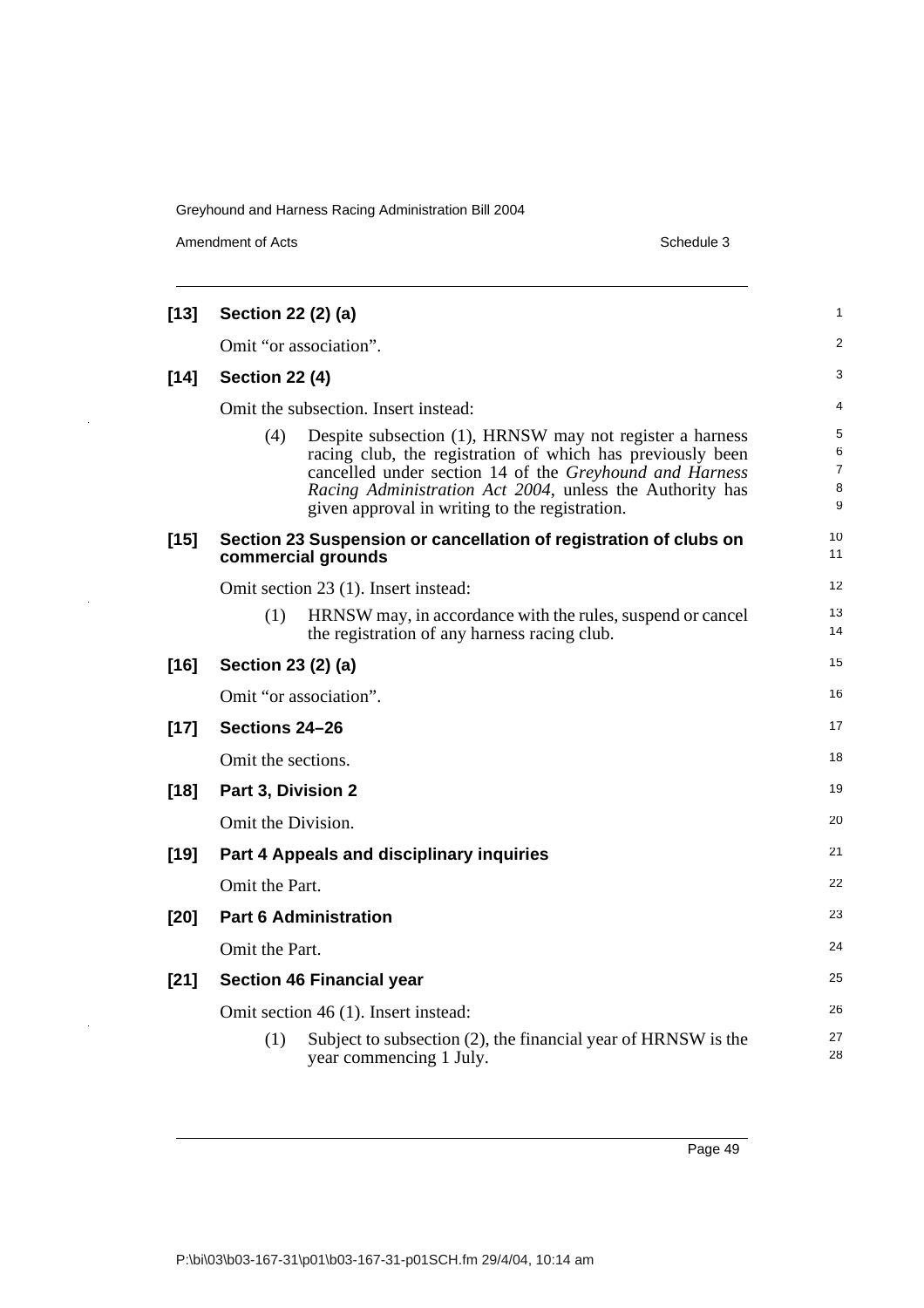Schedule 3 Amendment of Acts

| $[22]$ | <b>Section 46 (3)</b>                                                                                                                                                              | 1              |
|--------|------------------------------------------------------------------------------------------------------------------------------------------------------------------------------------|----------------|
|        | Omit the subsection.                                                                                                                                                               | 2              |
| $[23]$ | <b>Section 47 Expenses</b>                                                                                                                                                         | 3              |
|        | Omit section 47 (2).                                                                                                                                                               | 4              |
| $[24]$ | <b>Section 48 Accounts</b>                                                                                                                                                         | 5              |
|        | Omit section 48 (2).                                                                                                                                                               | 6              |
| $[25]$ | Section 49 Fees and charges                                                                                                                                                        | 7              |
|        | Omit section 49 $(1)$ and $(3)$ .                                                                                                                                                  | 8              |
| $[26]$ | <b>Section 51 Funding of Authority</b>                                                                                                                                             | 9              |
|        | Omit section 51 $(1)$ – $(5)$ . Insert instead:                                                                                                                                    | 10             |
|        | (1)<br>This section applies to an amount that is required to be paid to<br>the Authority by HRNSW under section 38 of the Greyhound<br>and Harness Racing Administration Act 2004. | 11<br>12<br>13 |
| $[27]$ | <b>Section 51 (7)</b>                                                                                                                                                              | 14             |
|        | Omit the subsection.                                                                                                                                                               | 15             |
| $[28]$ | Section 53 Reports and recommendations by Authority                                                                                                                                | 16             |
|        | Omit the section.                                                                                                                                                                  | 17             |
| $[29]$ | Section 54 Production of club records to HRNSW                                                                                                                                     | 18             |
|        | Omit "or the Authority" in section 54 (2).                                                                                                                                         | 19             |
| $[30]$ | Section 54 (2), (3) and (5)                                                                                                                                                        | 20             |
|        | Omit "or harness racing association" wherever occurring.                                                                                                                           | 21             |
| $[31]$ | Section 54 (2) (b) and (5)                                                                                                                                                         | 22             |
|        | Omit "or association" wherever occurring.                                                                                                                                          | 23             |
| $[32]$ | <b>Section 55 Secrecy</b>                                                                                                                                                          | 24             |
|        | Omit the section.                                                                                                                                                                  | 25             |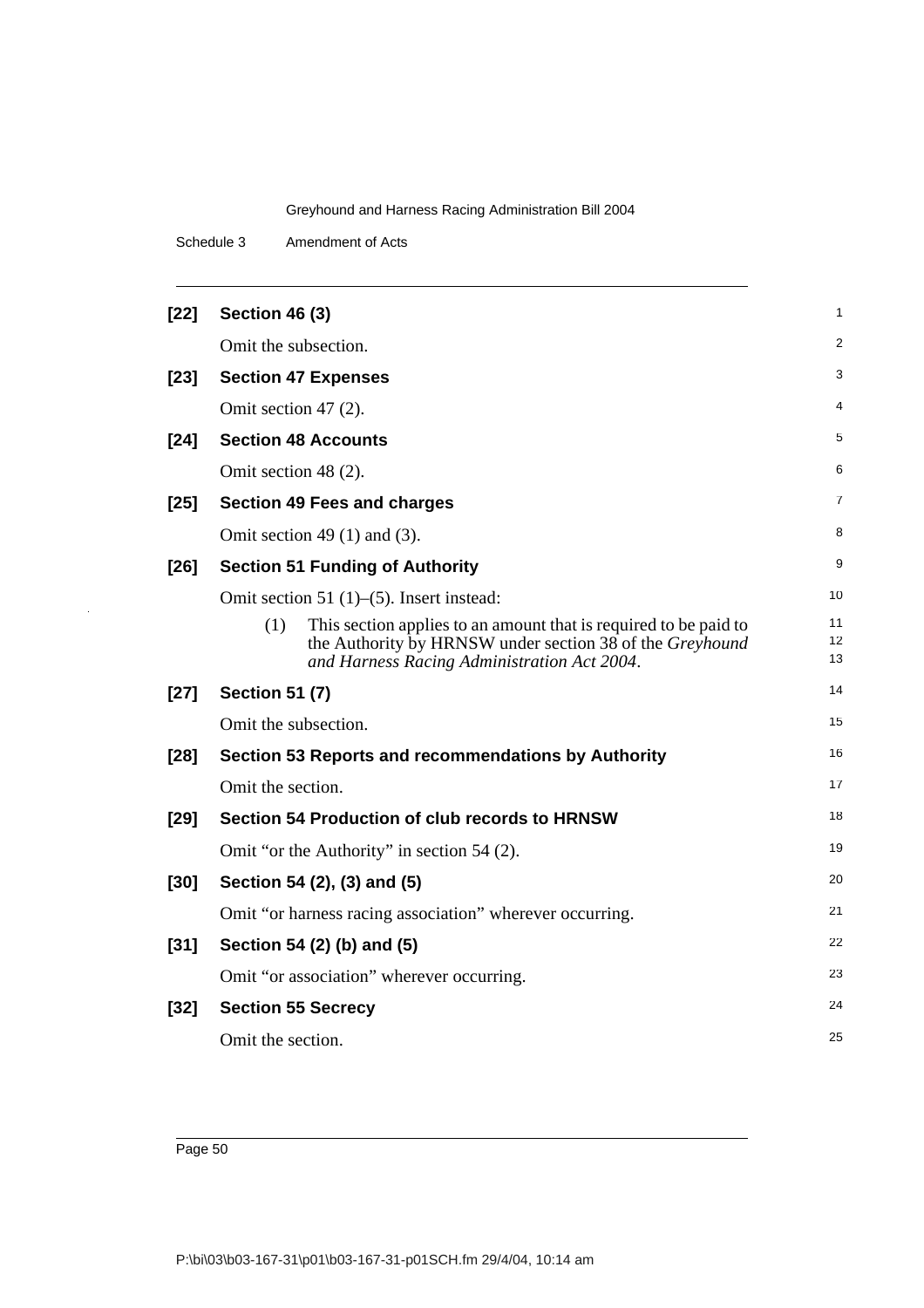Amendment of Acts Schedule 3

 $\overline{\phantom{a}}$ 

| $[33]$ |                        | <b>Section 56 Delegation</b>                                                                                                                                                                                                                                                   | 1                          |
|--------|------------------------|--------------------------------------------------------------------------------------------------------------------------------------------------------------------------------------------------------------------------------------------------------------------------------|----------------------------|
|        |                        | Omit section 56 $(3)$ and $(4)$ and the note to the section.                                                                                                                                                                                                                   | 2                          |
| $[34]$ |                        | Section 57 Protection from personal liability                                                                                                                                                                                                                                  | 3                          |
|        |                        | Omit ", the Authority" wherever occurring in section 57 (a), (b) and (e).                                                                                                                                                                                                      | 4                          |
| $[35]$ | Section 57 (c)         |                                                                                                                                                                                                                                                                                | 5                          |
|        |                        | Omit "or the Authority".                                                                                                                                                                                                                                                       | 6                          |
| $[36]$ | Section 57 (d)         |                                                                                                                                                                                                                                                                                | 7                          |
|        |                        | Insert "under this Act" after "appointed".                                                                                                                                                                                                                                     | 8                          |
| $[37]$ |                        | Section 58 Authentication of certain documents                                                                                                                                                                                                                                 | 9                          |
|        | Omit section 58 (2).   |                                                                                                                                                                                                                                                                                | 10                         |
| $[38]$ |                        | Section 59 Proof of certain matters not required                                                                                                                                                                                                                               | 11                         |
|        |                        | Omit "or the Authority" wherever occurring.                                                                                                                                                                                                                                    | 12                         |
| $[39]$ |                        | <b>Section 60 Recovery of money</b>                                                                                                                                                                                                                                            | 13                         |
|        | Omit section $60(2)$ . |                                                                                                                                                                                                                                                                                | 14                         |
| $[40]$ |                        | <b>Section 62 Regulations</b>                                                                                                                                                                                                                                                  | 15                         |
|        |                        | Omit section 62 (1). Insert instead:                                                                                                                                                                                                                                           | 16                         |
|        | (1)                    | The Governor may make regulations, not inconsistent with<br>this Act, for or with respect to any matter that by this Act is<br>required or permitted to be prescribed or that is necessary or<br>convenient to be prescribed for carrying out or giving effect<br>to this Act. | 17<br>18<br>19<br>20<br>21 |
| $[41]$ | Schedules 2 and 3      |                                                                                                                                                                                                                                                                                | 22                         |
|        | Omit the Schedules.    |                                                                                                                                                                                                                                                                                | 23                         |
| 3.7    |                        | New South Wales Retirement Benefits Act 1972 No 70                                                                                                                                                                                                                             | 24                         |
| $[1]$  | <b>Schedule 2</b>      |                                                                                                                                                                                                                                                                                | 25                         |
|        |                        | Omit "Greyhound Racing Authority" from the First Column.                                                                                                                                                                                                                       | 26                         |
|        |                        | Insert instead "Greyhound and Harness Racing Regulatory Authority".                                                                                                                                                                                                            | 27                         |
|        |                        |                                                                                                                                                                                                                                                                                |                            |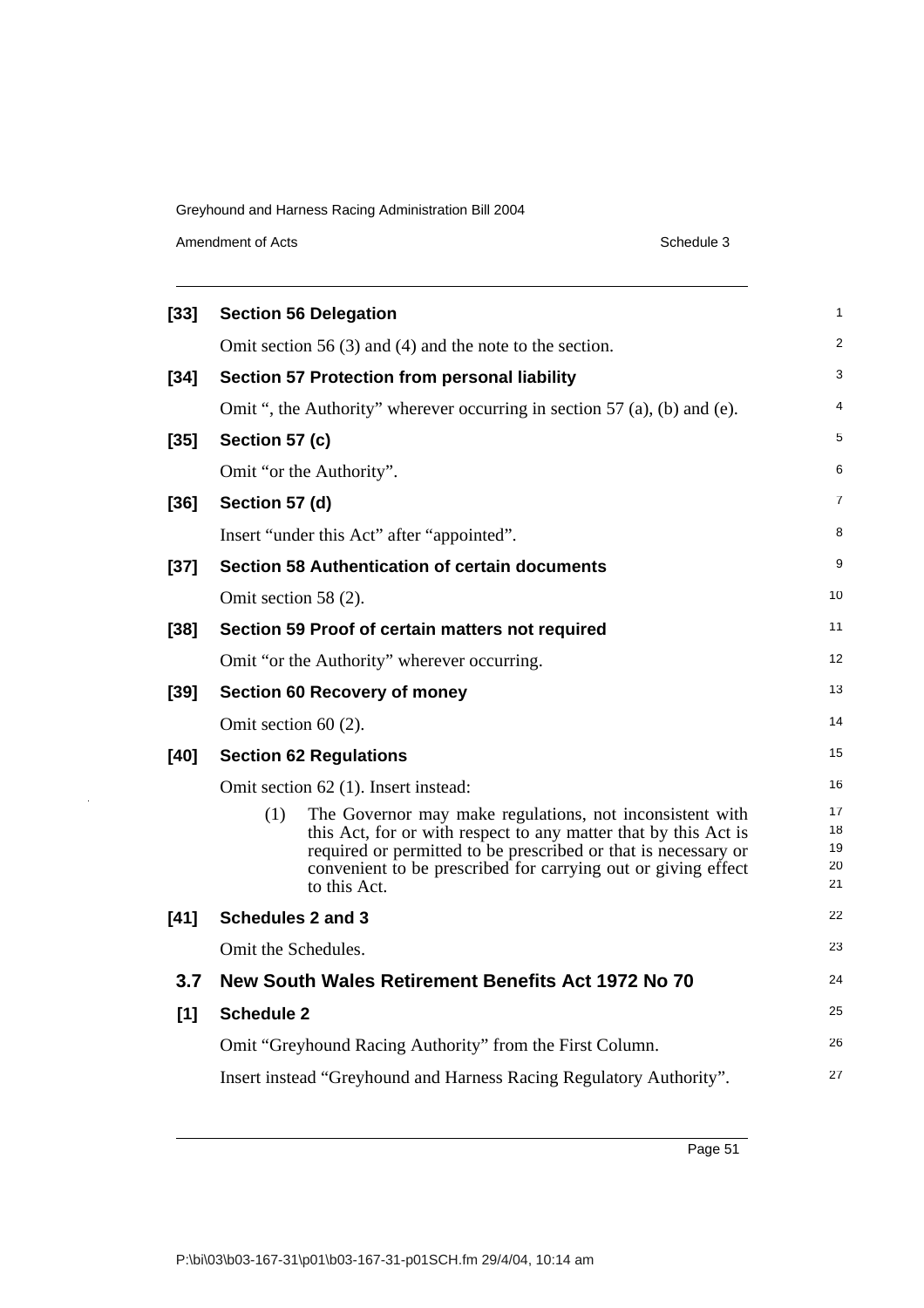| [2] | <b>Schedule 2</b>                                                                                                       | $\mathbf{1}$   |
|-----|-------------------------------------------------------------------------------------------------------------------------|----------------|
|     | Omit the matter relating to the "Trotting Authority of New South Wales"<br>from the First Column and the Second Column. | 2<br>3         |
| 3.8 | <b>Public Authorities Superannuation Act 1985 No 41</b>                                                                 | $\overline{4}$ |
|     | <b>Schedule 3 Employers</b>                                                                                             | 5              |
|     | Omit the following from Part 2:                                                                                         | 6              |
|     | The Greyhound Racing Authority.                                                                                         | $\overline{7}$ |
|     | Harness Racing Authority.                                                                                               | 8              |
|     | Insert instead:                                                                                                         | 9              |
|     | The Greyhound and Harness Racing Regulatory Authority.                                                                  | 10             |
| 3.9 | <b>Public Finance and Audit Act 1983 No 152</b>                                                                         | 11             |
|     | <b>Schedule 2 Statutory bodies</b>                                                                                      | 12             |
|     | Omit the following:                                                                                                     | 13             |
|     | <b>Greyhound Racing Authority</b>                                                                                       | 14             |
|     | <b>Harness Racing Authority</b>                                                                                         | 15             |
|     | Insert instead:                                                                                                         | 16             |
|     | Greyhound and Harness Racing Regulatory Authority                                                                       | 17             |
|     | 3.10 Public Sector Employment and Management Act 2002 No 43                                                             | 18             |
| [1] | Section 133 Declared authorities to which Part applies                                                                  | 19             |
|     | Omit the following from the Table to the section:                                                                       | 20             |
|     | Greyhound Racing Authority (NSW)                                                                                        | 21             |
|     | Harness Racing New South Wales                                                                                          | 22             |
|     | Insert instead:                                                                                                         | 23             |
|     | Greyhound and Harness Racing Regulatory Authority                                                                       | 24             |

Page 52

 $\bar{z}$ 

 $\bar{z}$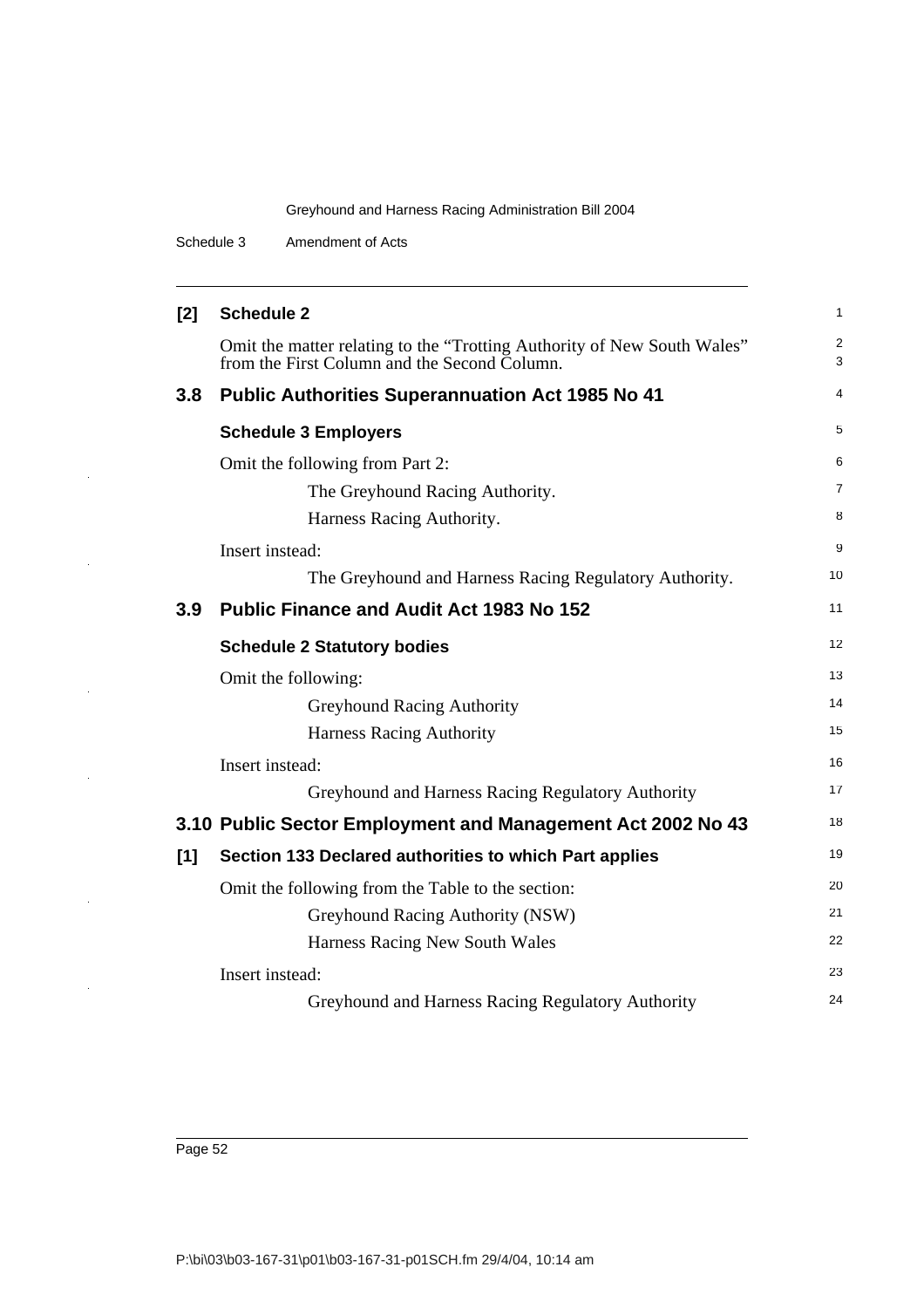Amendment of Acts Schedule 3

i.

| [2]   | positions)                   |     | Schedule 2 Executive positions (other than non-statutory SES                                                                                                                                                                                                                                                                                                                                                                                                                                  | 1<br>2                                 |
|-------|------------------------------|-----|-----------------------------------------------------------------------------------------------------------------------------------------------------------------------------------------------------------------------------------------------------------------------------------------------------------------------------------------------------------------------------------------------------------------------------------------------------------------------------------------------|----------------------------------------|
|       |                              |     | Omit the following from Part 2:                                                                                                                                                                                                                                                                                                                                                                                                                                                               | 3                                      |
|       |                              |     | Chief Executive of the Greyhound Racing Authority (NSW)                                                                                                                                                                                                                                                                                                                                                                                                                                       | 4                                      |
|       |                              |     | General Manager of Harness Racing New South Wales                                                                                                                                                                                                                                                                                                                                                                                                                                             | 5                                      |
|       | Insert instead:              |     |                                                                                                                                                                                                                                                                                                                                                                                                                                                                                               | 6                                      |
|       |                              |     | Chief Executive of the Greyhound and Harness Racing<br><b>Regulatory Authority</b>                                                                                                                                                                                                                                                                                                                                                                                                            | 7<br>8                                 |
|       |                              |     | 3.11 Racing Administration Act 1998 No 114                                                                                                                                                                                                                                                                                                                                                                                                                                                    | 9                                      |
| $[1]$ | <b>Section 4 Definitions</b> |     |                                                                                                                                                                                                                                                                                                                                                                                                                                                                                               | 10                                     |
|       |                              |     | Omit the definition of <i>controlling body</i> . Insert instead:                                                                                                                                                                                                                                                                                                                                                                                                                              | 11                                     |
|       |                              |     | <i>controlling body</i> means:                                                                                                                                                                                                                                                                                                                                                                                                                                                                | 12                                     |
|       |                              | (a) | in relation to horse racing other than harness racing—<br>Racing New South Wales, and                                                                                                                                                                                                                                                                                                                                                                                                         | 13<br>14                               |
|       |                              | (b) | in relation to harness racing—Harness Racing New<br>South Wales or the Greyhound and Harness Racing<br>Regulatory Authority (or both), as appropriate, and                                                                                                                                                                                                                                                                                                                                    | 15<br>16<br>17                         |
|       |                              | (c) | in relation to greyhound racing—Greyhound Racing<br>New South Wales or the Greyhound and Harness<br>Racing Regulatory Authority (or both), as appropriate.                                                                                                                                                                                                                                                                                                                                    | 18<br>19<br>20                         |
|       |                              |     | Note. See subsection (2). Generally speaking, Harness Racing New<br>South Wales and Greyhound Racing New South Wales (which do not<br>represent the Crown and are not subject to direction or control by or on<br>behalf of the Government) are responsible for commercial governance<br>matters, and the Greyhound and Harness Racing Regulatory Authority<br>(which does represent the Crown and is subject to Ministerial direction<br>and control) is responsible for regulatory matters. | 21<br>22<br>23<br>24<br>25<br>26<br>27 |
| [2]   | Section $4(2)$ and $(3)$     |     |                                                                                                                                                                                                                                                                                                                                                                                                                                                                                               | 28                                     |
|       |                              |     | Insert at the end of section 4:                                                                                                                                                                                                                                                                                                                                                                                                                                                               | 29                                     |
|       | (2)                          |     | For the purposes of paragraphs $(b)$ and $(c)$ of the definition of<br><i>controlling body</i> in subsection (1):                                                                                                                                                                                                                                                                                                                                                                             | 30<br>31                               |
|       |                              | (a) | the appropriate body in relation to a particular function<br>of the controlling body under this Act is to be<br>determined by reference to the functions conferred or<br>imposed on the bodies specified in those paragraphs by<br>the Acts under which those bodies are constituted, and                                                                                                                                                                                                     | 32<br>33<br>34<br>35<br>36             |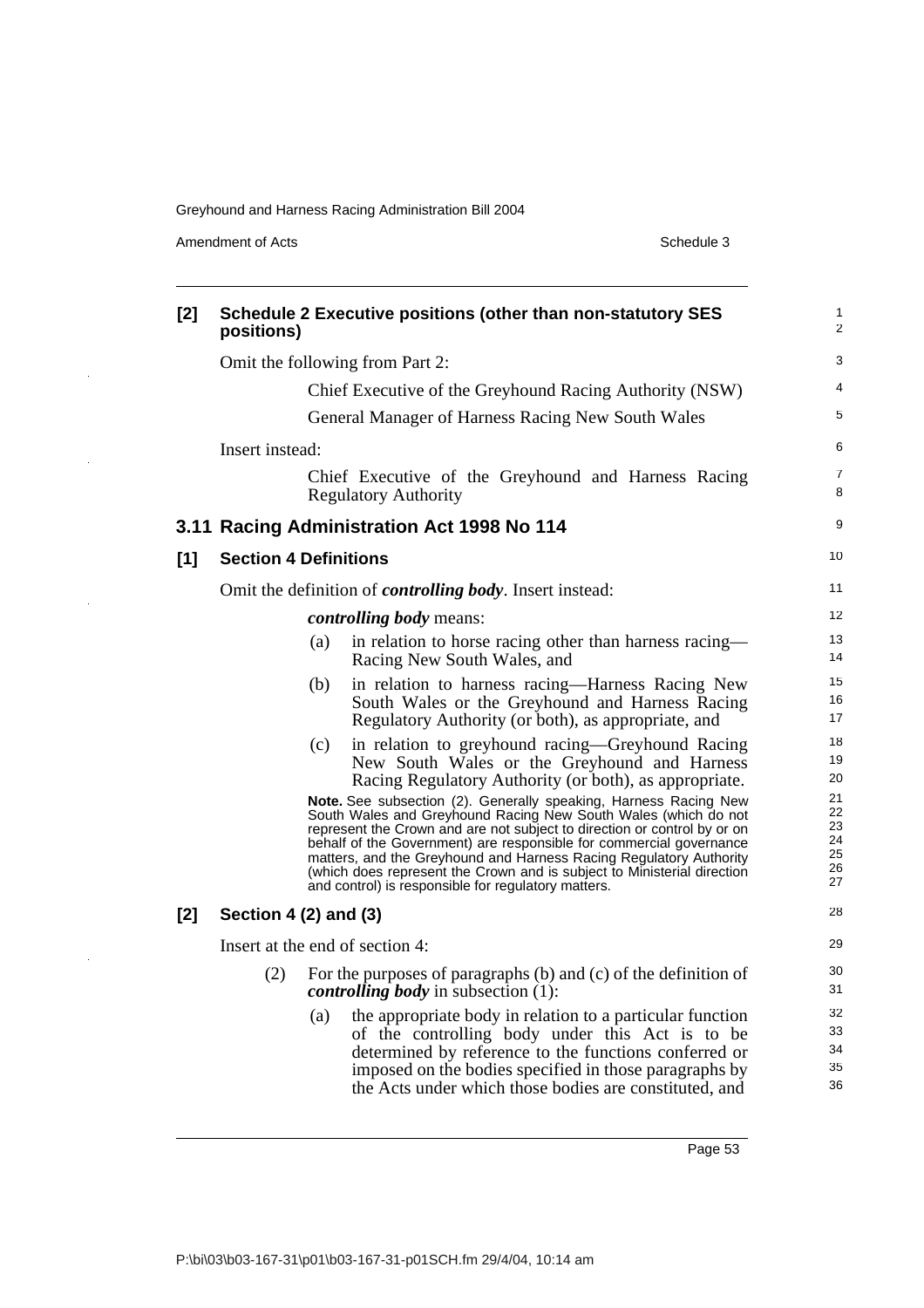Schedule 3 Amendment of Acts

|     |                             | (b) | if it is not clear, or there is a dispute as to, which of<br>those bodies is the appropriate body in any particular<br>case, the Minister may, by order in writing, determine<br>the appropriate body for that case, and any such<br>determination is final and conclusive. | $\mathbf{1}$<br>$\overline{2}$<br>3<br>$\overline{4}$<br>5 |
|-----|-----------------------------|-----|-----------------------------------------------------------------------------------------------------------------------------------------------------------------------------------------------------------------------------------------------------------------------------|------------------------------------------------------------|
|     | (3)                         |     | Notes included in this Act do not form Part of this Act.                                                                                                                                                                                                                    | 6                                                          |
| [3] |                             |     | Section 15 Harness racing on showgrounds                                                                                                                                                                                                                                    | $\overline{7}$                                             |
|     | secondly occurring.         |     | Omit "Harness Racing New South Wales" from section 15 (1) where                                                                                                                                                                                                             | 8<br>9                                                     |
|     |                             |     | Insert instead "the Greyhound and Harness Racing Regulatory Authority".                                                                                                                                                                                                     | 10                                                         |
| [4] |                             |     | <b>Section 26C Bookmakers Revision Committee</b>                                                                                                                                                                                                                            | 11                                                         |
|     |                             | (c) | Omit section $26C(1)(c)$ and (d). Insert instead:<br>the Chief Executive of the Greyhound and Harness<br>Racing Regulatory Authority,                                                                                                                                       | 12 <sup>2</sup><br>13<br>14                                |
|     | 1987 No 212                 |     | 3.12 State Authorities Non-contributory Superannuation Act                                                                                                                                                                                                                  | 15<br>16                                                   |
|     | <b>Schedule 1 Employers</b> |     |                                                                                                                                                                                                                                                                             | 17                                                         |
|     |                             |     | Omit the following from Part 1:                                                                                                                                                                                                                                             | 18                                                         |
|     |                             |     | <b>Greyhound Racing Authority</b>                                                                                                                                                                                                                                           | 19                                                         |
|     |                             |     | Harness Racing Authority                                                                                                                                                                                                                                                    | 20                                                         |
|     | Insert instead:             |     |                                                                                                                                                                                                                                                                             | 21                                                         |
|     |                             |     | Greyhound and Harness Racing Regulatory Authority                                                                                                                                                                                                                           | 22                                                         |
|     |                             |     | 3.13 State Authorities Superannuation Act 1987 No 211                                                                                                                                                                                                                       | 23                                                         |
|     | <b>Schedule 1 Employers</b> |     |                                                                                                                                                                                                                                                                             | 24                                                         |
|     |                             |     | Omit the following from Part 1:                                                                                                                                                                                                                                             | 25                                                         |
|     |                             |     | <b>Greyhound Racing Authority</b>                                                                                                                                                                                                                                           | 26                                                         |
|     |                             |     | Harness Racing Authority                                                                                                                                                                                                                                                    | 27                                                         |
|     | Insert instead:             |     |                                                                                                                                                                                                                                                                             | 28                                                         |
|     |                             |     | Greyhound and Harness Racing Regulatory Authority                                                                                                                                                                                                                           | 29                                                         |
|     |                             |     |                                                                                                                                                                                                                                                                             |                                                            |

Page 54

ý,

 $\overline{\phantom{a}}$ 

 $\bar{z}$ 

 $\frac{1}{2}$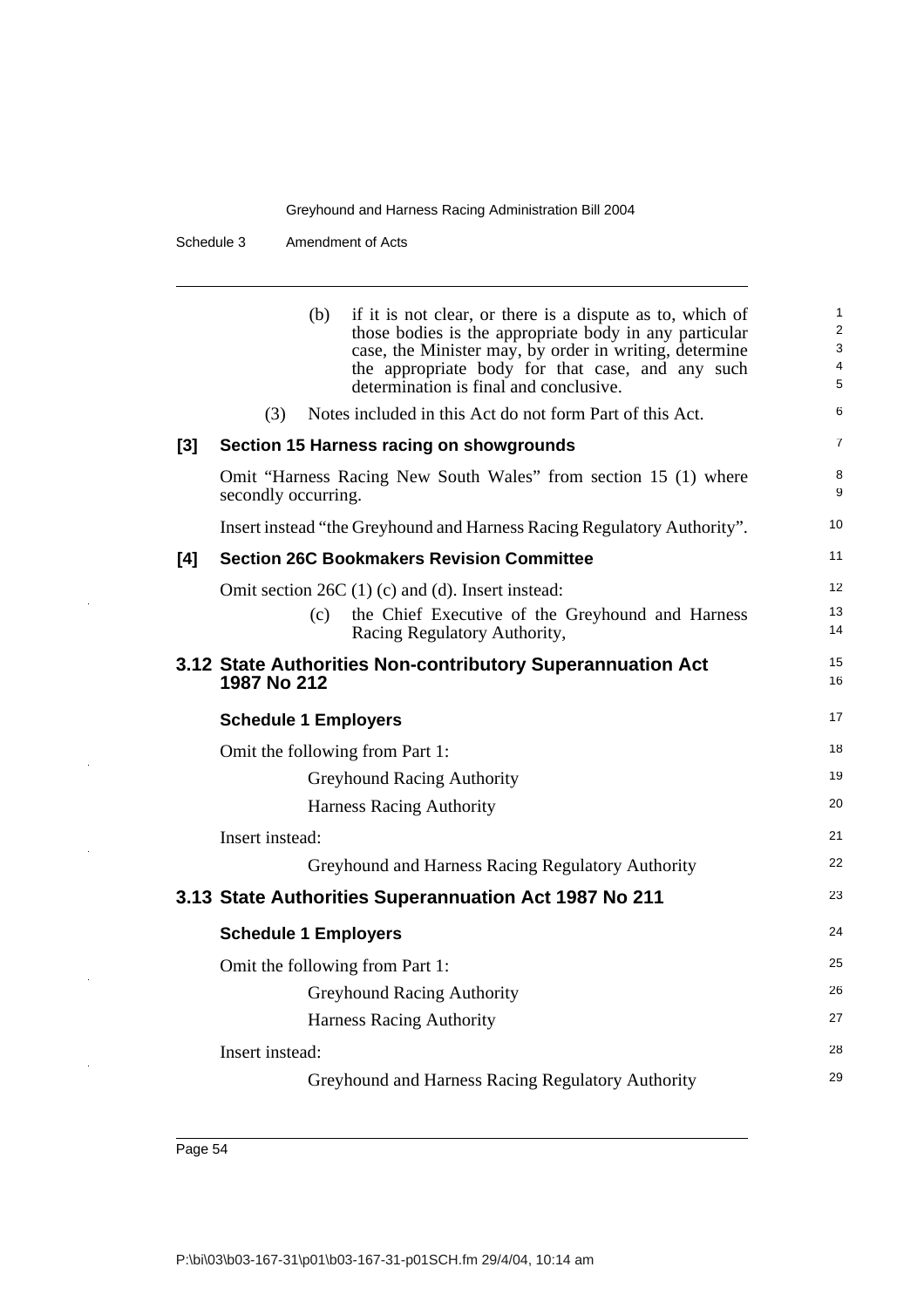Amendment of Acts Schedule 3

 $\ddot{\phantom{1}}$ 

 $\ddot{\phantom{a}}$ 

 $\bar{z}$ 

|       |                                     | 3.14 Superannuation Act 1916 No 28                                                                                                                                                                                                                                                                                                                                                    | 1                                      |  |  |
|-------|-------------------------------------|---------------------------------------------------------------------------------------------------------------------------------------------------------------------------------------------------------------------------------------------------------------------------------------------------------------------------------------------------------------------------------------|----------------------------------------|--|--|
|       | <b>Schedule 3 List of employers</b> |                                                                                                                                                                                                                                                                                                                                                                                       | $\overline{c}$                         |  |  |
|       | Omit the following from Part 1:     |                                                                                                                                                                                                                                                                                                                                                                                       |                                        |  |  |
|       |                                     | <b>Greyhound Racing Authority</b>                                                                                                                                                                                                                                                                                                                                                     | 4                                      |  |  |
|       |                                     | Harness Racing Authority                                                                                                                                                                                                                                                                                                                                                              | 5                                      |  |  |
|       | Insert instead:                     |                                                                                                                                                                                                                                                                                                                                                                                       | 6                                      |  |  |
|       |                                     | Greyhound and Harness Racing Regulatory Authority                                                                                                                                                                                                                                                                                                                                     | 7                                      |  |  |
|       |                                     | 3.15 Thoroughbred Racing Board Act 1996 No 37                                                                                                                                                                                                                                                                                                                                         | 8                                      |  |  |
|       |                                     | Section 7 Certain persons not eligible for membership                                                                                                                                                                                                                                                                                                                                 | 9                                      |  |  |
|       |                                     | Omit section $7(1)(b1)$ and $(b2)$ . Insert instead:                                                                                                                                                                                                                                                                                                                                  | 10                                     |  |  |
|       | (b1)                                | is registered by or with the Greyhound and Harness<br>Racing Regulatory Authority under the Greyhound and<br>Harness Racing Administration Act 2004, or                                                                                                                                                                                                                               | 11<br>12<br>13                         |  |  |
|       | 3.16 Totalizator Act 1997 No 45     |                                                                                                                                                                                                                                                                                                                                                                                       | 14                                     |  |  |
| $[1]$ | <b>Section 105 Secrecy</b>          |                                                                                                                                                                                                                                                                                                                                                                                       | 15                                     |  |  |
|       |                                     | Omit section 105 (2) (c). Insert instead:                                                                                                                                                                                                                                                                                                                                             | 16                                     |  |  |
|       | (c)                                 | to Racing New South Wales, the Greyhound and<br>Harness Racing Regulatory Authority, Greyhound<br>Racing New South Wales or Harness Racing New<br>South Wales, or                                                                                                                                                                                                                     | 17<br>18<br>19<br>20                   |  |  |
| [2]   |                                     | Schedule 2 Savings, transitional and other provisions                                                                                                                                                                                                                                                                                                                                 | 21                                     |  |  |
|       |                                     | Omit clause 11 (5) (e). Insert instead:                                                                                                                                                                                                                                                                                                                                               | 22                                     |  |  |
|       | (e)                                 | to meet any expenses of the AJC Principal Club, the<br>Greyhound and Harness Racing Regulatory Authority,<br>Greyhound Racing New South Wales or Harness<br>Racing New South Wales that are, in the opinion of the<br>Minister, of a capital nature or to re-finance wholly or<br>in part, or to discharge wholly or in part, any liability<br>incurred in meeting any such expenses, | 23<br>24<br>25<br>26<br>27<br>28<br>29 |  |  |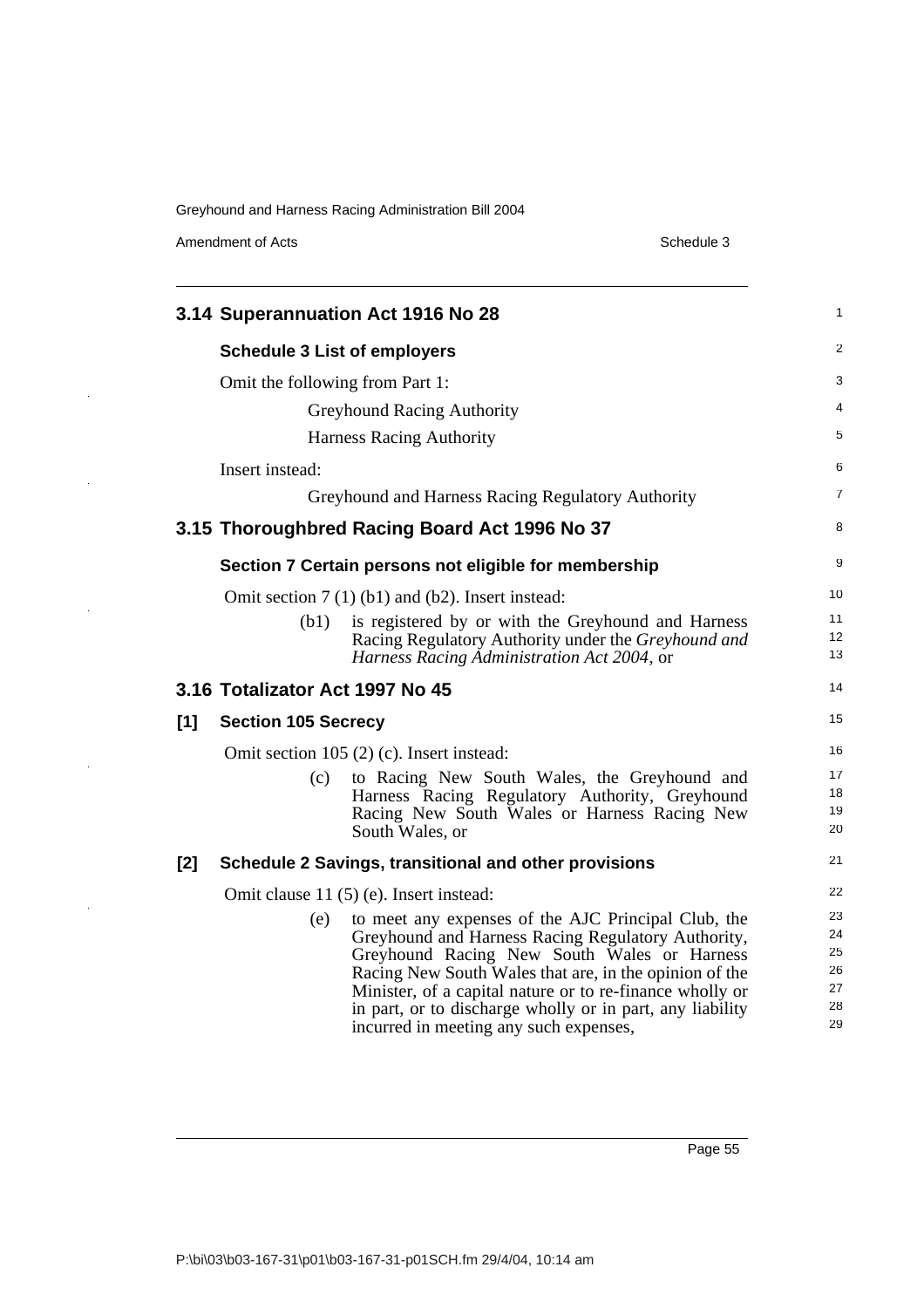Schedule 4 Savings, transitional and other provisions

| Schedule 4 Savings, transitional and other provisions |  |  |              |
|-------------------------------------------------------|--|--|--------------|
|                                                       |  |  | (Section 53) |

1 2

3

19 20

21

| <b>General</b><br>Part 1 |  |
|--------------------------|--|
|--------------------------|--|

### **1 Regulations**

- (1) The regulations may contain provisions of a savings or transitional nature consequent on the enactment of the following Acts: this Act
- (2) Any such provision may, if the regulations so provide, take effect from the date of assent to the Act concerned or a later date.
- (3) To the extent to which any such provision takes effect from a date that is earlier than the date of its publication in the Gazette, the provision does not operate so as:
	- (a) to affect, in a manner prejudicial to any person (other than the State or an authority of the State), the rights of that person existing before the date of its publication, or
	- (b) to impose liabilities on any person (other than the State or an authority of the State) in respect of anything done or omitted to be done before the date of its publication.

# **Part 2 Provisions consequent on enactment of this Act**

### **Division 1 Interpretation**

| $\mathbf{2}^-$ | <b>Definitions</b>                                                                                                                                                                   | 22             |
|----------------|--------------------------------------------------------------------------------------------------------------------------------------------------------------------------------------|----------------|
|                | In this Part:                                                                                                                                                                        | 23             |
|                | former Authority means the Greyhound Racing Authority<br>constituted by the Greyhound Racing Act 2002 or the Harness<br>Racing Authority constituted by the Harness Racing Act 2002. | 24<br>25<br>26 |
|                | new Authority means the Greyhound and Harness Racing<br>Regulatory Authority constituted by Part 2.                                                                                  | 27<br>28       |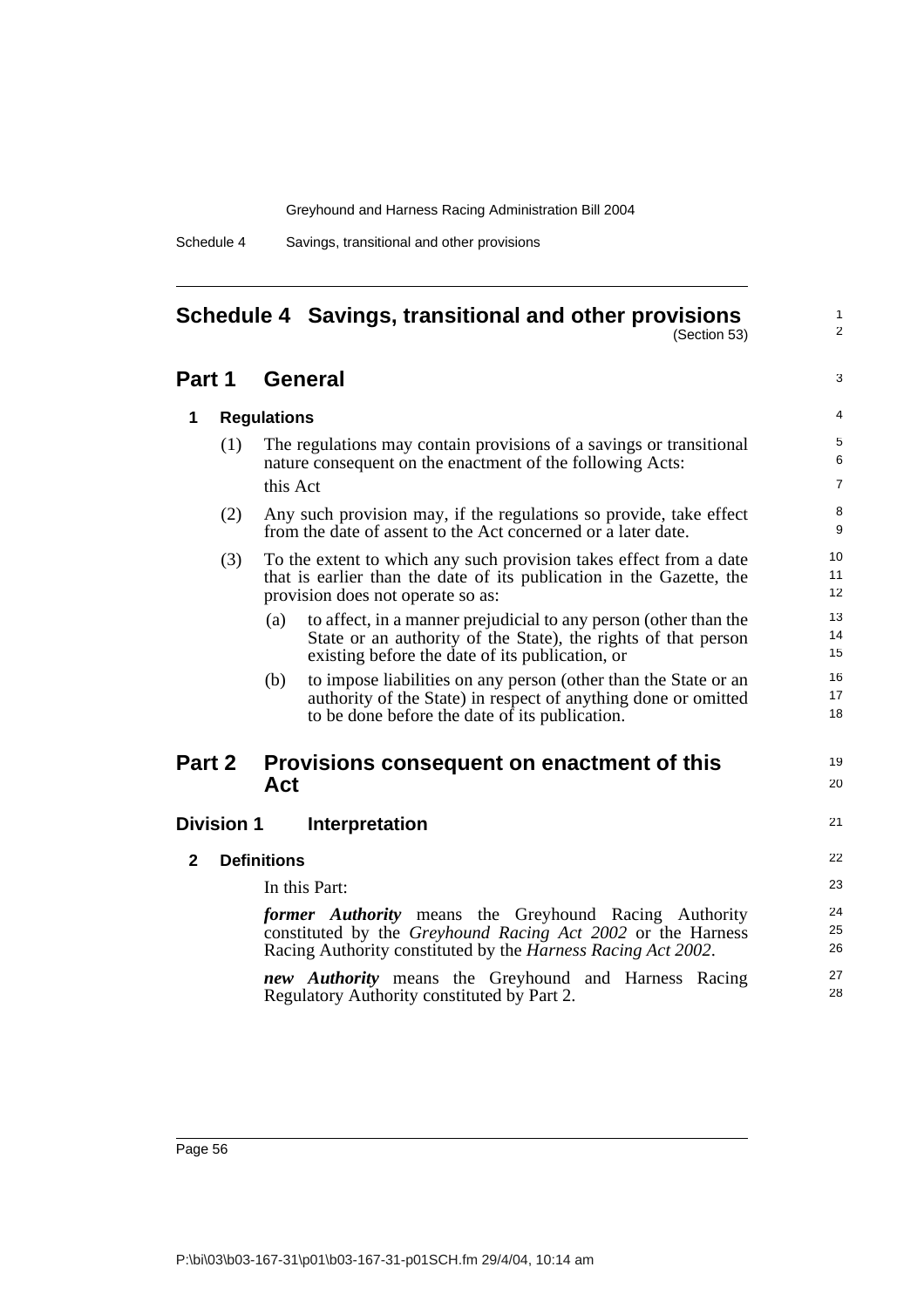Savings, transitional and other provisions Schedule 4

|                 | <b>Division 2</b>                                                | <b>Dissolution of former Authorities</b>                                                                                                                                                                                                                 | $\mathbf{1}$         |  |  |
|-----------------|------------------------------------------------------------------|----------------------------------------------------------------------------------------------------------------------------------------------------------------------------------------------------------------------------------------------------------|----------------------|--|--|
| 3               |                                                                  | <b>Dissolution of former Authorities</b>                                                                                                                                                                                                                 | $\overline{2}$       |  |  |
|                 | (1)                                                              | Each former Authority is dissolved.                                                                                                                                                                                                                      | 3                    |  |  |
|                 | (2)                                                              | No remuneration or compensation is payable to any member of a<br>former Authority as a result of its dissolution.                                                                                                                                        | 4<br>5               |  |  |
|                 | (3)                                                              | The new Authority is taken for all purposes (including the rules of<br>private international law) to be a continuation of, and the same legal<br>entity as, a former Authority.                                                                          | 6<br>7<br>8          |  |  |
| 4               | <b>References to former Authorities</b>                          |                                                                                                                                                                                                                                                          |                      |  |  |
|                 |                                                                  | Any reference in any other Act, in any instrument made under<br>another Act, or in any document of any kind, to a former Authority<br>is taken to include a reference to the new Authority.                                                              | 10<br>11<br>12       |  |  |
| $5\phantom{.0}$ | Transfer of assets, rights and liabilities of former Authorities |                                                                                                                                                                                                                                                          |                      |  |  |
|                 | (1)                                                              | In this clause:                                                                                                                                                                                                                                          | 14                   |  |  |
|                 |                                                                  | <i>transferee</i> , in relation to the transfer of an asset, right or liability by<br>or under this clause, means the body to which the asset, right or<br>liability is transferred.                                                                     | 15<br>16<br>17       |  |  |
|                 |                                                                  | <i>transferor</i> , in relation to the transfer of an asset, right or liability by<br>or under this clause, means the body from which the asset, right or<br>liability is transferred.                                                                   | 18<br>19<br>20       |  |  |
|                 | (2)                                                              | On the dissolution of a former Authority, the assets, rights and<br>liabilities of that former Authority are transferred to the new<br>Authority.                                                                                                        | 21<br>22<br>23       |  |  |
|                 | (3)                                                              | The Minister may, by order in writing, transfer to GRNSW or<br>HRNSW such of the assets, rights and liabilities of the new<br>Authority that were transferred to the new Authority by subclause<br>(2) and as are specified or referred to in the order. | 24<br>25<br>26<br>27 |  |  |
|                 | (4)                                                              | One or more orders may be made under subclause (3) at the same or<br>at different times.                                                                                                                                                                 | 28<br>29             |  |  |
|                 | (5)                                                              | An order under subclause (3) may be made on such terms and<br>conditions as are specified in the order.                                                                                                                                                  | 30<br>31             |  |  |
|                 | (6)                                                              | On and from the date on which any asset, right or liability is<br>transferred by subclause $(2)$ or under subclause $(3)$ , the following<br>provisions have effect with respect to the transfer:                                                        | 32<br>33<br>34       |  |  |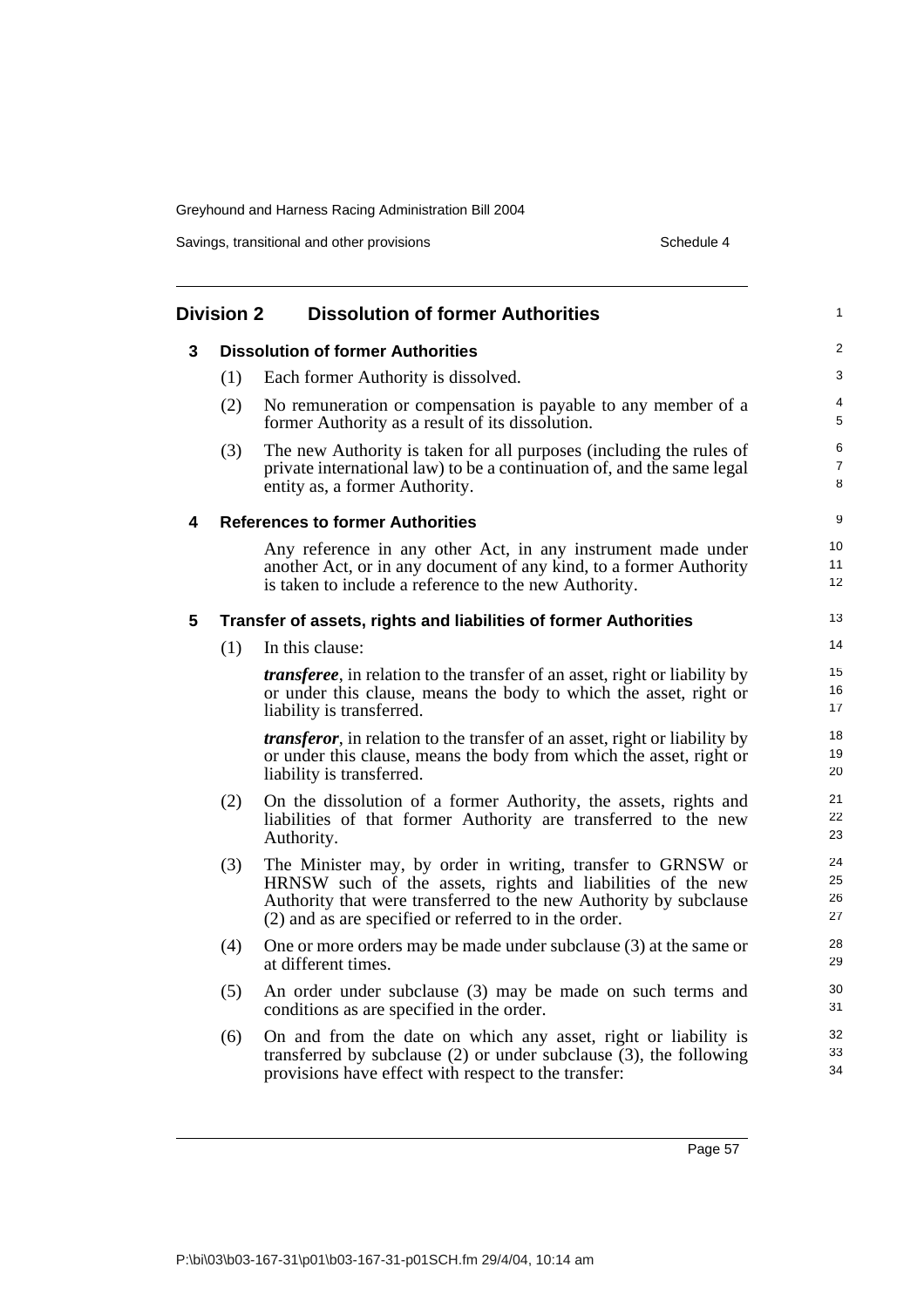|   |     | (a) | the transferred asset vests in the transferee by virtue of this<br>clause and without the need for any conveyance, transfer,                                                                                                                                                                                                         | 1<br>2                                             |
|---|-----|-----|--------------------------------------------------------------------------------------------------------------------------------------------------------------------------------------------------------------------------------------------------------------------------------------------------------------------------------------|----------------------------------------------------|
|   |     |     | assignment or assurance,                                                                                                                                                                                                                                                                                                             | 3                                                  |
|   |     | (b) | the transferred rights and liabilities become by virtue of this<br>clause the rights and liabilities of the transferee,                                                                                                                                                                                                              | 4<br>5                                             |
|   |     | (c) | all proceedings relating to the asset, right or liability<br>commenced before the transfer day by or on behalf of, or<br>against, the transferor and pending immediately before the<br>transfer day are taken to be proceedings pending by or against<br>the transferee,                                                             | 6<br>$\overline{7}$<br>8<br>$\boldsymbol{9}$<br>10 |
|   |     | (d) | any act, matter or thing done or omitted to be done in relation<br>to the asset, right or liability before the transfer day by, to or<br>in respect of the transferor is (to the extent to which that act,<br>matter or thing has any force or effect) taken to have been<br>done or omitted by, to or in respect of the transferee. | 11<br>12<br>13<br>14<br>15                         |
|   | (7) |     | The operation of this clause is not to be regarded:                                                                                                                                                                                                                                                                                  | 16                                                 |
|   |     | (a) | as a breach of contract or confidence or otherwise as a civil<br>wrong, or                                                                                                                                                                                                                                                           | 17<br>18                                           |
|   |     | (b) | as a breach of any contractual provision prohibiting,<br>restricting or regulating the assignment or transfer of assets,<br>rights or liabilities, or                                                                                                                                                                                | 19<br>20<br>21                                     |
|   |     | (c) | as giving rise to any remedy by a party to an instrument, or as<br>causing or permitting the termination of any instrument,<br>because of a change in the beneficial or legal ownership of<br>any asset, right or liability, or                                                                                                      | 22<br>23<br>24<br>25                               |
|   |     | (d) | as an event of default under any contract or other instrument.                                                                                                                                                                                                                                                                       | 26                                                 |
|   | (8) |     | No attornment to the new Authority by a lessee of a former<br>Authority is required.                                                                                                                                                                                                                                                 | 27<br>28                                           |
| 6 |     |     | Duty and other fees                                                                                                                                                                                                                                                                                                                  | 29                                                 |
|   |     |     | A transfer agreement or an instrument executed only for a purpose<br>ancillary to or consequential on the operation of this Part or the<br>purpose of giving effect to this Part:                                                                                                                                                    | 30<br>31<br>32                                     |
|   |     | (a) | is not chargeable with duty, and                                                                                                                                                                                                                                                                                                     | 33                                                 |
|   |     | (b) | is exempt from payment of any other fee or charge that would<br>otherwise be payable under any other Act in respect of the<br>registration of any such instrument.                                                                                                                                                                   | 34<br>35<br>36                                     |
|   |     |     |                                                                                                                                                                                                                                                                                                                                      |                                                    |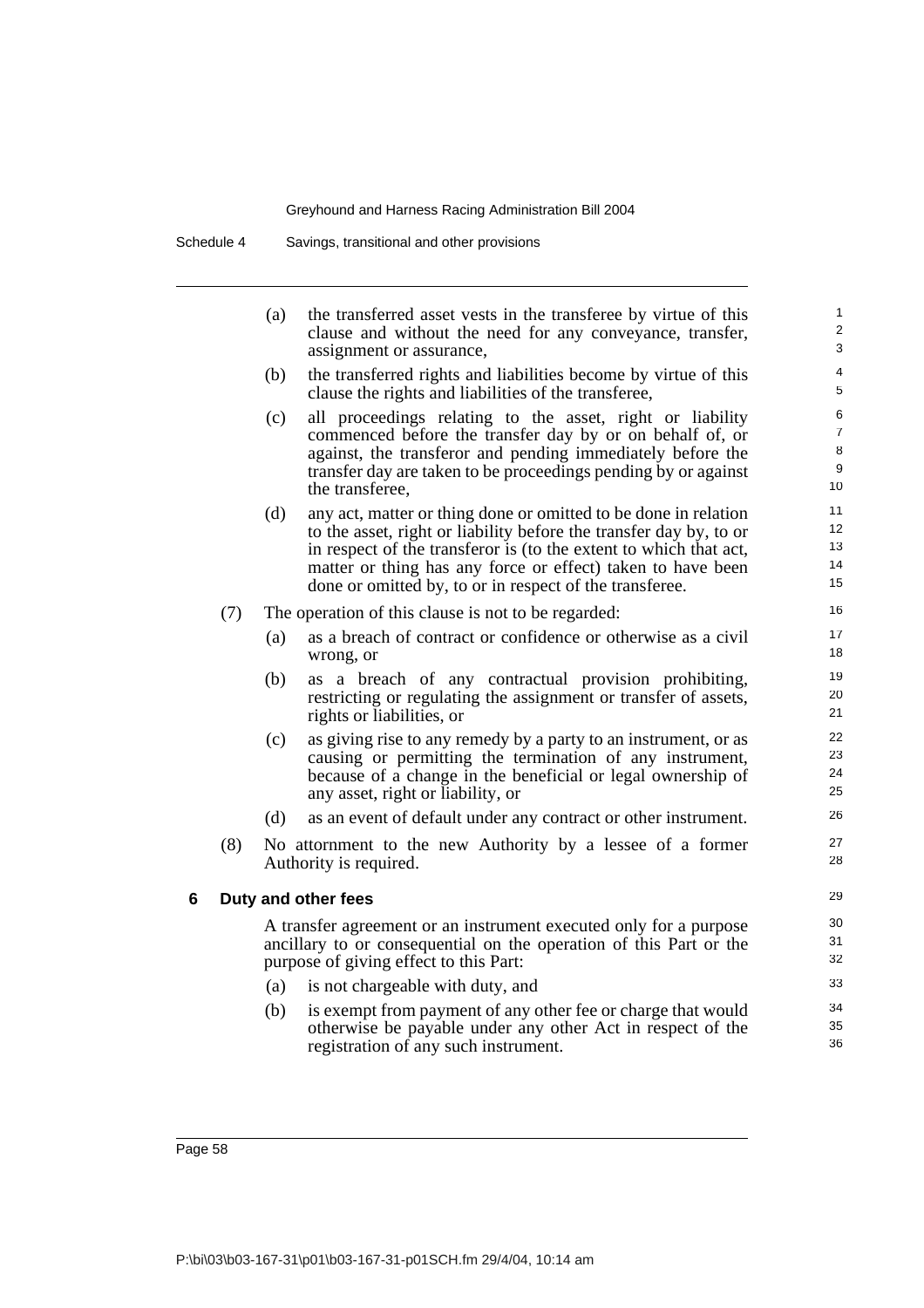Savings, transitional and other provisions Schedule 4 and the state of the Schedule 4

### **7 Actions of former Authorities** Anything done by a former Authority relating to a registration, suspension, disqualification or prohibition under the *Greyhound Racing Act 2002* or *Harness Racing Act 2002* before the dissolution of that former Authority is, after that dissolution, taken to have been done by the new Authority under the relevant provisions of those Acts and this Act (as the case may be) and has effect accordingly. **Division 3 Staff of former Authorities transferred to new Authority 8 Staff of former Authorities** (1) On the dissolution of a former Authority: (a) the chief executive officer of the Authority ceases to hold office, and (b) each member of staff of the former Authority other than the chief executive officer of the Authority is transferred to the employment of the new Authority. (2) A chief executive officer of a former Authority who ceases to hold office because of this clause is not entitled to any remuneration or compensation because of so ceasing to hold office, but is eligible (if otherwise qualified) to be appointed as the chief executive officer of the new Authority. (3) Each such member of staff becomes after the transfer a member of staff of the new Authority and continues (until other provision is duly made) to be employed in accordance with the awards, agreements and determinations applying, immediately before the transfer, to members of the staff of the former Authority. (4) Neither the contract of employment nor the period of employment of each member of staff concerned is taken to have been broken by the operation of this Act for the purposes of any law, award or agreement relating to the employment of that member of staff. (5) Without limiting this clause, this Act does not affect any accrued rights that the member of staff concerned had immediately before the transfer in relation to any kind of leave. (6) A member of staff concerned is not entitled to receive any payment or other benefit merely because the member ceases to be an employee of a former Authority. 1  $\overline{2}$ 3 4 5 6 7 8 9 10 11 12 13 14 15 16 17 18 19 20 21 22 23 24 25 26 27 28 29 30 31 32 33 34 35 36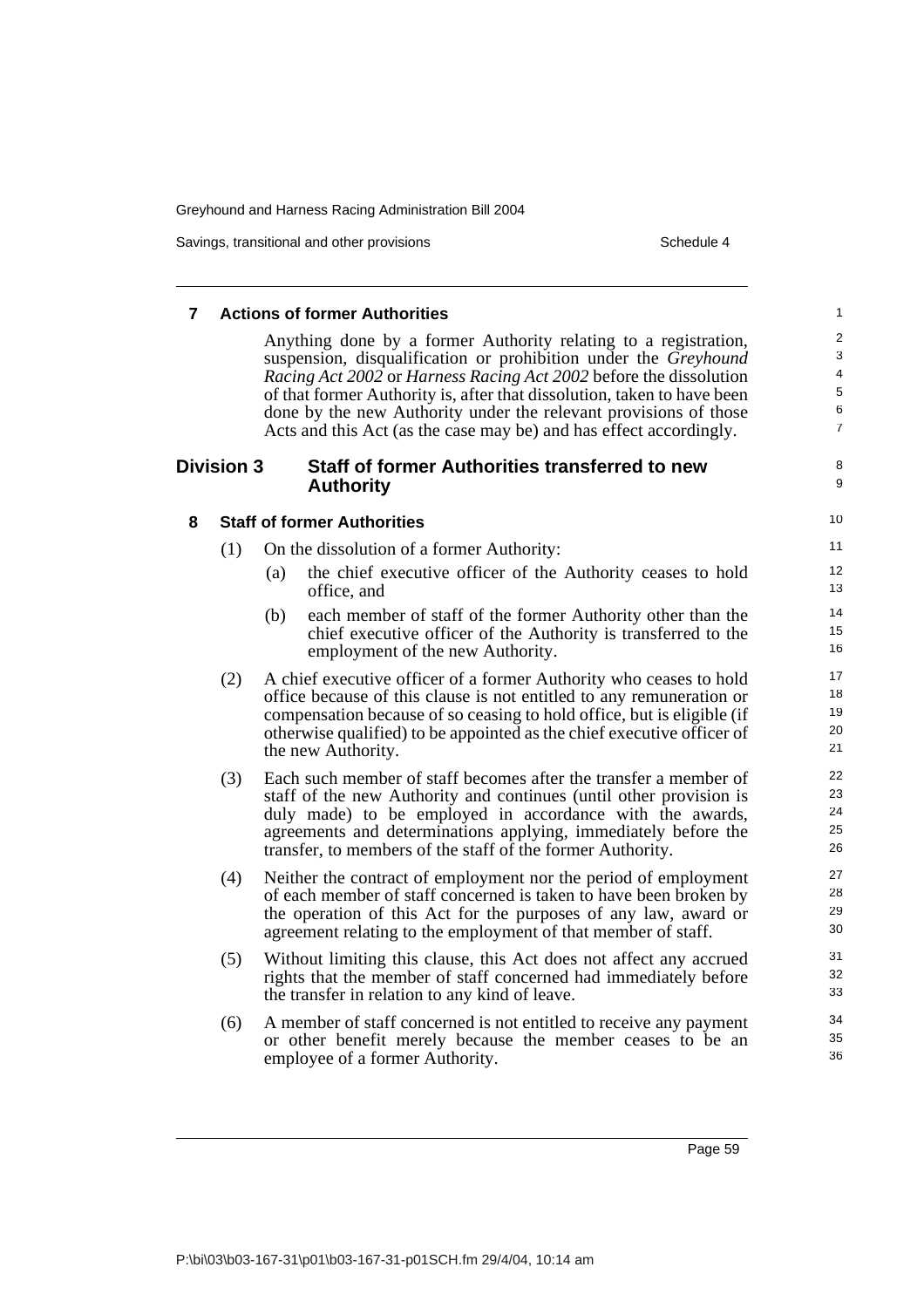| Schedule 4 | Savings, transitional and other provisions |  |  |
|------------|--------------------------------------------|--|--|
|            |                                            |  |  |

|                   | (7) | A member of staff concerned is not entitled to claim, both under this<br>Act and under any other Act, dual benefits of the same kind for the<br>same period of service.                                                                                                                    |                                                                                                                                                                        |                |  |  |
|-------------------|-----|--------------------------------------------------------------------------------------------------------------------------------------------------------------------------------------------------------------------------------------------------------------------------------------------|------------------------------------------------------------------------------------------------------------------------------------------------------------------------|----------------|--|--|
| <b>Division 4</b> |     |                                                                                                                                                                                                                                                                                            | Staff of new Authority transferring to HRNSW or<br><b>GRNSW</b>                                                                                                        | 4<br>5         |  |  |
| 9                 |     | Interpretation                                                                                                                                                                                                                                                                             |                                                                                                                                                                        | 6              |  |  |
|                   | (1) |                                                                                                                                                                                                                                                                                            | In this Division:                                                                                                                                                      | $\overline{7}$ |  |  |
|                   |     |                                                                                                                                                                                                                                                                                            | <b>LGSS</b> means the local government superannuation scheme.                                                                                                          | 8              |  |  |
|                   |     |                                                                                                                                                                                                                                                                                            | <i>relevant employee</i> means a person who:                                                                                                                           | 9              |  |  |
|                   |     | (a)                                                                                                                                                                                                                                                                                        | is employed by HRNSW or GRNSW, and                                                                                                                                     | 10             |  |  |
|                   |     | (b)                                                                                                                                                                                                                                                                                        | immediately before being so employed was an employee of<br>the new Authority, and                                                                                      | 11<br>12       |  |  |
|                   |     | (c)                                                                                                                                                                                                                                                                                        | was, at any time while being employed by the new Authority,<br>a member of or contributor to a STC scheme.                                                             | 13<br>14       |  |  |
|                   | (2) |                                                                                                                                                                                                                                                                                            | Expressions used in this Division have the same meanings as in the<br>Superannuation Administration Act 1996.                                                          | 15<br>16       |  |  |
| 10                |     |                                                                                                                                                                                                                                                                                            | Transfer of employees to another superannuation scheme                                                                                                                 | 17             |  |  |
|                   | (1) |                                                                                                                                                                                                                                                                                            | The Treasurer may by order in writing transfer a relevant employee<br>from a STC scheme to:                                                                            | 18<br>19       |  |  |
|                   |     | (a)                                                                                                                                                                                                                                                                                        | the LGSS, or                                                                                                                                                           | 20             |  |  |
|                   |     | (b)                                                                                                                                                                                                                                                                                        | another superannuation scheme (whether or not established<br>under an Act) that is designated by the Treasurer for the<br>purposes of this clause by order in writing. | 21<br>22<br>23 |  |  |
|                   | (2) | The superannuation scheme to which a person is transferred under<br>this clause is referred to in this Division as the new scheme and the<br>person is referred to in this Division as a transferred person.                                                                               |                                                                                                                                                                        |                |  |  |
|                   | (3) | The Treasurer is not to make such an order in respect of a person<br>unless the person has, no later than 3 months after the date on which<br>the person ceased to be employed by the new Authority, elected, by<br>notice in writing given to the Trustee, to transfer to the new scheme. |                                                                                                                                                                        |                |  |  |
|                   | (4) |                                                                                                                                                                                                                                                                                            | The Treasurer and SAC are to take all necessary steps generally to<br>facilitate the superannuation coverage of transferred persons by the<br>new scheme.              | 31<br>32<br>33 |  |  |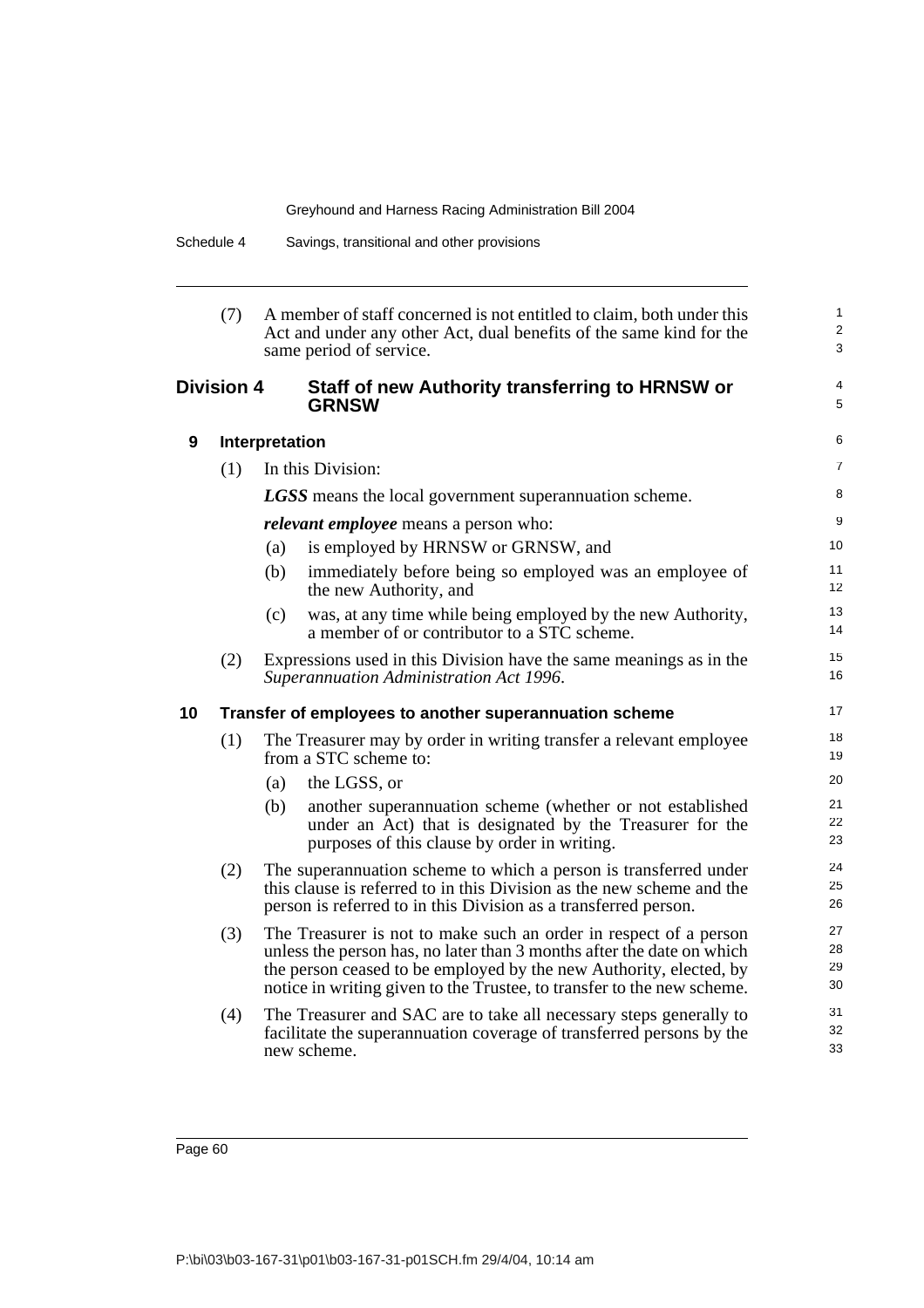Savings, transitional and other provisions Schedule 4

|    | (5)                |                                                                                                                            | For that purpose, the Treasurer may enter into arrangements with<br>the trustee of the new scheme, including arrangements for the<br>amendment of any relevant trust deed.                                                                                                                  | $\mathbf{1}$<br>$\overline{2}$<br>3 |
|----|--------------------|----------------------------------------------------------------------------------------------------------------------------|---------------------------------------------------------------------------------------------------------------------------------------------------------------------------------------------------------------------------------------------------------------------------------------------|-------------------------------------|
|    | (6)                |                                                                                                                            | Section 127 of the Superannuation Administration Act 1996 does<br>not limit or otherwise affect the operation of this clause and in<br>particular does not prevent the transfer to the LGSS of transferred<br>persons or the superannuation coverage of transferred persons by<br>the LGSS. | 4<br>5<br>6<br>$\overline{7}$<br>8  |
|    | (7)                |                                                                                                                            | An order under this clause may be made to take effect on and from<br>a day specified in the order, whether or not the day specified is<br>earlier than the day of publication of the order.                                                                                                 | 9<br>10<br>11                       |
| 11 | <b>Regulations</b> |                                                                                                                            |                                                                                                                                                                                                                                                                                             |                                     |
|    | (1)                |                                                                                                                            | Regulations may be made for or with respect to the transfer of a<br>relevant employee from a STC scheme to the new scheme in<br>accordance with a direction of the Treasurer under this Division.                                                                                           | 13<br>14<br>15                      |
|    | (2)                | In particular, regulations may be made for or with respect to the<br>following:                                            |                                                                                                                                                                                                                                                                                             | 16<br>17                            |
|    |                    | (a)                                                                                                                        | the transfer of assets and liabilities of a STC scheme, in<br>respect of a transferred person, to the new scheme,                                                                                                                                                                           | 18<br>19                            |
|    |                    | (b)                                                                                                                        | the transfer of assets and liabilities within a STC scheme, or<br>between any such schemes, from any reserve in respect of the<br>employer or former employer of a transferred person to the<br>Crown's reserve,                                                                            | 20<br>21<br>22<br>23                |
|    |                    | (c)                                                                                                                        | the preservation or deferral of benefits of transferred persons,                                                                                                                                                                                                                            | 24                                  |
|    |                    | (d)                                                                                                                        | the entitlements, rights and obligations under the new scheme<br>of a transferred person,                                                                                                                                                                                                   | 25<br>26                            |
|    |                    | (e)                                                                                                                        | providing for the resolution, by a prescribed authority or<br>person, of all disputes, or of any prescribed class of disputes,<br>concerning the entitlements, rights and obligations of a<br>transferred person under the new scheme.                                                      | 27<br>28<br>29<br>30                |
|    | (3)                | A regulation made under this clause has effect despite any provision<br>of an Act under which a STC scheme is constituted. |                                                                                                                                                                                                                                                                                             |                                     |
|    | (4)                |                                                                                                                            | A provision of a regulation made under this clause may be made to<br>take effect on and from a day on which an order under clause 10<br>takes effect, whether or not that day is earlier than the day of<br>publication of the regulation.                                                  | 33<br>34<br>35<br>36                |

Page 61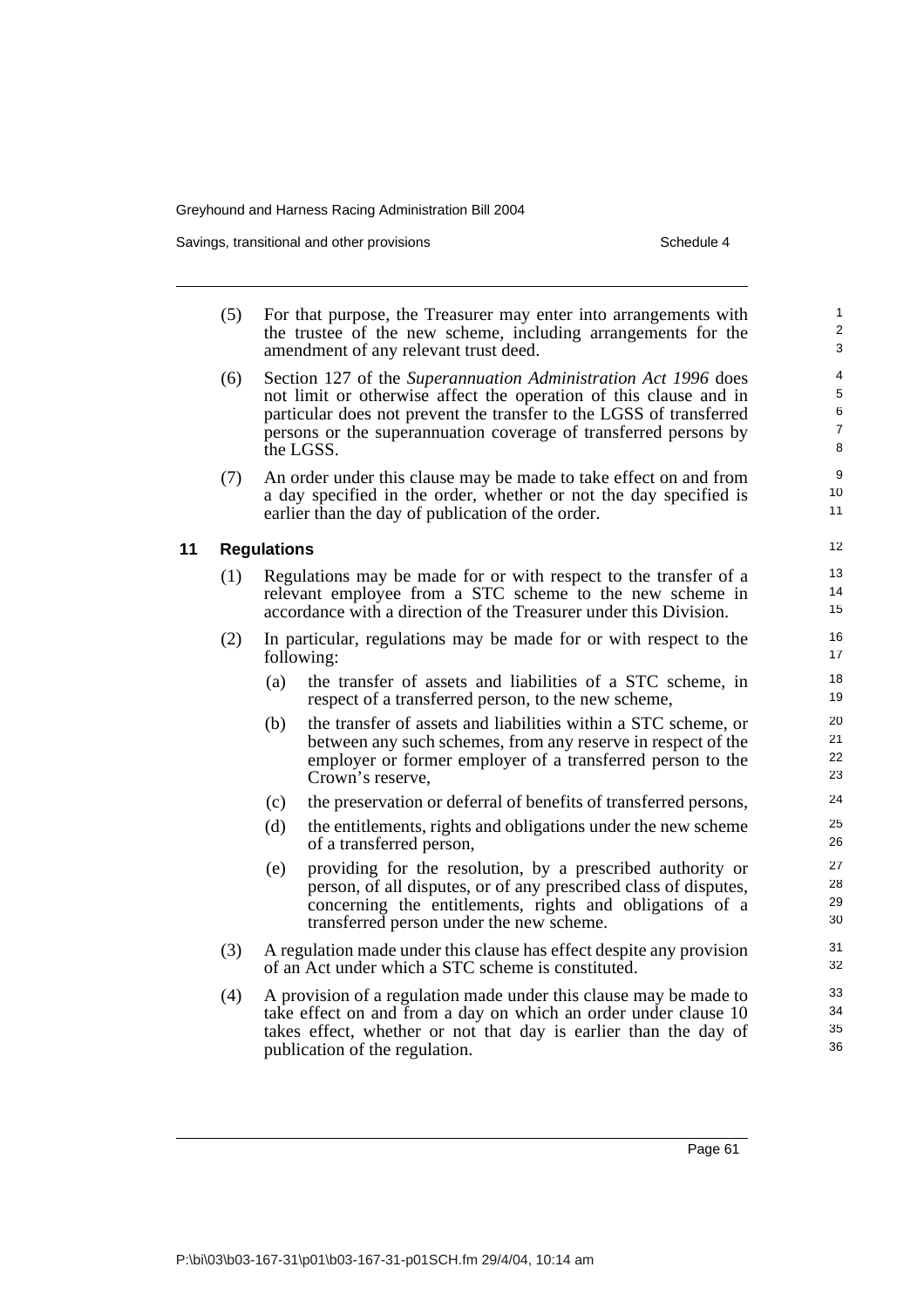Schedule 4 Savings, transitional and other provisions

| 12 |                                                                    |                                                                                                                         | Mobility between new scheme and public sector schemes                                                                                                                                                                                                                                                                                | $\mathbf{1}$                                       |
|----|--------------------------------------------------------------------|-------------------------------------------------------------------------------------------------------------------------|--------------------------------------------------------------------------------------------------------------------------------------------------------------------------------------------------------------------------------------------------------------------------------------------------------------------------------------|----------------------------------------------------|
|    |                                                                    |                                                                                                                         | For the purposes of section 128A of the Superannuation<br>Administration Act 1996, a transferred person is taken to be an<br>employee referred to in section 128A (3) (a) of that Act.                                                                                                                                               | $\boldsymbol{2}$<br>$\mathbf{3}$<br>$\overline{4}$ |
| 13 | <b>Employment of employees of new Authority by GRNSW and HRNSW</b> |                                                                                                                         |                                                                                                                                                                                                                                                                                                                                      |                                                    |
|    | (1)                                                                | In the period of 12 months after the new Authority is constituted:                                                      |                                                                                                                                                                                                                                                                                                                                      | 6                                                  |
|    |                                                                    | (a)                                                                                                                     | GRNSW must notify employees of the new Authority<br>whenever it intends to fill a position in the staff of GRNSW,<br>and give the notified employees a reasonable opportunity to<br>apply for the position, and                                                                                                                      | $\overline{7}$<br>8<br>$\boldsymbol{9}$<br>10      |
|    |                                                                    | (b)                                                                                                                     | HRNSW must notify employees of the new Authority<br>whenever it intends to fill a position in the staff of HRNSW,<br>and give the notified employees a reasonable opportunity to<br>apply for the position.                                                                                                                          | 11<br>12<br>13<br>14                               |
|    | (2)<br>A person who:                                               |                                                                                                                         | 15                                                                                                                                                                                                                                                                                                                                   |                                                    |
|    |                                                                    | (a)                                                                                                                     | applies for a position to be filled as referred to in subclause<br>$(1)$ , and                                                                                                                                                                                                                                                       | 16<br>17                                           |
|    |                                                                    | (b)                                                                                                                     | is employed by the new Authority at the time of making the<br>application, and                                                                                                                                                                                                                                                       | 18<br>19                                           |
|    |                                                                    | (c)                                                                                                                     | was transferred to that employment by the operation of clause<br>8, and                                                                                                                                                                                                                                                              | 20<br>21                                           |
|    |                                                                    | (d)                                                                                                                     | at the time of transfer was performing substantially the same<br>duties for a former Authority as are required to be performed<br>in the position to be filled,                                                                                                                                                                      | 22<br>23<br>24                                     |
|    |                                                                    | is to be considered for the position in preference to any other<br>applicant for the position who is not such a person. |                                                                                                                                                                                                                                                                                                                                      | 25<br>26                                           |
|    | (3)                                                                |                                                                                                                         | The employment of a person referred to in subclause (2) who is<br>appointed to a position in the staff of GRNSW or HRNSW in<br>accordance with this clause is not to be terminated within the period<br>of 12 months after the commencement of the employment on the<br>ground of redundancy arising from the operation of this Act. | 27<br>28<br>29<br>30<br>31                         |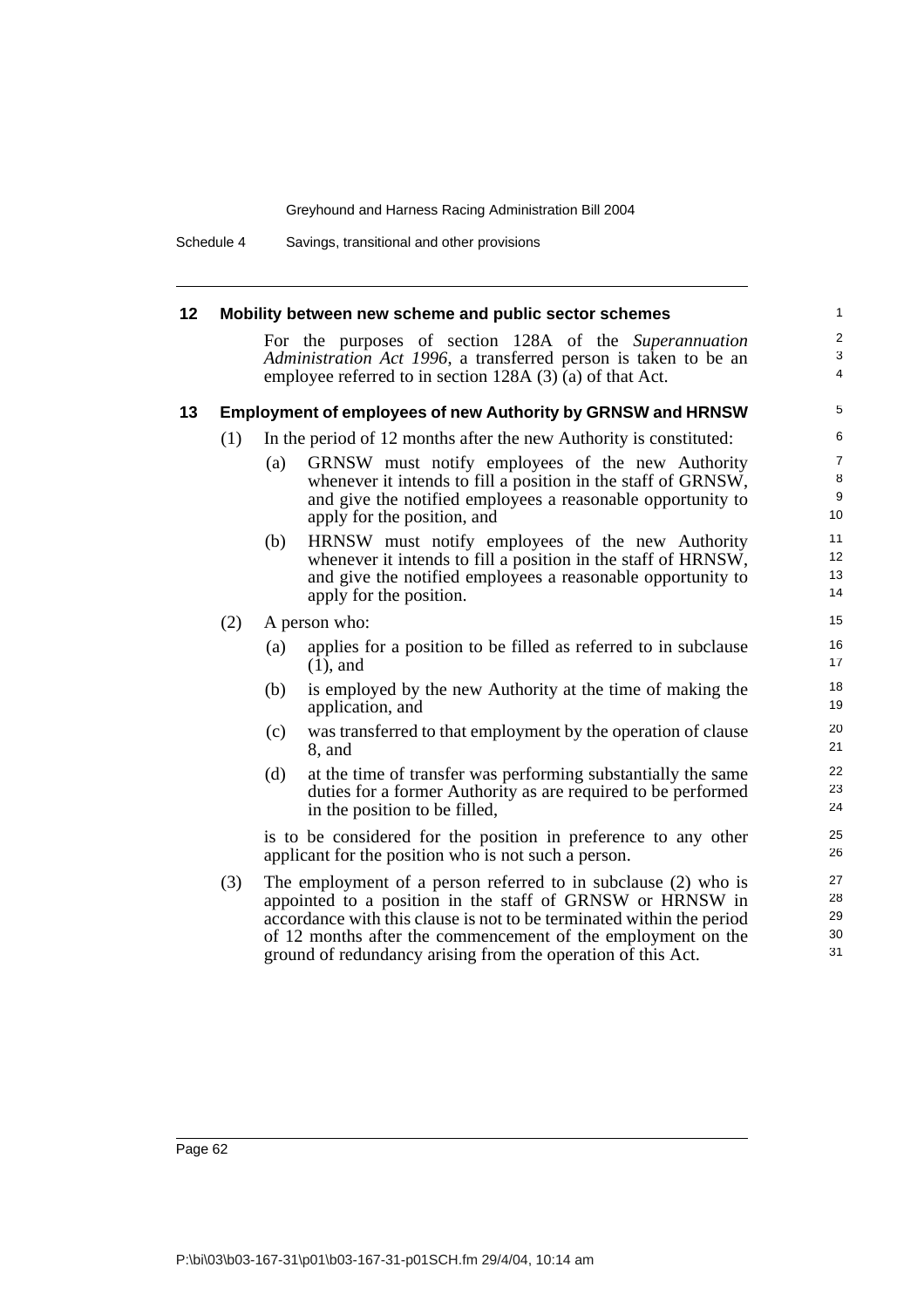Savings, transitional and other provisions Schedule 4

| <b>Division 5</b> |                                                                                                                                                             | <b>Appeals and disciplinary inquiries</b>                                                                                                                   | 1                     |  |  |
|-------------------|-------------------------------------------------------------------------------------------------------------------------------------------------------------|-------------------------------------------------------------------------------------------------------------------------------------------------------------|-----------------------|--|--|
| 14                | <b>Greyhound and Harness Racing Appeals Tribunal</b>                                                                                                        |                                                                                                                                                             |                       |  |  |
|                   | (1)                                                                                                                                                         | The Greyhound Racing Appeals Tribunal established by the<br>Greyhound Racing Act 2002 is abolished on the commencement of<br>Schedule 3.5 [12].             | 3<br>4<br>5           |  |  |
|                   | (2)                                                                                                                                                         | On the abolition of the Greyhound Racing Appeals Tribunal, any<br>person:                                                                                   | 6<br>$\overline{7}$   |  |  |
|                   |                                                                                                                                                             | (a)<br>holding office as the Greyhound Racing Appeals Tribunal<br>immediately before its abolition by this Act:                                             |                       |  |  |
|                   |                                                                                                                                                             | ceases to hold that office, and<br>(i)                                                                                                                      | 10 <sup>°</sup>       |  |  |
|                   |                                                                                                                                                             | is eligible (if otherwise qualified) to be appointed as the<br>(ii)<br>Greyhound and Harness Racing Appeals Tribunal, and                                   | 11<br>12 <sup>2</sup> |  |  |
|                   |                                                                                                                                                             | is not entitled to any compensation by reason of ceasing<br>(iii)<br>to hold office as the Greyhound Racing Appeals<br>Tribunal, or                         | 13<br>14<br>15        |  |  |
|                   |                                                                                                                                                             | holding office as an assessor of the Greyhound Racing<br>(b)<br>Appeals Tribunal immediately before its abolition by this Act:                              | 16<br>17              |  |  |
|                   |                                                                                                                                                             | ceases to hold that office, and<br>(i)                                                                                                                      | 18                    |  |  |
|                   |                                                                                                                                                             | (ii)<br>is eligible (if otherwise qualified) to be appointed as a<br>greyhound racing assessor of the Greyhound and<br>Harness Racing Appeals Tribunal, and | 19<br>20<br>21        |  |  |
|                   |                                                                                                                                                             | is not entitled to any compensation by reason of ceasing<br>(iii)<br>to hold office as an assessor of the Greyhound Racing<br>Appeals Tribunal.             | 22<br>23<br>24        |  |  |
|                   | (3)<br>The Harness Racing Appeals Tribunal established by the <i>Harness</i><br>Racing Act 2002 is abolished on the commencement of Schedule<br>$3.6$ [19]. |                                                                                                                                                             | 25<br>26<br>27        |  |  |
|                   | (4)                                                                                                                                                         | On the abolition of the Harness Racing Appeals Tribunal any<br>person:                                                                                      | 28<br>29              |  |  |
|                   | holding office as the Harness Racing Appeals Tribunal<br>(a)<br>immediately before its abolition by this Act:                                               |                                                                                                                                                             | 30<br>31              |  |  |
|                   |                                                                                                                                                             | ceases to hold that office, and<br>(i)                                                                                                                      | 32                    |  |  |
|                   |                                                                                                                                                             | (ii)<br>is eligible (if otherwise qualified) to be appointed as the<br>Greyhound and Harness Racing Appeals Tribunal, and                                   | 33<br>34              |  |  |
|                   |                                                                                                                                                             | is not entitled to any compensation by reason of ceasing<br>(iii)<br>office as the Harness Racing Appeals<br>hold<br>to<br>Tribunal, or                     | 35<br>36<br>37        |  |  |

Page 63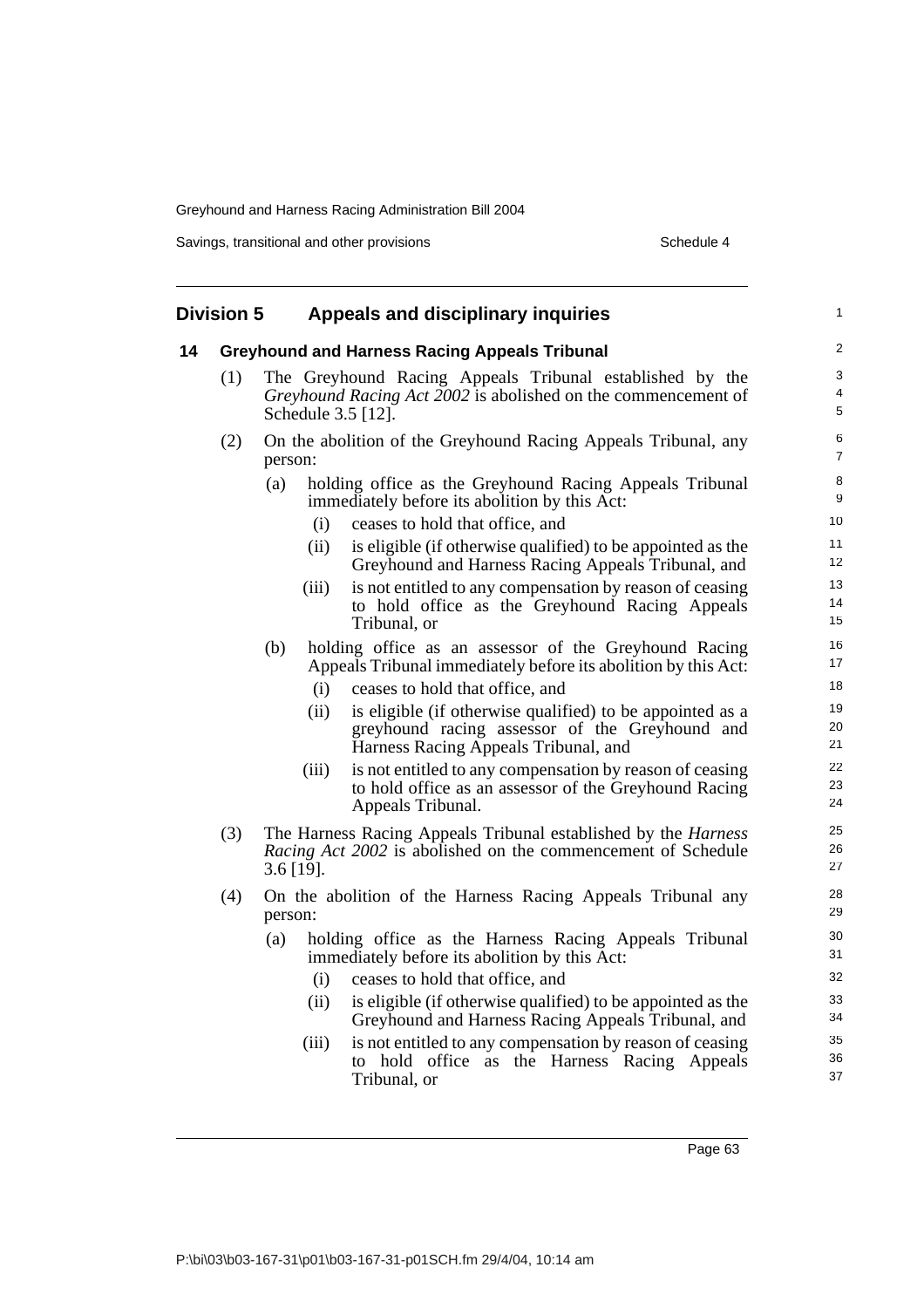|    |                                       | (b)               | holding office as an assessor of the Harness Racing Appeals                                                                                 | $\mathbf{1}$<br>2 |
|----|---------------------------------------|-------------------|---------------------------------------------------------------------------------------------------------------------------------------------|-------------------|
|    |                                       |                   | Tribunal immediately before its abolition by this Act:                                                                                      | 3                 |
|    |                                       | (i)               | ceases to hold that office, and                                                                                                             | 4                 |
|    |                                       | (ii)              | is eligible (if otherwise qualified) to be appointed as a                                                                                   | $\sqrt{5}$        |
|    |                                       |                   | harness racing assessor of the Greyhound and Harness<br>Racing Appeals Tribunal, and                                                        | 6                 |
|    |                                       | (iii)             | is not entitled to any compensation by reason of ceasing                                                                                    | $\overline{7}$    |
|    |                                       |                   | to hold office as an assessor of the Harness Racing<br>Appeals Tribunal.                                                                    | 8<br>9            |
| 15 | <b>Appeals and inquiries</b>          |                   |                                                                                                                                             |                   |
|    | (1)                                   |                   | Any appeal under the <i>Greyhound Racing Act 2002</i> or the <i>Harness</i>                                                                 | 11                |
|    |                                       |                   | Racing Act 2002 (the former Acts) that has not been finally                                                                                 | 12                |
|    |                                       |                   | determined at the commencement of this clause may continue to be                                                                            | 13<br>14          |
|    |                                       |                   | dealt with under this Act.                                                                                                                  |                   |
|    | (2)                                   |                   | Nothing in this clause enables a person to appeal under this Act                                                                            | 15                |
|    |                                       |                   | against a decision if the person has appealed against the decision                                                                          | 16<br>17          |
|    |                                       | that Act.         | under a former Act and the appeal has been finally determined under                                                                         | 18                |
|    | (3)                                   |                   | Any inquiry commenced under, but not finished before, the repeal                                                                            | 19                |
|    |                                       |                   | of Part 4 of a former Act may be continued by the new Authority                                                                             | 20                |
|    |                                       |                   | under the corresponding provisions of this Act.                                                                                             | 21                |
| 16 | <b>References to former Tribunals</b> |                   |                                                                                                                                             | 22                |
|    |                                       |                   | Any reference in any other Act, in any instrument made under                                                                                | 23                |
|    |                                       |                   | another Act, or in any document of any kind, to the Greyhound                                                                               | 24                |
|    |                                       |                   | Racing Appeals Tribunal or Harness Racing Appeals Tribunal is                                                                               | 25<br>26          |
|    |                                       | Appeals Tribunal. | taken to include a reference to the Greyhound and Harness Racing                                                                            | 27                |
|    | <b>Division 6</b>                     |                   | <b>Miscellaneous</b>                                                                                                                        | 28                |
| 17 | <b>Rules</b>                          |                   |                                                                                                                                             | 29                |
|    |                                       |                   |                                                                                                                                             | 30                |
|    | (1)                                   |                   | Any rules made (or taken to be made) under the <i>Greyhound Racing</i><br>Act 2002 and in force immediately before the commencement of this | 31                |
|    |                                       |                   | clause are taken to be rules in relation to greyhound racing made                                                                           | 32                |
|    |                                       |                   | under, and in accordance with, this Act by the new Authority.                                                                               | 33                |

Page 64